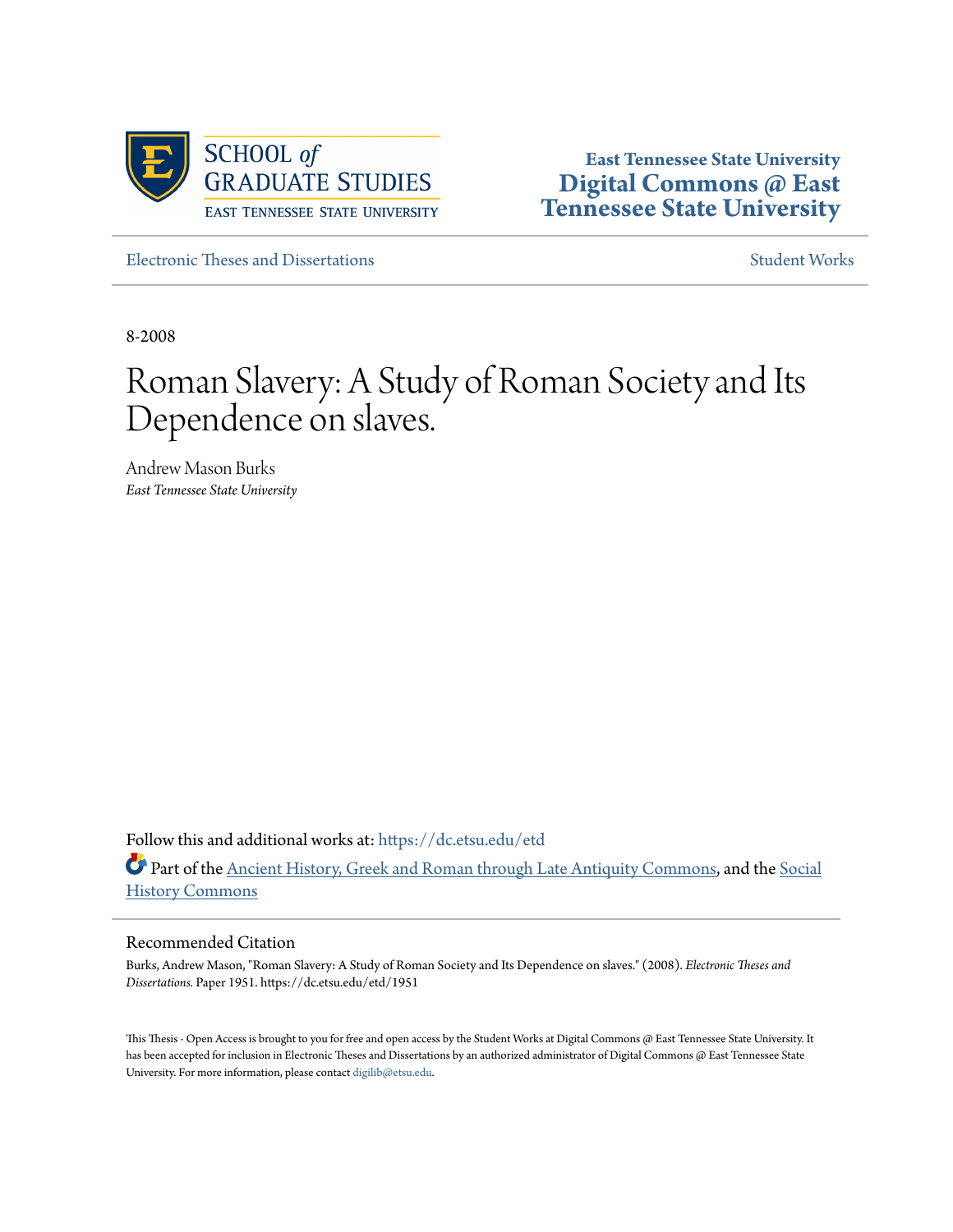Roman Slavery: A Study of Roman Society and Its Dependence on

Slaves

A thesis

\_\_\_\_\_\_\_\_\_\_\_\_\_\_\_\_\_\_\_\_\_

presented to

the faculty of the Department of History

East Tennessee State University

In partial fulfillment

of the requirements for the degree

Masters of Arts in History

by

\_\_\_\_\_\_\_\_\_\_\_\_\_\_\_\_\_\_\_\_\_

Andrew Mason Burks

August 2008

William Douglas Burgess Jr, Chair

\_\_\_\_\_\_\_\_\_\_\_\_\_\_\_\_\_\_\_\_\_

Melvin E. Page

Andrew Slap

Keywords: Rome, Roman, Slavery, Slave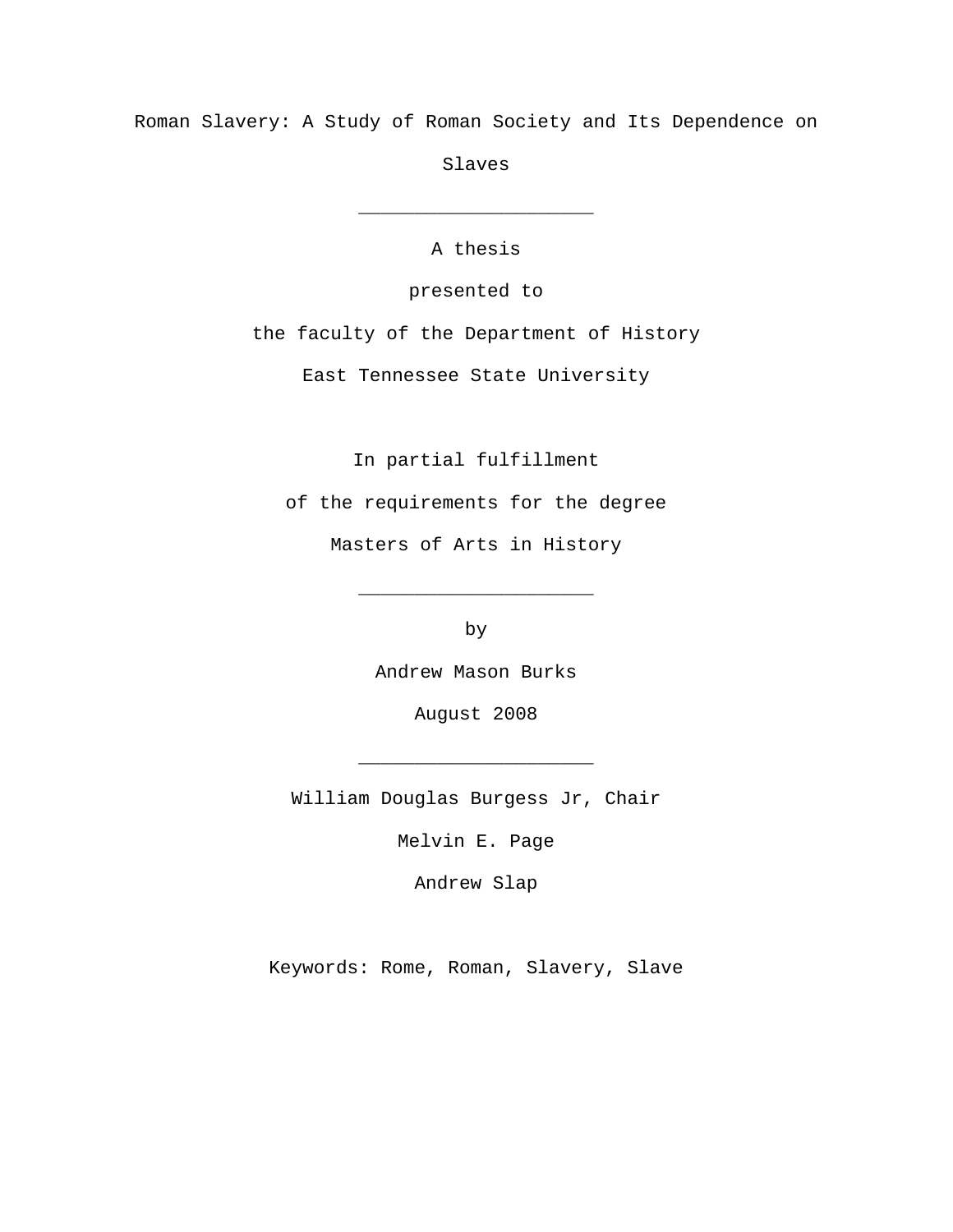#### ABSTRACT

Roman Slavery: A Study of Roman Society and Its Dependence on Slaves

## by

# Andrew Mason Burks

Rome's dependence upon slaves has been well established in terms of economics and general society. This paper, however, seeks to demonstrate this dependence, during the end of the Republic and the beginning of the Empire, through detailed examples of slave use in various areas of Roman life. The areas covered include agriculture, industry, domestic life, the state, entertainment, intellectual life, military, religion, and the use of female slaves. A look at manumission demonstrates Rome's growing awareness of this dependence. Through this discussion, it becomes apparent that Roman society existed during this time as it did due to slavery. Rome depended upon slavery to function and maintain its political, social, and economic stranglehold on the Mediterranean area and beyond.

2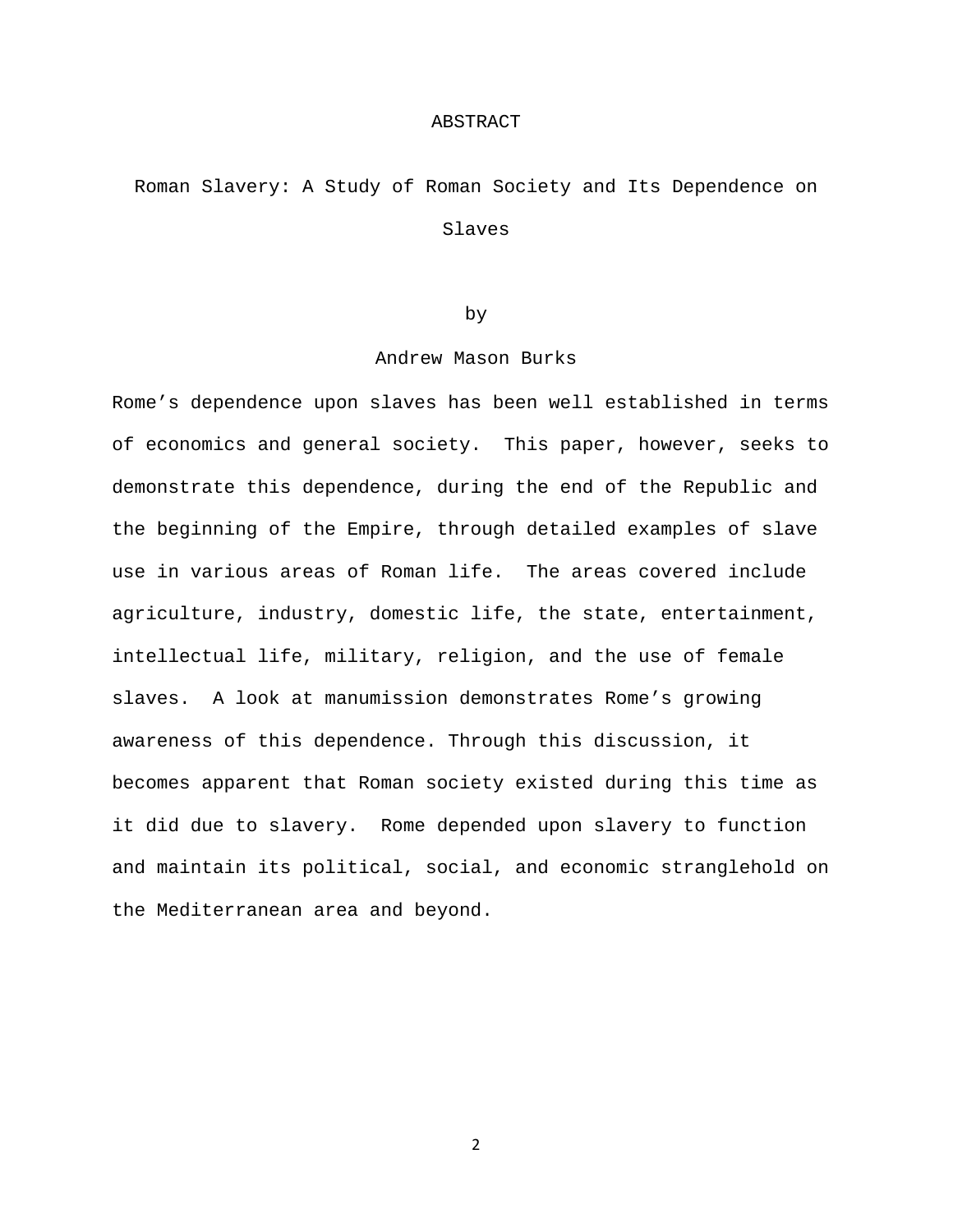# DEDICATION

Dedicated to the memory of my father, Jonathon James Burks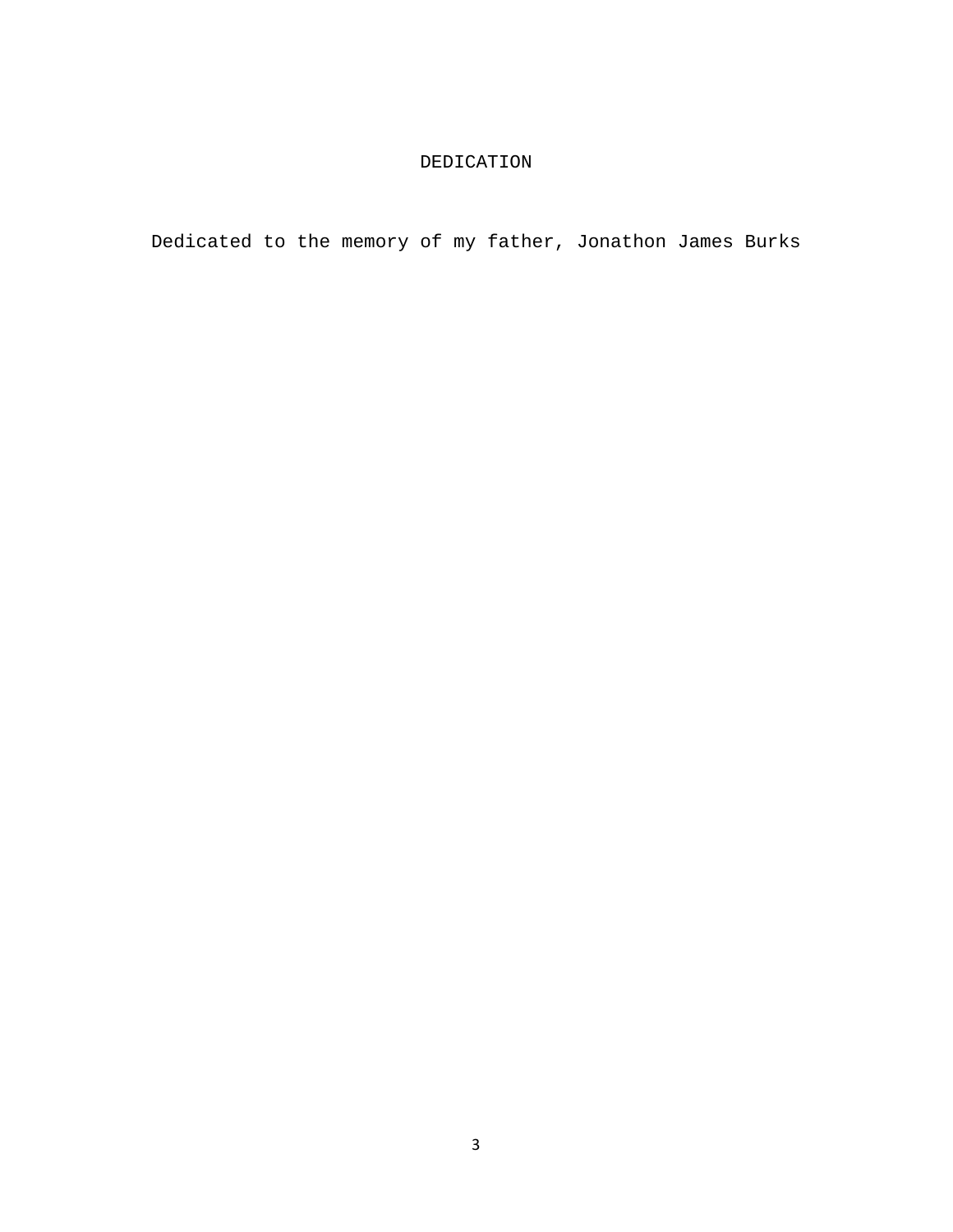# ACKNOWLEDGMENTS

A special thanks to Cassidy Burks, my loving wife, and Colonel William R. Cubbins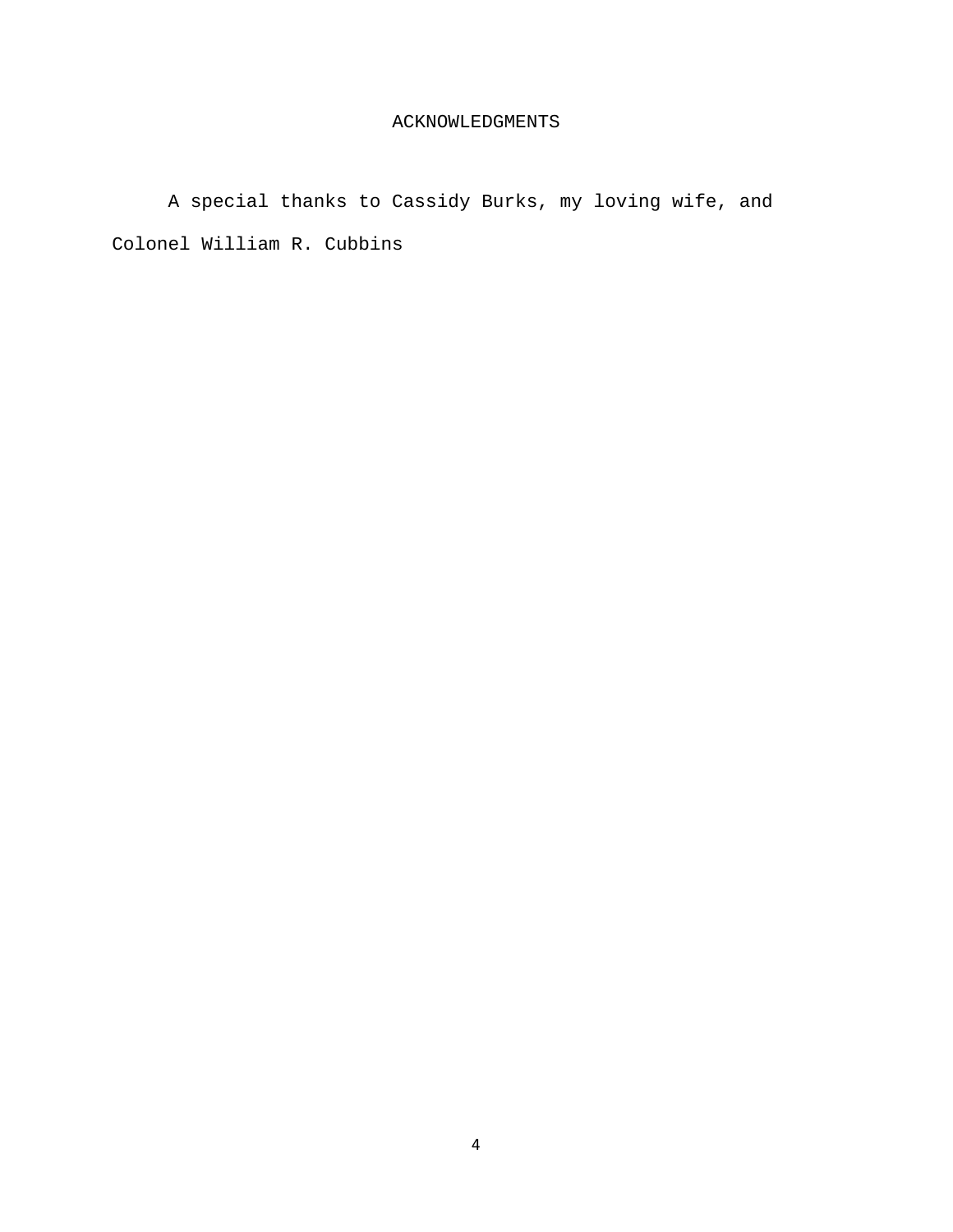# CONTENTS

|                                       | Page |
|---------------------------------------|------|
|                                       | 2    |
|                                       | 3    |
|                                       | 4    |
| Chapter                               |      |
| INTRODUCTION<br>$1$ .                 | 7    |
| Growth of Slavery                     | 8    |
| Slave Rights                          | 11   |
| Sources of Slaves                     | 14   |
| 2 <sup>1</sup><br>AGRICULTURAL SLAVES | 18   |
| Agriculture in Rome                   | 18   |
|                                       | 21   |
| Other Jobs                            | 25   |
| 3.<br>INDUSTRIAL SLAVES               | 27   |
| Industry in Rome                      | 27   |
| Use of Slaves                         | 29   |
| 4. DOMESTIC SLAVES                    | 33   |
| The Family in Rome                    | 33   |
| Use of Slaves                         | 36   |
| 5. STATE SLAVES                       | 39   |
| Public Services                       | 39   |
|                                       | 41   |
| Governmental Positions                | 41   |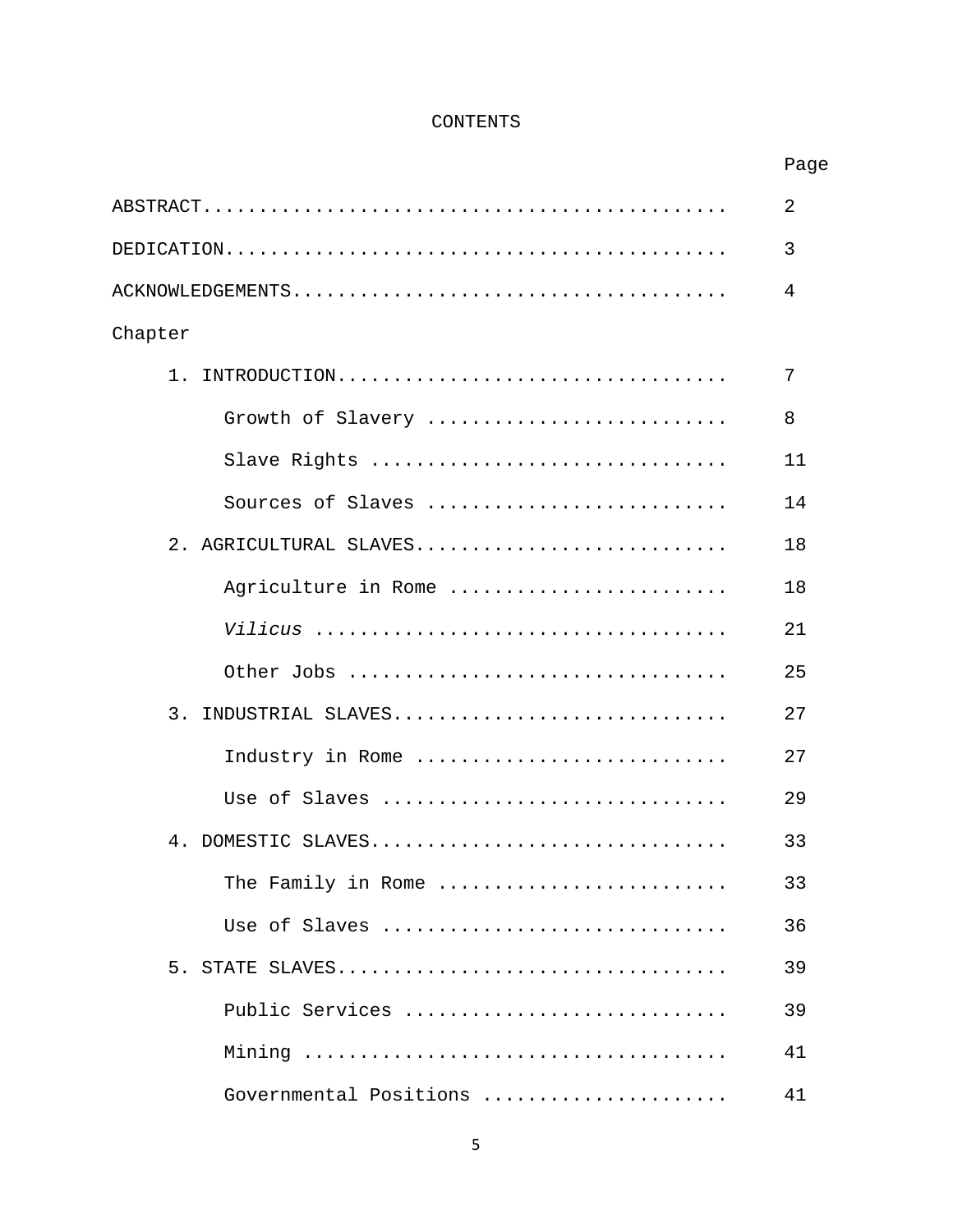|    | 6. ENTERTAINMENT SLAVES                       | 44 |
|----|-----------------------------------------------|----|
|    | Trials, Baths, and Banquets                   | 45 |
|    |                                               | 46 |
|    |                                               | 50 |
| 7. | INTELLECTUAL AND MILITARY SLAVES AND RELIGION | 52 |
|    | Intellectual Slaves                           | 52 |
|    | Military Slaves                               | 54 |
|    |                                               | 55 |
|    | 8. FEMALE SLAVES                              | 58 |
|    | Women in Rome                                 | 58 |
|    | Use of Female Slaves                          | 60 |
|    | Prostitution                                  | 62 |
|    | Wet-Nurses                                    | 63 |
|    | Sexual Availability                           | 65 |
|    |                                               | 67 |
|    |                                               | 67 |
|    |                                               | 68 |
|    |                                               | 72 |
|    |                                               | 78 |
|    |                                               | 83 |
|    | Primary Sources                               | 83 |
|    | Secondary Sources                             | 84 |
|    |                                               | 91 |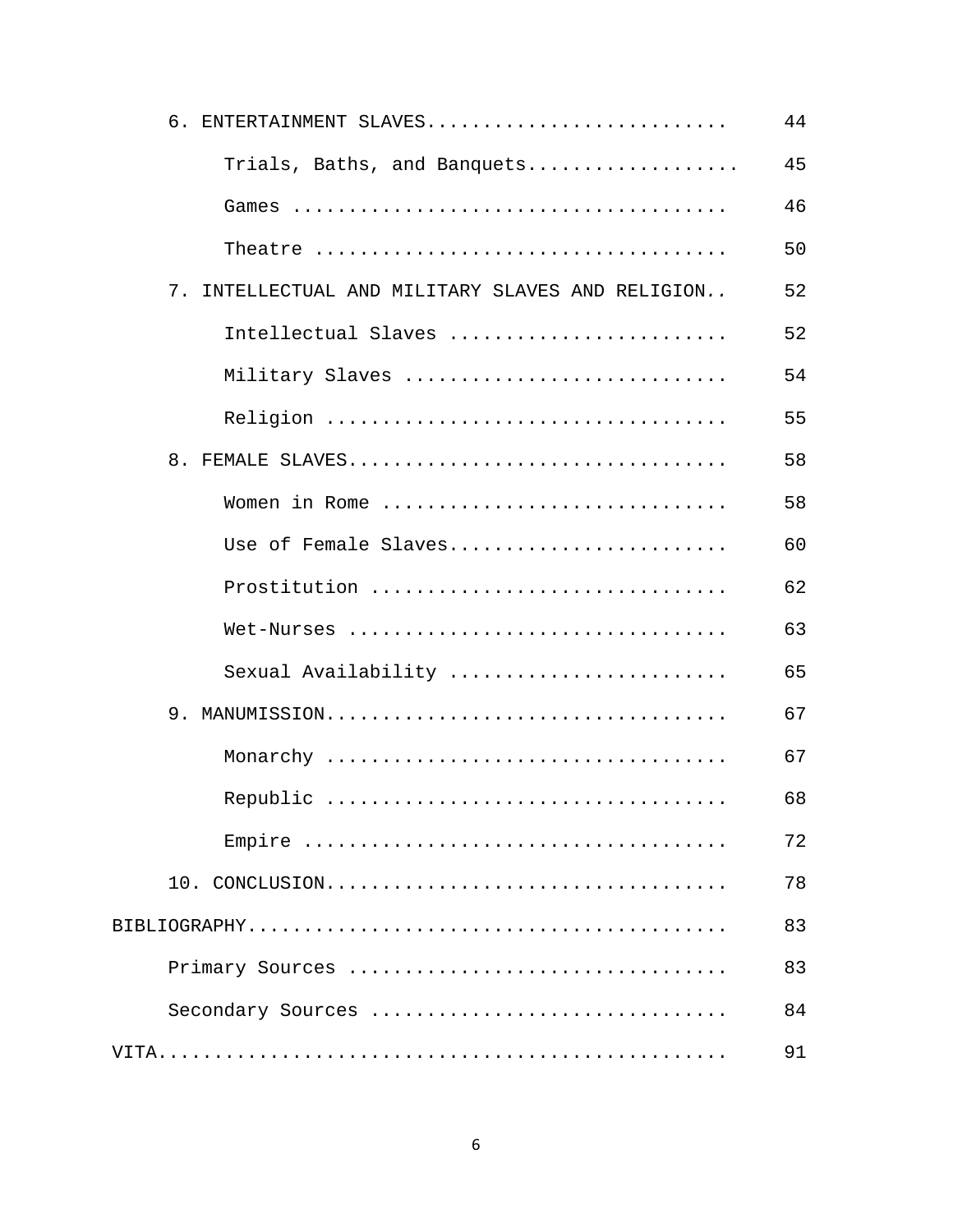#### CHAPTER 1

#### INTRODUCTION

It's no fun being a slave. And it's not just the work But knowing that you're a slave, and that nothing can change it.

Slave character in Plautus, Amphitryo c. 200 B.C.<sup>[1](#page-7-0)</sup>

 While it is known that ancient Rome was dependent upon slaves, not enough has been done in English scholarship to demonstrate this dependence on the ground level, instead of focusing on economics and slavery in general. This paper is an attempt to demonstrate this dependence during the end of the Republic and the beginning of the Empire using detailed examples of slave use in various areas of Roman life. After an overview of Roman slavery, the areas of Roman life discussed will include agriculture, industry, domestic life, the state, entertainment, intellectual life, military, religion, and the use of female slaves. Through these examples, I will attempt to show Rome's day-to-day dependence upon slaves. Even Romans themselves had a growing awareness of their dependence on slaves, and thus changed their behavior towards slaves in an attempt to keep them compliant. One specific change in behavior was that of manumission, where good working slaves were freed.

<span id="page-7-0"></span> <sup>1</sup> Keith Hopkins, *Conquerors and Slaves,* Vol. 1, *Sociological Studies in Roman History* (New York: Cambridge University Press, 1978), 99.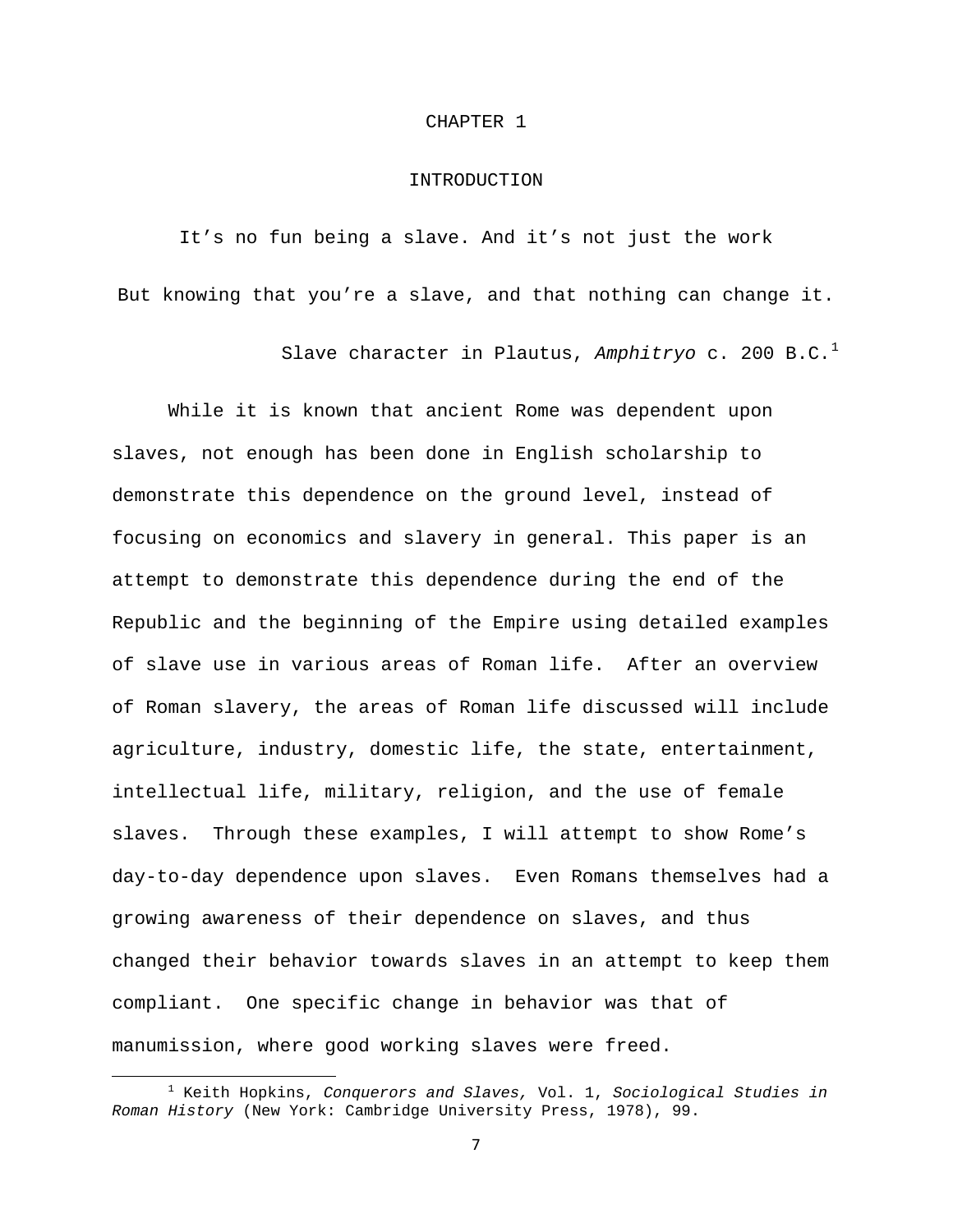Through this discussion, it becomes apparent that Roman society existed during this time as it did due to slavery. Rome depended upon slavery to function and maintain its political, social, and economic stranglehold on the Mediterranean area and beyond. Special attention will be paid to the roughly four hundred years surrounding the fall of the Republic and the beginning of the Empire. However, a discussion of the development of slavery as an institution and in the various areas of Roman society will need to cover the span of ancient Roman history.

# Growth of Slavery

Little is known about the origins of slavery in Rome. However, it was common in ancient societies to keep slaves. The likely origin of Rome as a small village, or collection of villages, lends itself easily to early slavery. It would not have been uncommon for even a small village to maintain a few slaves; captured from another local village or perhaps bought through trade. However, there are a few references to slavery before the third century BC, and those speak of small-scale slavery. $2$  Only the extremely rich could afford these slaves, and even then, they could only afford a few slaves. With military

<span id="page-8-0"></span> <sup>2</sup> Hopkins, *Conquerors and Slaves,* 24.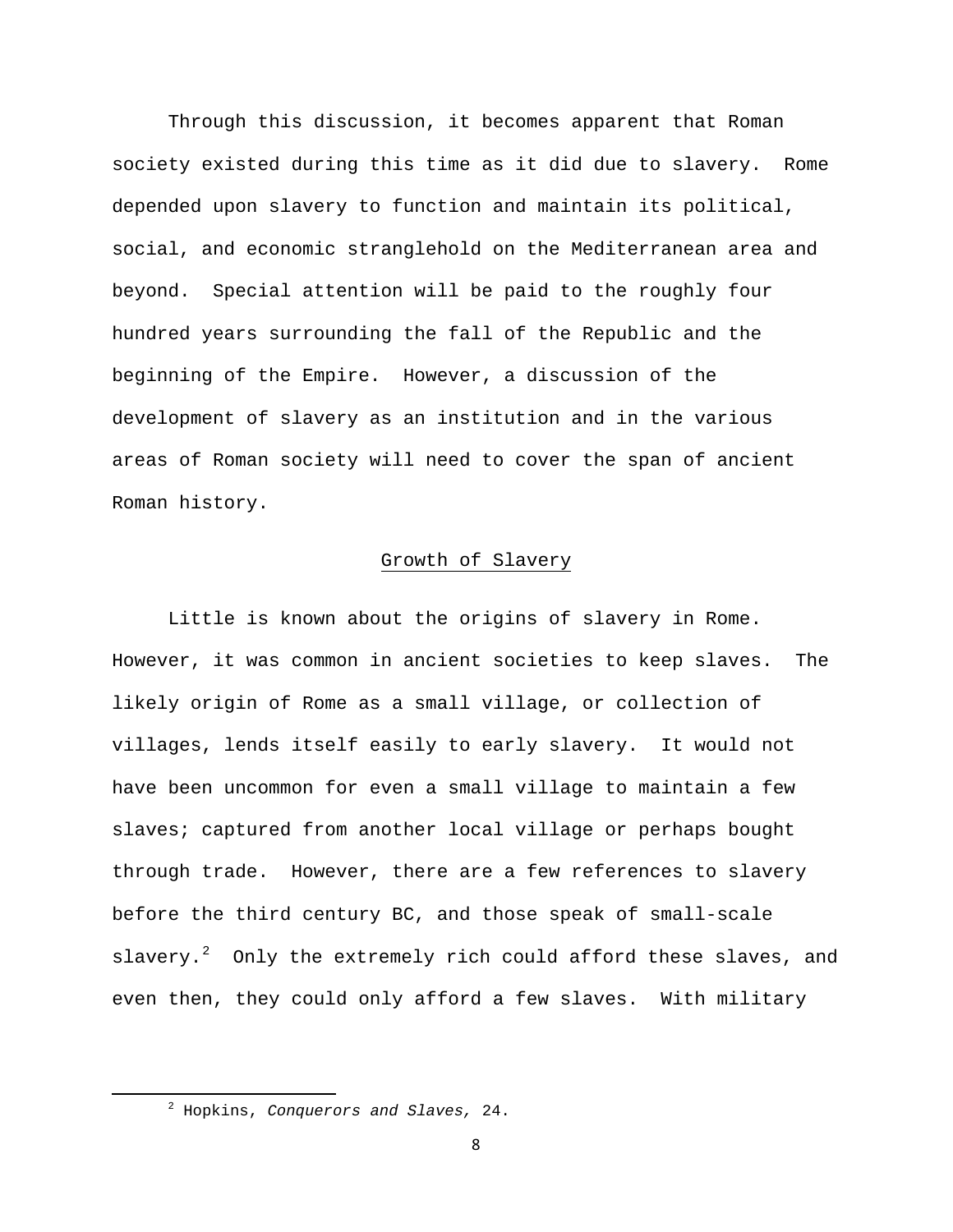victories and expansion, slavery grew at an incredible rate. With victory came money, and with money came more slaves.

In 225 B.C., there were an estimated 600,000 slaves in Roman Italy, but only 194 years later that number grew to approximately two million. This included a growth from 15% to [3](#page-9-0)5% of the total population.<sup>3</sup> These numbers reveal the extent of the institution of slavery in Roman society. In a study of Roman tombstones, nearly three times as many inscriptions memorialized ex-slaves as freeborn citizens. $4$  These numbers reveal an astounding number of inhabitants of Rome who were once slaves. As the numbers of slaves rose, so did the number of occupations in which slaves were used. Initially serving only as domestic servants, masters eventually used slaves in virtually every realm of life from brute manual labor to the intellectual tasks of teaching and government office.<sup>[5](#page-9-2)</sup>

 Contrary to the American experience, Roman slavery was not primarily an issue of race or ethnicity. However, slaves from abroad often looked different from their Roman masters.<sup>[6](#page-9-3)</sup> In the

 $\frac{3}{3}$  Hopking Conguard Hopkins, *Conquerors and Slaves, 101*. 4

<span id="page-9-1"></span><span id="page-9-0"></span>W.W. Buckland, *The Roman Law of Slavery: The Condition of the Slave in Private Law from Augustus to Justinian (New York: AMS Press, 1908), 115.* 

<span id="page-9-2"></span> $^5$  William Blair, *An Inquiry into the State of Slavery Amongst the Romans: From the Earliest Period till the Establishment of the Lombards in Italy* (Detroit: Negro History Press, 1970), 3. This, of course, refers only to those positions that were not restricted to citizens only. However, this did not stop citizens from employing slaves in lieu of themselves.

<span id="page-9-3"></span>Orlando Patterson, *Slavery and Social Death: A Comparative Study*  (Cambridge: Harvard University Press, 1982), 177.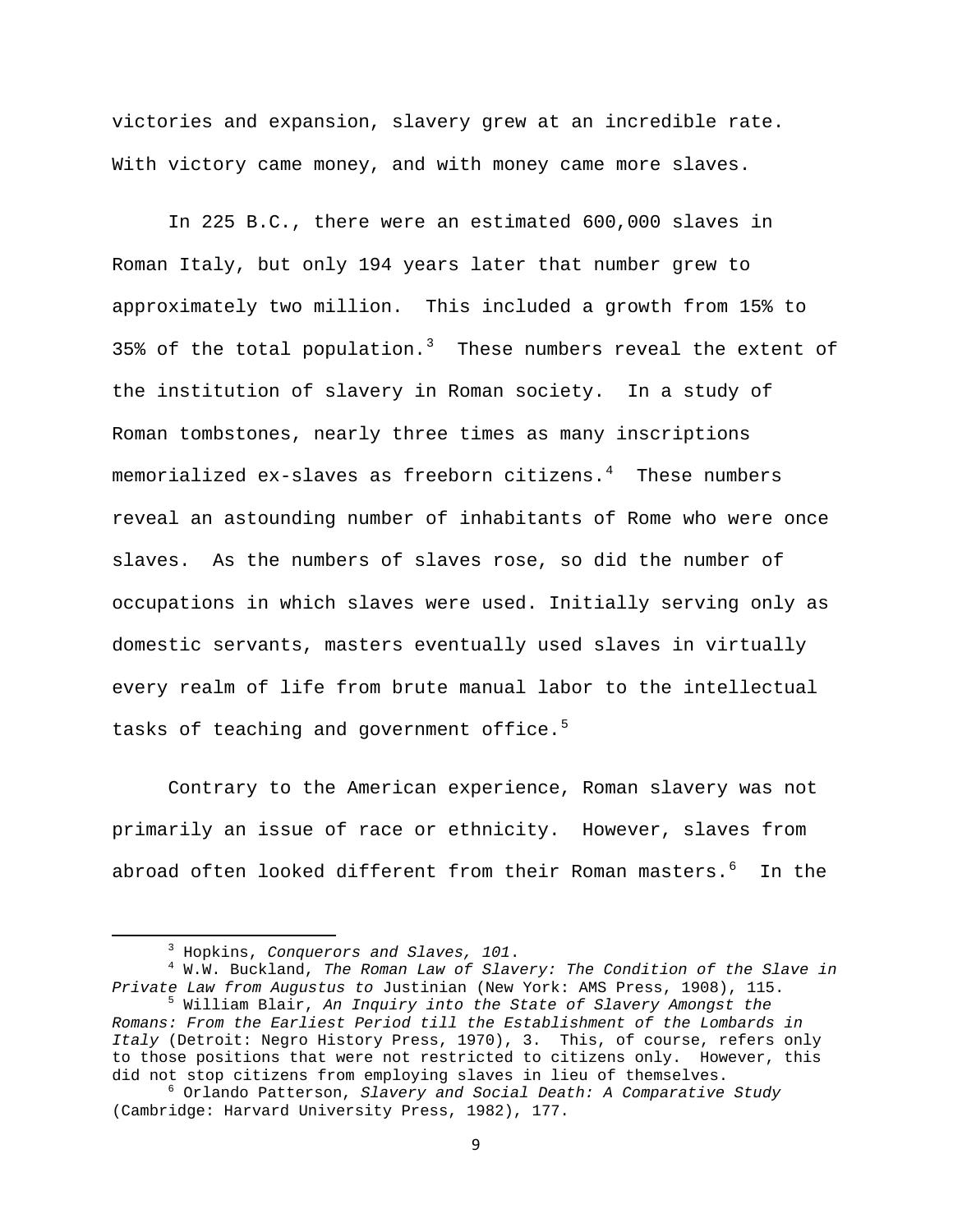earlier days of Rome, when the city was less diverse, lightskinned, blue-eyed slaves would stand out, and Romans might easily identify them as slaves. Some ethnicities were used in certain slave occupations more than others. For example, Romans preferred Ethiopians, Egyptians, and Asiatics as personal attendants.<sup>[7](#page-10-0)</sup>

Few people, if any, were safe from the possibility of becoming a slave due to the many methods of enslavement. From the very inception of slavery in Rome, freedom was not as simple as slave and non-slave. There were three different social classes of freedom. The first group was the *ingenuus.[8](#page-10-1)* These people were the freeborn who were at no point lawfully enslaved. The second classification was the *libertinus*. These freedmen, while once being slaves, had gained freedom through manumission. The last category was, of course, the *servus*. These people were currently and legally enslaved. A freeborn citizen could not rightfully be a slave, excluding extenuating circumstances such as criminal activity. Except through special commendation from the state, a freedman could not be an *ingennus*.

<span id="page-10-1"></span><span id="page-10-0"></span> <sup>7</sup> Blair, 150.

<sup>8</sup> Buckland, 438.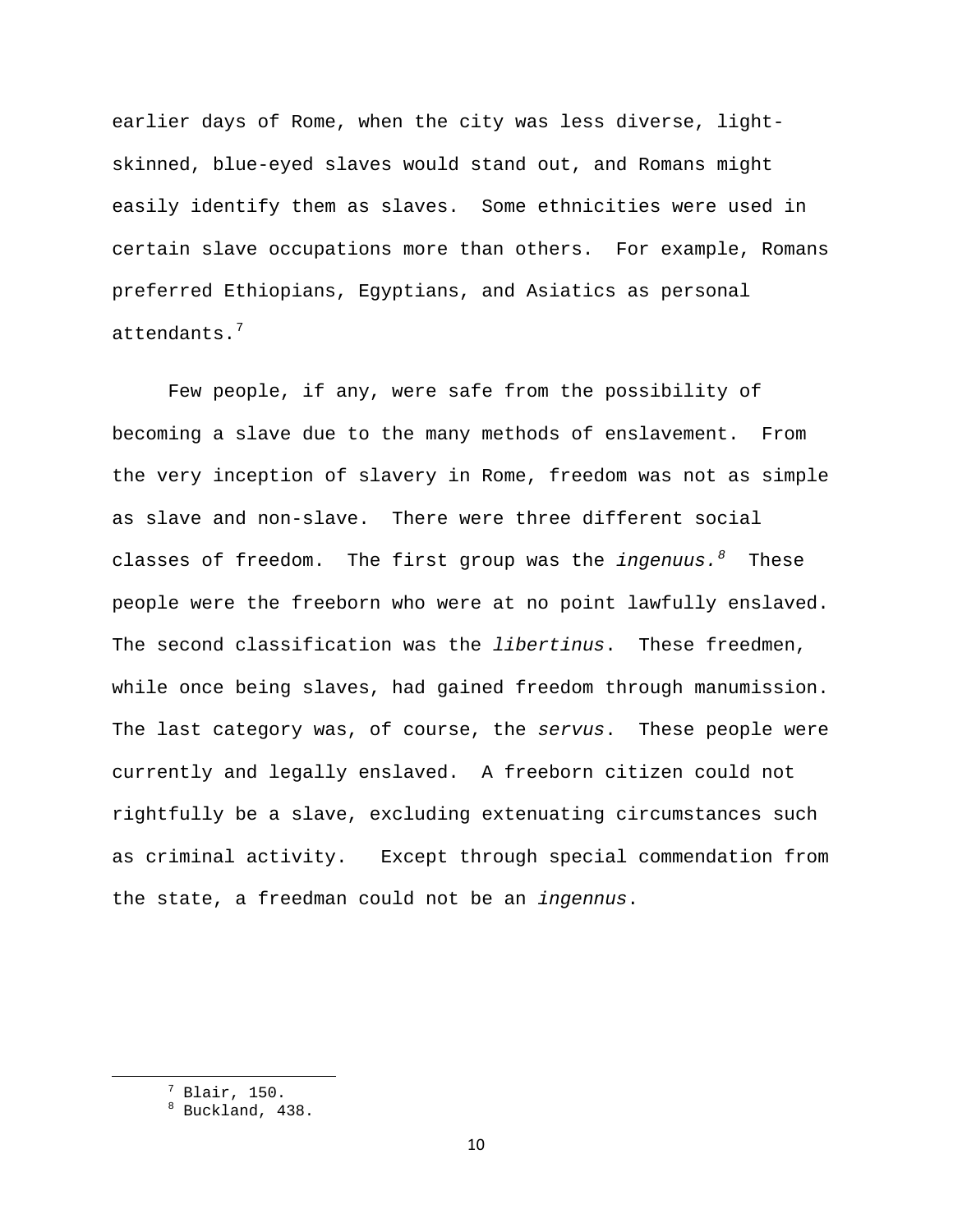# Slave Rights

 Most slave owners allowed their slaves some measure of freedom. Slaves could own their own property, though this normally consisted of money. This property was called a *peculium.[9](#page-11-0)* Often masters paid their slaves for their services, though this compensation was normally nominal. While a slave's *peculium* technically belonged to his or her master, it was uncouth for a master to appropriate his or her slave's holdings. A slave could use his or her money for nearly any purpose; two uses, however, were most common. The first was the purchase of a slave of his or her own. It was possible for slaves to purchase their own slave to either do their work for them or to do any other various tasks they wished. The second common use for a *peculium* was to purchase one's own freedom. It was not uncommon for a master to free a slave if the slave could pay the master for a replacement.

 Though a slave did have certain rights, his or her status in Roman society was the lowest of the low. Society legally considered the slave little more than human *res*.[10](#page-11-1) The word *res* can have many meanings, but it is essentially a thing or

<span id="page-11-1"></span><span id="page-11-0"></span><sup>&</sup>lt;sup>9</sup> Hopking Conquero <sup>9</sup> Hopkins, *Conquerors and Slaves,* 125.<br><sup>10</sup> Buckland, 3.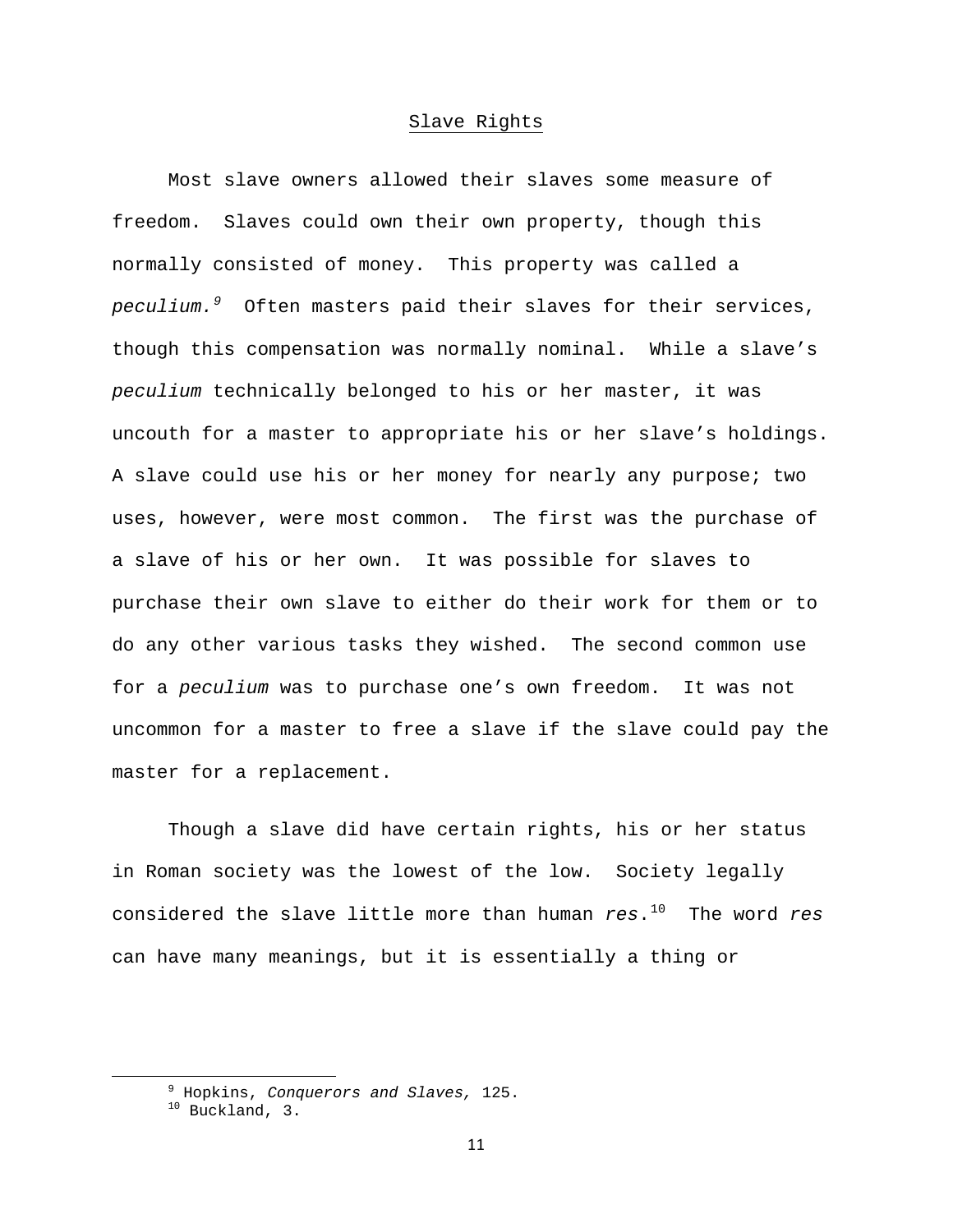object. $11$  He or she was, therefore, not a person but a possession.[12](#page-12-1) Gaius' commentary on the *Lex Aquilia* in the second century BC admits, "It therefore appears that the law places in the same category with slaves animals which are included under the head of cattle, and are kept in herds..." $^{13}$  $^{13}$  $^{13}$ 

 During the Republic, masters were not required to mark their slaves in any way in order to distinguish them from the free people of Rome. In the late Empire, some slaves had collars to impede the possibility of escape.<sup>[14](#page-12-3)</sup> Later in the Empire, some restrictions were applied to the clothing allowed a slave as well.<sup>[15](#page-12-4)</sup> These restrictions included the banning of long hair and "garments made of skin" within the city of Rome.<sup>[16](#page-12-5)</sup>

Familial ties among slaves were an important aspect of slave life. A slave could not technically be married; however, he or she could enter into *contubernium*, a union with no legal or civil rights. $17$  As with most slave markets, the Roman market:

<span id="page-12-0"></span> $11$  The Chinese University of Hong Kong, "Latin = English Dictionary," http://humanum.arts.cuhk.edu.hk/Lexis/Latin/ (created October 21, 1995).

<span id="page-12-2"></span><span id="page-12-1"></span><sup>12</sup> Buckland, 3. 13 Gaius, *On the Provincial Edict*, Book VII, in *The Civil Law*, ed. S.P.

<span id="page-12-3"></span><sup>&</sup>lt;sup>14</sup> F. Hugh Thompson, *The Archaeology of Greek and Roman Slavery* (London: Duckworth, 2003), 238.<br><sup>15</sup> Buckland, 5.

<span id="page-12-5"></span><span id="page-12-4"></span><sup>16</sup> *Theodosian Code and Novels, and Sirmondian Constitutions*, trans. Clyde Pharr (New York: Greenwood Press, 1952), 415.<br><sup>17</sup> R.H. Barrow, *Slavery in the Roman Empire* (New York: Dial Press,

<span id="page-12-6"></span><sup>1928),</sup> 158.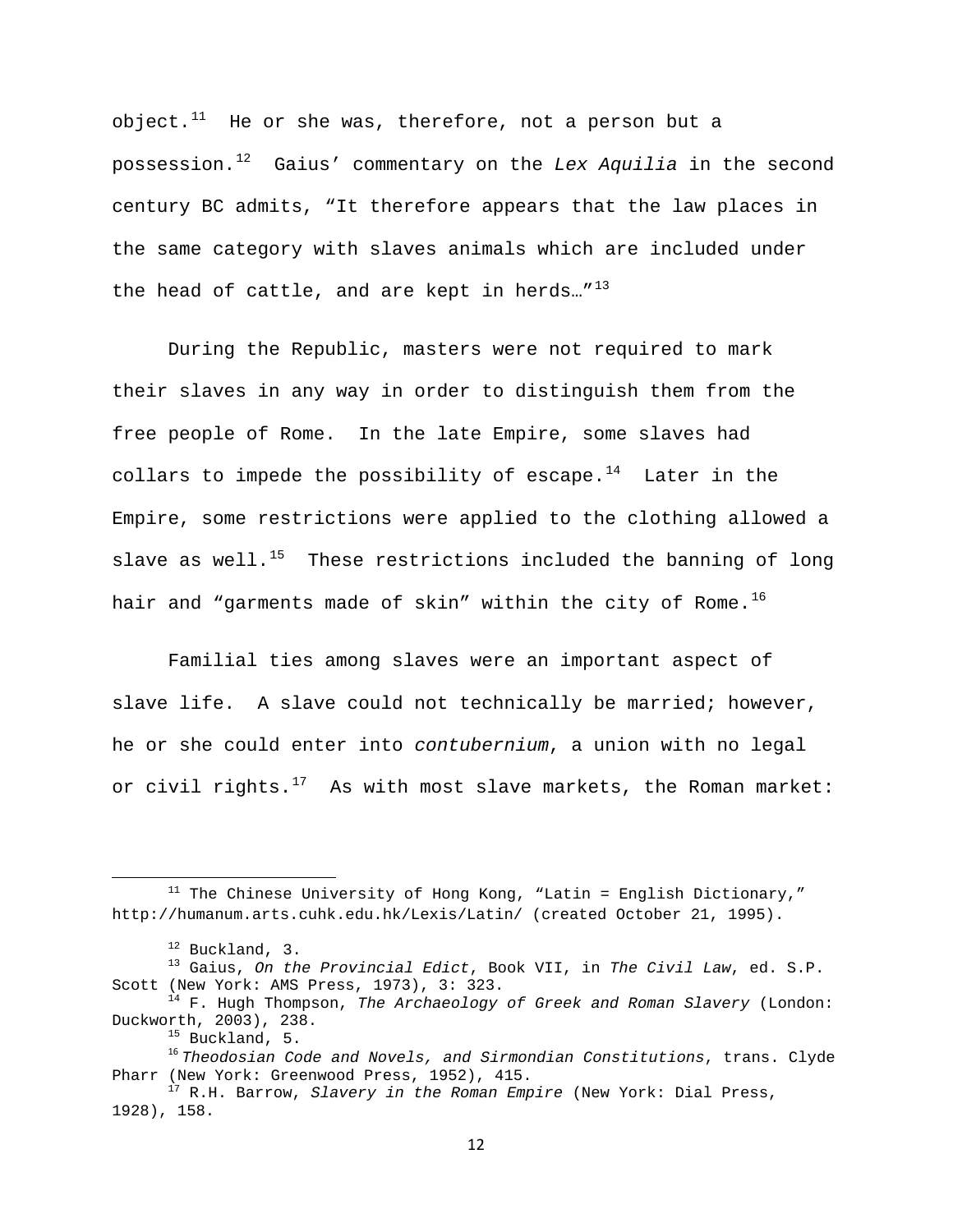operates best by denying family ties, partly because buyers do not necessarily want to purchase a whole family unit, partly because slaves themselves might not be able to pay for the release of all family members at one time.  $18$ 

This being the case there is evidence that some "married" slaves were able to stay together despite the odds. In 325 AD, Constantine instructed an official in Sardinia not to split slave families up.<sup>[19](#page-13-1)</sup> This refers only to families that were already slaves, not families that were being sold into slavery. Varro suggests that farmers should reward foremen with "mates from among their fellow-slaves to bear them children; for by this means they are made more steady and more attached to the place. It is on this account that slave families of Epirus have the best reputation and bring the highest price.  $7^{20}$  $7^{20}$  $7^{20}$  In this way, slave-owners used families to placate slaves. It is possible that the only relationship legally validated was that of a mother and child, for it was through the mother that the child

<span id="page-13-1"></span><span id="page-13-0"></span><sup>&</sup>lt;sup>18</sup> Hopkins, *Conquerors and Slaves*, 165.<br><sup>19</sup> M.I. Finley, *Ancient Slavery and Modern Ideology* (New York: Viking<br>Press, 1980), 76.

<span id="page-13-2"></span><sup>&</sup>lt;sup>20</sup> Varro, *On Agriculture*, in *The Loeb Classical Library*, trans. William Davis Hooper, ed. T.E. Page, E. Capps and W.H.D. Rouse (London: William Heinemann, 1934), 227.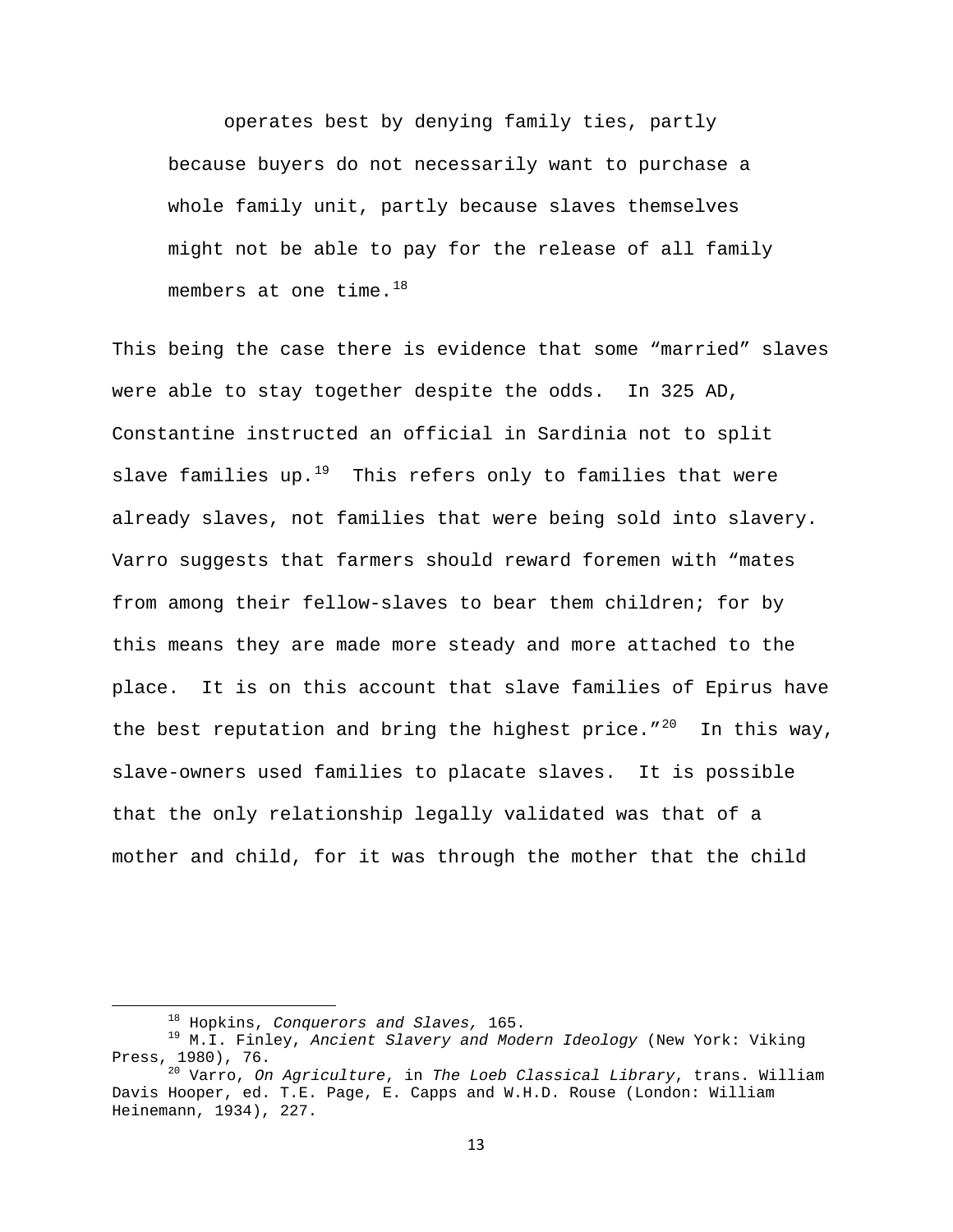was born a slave. $21$  However, the master could still sell the child away from his or her mother at any time.

 Despite the large number of educated and skilled slaves coming in from abroad, especially Greece, some slaves had the opportunity for a limited education. This education was mostly vocational. The master or his or her slaves usually did the training with an eye towards bringing a higher price at sale or for his or her own private use. The slave-owner could have trained his or her slave in industry, agriculture, or even in reading and writing. In the first century AD, Seneca wrote of an owner having "eleven slaves taught to recite Homer, Hesiod, and the nine lyric poets by heart." $^{22}$  $^{22}$  $^{22}$ 

# Sources of Slaves

Slaves came from a wide variety of sources. The primary sources of slaves, especially in the early years of Rome, were those acquired through "the chance of war"<sup>[23](#page-14-2)</sup>. After a conflict, victors often sold the enemy captives as slaves into Roman territory. For example, at the end of the Third Punic War in 146 BC, Scipio Africanus sold the entire Carthaginian population

<span id="page-14-2"></span><span id="page-14-1"></span><span id="page-14-0"></span><sup>&</sup>lt;sup>21</sup> Hopkins, *Conquerors and Slaves,* 165.<br><sup>22</sup> Barrow, 61.<br><sup>23</sup> Edward Gibbon, *The Decline and Fall of the Roman Empire* (New York: Penguin Books, 1980), 62.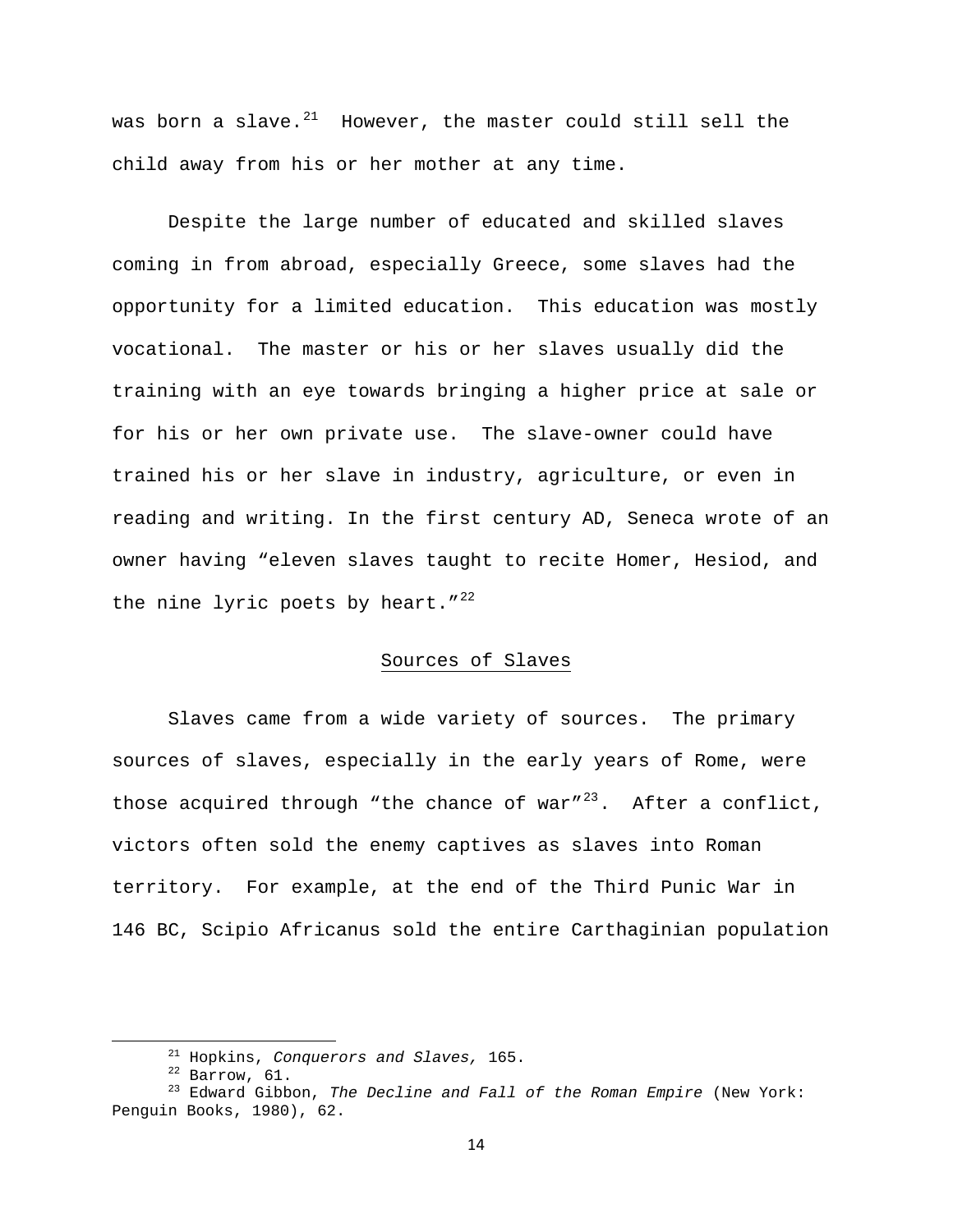into slavery. $24$  However, the Romans had not defeated all the captives coming into their territory. In the later Roman period, tribal war often resulted in the selling of defeated and captured tribes to the Romans. $25$  The prices at the borders tended to be lower than in the heart of Rome due to this influx of slaves.[26](#page-15-2)

Kidnapping was also a tool of the slave trader. Pirates took the unlucky into their custody and sold them to the highest bidder. At times, this made travel perilous in the Mediterranean. In the first century BC, pirates captured a young Julius Caesar. $27$  However, the pirates found him to precious to sell as a common slave. Instead, they ransomed him for fifty talents, a decision the pirates would later regret when Caesar hunted them down and killed them. $28$  A fair amount of shipping brought slaves from slave markets outside the Roman state as well.

Slaves also came from within the territory of Rome itself, predominately from slave families. Romans considered the child

<span id="page-15-0"></span> 24 Michael Grant, *History of Rome* (New York: Charles Scribner's Sons, 1978), 144. 25 A.H.M. Jones, *The Decline of the Ancient World* (New York: Holt,

<span id="page-15-1"></span>Rinehart and Winston, 1966), 298. 26 Jones, *Decline of the Ancient World,* 297. 27 Plutarch, *Plutarch's Lives*, trans. John Dryden (New York: Barnes &

<span id="page-15-4"></span><span id="page-15-3"></span><span id="page-15-2"></span>Noble, 2006), 2: 217.<br><sup>28</sup> Plutarch, 218.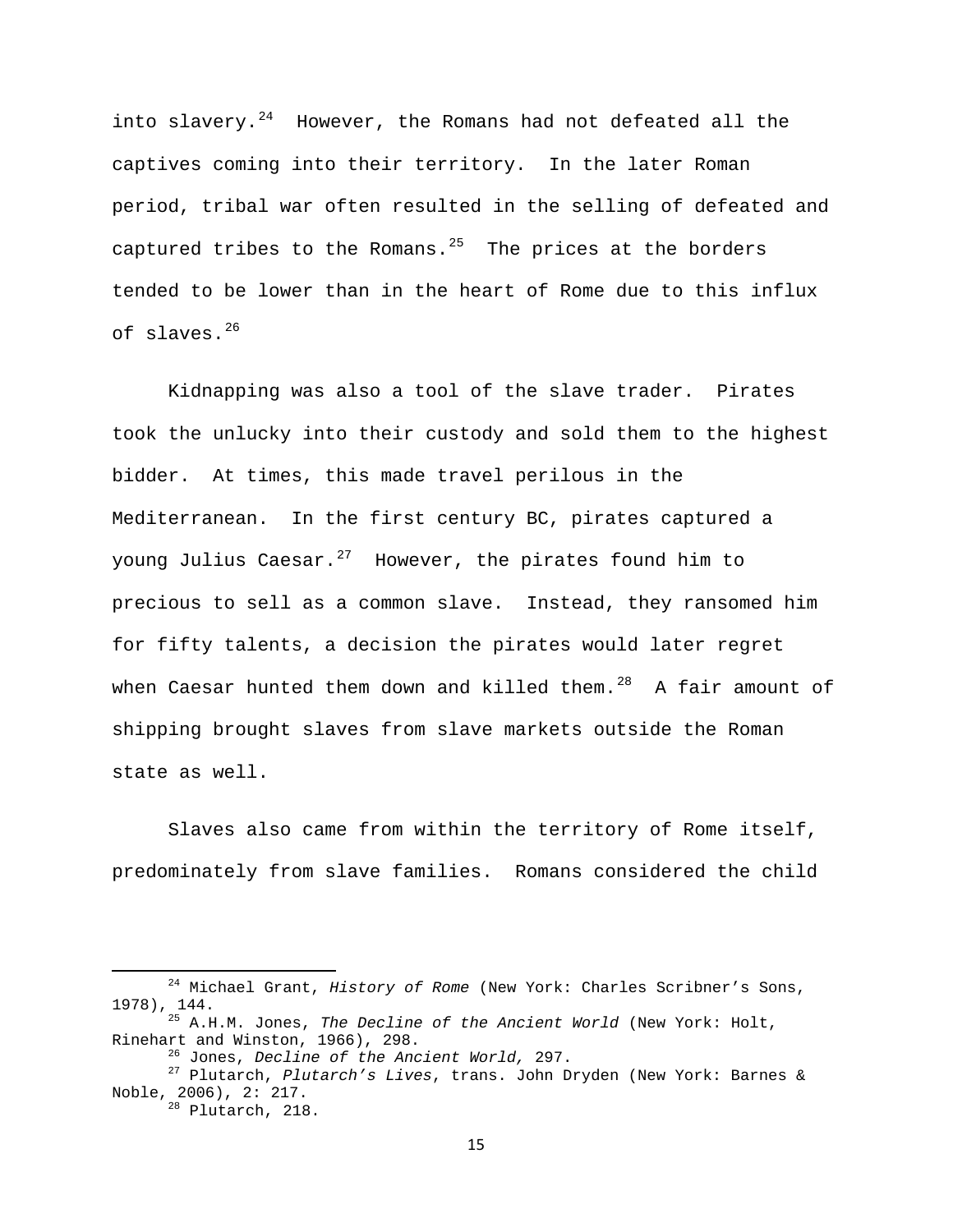of any slave woman to be a slave, regardless of the father.<sup>[29](#page-16-0)</sup> Exposed children were also a source for slaves. Though it was technically not illegal until late in the Empire<sup>[30](#page-16-1)</sup>, child exposure was viewed as morally suspect. $31$  The intention in exposing a child was death. However, slavers saved some children by taking them in. This could be a mercy, though the life gained was that of a slave. Slavery could also be a punishment for criminal activities. The slaves would most likely become mineworkers. However, some would become gladiators in the arena.<sup>[32](#page-16-3)</sup> Even those criminals sentenced to death would become slaves between the time of sentence and execution. $33$  Debt could also lead to slavery. The government gave a creditor the right to sell the debtor into slavery only if the debtor was unable to pay.[34](#page-16-5)

Nearly any person in the ancient world could become a slave. Slaves who could prove their Roman citizenship had some recourse against their wrongful enslavement. However, not all were lucky enough to have the opportunity.

<span id="page-16-0"></span> 29 Gaius, *The Four Commentaries of Gaius on the Institutes of the Civil Law,* in *The Civil Law*, ed. S.P. Scott (New York: AMS Press, 1973), 1: 93. 30 *The Code of Justinian,* in *The Civil Law*, ed. S.P. Scott (New York:

<span id="page-16-3"></span><span id="page-16-2"></span><span id="page-16-1"></span>AMS Press, 1973), 6: 332.<br><sup>31</sup> Barrow, 8.<br><sup>32</sup> Buckland, 404.<br><sup>33</sup> *Digest,* in *The Civil Law*, ed. S.P. Scott (New York: AMS Press, 1973),<br>3: 200.

<span id="page-16-5"></span><span id="page-16-4"></span><sup>&</sup>lt;sup>34</sup> The Laws of the Twelve Tables, in The Civil Law, ed. S.P. Scott (New York: AMS Press, 1973), 1: 63.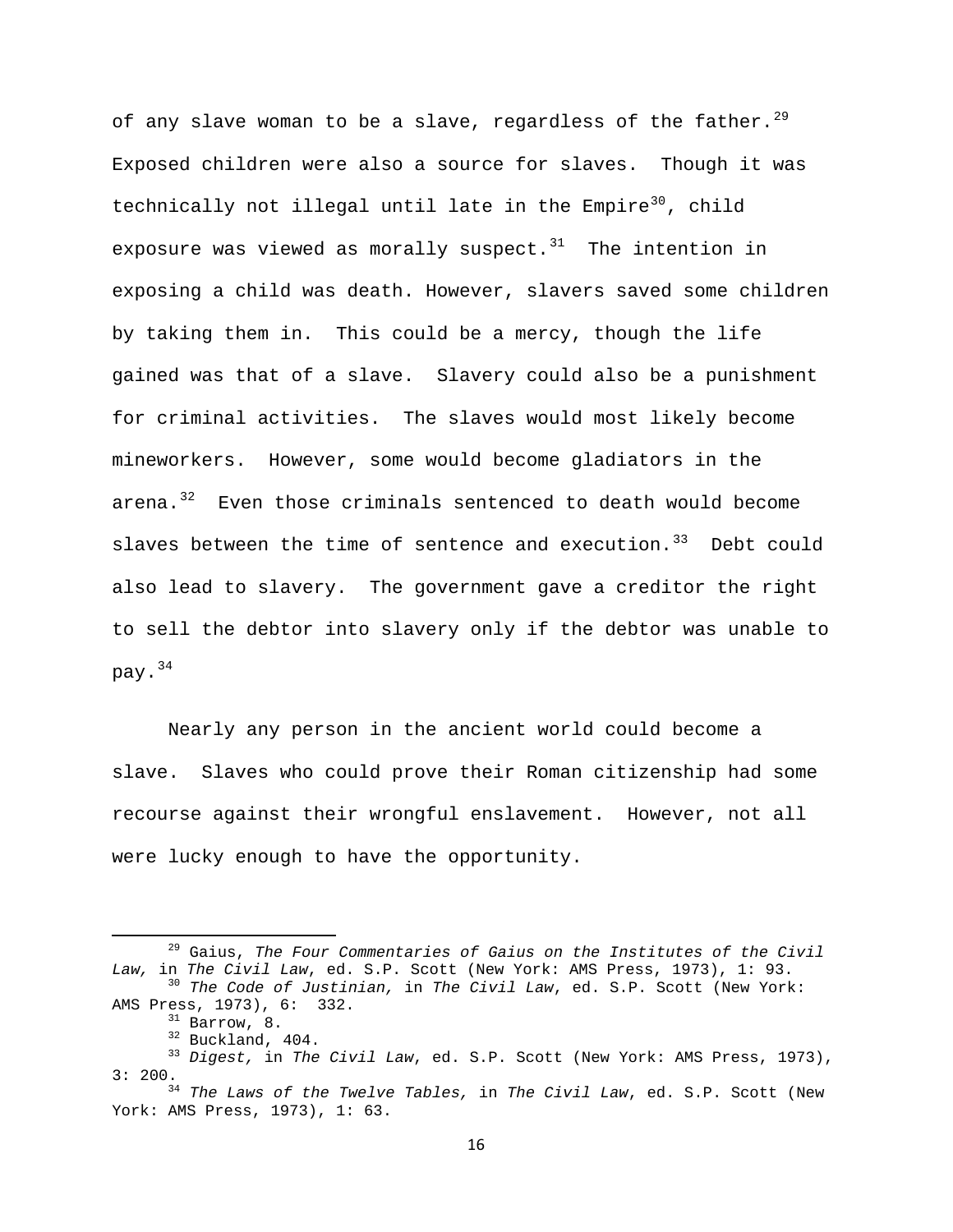Slavery grew at a rapid rate in ancient Rome. Initially, the extremely wealthy had only a few slaves, but over time, slave use was common. During the late Republic and early Empire, slaves compromised a large number of the workforce in nearly every realm of life. Slaves even bought their own slaves to do their work. As the use of slaves increased, Romans became more dependent on them to maintain their society and their influence in the world.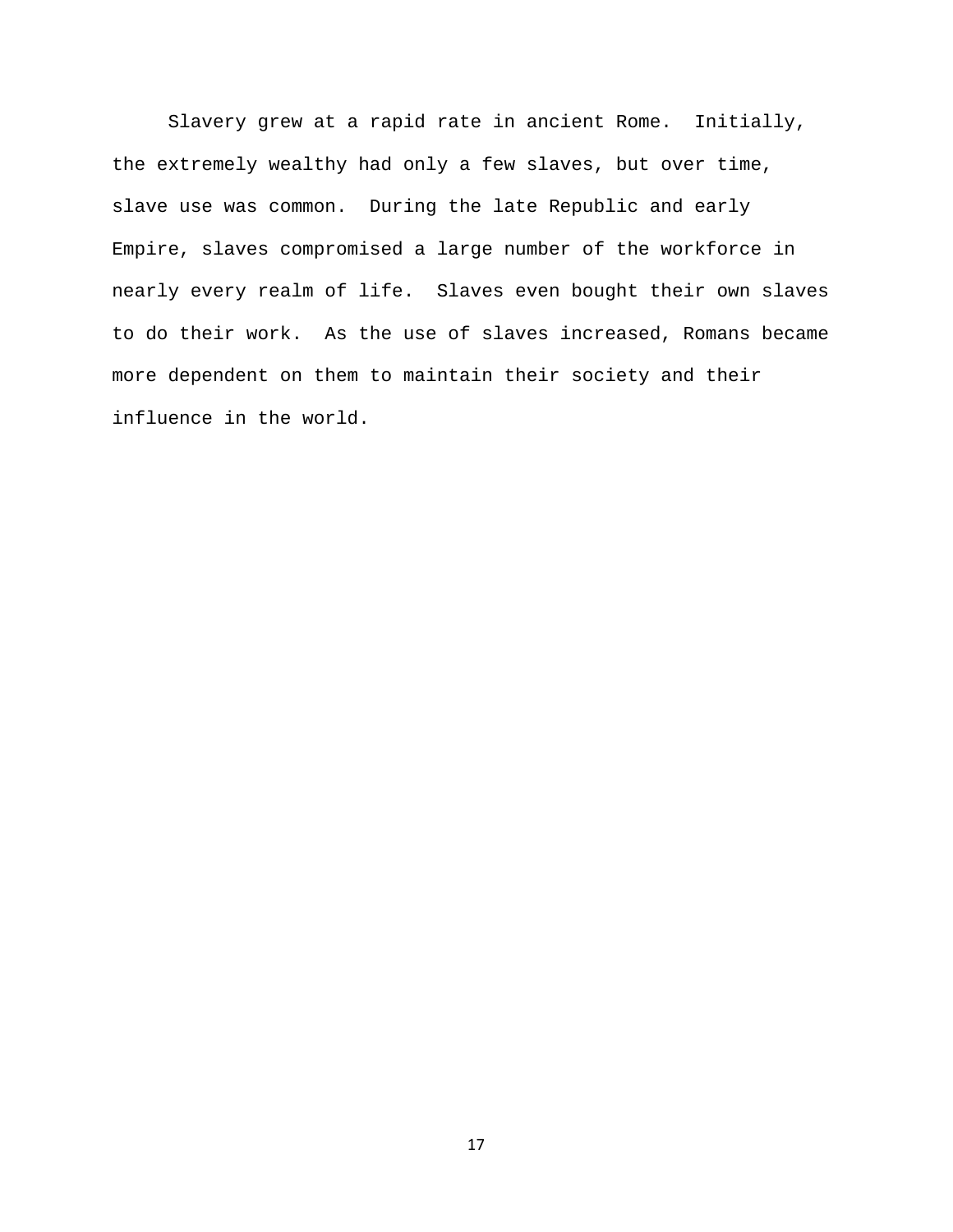#### CHAPTER 2

## AGRICULTURAL SLAVES

# Agriculture in Rome

 The importance of the farm in Roman history, both economically and ideologically, cannot be understated. Romans considered the farmer the backbone of Roman society. Cato wrote in the second century BC that "when they [the early Romans] would praise a worthy man their praise took this form: 'good husbandman,' 'good farmer'; one so praised was thought to have received the greatest commendation." He also stated, "It is from the farming class that the bravest men and sturdiest soldiers come, their calling is most highly respected."<sup>[35](#page-18-0)</sup> Columnella, in the first century AD, called agriculture the "own sister to wisdom." $36$  It is not a coincidence that one of Rome's earliest heroes was Lucius Quinctius Cincinnatus. Cincinnatus was a lowly farmer of only "four acres" who led his people to defeat an invading army of Sabines in the fifth century BC.  $37$ Despite Rome's elevated view of the farmer, the use of slave labor eventually displaced most of these farmers to the extent

<span id="page-18-0"></span> 35 Cato, *On Agriculture,* ed. T.E. Page, E. Capps and W.H.D. Rouse, trans. William Davis Hooper, The Loeb Classical Library (Cambridge: Harvard University Press, 1934), 3.<br><sup>36</sup> Columella, *On Agriculture*, trans. Harrison Boyd Ash, The Loeb

<span id="page-18-1"></span>Classical Library (Cambridge: Harvard University Press, 1960) 1: 5.<br><sup>37</sup> Livy, *The Early History of Rome*, trans. B.O. Foster (New York: Barnes

<span id="page-18-2"></span><sup>&</sup>amp; Noble, 2005), 191.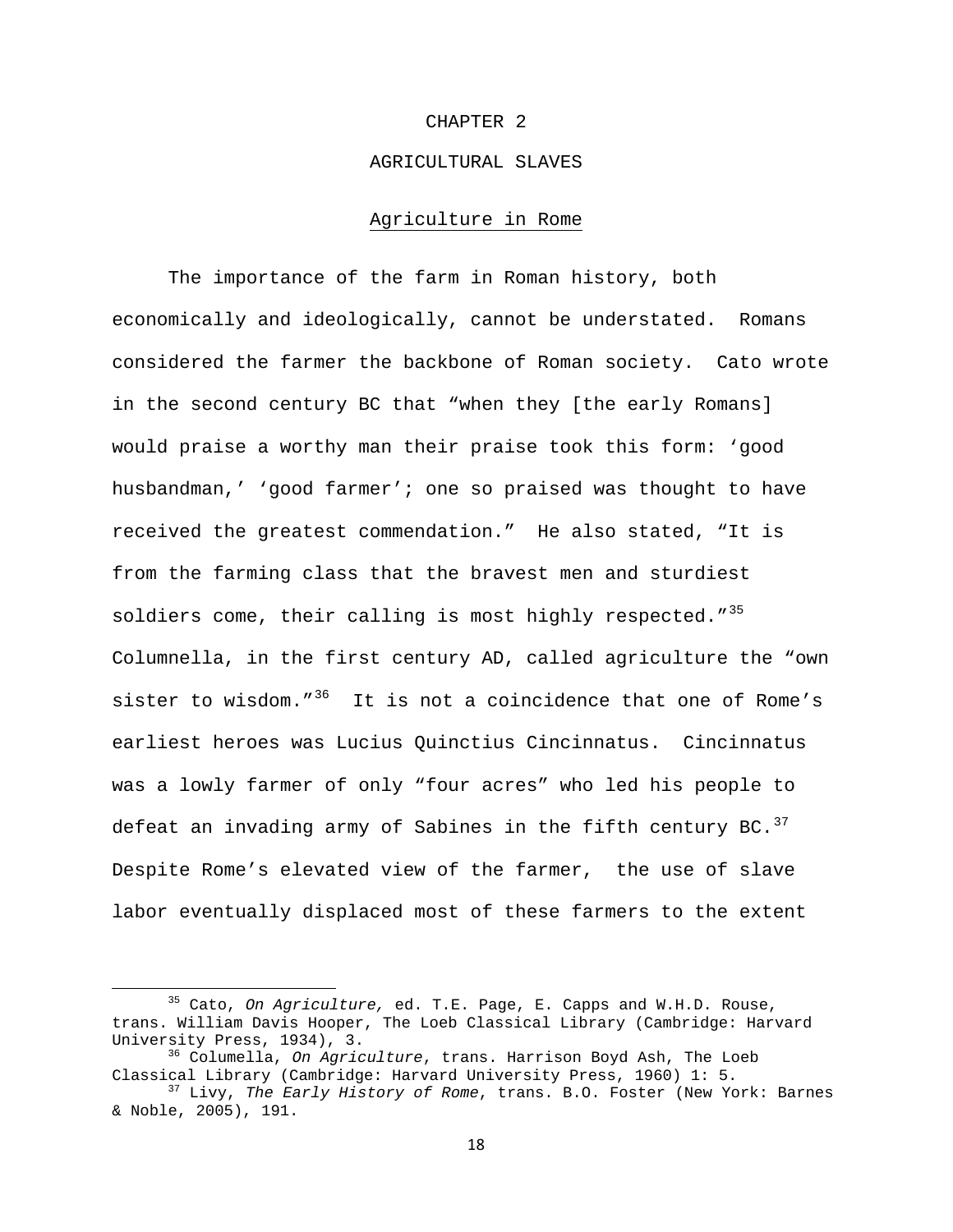that the majority of Roman farm-owners were little more than absentee landlords.

 A law limited farmers to owning no more than five hundred acres. $38$  The rich, however, bypassed this in the second century BC by gobbling up large parcels of land that were designated public. As time passed, these rich families began to assume that this long appropriated land was by all right theirs. Tiberius Gracchus, a newly elected tribune in 133 BC, attempted to reverse this trend and redistribute the land back into the hands of small citizen farmers.<sup>[39](#page-19-1)</sup> To push through his legislation, Tiberius extended his power to the legal limit and beyond. This tactic led to his death at the hands of a mob of political officers in 132 BC. $^{40}$  $^{40}$  $^{40}$  Ten years later his brother Gaius secured the tribunate and was able to push through the redistribution, but the results were limited and did not last long.<sup>[41](#page-19-3)</sup> The rich expelled as many as  $1\frac{1}{2}$  million small farmers from their land by purchase or force in the seventy-two years between 80 and 8 BC. In the same time period, the percentage of free rural peoples dropped by an alarming 29 percent. These large farms were able to change the face of Roman agriculture. A surplus market economy emerged from the subsistence farming of

<span id="page-19-3"></span>

<span id="page-19-2"></span><span id="page-19-1"></span><span id="page-19-0"></span> 38 Plutarch 2: 391. 39 Grant, *History of Rome,* 169. 40 Plutarch, 2: 401. 41 Grant, *History of Rome,* 172.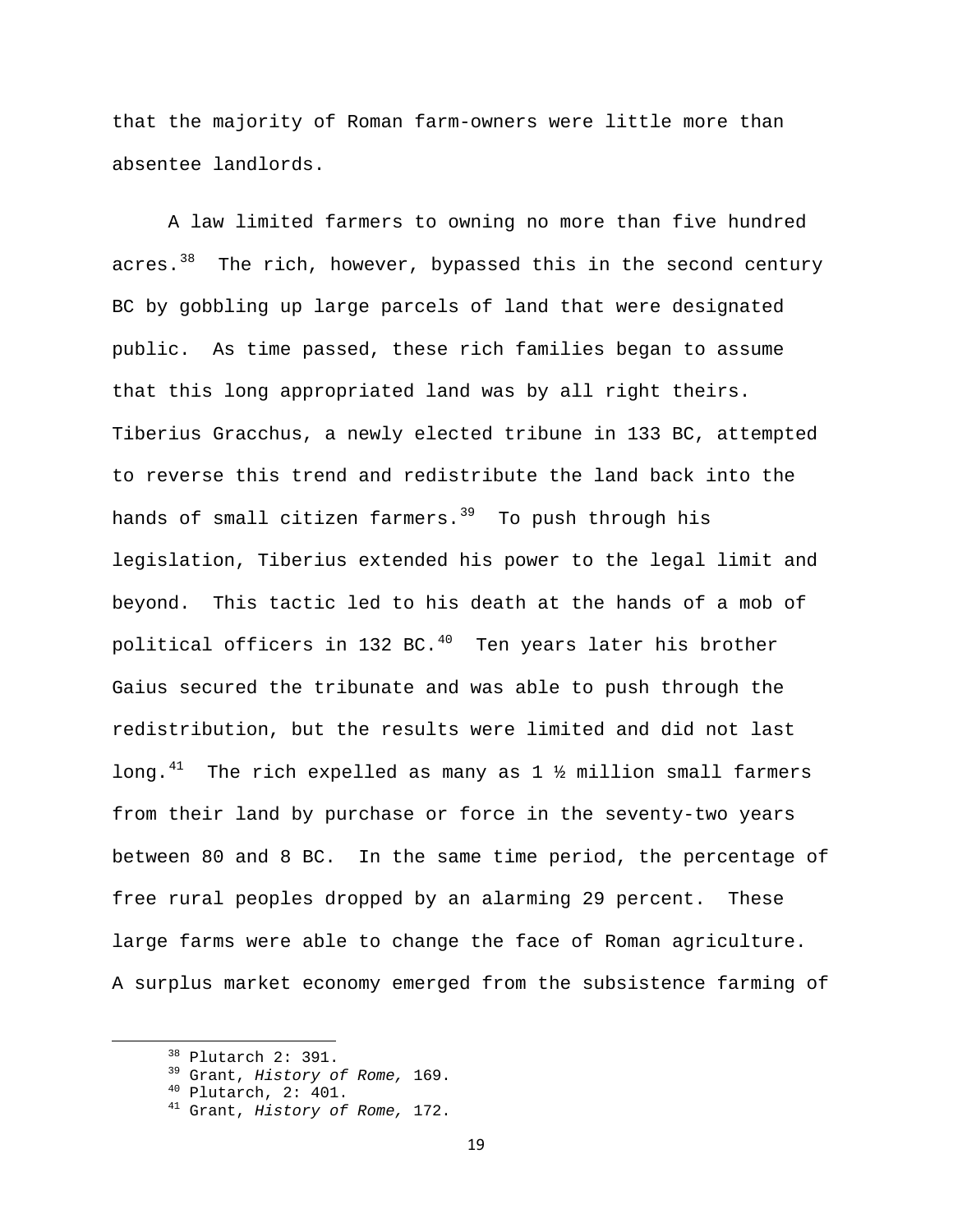earlier eras. $42$  This was fortuitous as the displaced small farmers relocated to urban Rome, becoming dependent on the free bread and corn provided by the state. $43$  A massive influx of slaves, many captured and imported as war prisoners, replaced the free laborers, forcing them to join the urban poor.  $44$ 

 During the end of the Republic and the beginning of the Empire, large landowners preferred slave labor to free labor for several reasons. Status among the aristocrats accompanied the ownership of slaves.<sup>[45](#page-20-3)</sup> Since all soldiers were citizens, free laborers could have been called away at a moment's notice, perhaps never to return. It then behooved the landowners to use slaves who could not be used for military service.<sup>[46](#page-20-4)</sup> Even though slaves were not inexpensive and required upkeep, they were still far more economical than free labor.<sup>[47](#page-20-5)</sup> The constant pay for wage laborers was a continuous draw on the house budget and slaves could be a renewable resource, to some degree, if encouraged or allowed to breed. The wage for a free laborer not only supported that laborer, but his family as well. A slave needed

<span id="page-20-2"></span><span id="page-20-1"></span><span id="page-20-0"></span> 42 Hopkins, *Conquerors and Slaves,* 2-3; 55; 67. 43 A.H.M. Jones, *The Later Roman Empire 284-602: A Social Economic and*  Administrative Survey (Norman: University of Oklahoma Press, 1964), 1: 696.<br>
<sup>44</sup> Hopkins, Conquerors and Slaves, 9.<br>
<sup>45</sup> Hopkins, Conquerors and Slaves, 111.<br>
<sup>46</sup> Jones, The Decline of the Ancient World, 219.<br>
<sup>47</sup> W.L.

<span id="page-20-5"></span><span id="page-20-4"></span><span id="page-20-3"></span>Culture," in *Decline and Fall of the Roman Empire,* ed. Donald Kagan (Boston: D.C. Heath and Co., 1962), 36. Westermann's conclusion is not shared by all and there is much debate about the cost of slave labor versus the cost of free labor.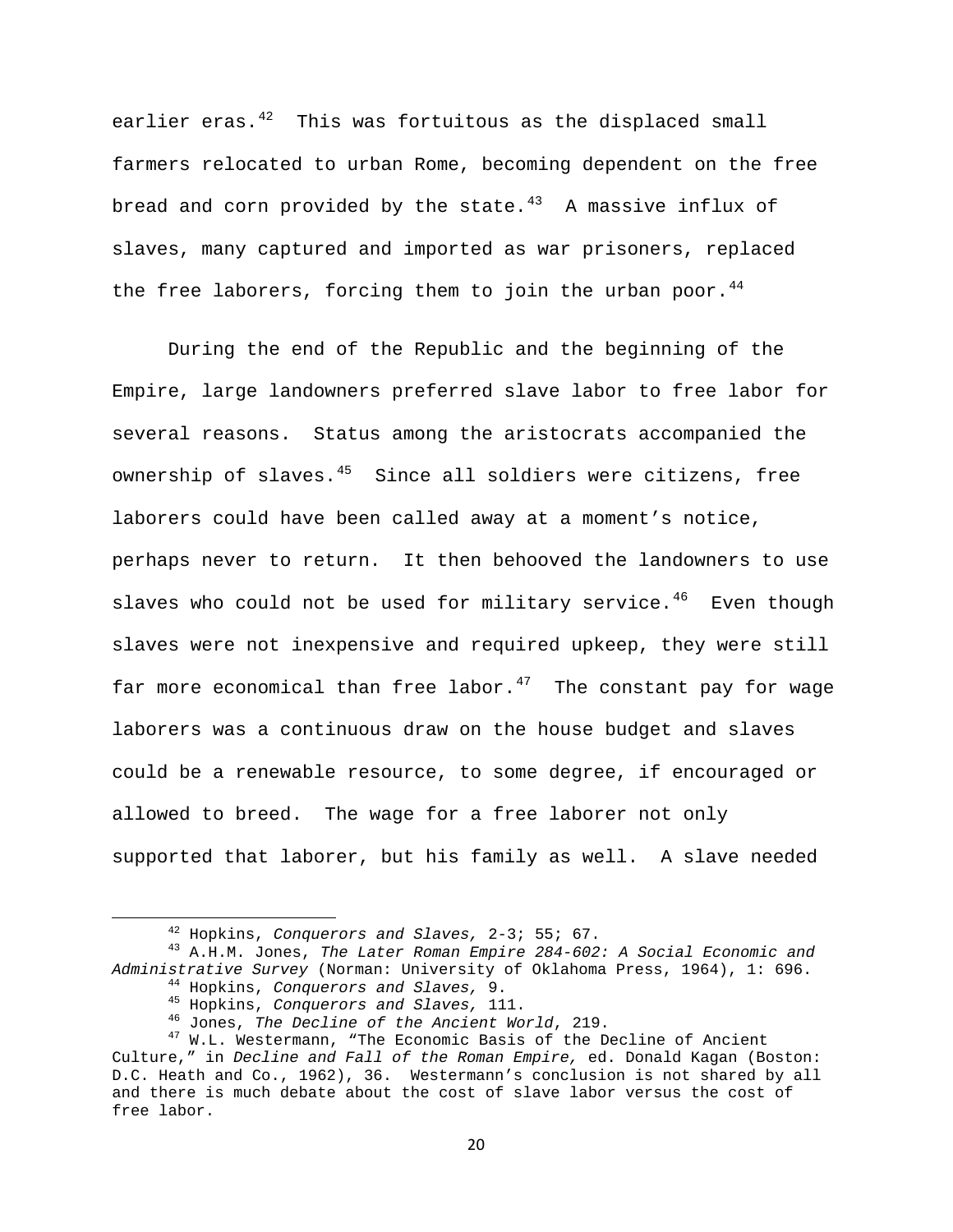only shelter and food for him or herself. With constant warfare and, therefore, constant influx of prisoners of war and booty, rich Romans could afford the expense of buying slaves. $48$  Masters could also have forced slaves to work longer hours and during holidays. A slave was also the perfect choice for highly specialized skills. It was a much better investment to train a slave with a guaranteed time of service (barring incident or accident), than to spend the money to train a free laborer, who might have chosen to leave at anytime for other employment or military service.

# *Vilicus*

During the end of the Republic and beginning of the Empire, slaves on the farm could work a myriad of jobs, but none more important than the *vilicus*.<sup>[49](#page-21-1)</sup> This slave steward, or overseer, was the manager of the entire farm. $50$  Most owners of farms, preoccupied by the hustle and bustle of Roman politics, lived in Rome. Given the importance of his task, several contemporary sources spoke of the duties and qualities that one should look for in a *vilicus*.

<span id="page-21-1"></span><span id="page-21-0"></span> 48 Hopkins, *Conquerors and Slaves,* 111. 49 Harold Whetstone Johnston, *The Private Life of the Romans* (New York:

<span id="page-21-2"></span><sup>&</sup>lt;sup>50</sup> W. Warde Fowler, Social Life at Rome in the Age of Cicero (New York: MacMillian & Co., 1964), 217.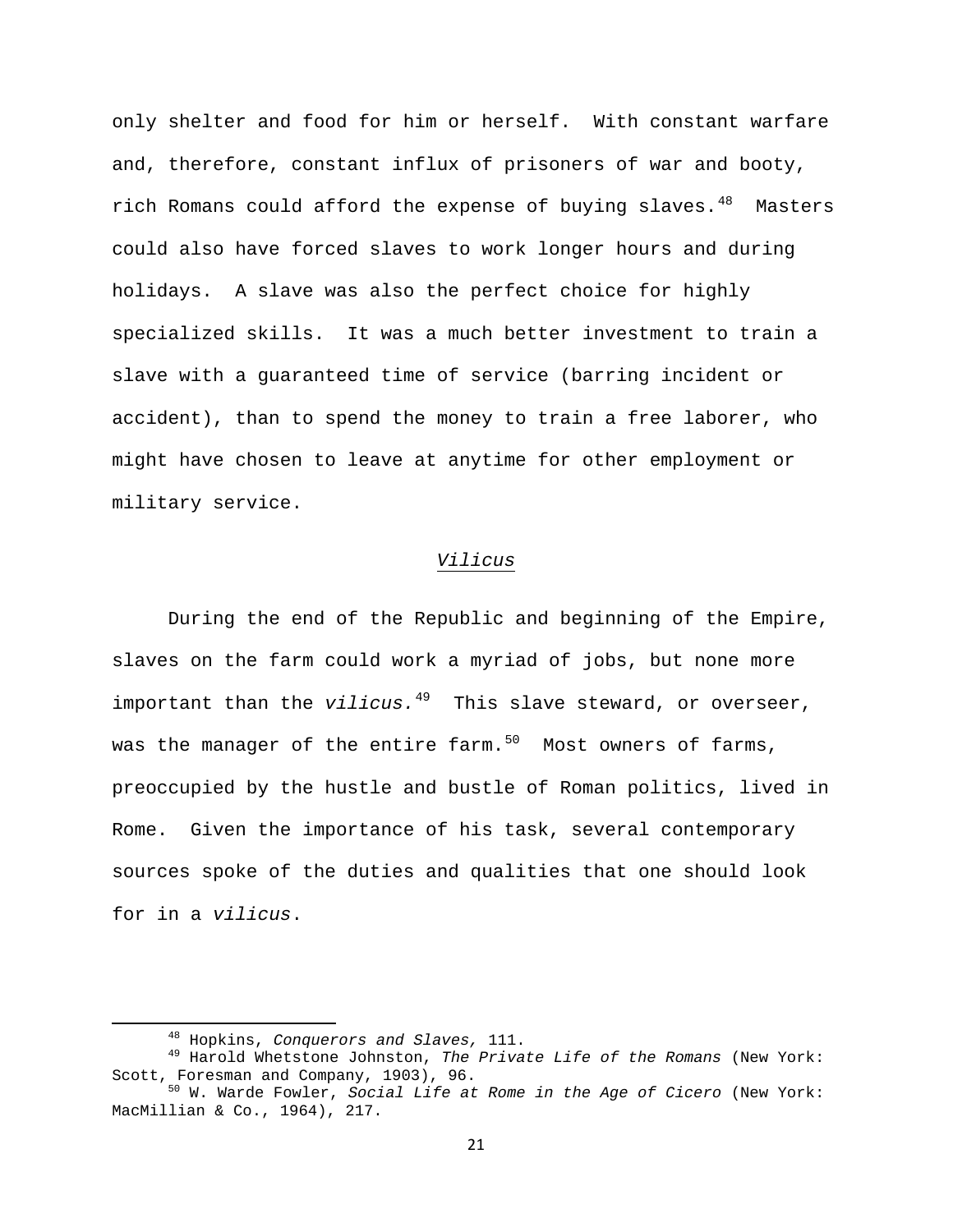A *vilicus* was to carry out any and all of his master's orders, as well as keep the slave workers busy and provide for their needs. $51$  He would offer no sacrifices excepting those his master ordered. $52$  The overseer was to settle any arguments among the slaves and punish any guilty slave. He was responsible for collecting any outstanding loans and could not lend anything unless directed by his master with whom he was to review the farm's accounts frequently.[53](#page-22-2) Top priorities for a *vilicus* were keeping the farming equipment in good repair and keeping the slave clothing properly maintained so they may work any day, regardless of weather.<sup>[54](#page-22-3)</sup> Masters often required that he always be present on the farm property to ensure that all the necessary work was finished. The *vilicus*' ability to perform all the duties on the farm in the presence of his fellow slaves, helped to keep his charges accountable in both the speed and quality of their work.[55](#page-22-4) Masters often gave the *vilicus* a wife in order to keep him from becoming intimate with anyone else inside, or outside, the farm.<sup>[56](#page-22-5)</sup> The overseer was the first to rise in the morning and the last to go to sleep after settling the day's accounts.[57](#page-22-6) Cato believed the *vilicus* was to maintain the feast

- 
- 
- 
- <span id="page-22-6"></span><span id="page-22-5"></span><span id="page-22-4"></span><span id="page-22-3"></span><span id="page-22-2"></span><span id="page-22-1"></span><span id="page-22-0"></span>51 Cato, 13.<br>
<sup>52</sup> Columella, 87.<br>
<sup>53</sup> Cato, 13; 15.<br>
<sup>54</sup> Columella, 87-89.<br>
<sup>55</sup> Cato, 15.<br>
<sup>56</sup> Columella, 87.<br>
<sup>57</sup> Cato, 13-15.
	-
	-
	-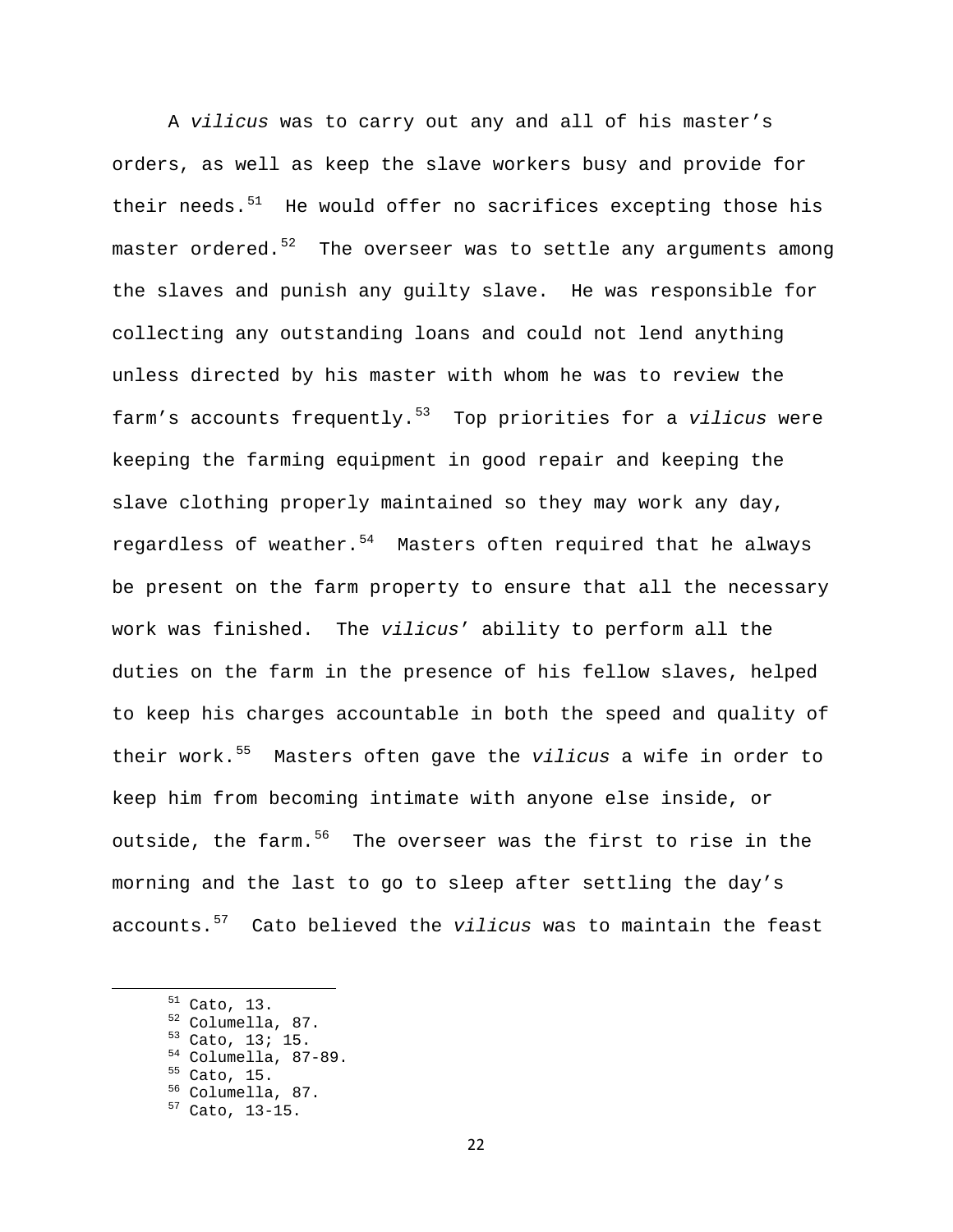days and make sure not to hire the same day laborers for more than one day. Observing no personal business, the overseer could not draw upon any slave for his own personal use; neither could he use his master's food stores to glut. $58$  He was also to consider his master's friends as his own<sup>[59](#page-23-1)</sup> and shelter no guest but his master's friends and family<sup>[60](#page-23-2)</sup>.

In order for the *vilicus* to perform his multitude of tasks well, Columella in the first century AD, and Cato in the second century BC, expounded on the qualities they believed were of the utmost importance. Cato's dislike of Greek influences and conservative views temper much of his opinion on what qualities he preferred in a *vilicus.[61](#page-23-3)* Having grown up on a farm, however, gave him a practical view of the subject as well. Columella, likewise, had much experience with life on a farm.  $62$  He grew up on his uncle's farm and owned several farms himself throughout his lifetime. These qualities undermined in many ways the Roman tradition of slaves as *res*.[63](#page-23-5) Columella believed a *vilicus*  should not be from or have any association with urban areas except for that which he needed for supplying the farm, as he will surely be infected with the laziness and tendency towards

<span id="page-23-1"></span><span id="page-23-0"></span><sup>&</sup>lt;sup>58</sup> Columella, 89-91.<br>
<sup>59</sup> Cato, 15.<br>
<sup>60</sup> Columella, 87.<br>
<sup>61</sup> Cato, IX.<br>
<sup>62</sup> Columella, XV.<br>
<sup>63</sup> Buckland, 3.

<span id="page-23-2"></span>

<span id="page-23-4"></span><span id="page-23-3"></span>

<span id="page-23-5"></span>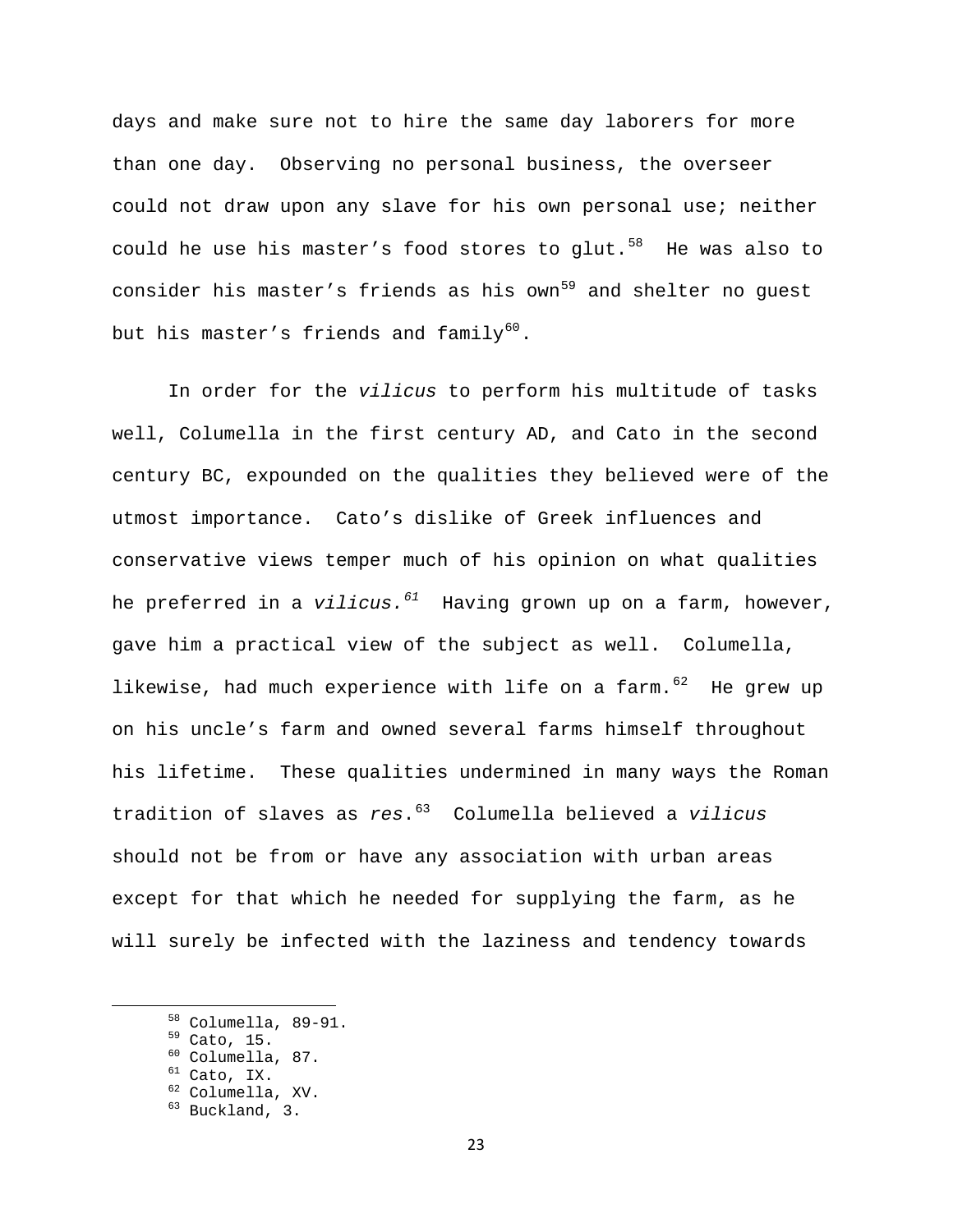coarse entertainments that city life breeds. Instead, Columella preferred that he be from farmer stock, so he would be well acquainted with the rigors of farm life. Strong and healthy, the *vilicus* for Columella could not be too young, too old, or too attractive, and he must be skilled in the operations of a farm. The overseer should not be too lax, or too cruel, in punishing his charges. He should not consult with soothsayers or witches. He should be a quick learner, not one who thinks he knows more than he does. Columella also references Cornelius Celsus' belief that an overseer could be illiterate, as it would be more difficult to appropriate money or goods if he was unable to fudge numbers.<sup>[64](#page-24-0)</sup> Cato brought his own opinion the subject of the *vilicus.* He thought the overseer should appreciate good work, be levelheaded, and listen well. He must also avoid fortunetellers, prophets, diviners, and astrologers. For his own protection, the *vilicus* should also never assume that he knows more than his master.[65](#page-24-1) The wife of the *vilicus* had similar tasks and characteristics though hers were confined to the domestic staff.  $66$ 

<span id="page-24-2"></span><span id="page-24-1"></span><span id="page-24-0"></span><sup>&</sup>lt;sup>64</sup> Columella, 85; 87; 89; 91.<br><sup>65</sup> Cato, 13-15.<br><sup>66</sup> K.D. White, *Roman Farming* (Ithaca: Cornell University Press, 1970), 354.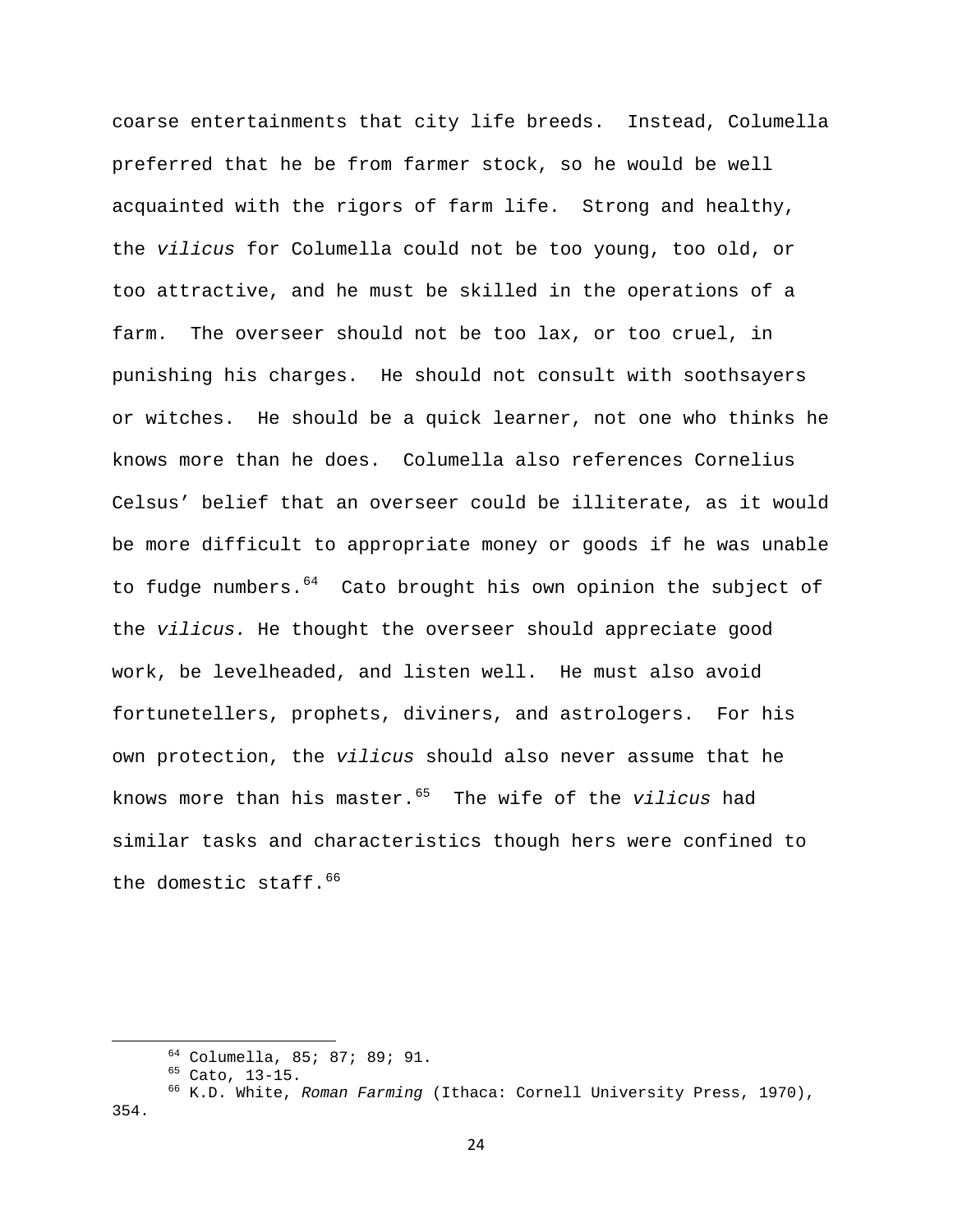## Other Jobs

Aside from the *vilicus* and his wife, farm owners used a number of other slaves as either laborers or other managerial staff. If the owner possessed more than one farm, he might employ a *procurator.* His job would be to oversee all the different farms and report to the master. Often, the overseer divided the manual labor slaves into gangs. The *operum magistri* oversaw each gang. $67$  There were, of course, various slaves to deal with the day-to-day function of the farm, cookers, cleaners, as well as those to serve the owner when he was there. The jobs of the manual laborers depended greatly upon the focus of the farm, whether wheat, vines, or livestock. Gardeners kept the grounds around the villa clean and pruned in case of the master's arrival. Alongside the permanent slave staff, the *vilicus* brought day laborers in at certain times of the year. During planting and harvesting season, a farm may have needed more work than its slave numbers could accomplish.

The number of slaves on the farm could dictate the treatment of slaves on the farm. A *vilica* could not be too cruel since his charges could revolt, nor could he be to gentle as he was answerable to his master. A slave on a farm was often out from the eyes of his master and therefore would be less

25

<span id="page-25-0"></span> $67$  White, 355.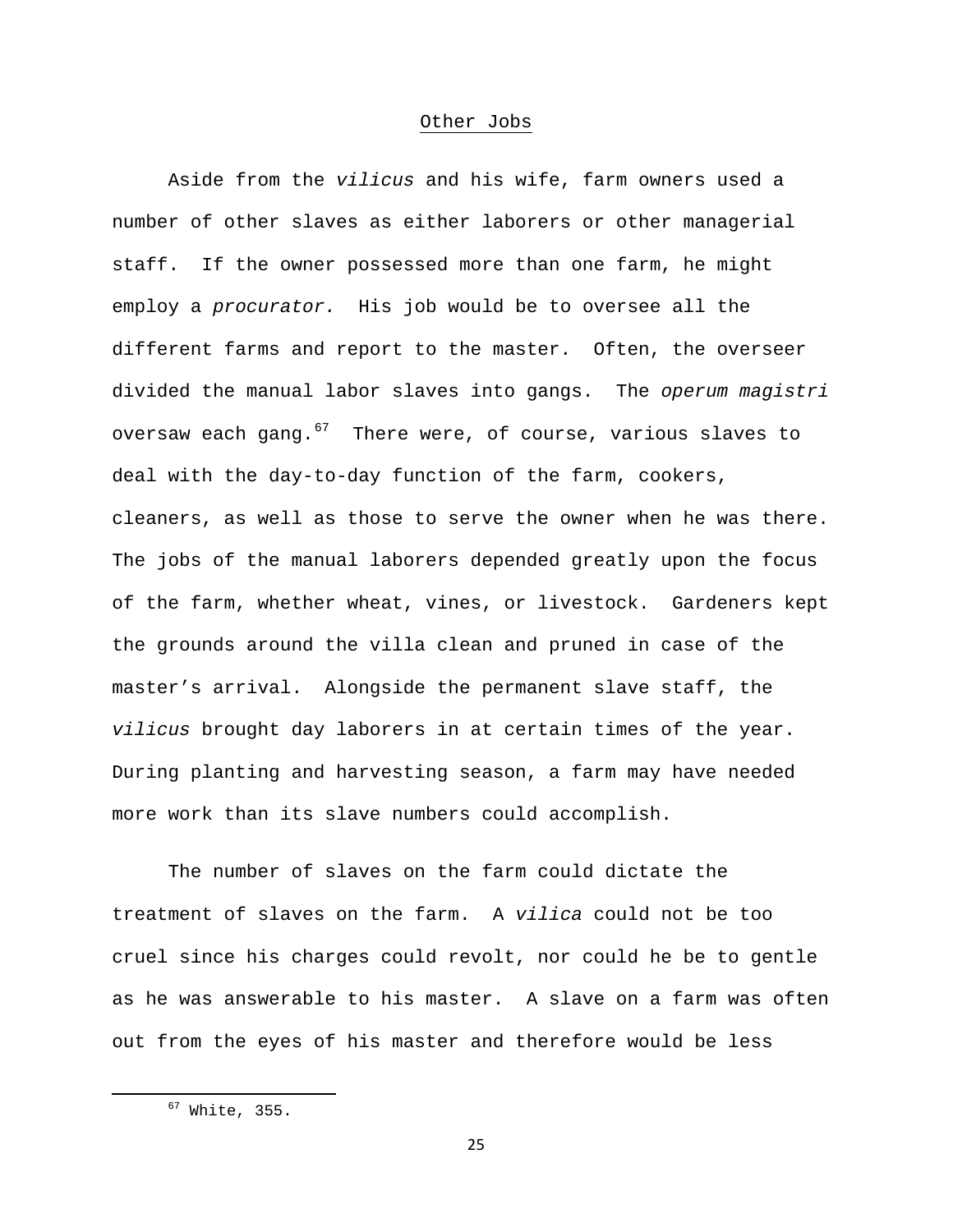likely to receive his freedom and get special treatment. Cato rather impersonally suggests that an owner sell old or sick slaves as he would an old wagon or a worn-out  $ox.^{68}$  $ox.^{68}$  $ox.^{68}$ 

Roman agriculture was dependent on the slave work force at the end of the Republic and beginning of the Empire. Farm owners used slaves to work the entire spectrum of farm work. Slaves planted the crops and plowed the fields. They supervised the work and kept the books. They cooked, cleaned, and maintained the grounds. Farm owners used free laborers occasionally at planting and harvesting times, but their efforts were only supplementary to the work of the slave. Rome was dependent upon the slave to provide the daily labor necessary to produce the local agricultural supplies that helped keep Rome fed.

<span id="page-26-0"></span> $68$  Cato, 9.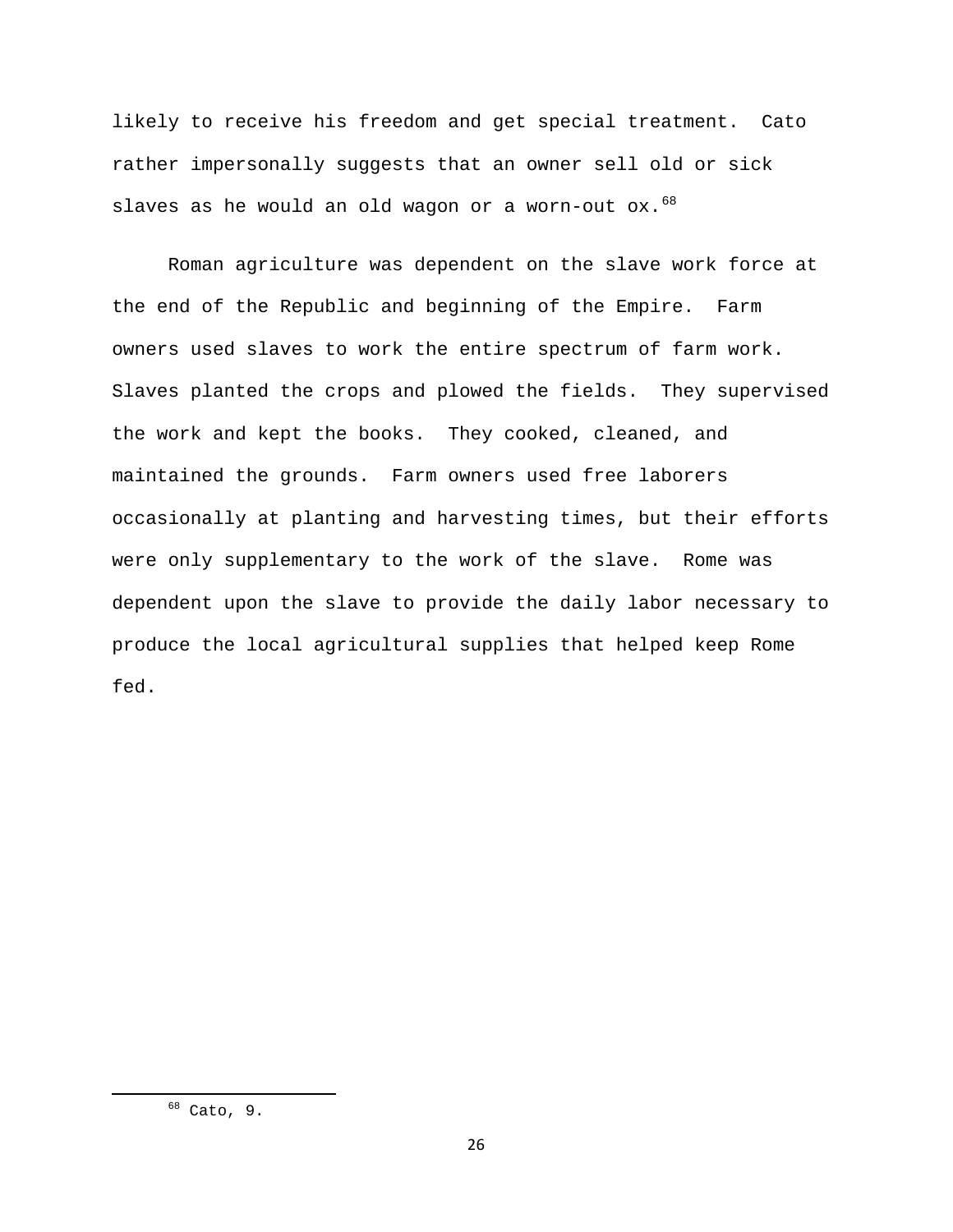#### CHAPTER 3

## INDUSTRIAL SLAVES

## Industry in Rome

Industry in Rome dates back to the early days of the monarchy. The second king of Rome, Numa Pompilius, attempted to unify the two tribes, the Sabines and the Romans, in the seventh century BC by dividing them into eight guilds: musicians, goldsmiths, carpenters, dyers, shoemakers, skinners, braziers, and potters. He also created a ninth guild, which collected all other skilled craftsmen.<sup>[69](#page-27-0)</sup> This division became the blueprint of industry throughout the history of Rome. Nearly every craft or industry had a guild or was part of a guild. Electing their own officers, often for five-year terms<sup>[70](#page-27-1)</sup>, these *collegia* solved their own disputes*.* They were mainly for the worship of gods that could be particularly advantageous to their careers. Each guild celebrated its festivals individually, accompanied by music, parades, and brightly colored decorations. Though individuals were not required to join a *collegia*, guild members would undermine non-members with vandalism and disruption to

<span id="page-27-1"></span><span id="page-27-0"></span> 69 Plutarch, 1: 106. 70 A.H.M. Jones, *The Roman Economy: Studies in Ancient Economic and Administrative History,* ed. P.A. Brunt (Totowa, New Jersey: Rowman and Littlefield, 1974), 44.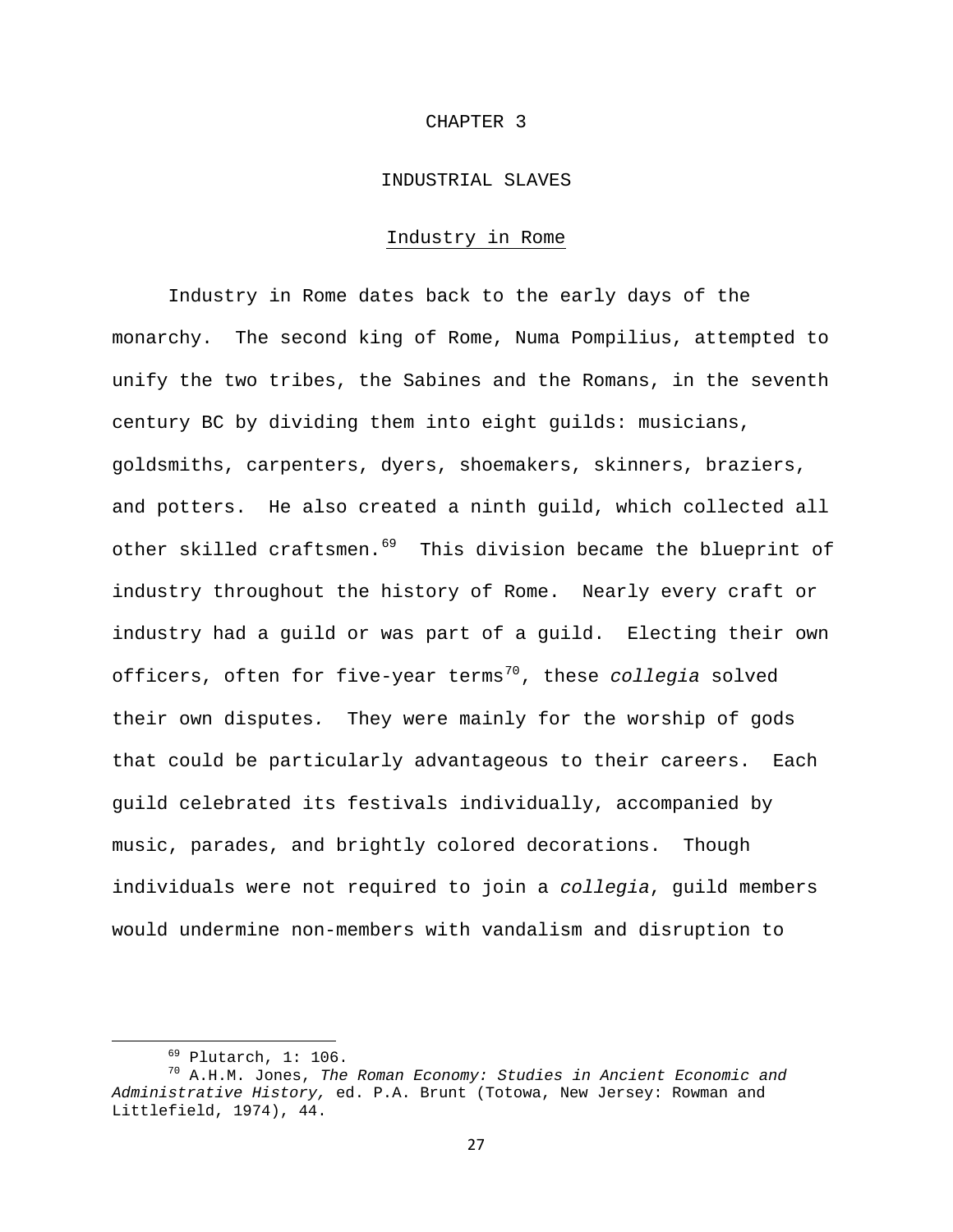their business.[71](#page-28-0) Slaves could hold membership in the *collegia*  tenuiorum, a catchall guild with no particular power.<sup>[72](#page-28-1)</sup>

The markets of ancient Rome took three basic forms. Trade was intimately connected with the first. These were normally associated with harbor towns where captains of trade ships would simply unload their ships and sell their wares at a harbor "wholesale market."[73](#page-28-2) Small business owners would often come here to buy raw material for use or foreign wares for sale.

The second form of market was the shop. These businesses were individual shops in the city itself. Often times, similar shops gathered in the same area, which would then carry the name of that business.  $74$ 

The marketplace was the third type of market. In Rome, the marketplace was located just off the Forum. In the first century BC, Julius Caesar built his section to solve the crowding of the Forum.<sup>[75](#page-28-4)</sup> Augustus (first century BC to the first century AD), Nero (first century AD), and Trajan (second century AD) eventually expanded the market. The market held virtually

<span id="page-28-0"></span> 71 William Stearns Davis, *A Day in Old Rome: A Picture of Roman Life*

<span id="page-28-1"></span><sup>(</sup>New York: Biblo and Tannen, 1972), 249-252.<br><sup>72</sup> M. Rostovtzeff, *The Social and Economic History of the Roman Empire*,<br>2<sup>nd</sup> ed. (Oxford: Clarendon Press, 1957), 1: 178.

<span id="page-28-4"></span><span id="page-28-3"></span><span id="page-28-2"></span><sup>&</sup>lt;sup>73</sup> Tenney Frank, An *Economic History of Rome*, 2<sup>nd</sup> ed. (New York: Cooper Square Publishers, 1962), 313.

ondersmers, 252.<br><sup>74</sup> Davis, 252.<br><sup>75</sup> Cowell, *Life in Ancient Rome* (New York: Perigee Books, 1980), 125.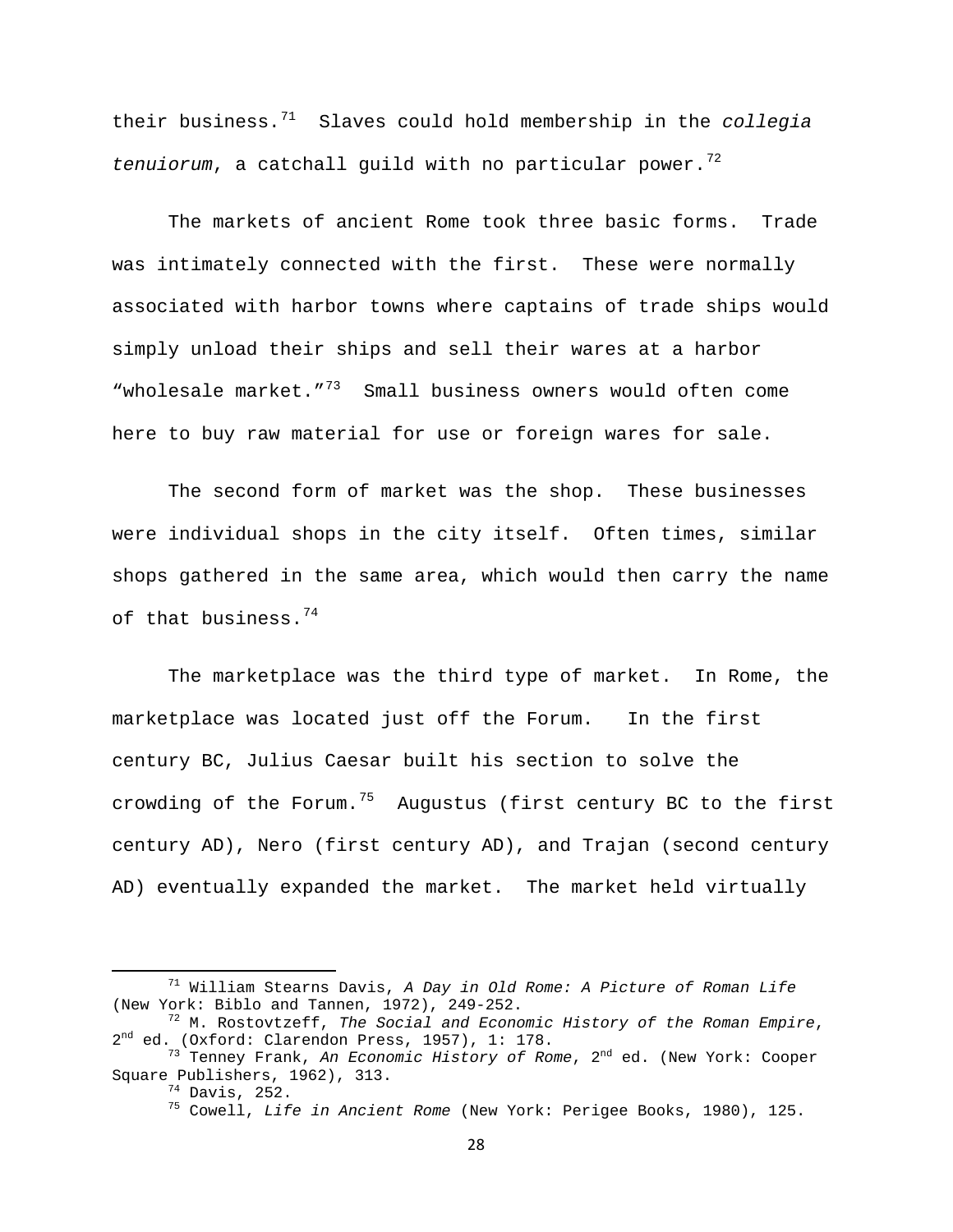everything a Roman citizen could desire. Trajan's addition contained 150 shops, as well as a basilica and library.<sup>[76](#page-29-0)</sup>

As the city expanded, money and taxes from the provinces flooded into Rome. Exeptionally wealthy, Pompey had 175 million *denarii* when he died in the first century BC.[77](#page-29-1)With such wealth, Romans gave into luxury, which lead to a massively unbalanced trade. Imports far outweighed the exports of Rome. This was true for the rest of Italy as well. Wine was the chief export along with some iron and bronze items and, for a short period, olive oil.<sup>[78](#page-29-2)</sup> Romans exported many other products, though their impact on the market was negligible. Therefore, local products comprised a much smaller percentage of the market in comparison with imported commodities.<sup>[79](#page-29-3)</sup> With Rome's newfound taste for luxury during the end of the Republic and beginning of the Empire, Romans looked more and more towards slaves to provide the labor necessary for the production and trade of products.

# Use of Slaves

The use of slaves in trade between the second century BC and the second century AD was extensive. There are even two

<span id="page-29-3"></span><span id="page-29-2"></span><span id="page-29-1"></span><span id="page-29-0"></span> 76 Tenney Frank, ed., *An Economic Survey of Ancient Rome* (New York:

<sup>&</sup>lt;sup>77</sup> Jones, The Roman Economy, 121.<br><sup>78</sup> Frank, *Economic History of Rome*, 309.<br><sup>79</sup> Davis, 223.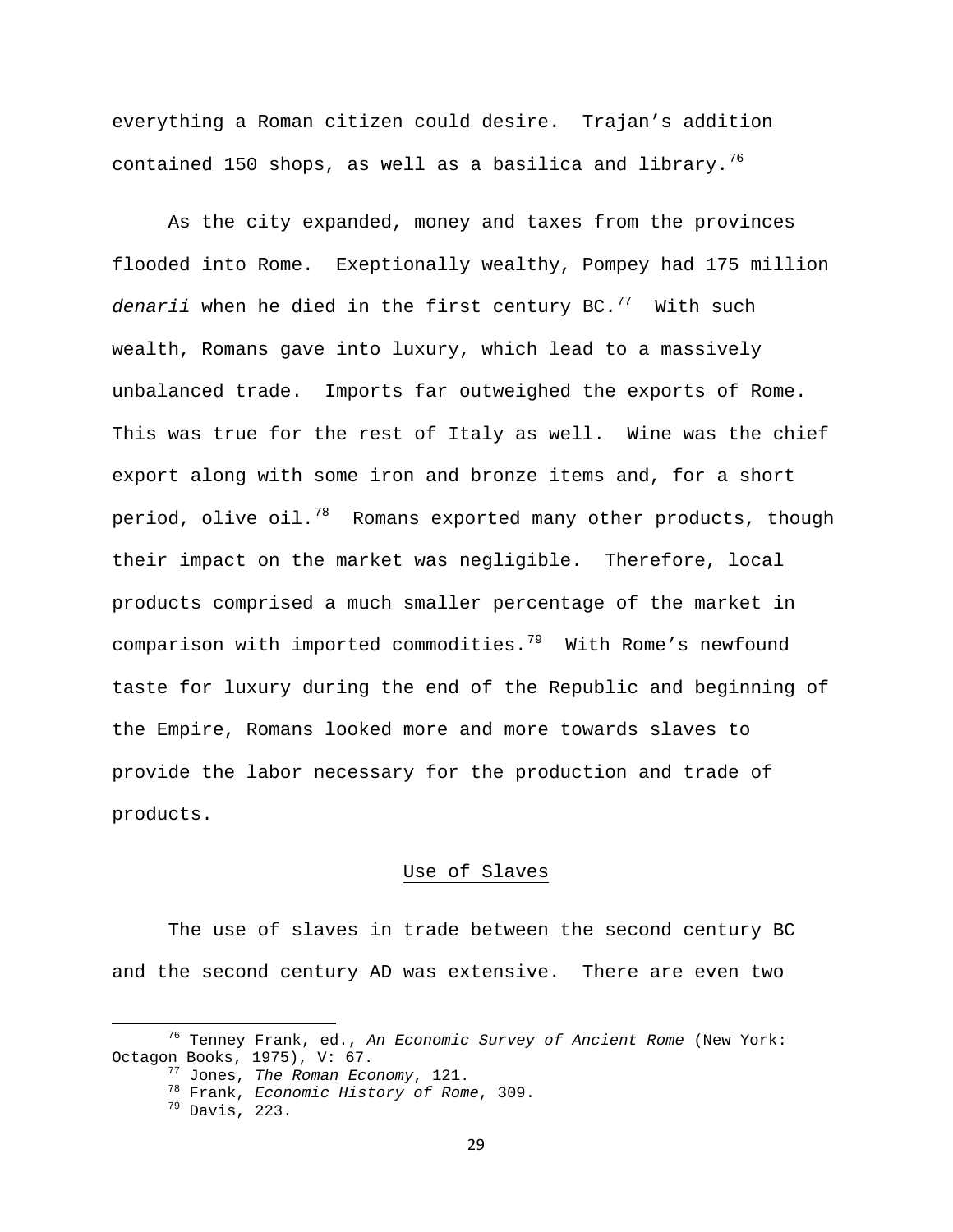references to slaves as *negotiatores*.[80](#page-30-0) *Negotiatores* were primarily moneylenders, but in this case also entered into trade. $81$  However, these two references appear to be the exception rather than the rule. More often slaves had laborintensive roles. They were used to load and unload boats and in warehouses to move products. $82$  The most labor-intensive use of slaves was towing ships and barges. When traders did not use oxen, slaves could be found on paths besides canals and rivers pulling ships and barges upstream on foot by ropes. [83](#page-30-3)

 The use of slaves in the rest of industry was extensive. Slaves fell into one of two categories, skilled or unskilled labor. Slaves did the majority of the work in most factories.  $84$ For example, the famous Arrentine pottery in the late BCs and early ADs bore stamps upon them. These included both the stamp of the factory and the stamp of the mold maker. All of the surviving pottery has the name of slaves as the mold maker. If the craftsmen were slaves, it is likely that the majority of manual labor employed were also slaves. Masters also trained unskilled slaves in certain occupations advantageous to their master. In the first century BC, Marcus Licinius Crassus bought

<span id="page-30-0"></span> 80 H. Dessau, *Inscriptiones Latinae Selectae,* 3 vols. in 5. (Berlin, 1892-1914), 1514,7389. 81 Ethel Hampson Brewster, *Roman Craftsmen and Tradesmen of the Early* 

<span id="page-30-4"></span><span id="page-30-3"></span><span id="page-30-2"></span><span id="page-30-1"></span>*Empire* (New York: Burt Franklin, 1972), 36.

<sup>&</sup>lt;sup>83</sup> Cowell, 115.<br><sup>84</sup> Frank, *Economic History of Rome*, 326.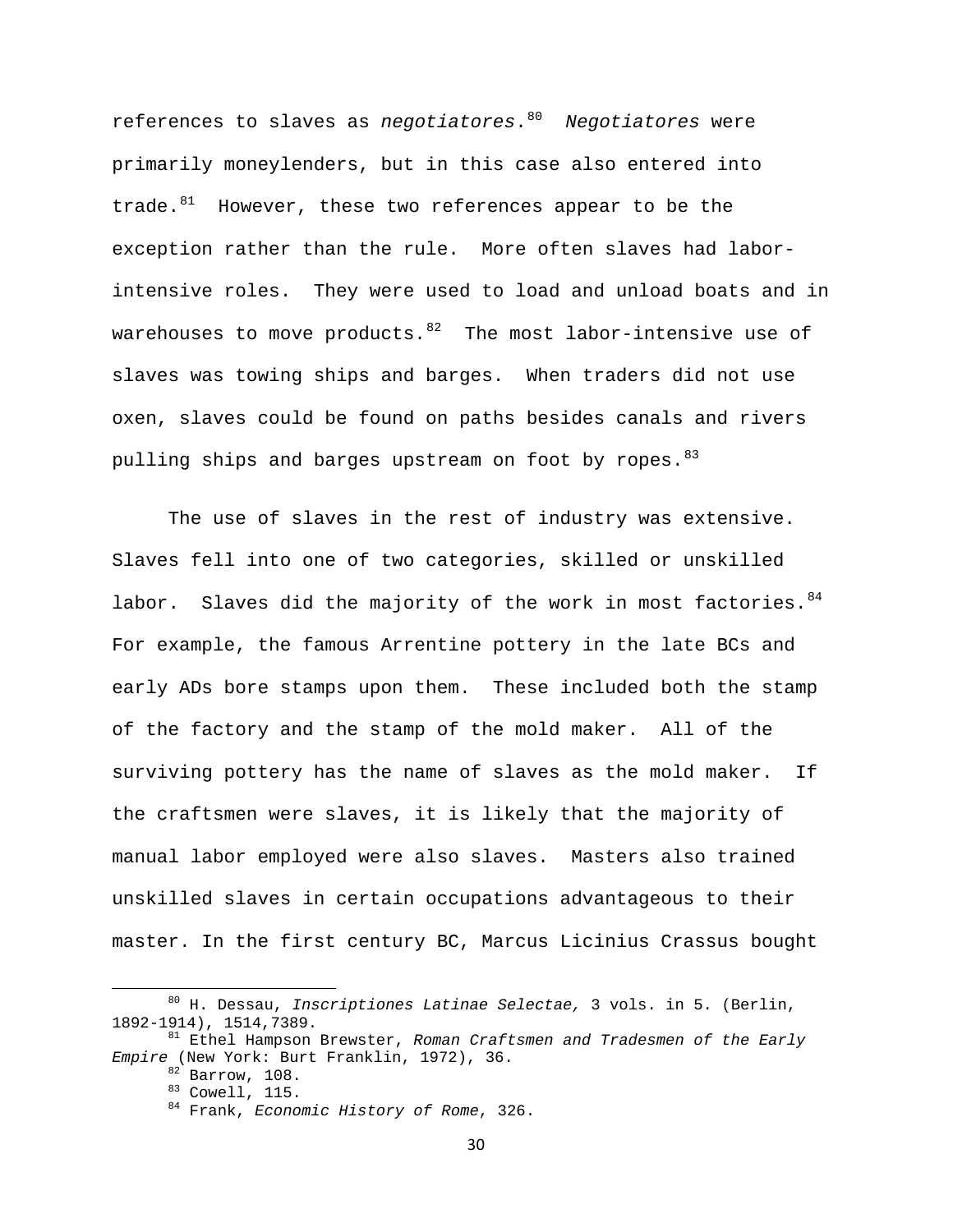as many as five hundred slaves in a period of eight years. Crassus used these slaves to rebuild buildings that he had purchased cheap after fire engulfed them. [85](#page-31-0)

 Some masters allowed their slaves to set up a business of their own. The slave's master would invest a certain sum of money to start up the business. The masters gave their slaves more freedoms and the slaves did not work under the direct supervision of their masters. There were several different ways the owner could reap the benefits of his investment. The slave would pay his or her owner a set amount of money every year, or only retain a percentage of the profits. A more generous master could just require a repayment of the initial capital invested.<sup>[86](#page-31-1)</sup> Such a move by a master could be quite beneficial. If he kept his slave under his control, he would gain a profitable business and get free services in the business specialty. If he at some point freed his slave, he would of course keep the free service, plus he would garner the prestige and honor as his former slave became a member of his client base. His master's help in setting him up with a livelihood would perhaps increase the loyalty of the former slave.

<span id="page-31-1"></span><span id="page-31-0"></span> 85 William Linn Westermann, "Industrial Slavery in Roman Italy," *The Journal of Economic History* 2 (1942), 154-55. -(Accessed through *JSTOR.*) <sup>86</sup> Johnston, 95.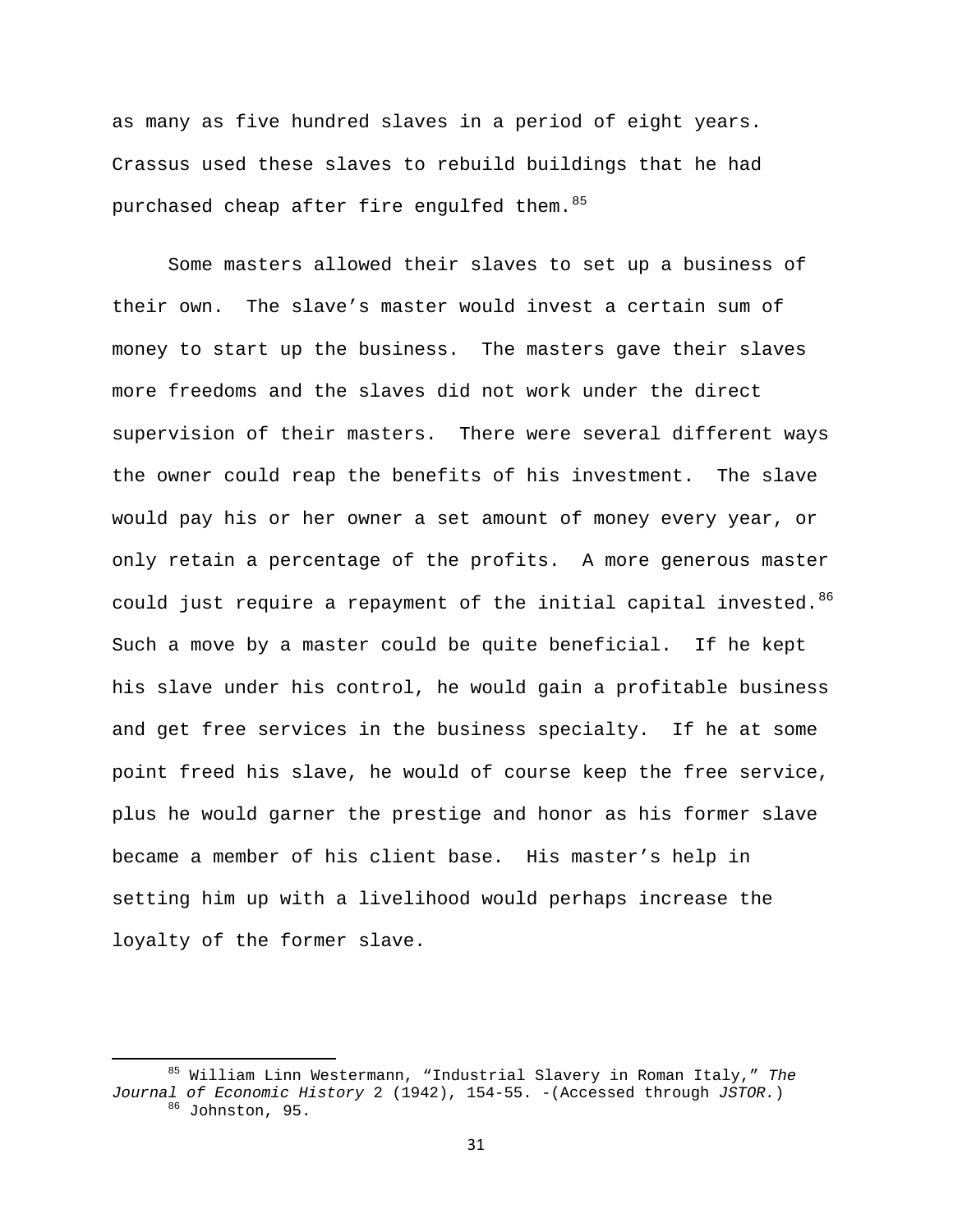One long-term problem with industrial dependence on slavery was the lack of innovation. Romans did not need time and labor saving inventions if they did not have to pay wages to freemen. The lack of this innovation also stunted the growth of new products.<sup>[87](#page-32-0)</sup> This of course did not allow industry to grow beyond a certain limit. Perhaps if Rome had been more open to the progress of industry, it would have been able to reverse the horrible balance of trade.

The sweat of slaves oiled Roman industry and trade during the end of the Republic and the beginning of the Empire. Factories depended upon slaves to create the products they manufactured. The markets depended upon slaves to work the shops, some even running their own businesses. Even the massive importation of products was dependent upon the slave. Slave labor transported these items to the Roman markets. Without the daily labor of slaves, Roman industry would have had a hard time functioning, much less making a profit.

<span id="page-32-0"></span> 87 Frank, *An Economic Survey,* V: 217.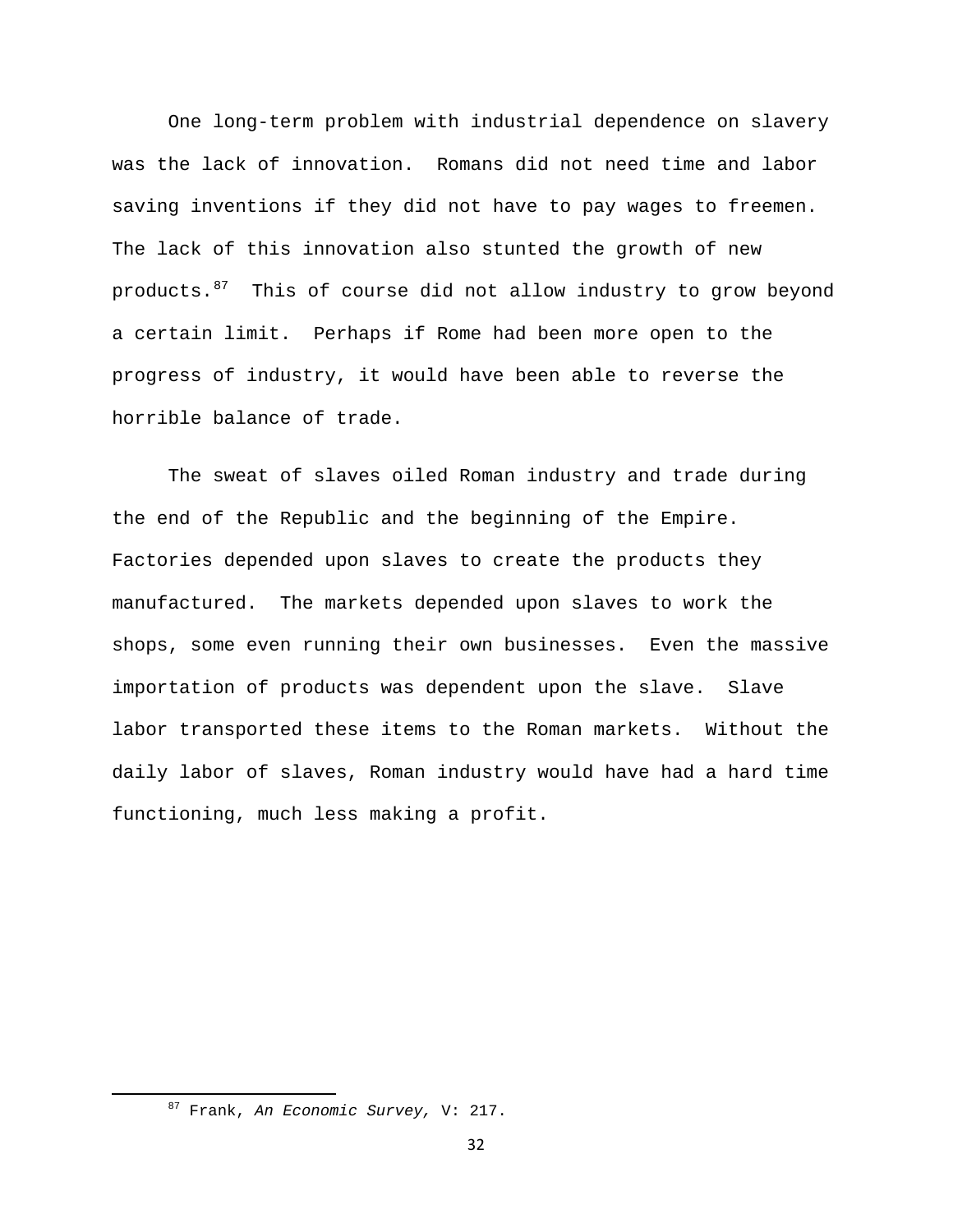#### CHAPTER 4

# DOMESTIC SLAVES

## The Family in Rome

 Domestic life in ancient Rome was an important aspect of the Roman lifestyle. Though the father and to some degree the mother held the power in the house, during the end of the Republic and beginning of the Empire, they became more dependent upon slave labor to keep the home functioning. There were essentially two types of residences in urban Rome. The *insulae* was an apartment building that housed many families.<sup>[88](#page-33-0)</sup> The numerous poor normally lived in this type of home in Rome. This section will focus primarily on the *domus.* The affluent of Rome, be they nobility or wealthy merchants, used these single-family homes. Romans divided their homes into two sections. They built the rear area around a central garden or open area.<sup>[89](#page-33-1)</sup> The gardens would help to keep the Romans in touch with their agrarian heritage in the otherwise urban environment. This would be the core of the house where the family had their private rooms. The staff performed the usual household duties here as well. The front area around the *atrium* allowed for a private open space that was otherwise missing in the crowded

<span id="page-33-1"></span><span id="page-33-0"></span><sup>&</sup>lt;sup>88</sup> Johnston, 117.<br><sup>89</sup> Florence Dupont, *Daily Life in Ancient Rome,* trans. Christopher Woodall (Cambridge: Blackwell, 1989), 94.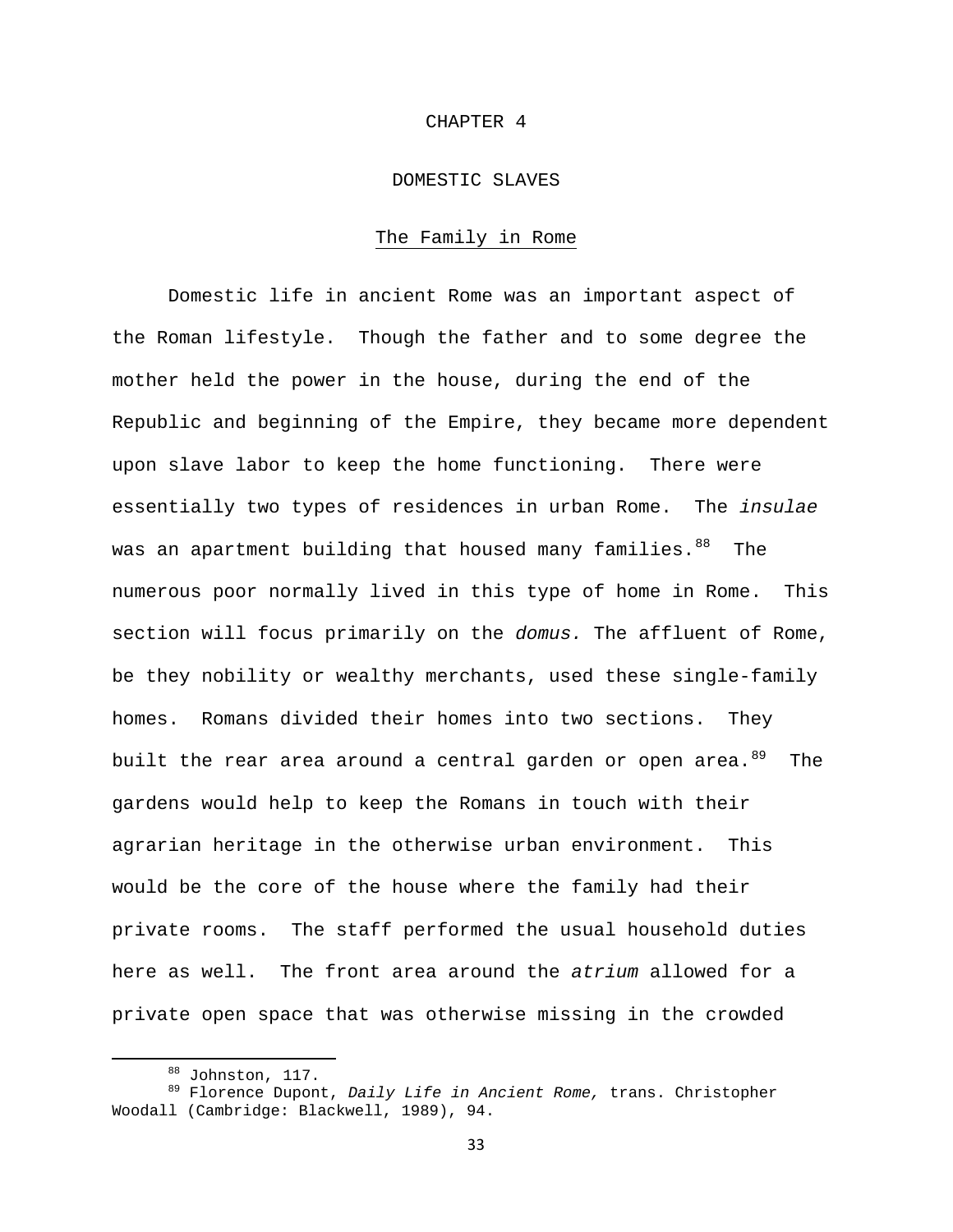city. $90$  Romans designed this area with the guest in mind. It would serve to welcome visitors and display the owner's wealth.<sup>[91](#page-34-1)</sup> From the outside of the home, little could be seen. As the rooms faced inwards towards the central courtyard, the outside was a windowless wall, with perhaps just one doorway.<sup>[92](#page-34-2)</sup>

 The organization of the family in the household was extremely hierarchical. The father of the house was the ultimate power within the home. $93$  The head of the family in Rome was the *pater familia.* This father of the family was the oldest male in the family. His authority extended to all his progeny regardless of their marital status, age, and where they lived.  $94$ The only exceptions to this were his daughters. If they were married, then they were transferred to the domain of their inlaws power. As long as the *pater familia* lived, his sons were dependent upon him for approval of all their actions, economic, political, and personal. The *patria potestas* extended even from life to death. $95$  At a child's birth, the mother or a servant placed the child on the ground before the father.  $96$  If the father accepted the child, it was fed and reared. If he did

<span id="page-34-2"></span><span id="page-34-1"></span><span id="page-34-0"></span><sup>&</sup>lt;sup>90</sup> Cowell, 19.<br><sup>91</sup> Dupont, 92.<br><sup>92</sup> Johnston, 117.<br><sup>93</sup> Fritz M. Heichelheim and Cedric A. Yeo, *A History of the Roman People* (Englewood Cliffs, New Jersey: Prentice-Hall, 1962), 56.<br><sup>94</sup> Dupont, 104.<br><sup>95</sup> L.P. Wilkinson, *The Roman Experience* (New York: Alfred A. Knopf,

<span id="page-34-6"></span><span id="page-34-5"></span><span id="page-34-4"></span><span id="page-34-3"></span><sup>1974), 32.&</sup>lt;br><sup>96</sup> Davis, 184.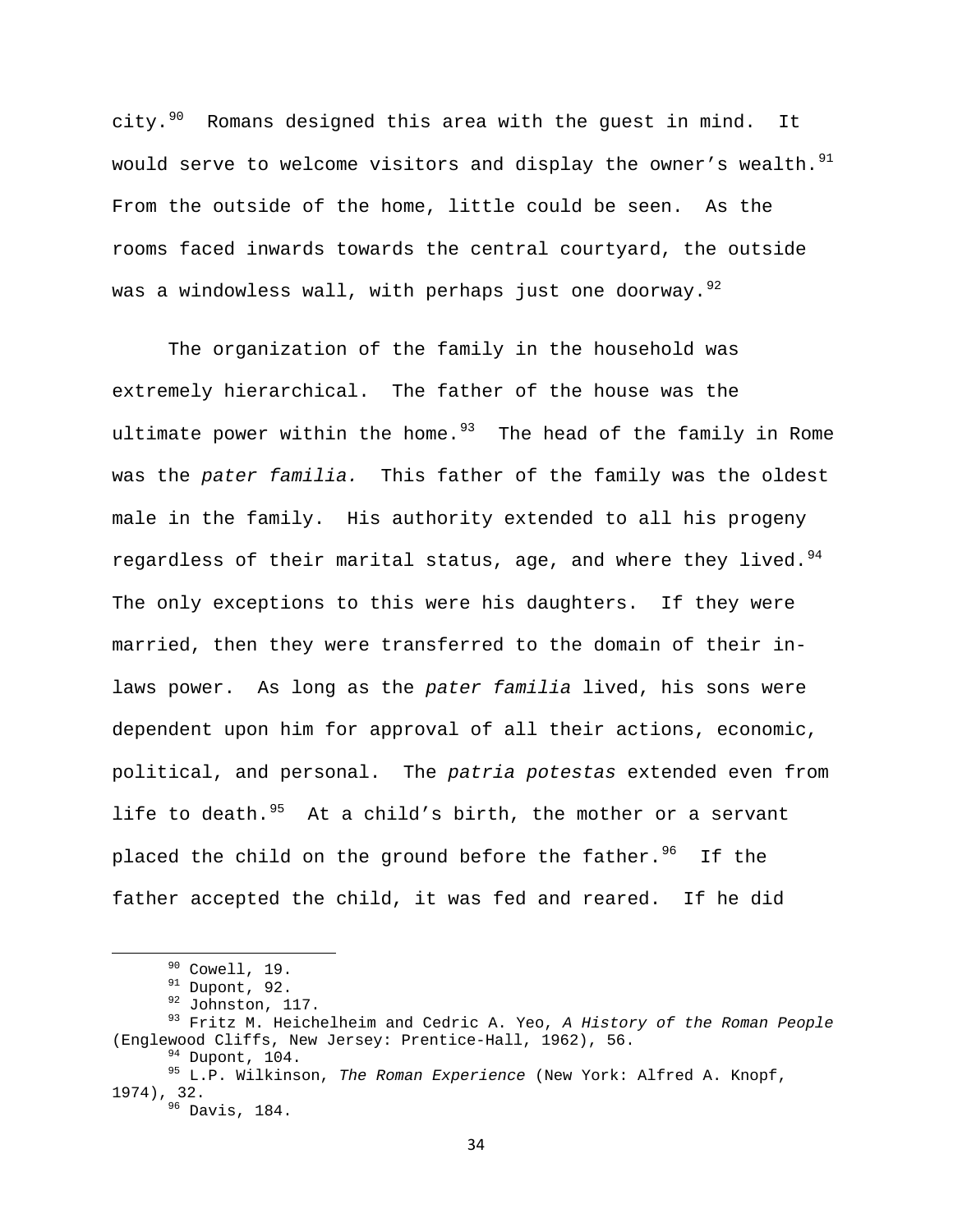not, then the child would either starve to death or be tossed out to die of exposure and perhaps be picked up by a stranger for whatever purpose he or she saw fit. This right did not die as the child grew. A father could "kill, mutilate, expel, or sell into slavery" his children regardless of their age.  $97$ 

 The wife, though technically under the complete control of her husband, did have some rights and duties. There was not one single type of marriage. Some husbands allowed their wife more independence than others.<sup>[98](#page-35-1)</sup> The husband shared the responsibility of running the household with his wife. However, often he left her to run it as business otherwise occupied him.<sup>[99](#page-35-2)</sup> The wife was not kept isolated but could sit and discuss affairs with her husband, share a meal, and entertain with him. She would, of course, have to differ to her husband in matters of dispute. The role of the wife or *matron* was elevated in Roman society, in ideal, if not always in practice. When she left the house dressed in her *stola matronalis*, people stepped to the side and made way for her and her always present escort. The household was not just the home of the family; it often housed slaves as well.

<span id="page-35-2"></span><span id="page-35-1"></span><span id="page-35-0"></span><sup>&</sup>lt;sup>97</sup> Heichelheim, 56.<br><sup>98</sup> Beryl Rawson, "The Roman Family," in *The Family in Ancient Rome: New Perspectives*, ed. Beryl Rawson (Ithaca: Cornell University Press, 1986), 19.<br><sup>99</sup> Fowler, *Social Life*, 144.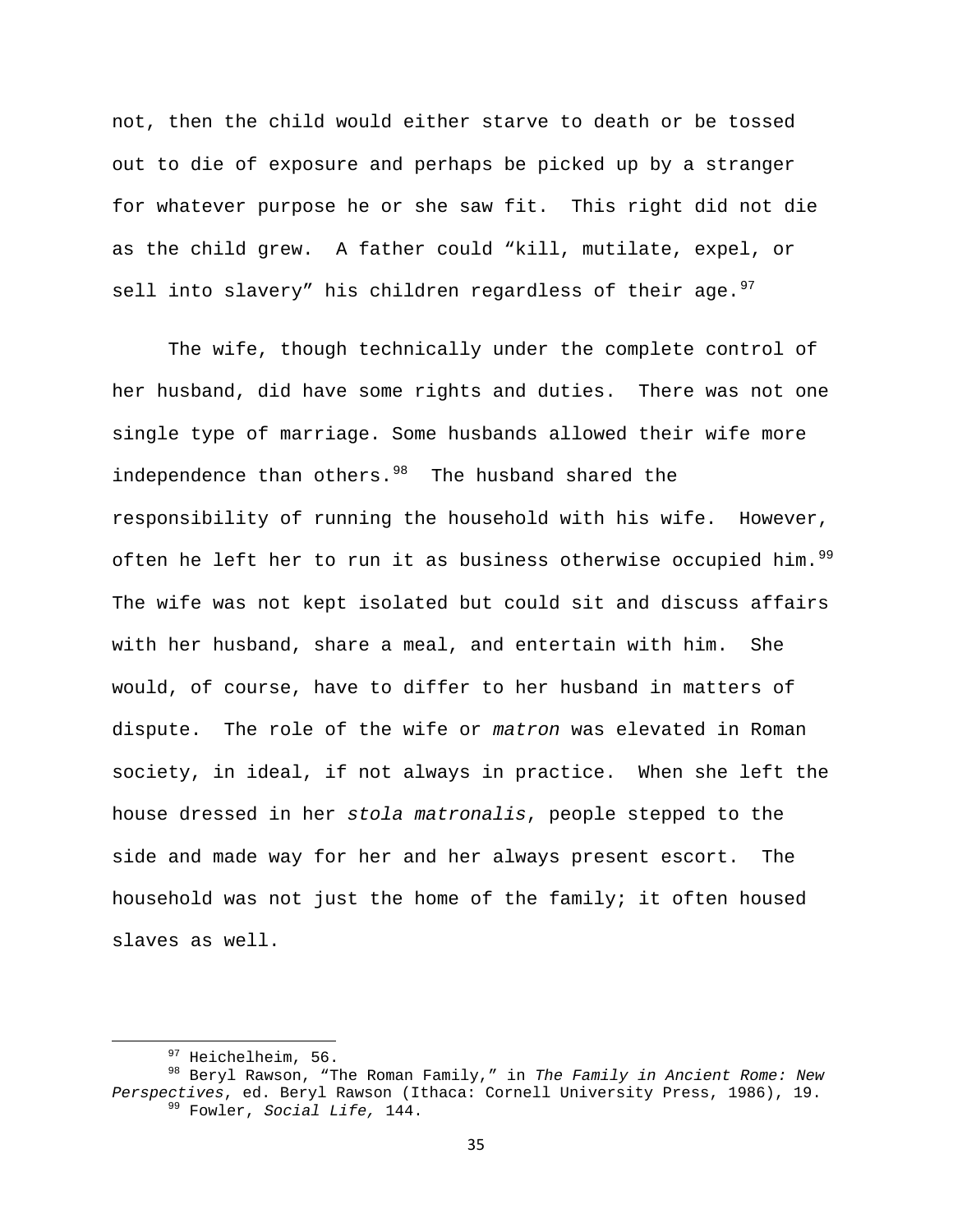# Use of Slaves

 It is thought that the domestic realm was the largest user of slaves during the end of the Republic and beginning of the Empire. $100$  Slaves were also common in the homes of the middle class and perhaps even some of the lower class. The example exists of Dioscorus, a man driven to begging, though he still owned several slaves. This is, of course, an exception rather than the rule.

The treatment of domestic slaves often depended on the position the slave held, as slaves ran the gambit of domestic occupations and importance. One account speaks of a slave ordered thrown to lampreys for having broken a dish. It was not uncommon for slave's tongues to be cut out. $101$  All slaves were under the power of the master and his family, though often the matrona saw to the daily affairs of the house.<sup>[102](#page-36-2)</sup> They were at the constant disposal of their masters. The slaves lived in small cells with the rather rudimentary furniture of a thin mat to sleep on and an often ratty blanket.<sup>[103](#page-36-3)</sup>

During the end of the Republic and beginning of the Empire, a select number of trusted slaves occupied the top of the slave power structure. The slave-owner gave the *procurator* the power

<span id="page-36-1"></span><span id="page-36-0"></span><sup>&</sup>lt;sup>100</sup> Jones, *The Later Roman Empire* 2: 851.<br><sup>101</sup> Wilkinson, 126.<br><sup>102</sup> Fowler, *Social Life*, 144.<br><sup>103</sup> Davis, 48.

<span id="page-36-3"></span><span id="page-36-2"></span>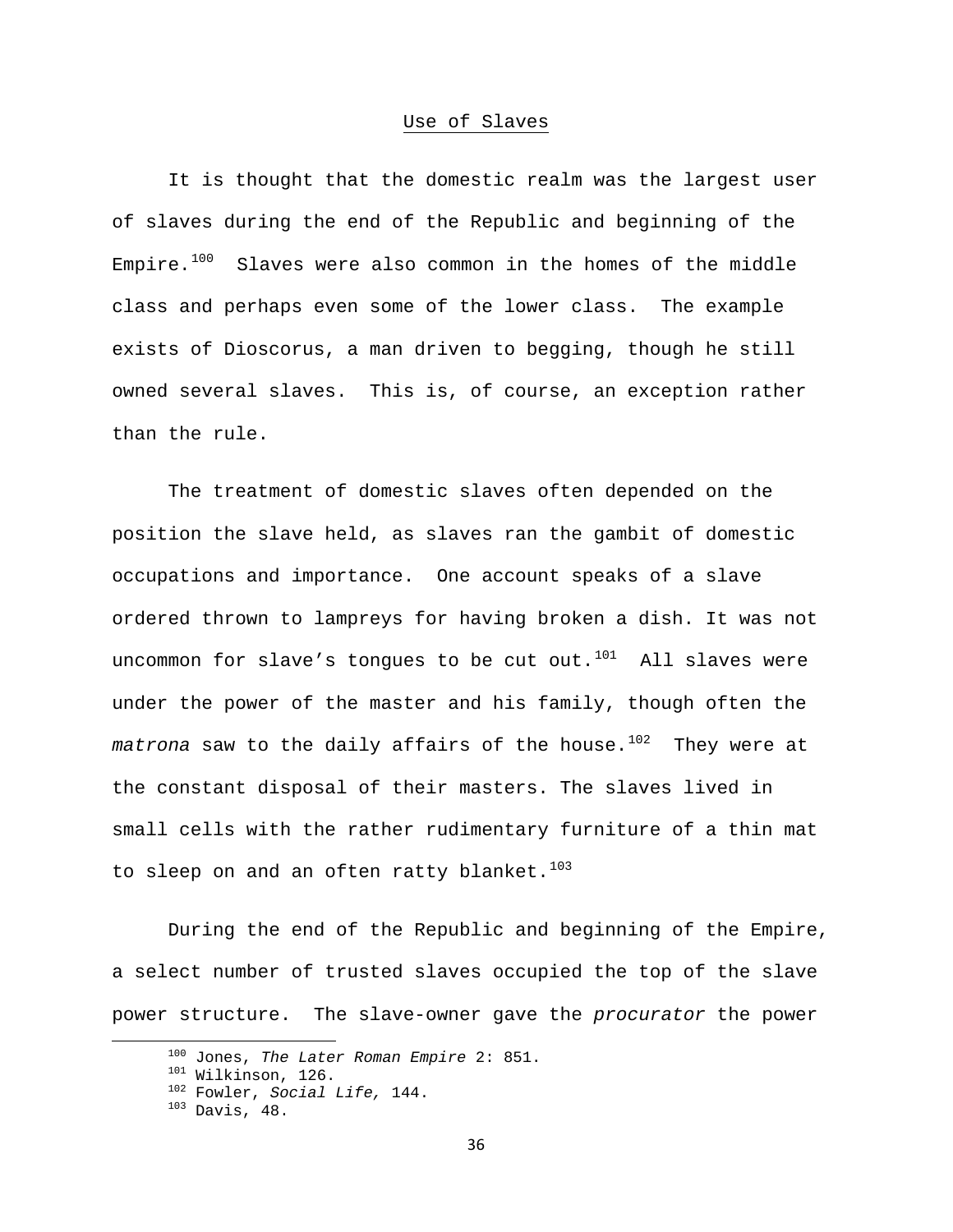to manage business outside the home, including buying supplies. The *atriensis* was the manager of the house*.* The *dispensator*  controlled the supplies and their storage. The *sileniarius* maintained the discipline of the slaves and kept the home quiet.<sup>[104](#page-37-0)</sup> The slave-owner divided the rest of the slaves into groups in regards to their given tasks. These *decuriae* usually contained ten slaves.<sup>[105](#page-37-1)</sup> However, each slave usually performed only one specific function. With this differentiation of responsibility, it is easy to see the numbers of slaves used in the home. Near the end of the first century AD, Pliny the Younger had as few as 500 slaves.<sup>[106](#page-37-2)</sup> During the same period, C. Caelius Isodorus had 4,116 slaves, though it should not be assumed that these numbers were normal.

Domestic slaves could hold any number of specialized jobs during this period: front door watchmen, foot washers, hairdressers, pages, and litter bearers. $107$  There were even slaves used to help their master remember names. There were entertainers such as dancers, jesters, dwarfs, and even misshapen freaks. $108$  Others were personal assistants, secretaries, letter writers, accountants, and managers.

<span id="page-37-4"></span><span id="page-37-3"></span><span id="page-37-2"></span><span id="page-37-1"></span><span id="page-37-0"></span><sup>&</sup>lt;sup>104</sup> Davis, 131; 132.<br><sup>105</sup> Johnston, 98; 99.<br><sup>106</sup> Jerome Carcopino, *Daily Life in Ancient Rome: The People and the City at the Height of the Empire,* 2nd ed., ed. Henry T. Rowell, trans. E.O. Lorimer (New Haven: Yale University Press, 2003), 70.<br><sup>107</sup> Johnston, 99.<br><sup>108</sup> Johnston, 100.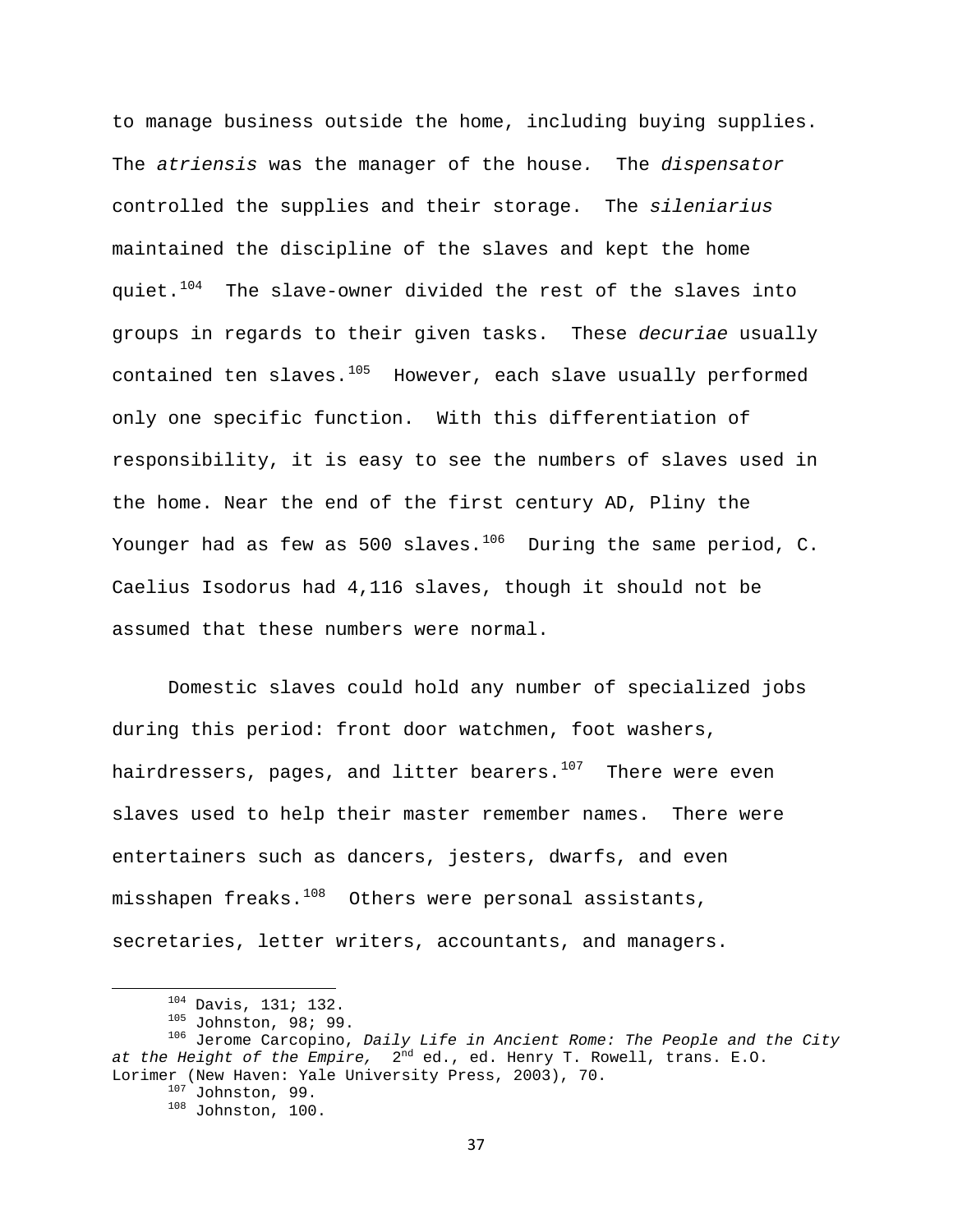Households sometimes kept tutors, doctors, and readers.  $109$ Cooks, dairymen, bakers, fire boys, pantry keepers, caterers, tasters, table wipers, carvers, and waiters helped fill out the kitchen and dining room staff. $110$  The cleaning staff included curtain hangers, sweepers, hall keepers, silver plate cleaners, and gold plate cleaners, among others. There were even slaves whose only job was to attend the toilets in the house. These are but a few of the slave jobs that were written down. It is mind boggling to consider the number of positions that have not survived or been mentioned. There was little that a wealthy Roman would have had to do for himself in his own house. Even the less wealthy homes used slaves. However, these slaves tended to be less specialized.

Pragmatically, the functioning of the home was not dependent on slave labor. Most of the very rich could afford to pay free laborers from among the urban poor to accomplish many of the tasks. In addition, the wife and children could also perform household tasks. However, the court of public perception during the late Republic and early Empire encouraged daily domestic dependence on slaves. The use of slaves became a public show of affluence, thus increasing a family's prestige.

<span id="page-38-1"></span><span id="page-38-0"></span><sup>&</sup>lt;sup>109</sup> Carcopino, 58.<br><sup>110</sup> Blair, 133-134; 135.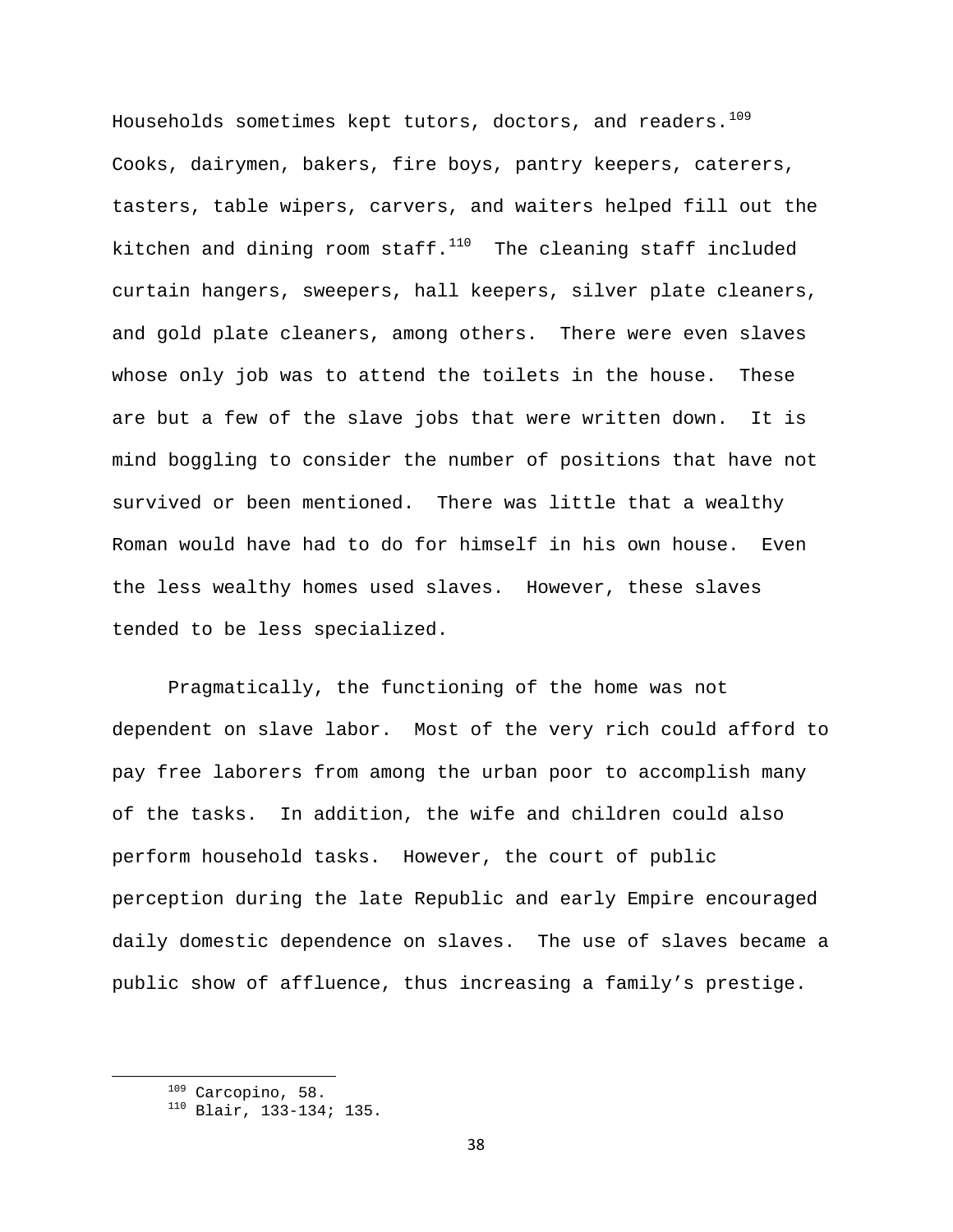### CHAPTER 5

# STATE SLAVES

# Public Services

In the early Empire, the Emperor created perhaps the greatest addition to the government, the public services. $111$ Under these services, the government instituted ambitious building programs, and safety in the city became feasible. The development of these public services was done with the use of slaves.

There was a *cura aquarum*, an organization dedicated to the preservation of the aqueduct system. During the Republic, private citizens under contract maintained this organization.<sup>[112](#page-39-1)</sup> However, this changed when the current contractor Marcus Agrippa died in 33 BC. Agrippa used his own slaves for this purpose and willed these slaves to Augustus at his death. Augustus, in turn, left these slaves to the people of Rome. From that time forward, the government used slaves to maintain the aqueducts. It consisted of as many as 700 public slaves, and "slaves of Caesar".

<span id="page-39-1"></span><span id="page-39-0"></span> 111 Leon Homo, *Roman Political Institutions from City to State* (New York: Alfred A. Knopf, 1929), 319.<br><sup>112</sup> Westermann, "Industrial Slavery", 155-156.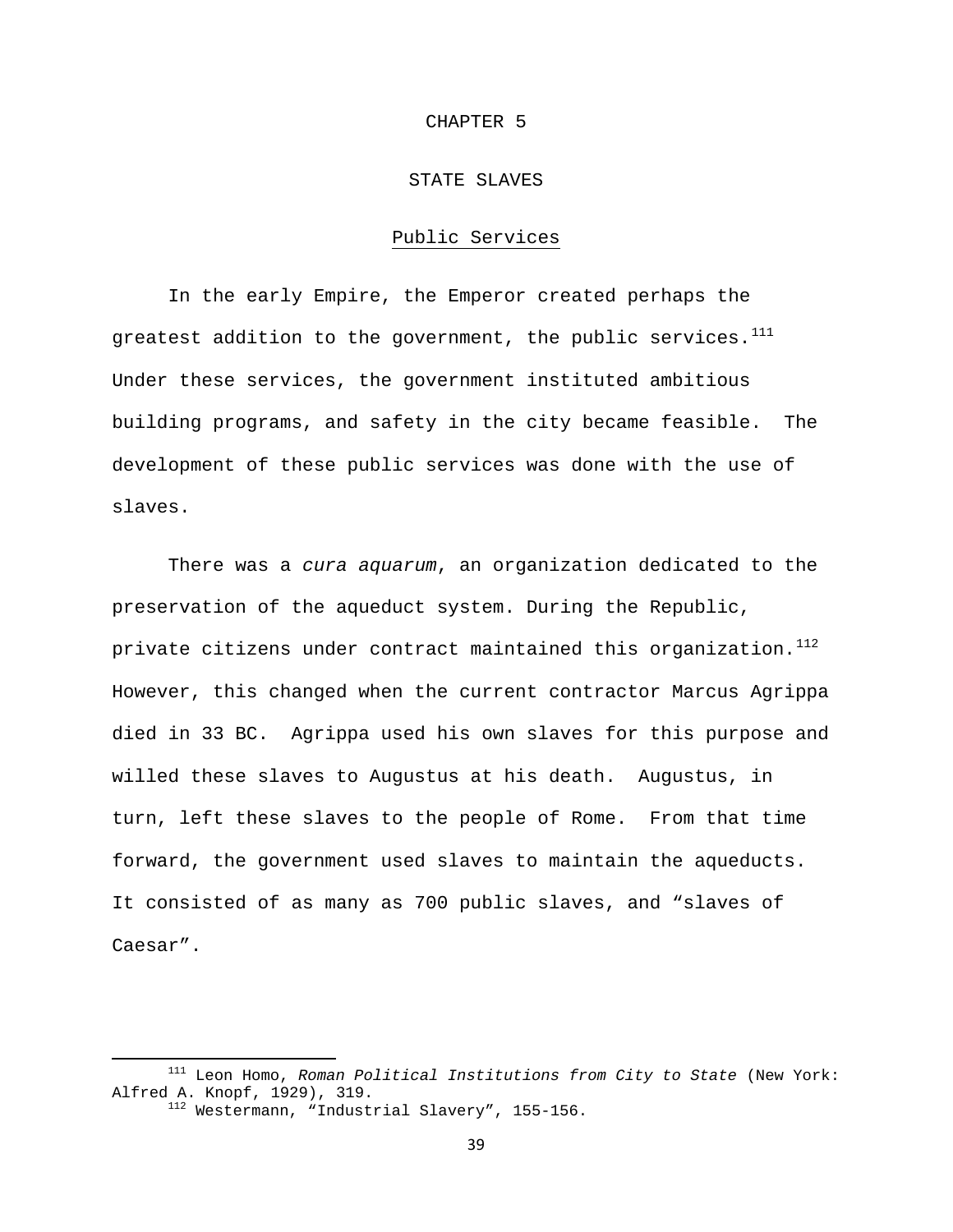Romans had to guard their city against the ever-present threat of fire. Romans were even encouraged to have water at hand in their house in preparation of a house fire. $113$  Augustus organized a professional fire department in 22 BC. $^{114}$  $^{114}$  $^{114}$  Augustus used this group of public slaves until he reformed the department in both 6 BC and 6 AD when he began to use free citizens.<sup>[115](#page-40-2)</sup> These free citizens were comprised of mostly freedmen and some of the lower classes. $116$  It was from this initial slave group that the policing organization was born as well. $117$  The government did not use slaves in this way later, but the public slaves still worked the jails. $^{118}$  $^{118}$  $^{118}$ 

At the beginning of the empire, the government started a flurry of public building projects. $119$  While many of the workers were freemen, slaves and animals still did the heaviest work.<sup>[120](#page-40-7)</sup> Despite the fact that most of the workers were freemen, the building projects were still dependent on slave labor. The government used brick factories staffed by large numbers of slaves in the building projects.<sup>[121](#page-40-8)</sup> There were a myriad of brick

<span id="page-40-8"></span><span id="page-40-7"></span><span id="page-40-6"></span><span id="page-40-5"></span><span id="page-40-4"></span><span id="page-40-3"></span><span id="page-40-2"></span><span id="page-40-1"></span><span id="page-40-0"></span><sup>&</sup>lt;sup>113</sup> Carcopino, 39.<br>
<sup>114</sup> Westermann, "Industrial Slavery", 156.<br>
<sup>115</sup> Barrow, 136.<br>
<sup>116</sup> Westermann, "Industrial Slavery", 156.<br>
<sup>117</sup> Carcopino, 48.<br>
<sup>118</sup> Barrow, 136.<br>
<sup>118</sup> Jones, *The Later Roman Empire*, 1: 736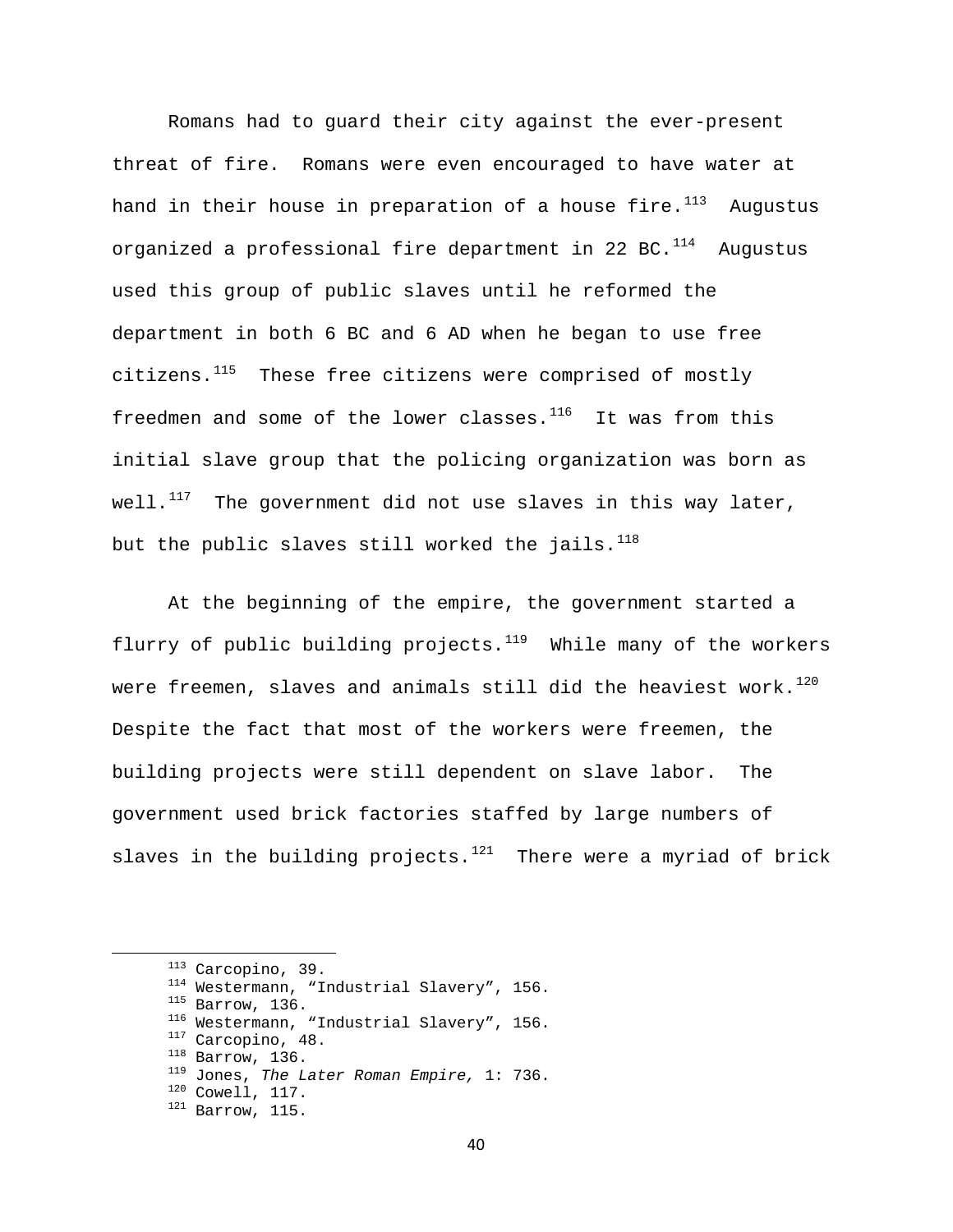making factories with as many as 50 slaves turning out bricks in each factory.<sup>[122](#page-41-0)</sup>

# Mining

Mining was a large employer of state, or public, slaves during the late Republic and early Empire. A slave or perhaps a freedman managed the state mine. $123$  The workers themselves were slaves as well. These excavators of gold and silver did not have a long life expectancy due to hard work and poor conditions, including lack of air circulation. $124$  Mining needed a high volume of workers resulting in legislation in Rome aimed at keeping the numbers of slave miners low in Italy, though not in the rest of the empire, out of fear of a slave rebellion.<sup>[125](#page-41-3)</sup> Despite these attempts, slaves were vital to Rome's ability to mine vital minerals and metals.

# Governmental Positions

One of the most interesting uses of slaves was in the functioning of the government. Though the slaves could not hold magisterial positions, it was not unusual to see them filling in the lower positions. $126$  The Republican government used slaves as "clerks, cashiers, accountants, watchmen, heralds, lictors,

<span id="page-41-1"></span><span id="page-41-0"></span><sup>1&</sup>lt;sup>22</sup> Cowell, 118.<br><sup>123</sup> Cowell, 118.<br><sup>124</sup> Hopkins, *Conquerors and Slaves*, 119.<br><sup>125</sup> Barrow, 112.<br><sup>126</sup> Homo, 300.

<span id="page-41-4"></span><span id="page-41-3"></span><span id="page-41-2"></span>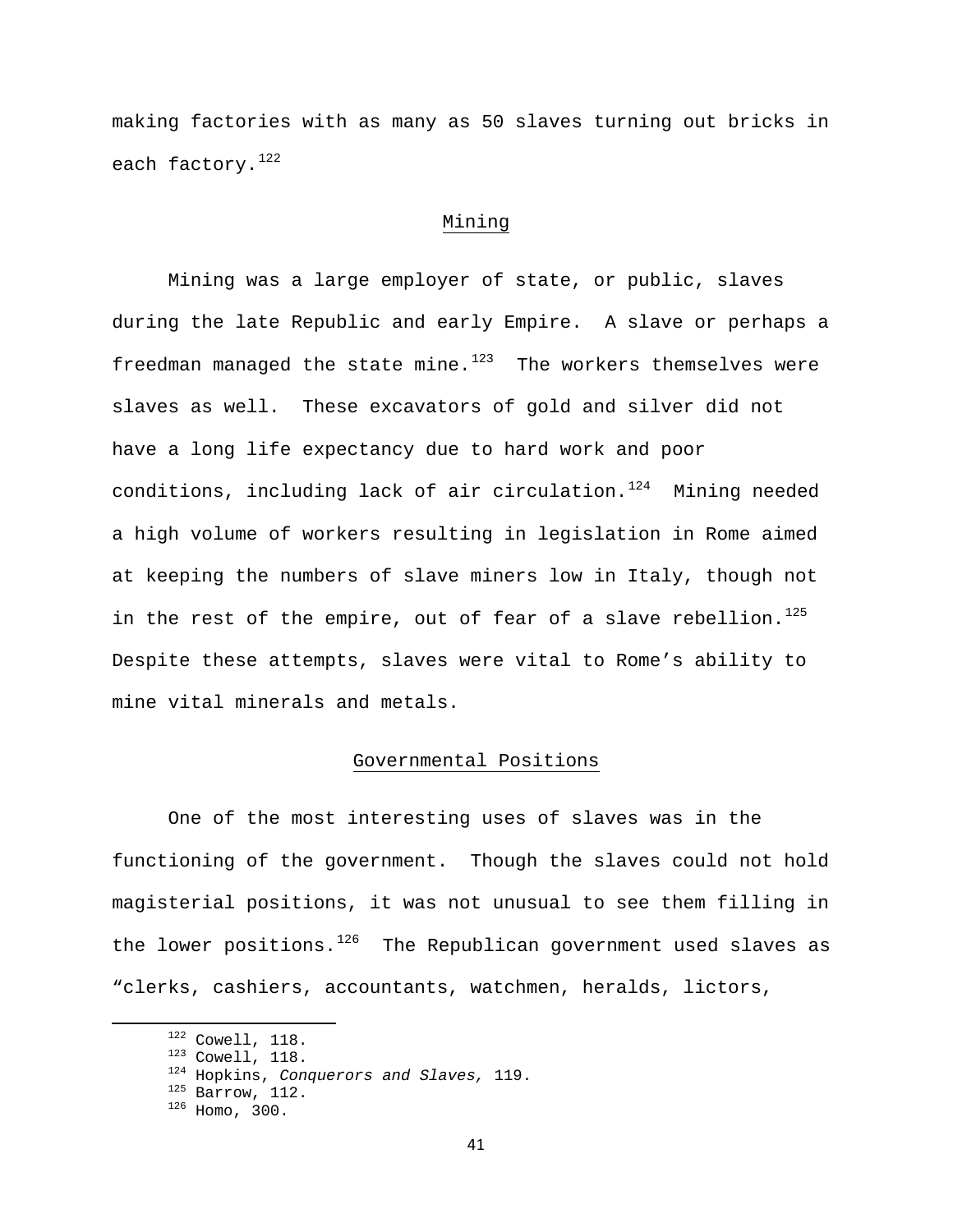beadles, janitors, etc." This use of slaves continued into the empire. $127$  In the late Empire, especially in the East, eunuchs held a very powerful position. It was illegal to castrate within the borders of the Roman Empire, so all eunuchs were imported slaves. $128$  The eunuchs in the imperial household could be either a slave or an ex-slave.<sup>[129](#page-42-2)</sup> Initially, the eunuchs served only to protect the emperor. However, it was not long before they used this power to influence imperial policy. Eunuchs could allow, or withhold, the right to see the emperor. Often, they would accept bribes from those seeking an audience. This became so common that these bribes became official fees. $130$ The power allowed them to affect policy depending on whom they allowed or did not allow to see the emperor. $131$  Their power was so great that at times they seemed to rule the empire.<sup>[132](#page-42-5)</sup>

The state itself became dependent on the daily labor of slaves during the end of the Republic and beginning of the Empire. For a time, slaves protected the city from the threat of fire. They ran the jails and worked the mines. Slaves supplied the labor that made the massive public building projects possible. Perhaps even more importantly, they stocked

<span id="page-42-2"></span><span id="page-42-1"></span><span id="page-42-0"></span><sup>&</sup>lt;sup>127</sup> Homo, 310.<br><sup>128</sup> Jones, *The Decline of the Ancient World*, 201.<br><sup>129</sup> Hopkins, *Conquerors and Slaves*, 172; 177.<br><sup>130</sup> Jones, *The Decline of the Ancient World*, 201.<br><sup>131</sup> Hopkins, *Conquerors and Slaves*, 177.<br><sup></sup>

<span id="page-42-3"></span>

<span id="page-42-5"></span><span id="page-42-4"></span>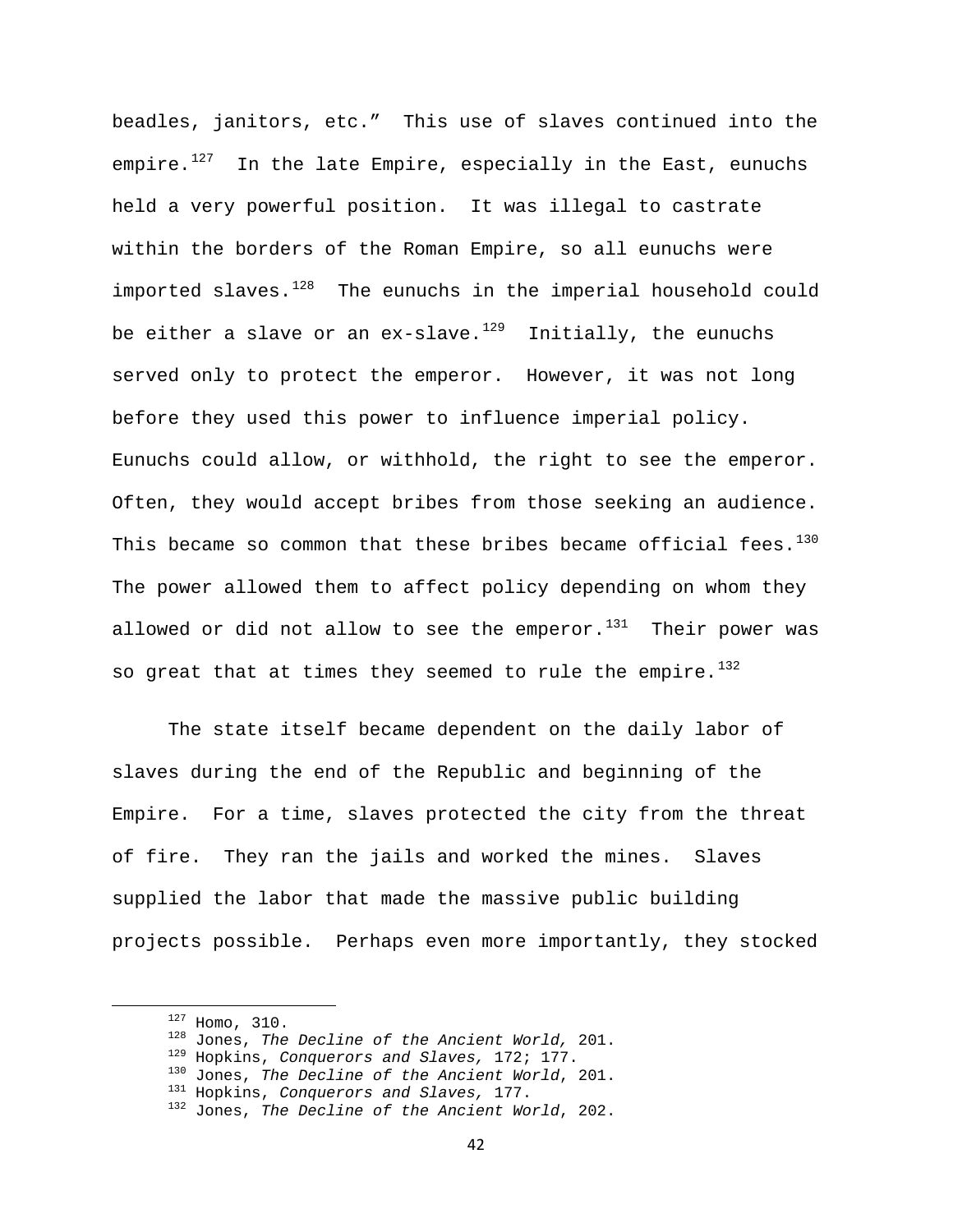the bureaucracy with the heavy workload, low prestige jobs. Without slaves, the paper trail necessary for Roman government would have slowed if not stopped altogether.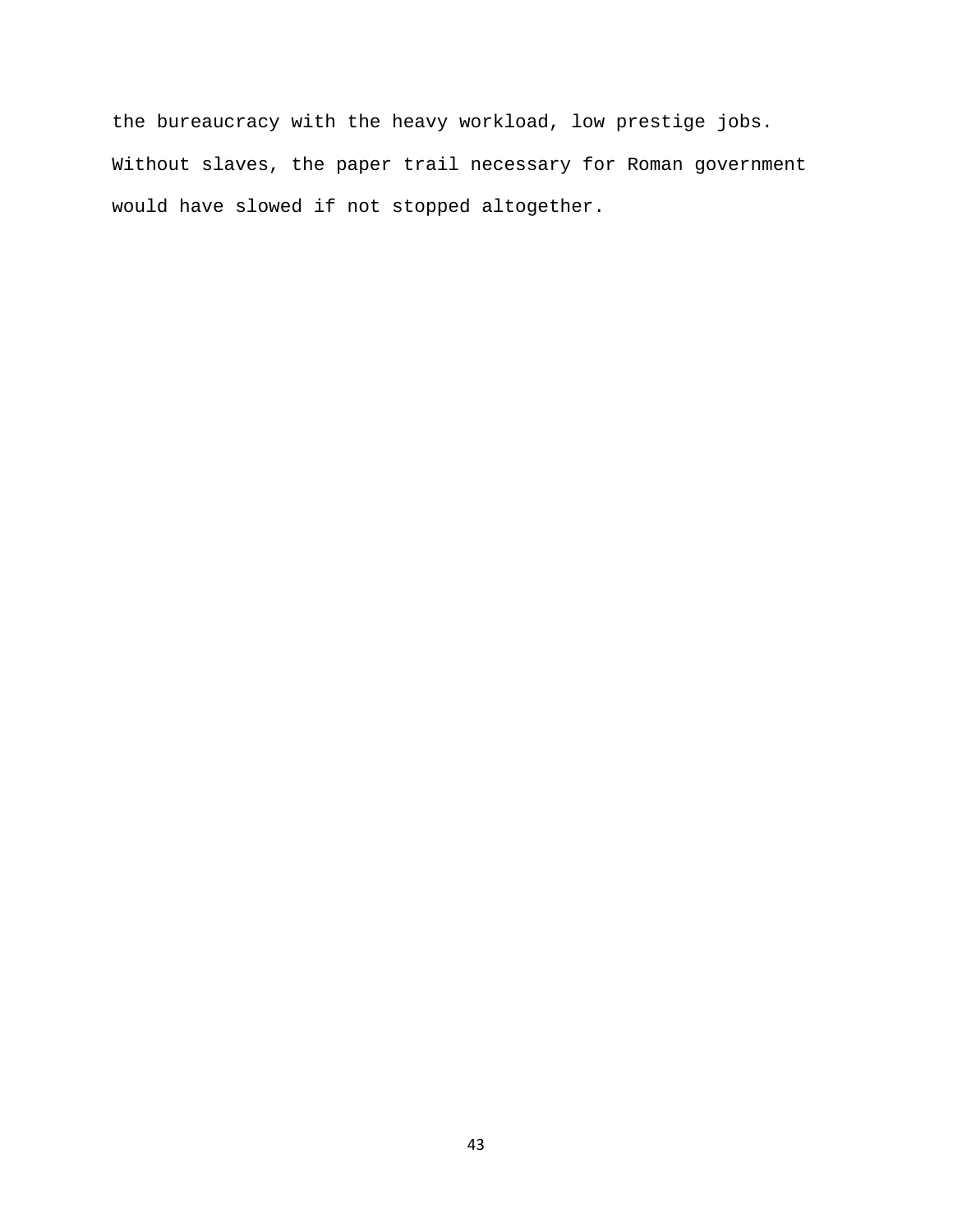### CHAPTER 6

## ENTERTAINMENT SLAVES

Shows and spectacles in ancient Rome were much more than a way to while away an afternoon. They played an integral part in the functioning of Roman society. In the late first, early second centuries AD, Juvenal writes that the mob's only lust was for bread and circus (games). $133$  In some ways, games were a means to occupy the masses of the Roman mob, but quickly they became a tool of political hopefuls. From early in the Republic, the state provided the games to honor the gods.  $134$ Elected officials using a Senate approved budget organized the games in association with festivals. $135$  Later, these officials would add their own fortunes to the budget in order to mount grander spectacles and amass the personal influence that came with them. Those seeking to gain political office garnered support from the Roman mob by bankrolling private games. As these games increased in number, there religious nature disappeared, becoming only political tools.<sup>[136](#page-44-3)</sup> Games normally consisted of different contests such as gladiatorial fights, hunts, and chariot races. These will be discussed in further

44

<span id="page-44-3"></span><span id="page-44-2"></span><span id="page-44-1"></span><span id="page-44-0"></span> 133 Johnston, 220. 134 Carcopino, 203 135 Richard C. Beacham, *Spectacle Entertainments of Early Imperial Rome* (New Haven: Yale University Press, 1999), 3.<br><sup>136</sup> Johnston, 220.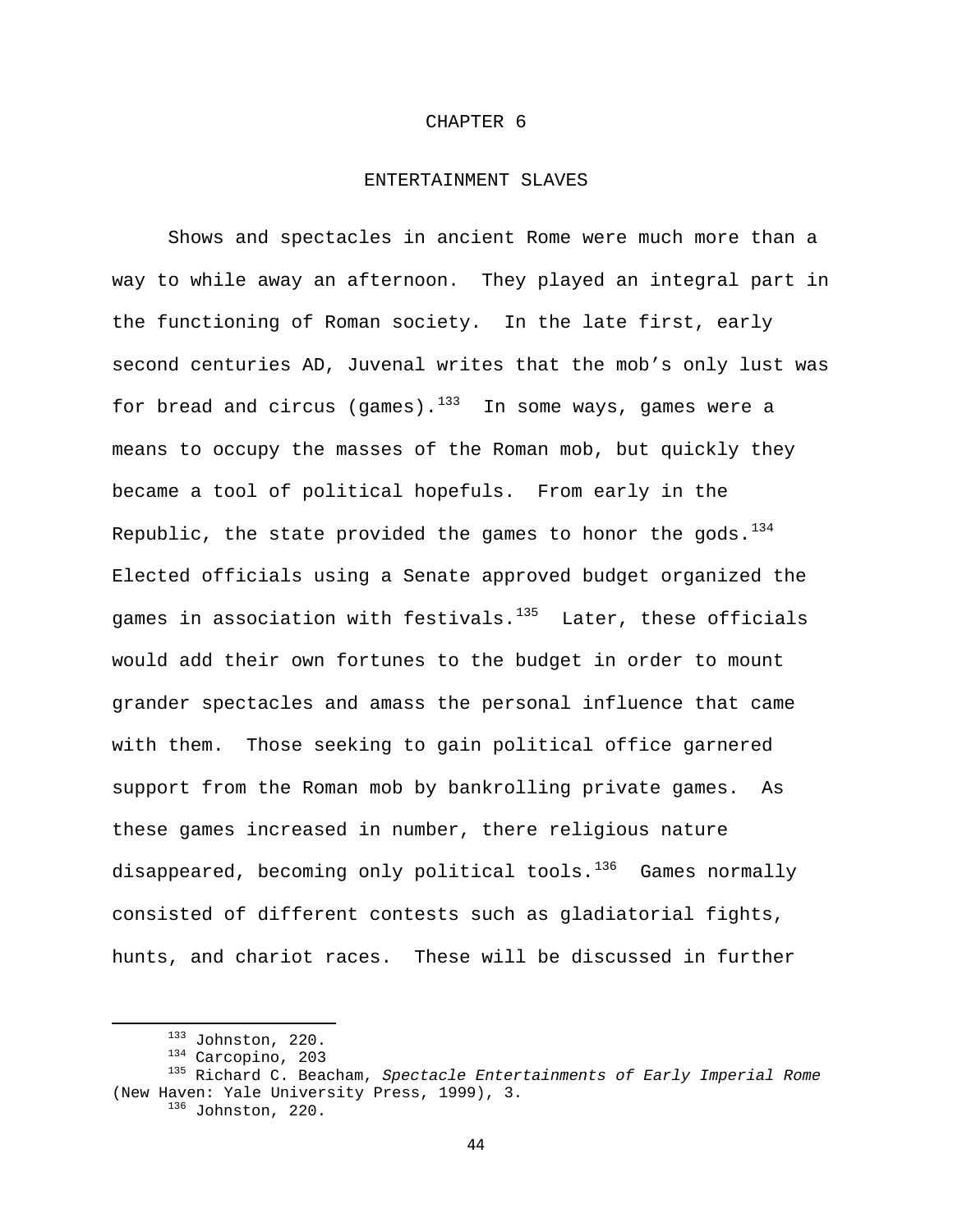detail later, as will another form of entertainment, the theatre.

# Trials, Baths, and Banquets

Trials were another popular attraction in Rome during the late Republic and early Empire. $137$  The trials attracted many Romans with their great orators and mudslinging. Technically, there were no lawyers, since payment for lending legal services to another was illegal. $^{138}$  $^{138}$  $^{138}$  However, in true Roman style, they found ways to circumvent this law. The law, while outlawing payment, said nothing in regards to gifts. This loophole allowed representatives such as Cicero, in the first century BC, to earn a very good living off his work in the courts. It is of special interest in this paper to note the treatment of slaves in the courts. A slave brought as a witness would find his or her testimony inadmissible unless given under torture.<sup>[139](#page-45-2)</sup> Romans thought that no slave would give an honest testimony if he or she believed that his or her master would beat him or her upon returning home.

Another mainstay of Roman society and its amusements during this period was the public baths. There were eleven public baths in Rome alone by the time of Constantine in the fourth

<span id="page-45-1"></span><span id="page-45-0"></span><sup>&</sup>lt;sup>137</sup> Fowler, *Social Life*, 273.<br><sup>138</sup> Johnston, 301; 302.<br><sup>139</sup> Davis, 357.

<span id="page-45-2"></span>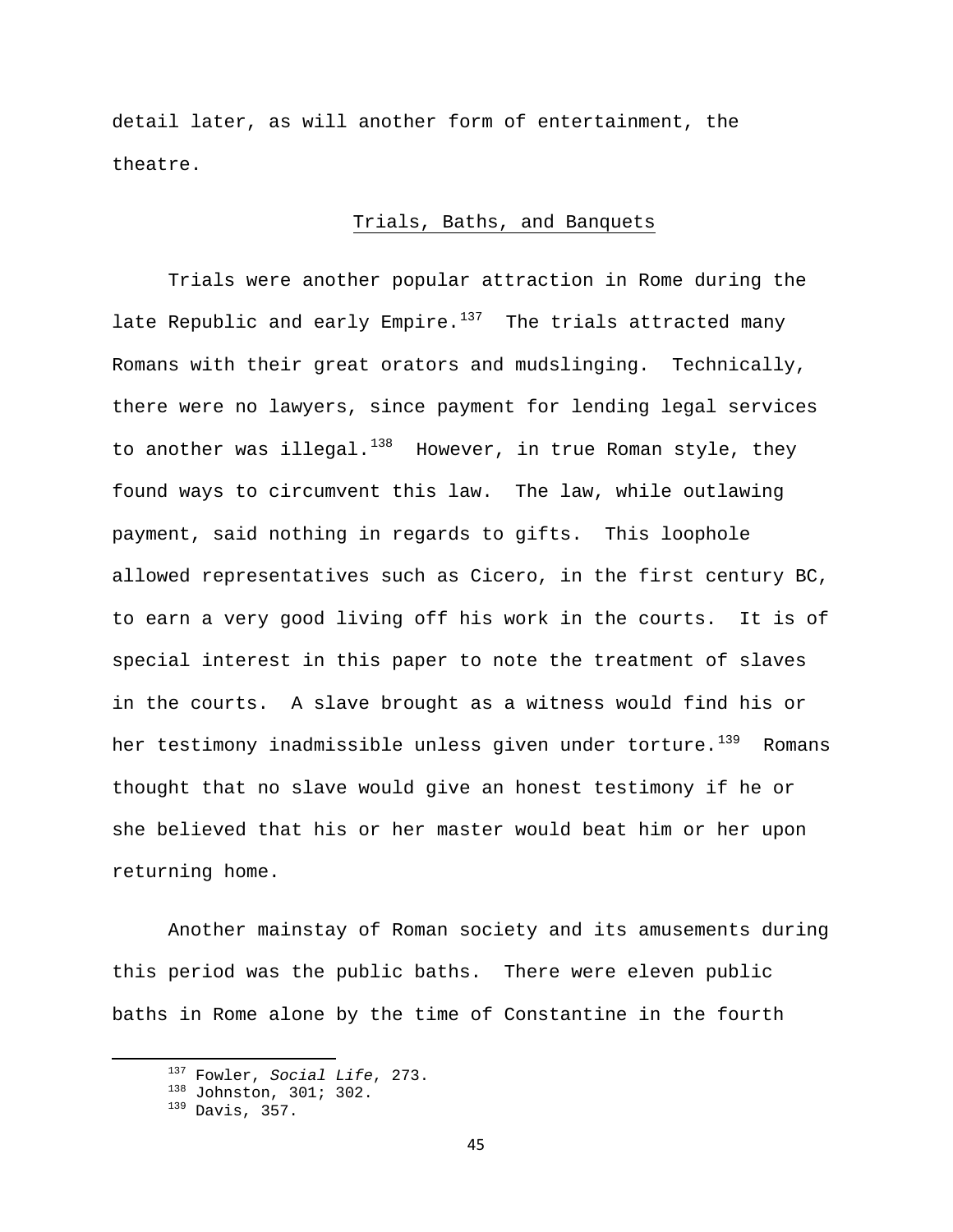century AD, not to mention the myriad of private baths. $140$  The cost of public baths must have been enormous as the personnel heated palatial rooms and huge quantities of water with wood from outside the city. Both slaves and freedmen staffed these baths. Slave labor was essential to maintain the grounds and serve the bathers as masseurs, anointers, delapidators, and perfumers in the baths.

 While limited to the rich, banquets became more than just a meal, but a social engagement with great luxuries. The guests and master would recline at large tables and eat their way through a bevy of sumptuous courses. There is a reference to as many as twenty-two courses at a single meal. $141$  Slaves served as both the cooks and the servants. His or her role was to make sure that no plate went empty and no glutton went ungorged. Slaves served food and drink, but they also entertained the diners as well. $142$ 

## Games

 The gladiators seem to capture the attention of the modern reader more than anything else in ancient Rome. The origins of the gladiatorial contests were staged slave combat from Etruscan

<span id="page-46-1"></span><span id="page-46-0"></span><sup>&</sup>lt;sup>140</sup> Jones, *The Later Roman Empire*, 1:705; 1:735.<br><sup>141</sup> Johnston, 214.<br><sup>142</sup> Beacham, 198.

<span id="page-46-2"></span>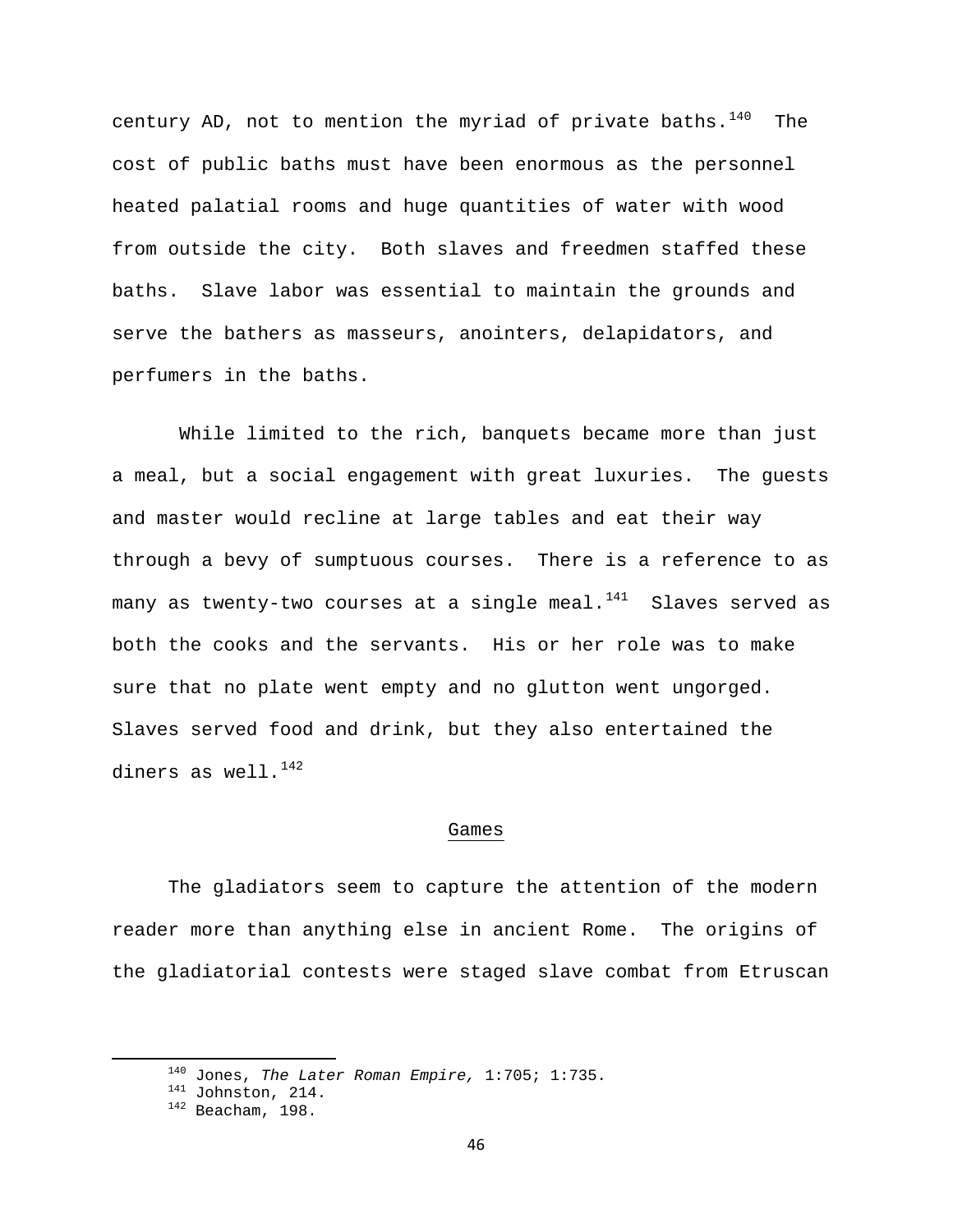funerals<sup>[143](#page-47-0)</sup>, or from human sacrifices at the funerals in Campania.<sup>[144](#page-47-1)</sup> Gladiators came from a wide variety of places during the late Republic and early Empire. Trainers recruited some, and some were down on their luck sons of well-known families. $145$  The vast majority, however, were prisoners of war and criminals who were sold and sentenced to slavery.<sup>[146](#page-47-3)</sup>

 The training of gladiators was both a public and private affair. Four public schools for training were set up in Rome at state expense during the empire, while a myriad of private businessmen trained gladiators for hire. $147$  These soldiers of entertainment were on close terms with death. They were constantly reminded of this fact as their career began with an oath "to suffer death by fire, in chains, or by the sword without protest." $148$  Before each battle, they were to acknowledge their mortality by saluting the Emperor and declaring that "those who are about to die salute thee." $149$  The life of a gladiator was decidedly monotonous. Lorded over by their normally cruel manager, they trained every day to keep

<span id="page-47-0"></span> 143 John Pearson, *Arena: The Story of the Colosseum* (New York: McGraw-Hill, 1973), 26. 144 Fik Meijer, *The Gladiators: History's Most Deadly Sport*, trans. Liz

<span id="page-47-6"></span><span id="page-47-5"></span><span id="page-47-4"></span><span id="page-47-3"></span><span id="page-47-2"></span><span id="page-47-1"></span>Waters (New York: St. Martin's Press, 2004), 16.<br>
<sup>145</sup> Carcopino, 237.<br>
<sup>146</sup> Wilkinson, 159.<br>
<sup>147</sup> Johnston, 247.<br>
<sup>148</sup> Meijer, 51.<br>
<sup>149</sup> Carcopino, 240.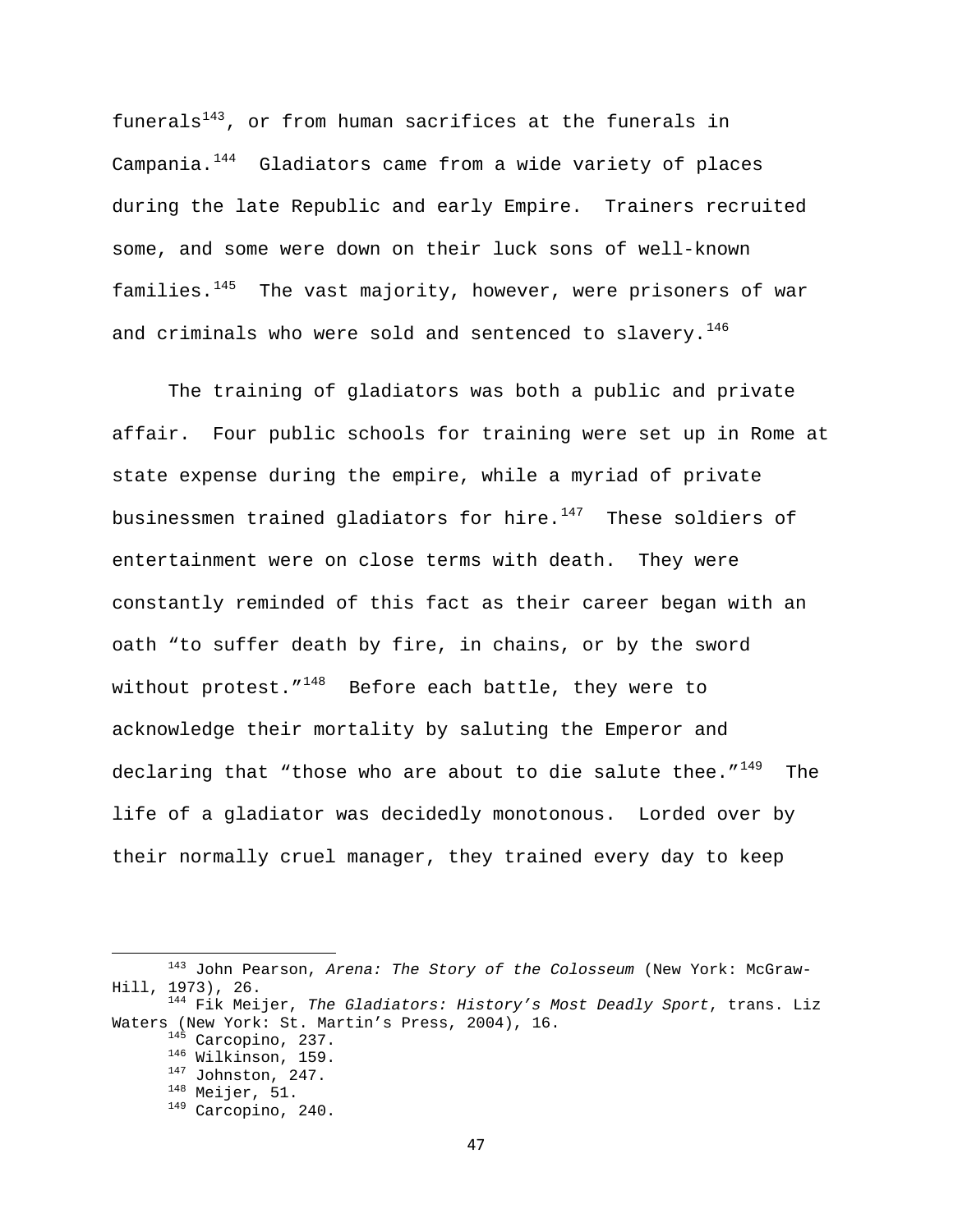their bodies at top fitness and to master their chosen weapon.<sup>[150](#page-48-0)</sup> They lived in small cells usually with no windows.<sup>[151](#page-48-1)</sup> Any misconduct, whether active or passive, earned a severe whipping.<sup>[152](#page-48-2)</sup> They ate their barley porridge communally.<sup>[153](#page-48-3)</sup> Living, training, and eating together created a sense of camaraderie undermined only by the fact that they could kill each other the next day.

 The managers trained gladiators so rigorously for the battles themselves. The night before a contest the gladiators attended a banquet. $154$  On the day of the battle, the rich could visit a gladiator's cell, allowing those who desired to ogle at him.<sup>[155](#page-48-5)</sup> A defeated, but still living, fighter might appeal to the crowd and the Emperor for mercy.<sup>[156](#page-48-6)</sup> If denied mercy, a gladiator's opponent would strike him dead with no hesitation.<sup>[157](#page-48-7)</sup> Despite these severe drawbacks, a successful gladiator had a few benefits. He could earn his freedom or be rewarded with expensive gifts or money. His name would often appear in the

- 
- 
- 
- 
- 
- 
- <span id="page-48-7"></span>
- <span id="page-48-6"></span><span id="page-48-5"></span><span id="page-48-4"></span><span id="page-48-3"></span><span id="page-48-2"></span><span id="page-48-1"></span><span id="page-48-0"></span><sup>150</sup> Pearson, 103.<br><sup>151</sup> Meijer, 52.<br><sup>152</sup> Davis, 392.<br><sup>153</sup> Meijer, 56.<br><sup>154</sup> Johnston, 262.<br><sup>155</sup> Davis, 392.<br><sup>156</sup> Meijer, 61.<br><sup>157</sup> Johnston, 262; 263.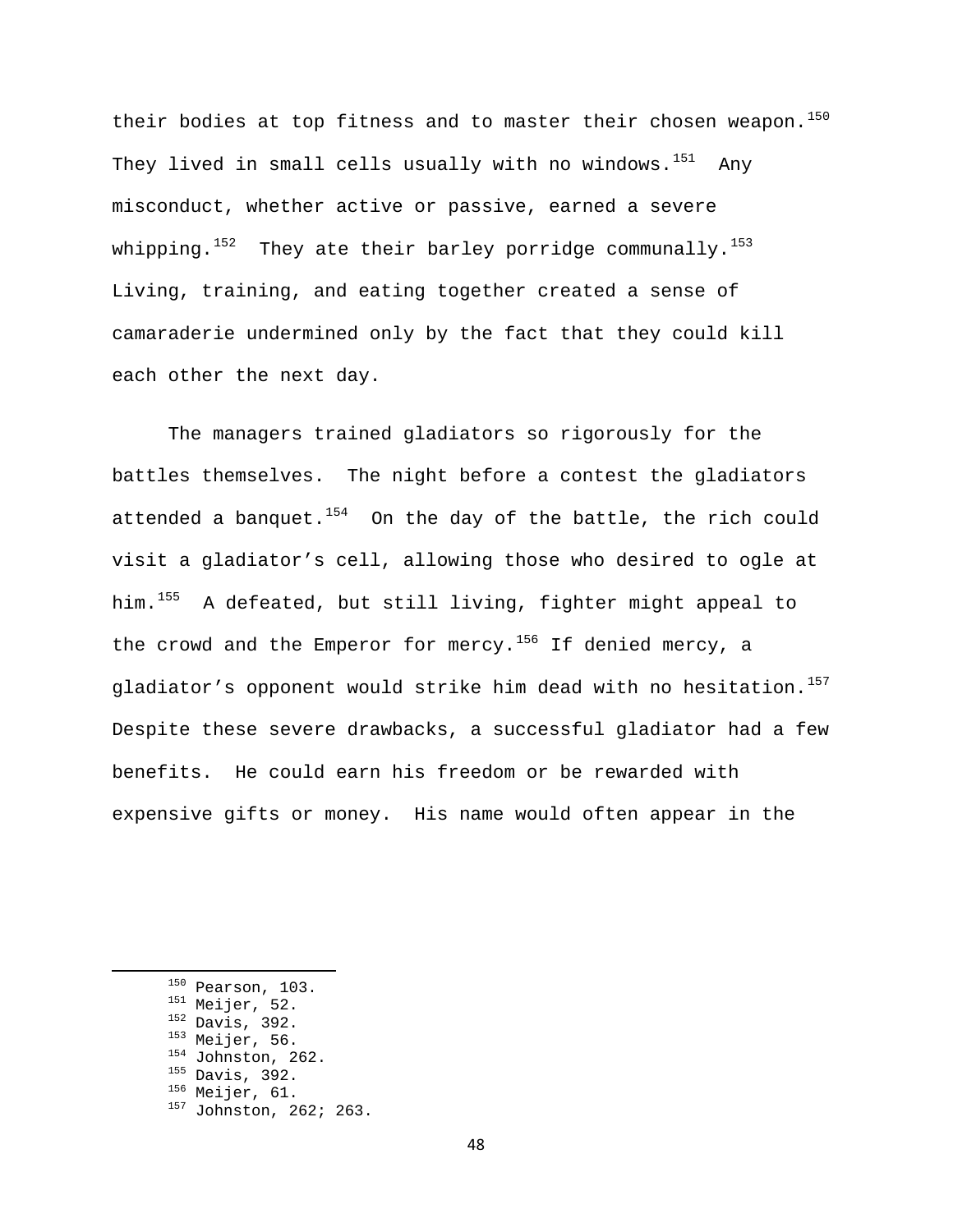streets either in graffiti praising his skill or on the lips of adoring women.<sup>[158](#page-49-0)</sup>

The most well known gladiator was Spartacus. A Thracian in the Roman army, Spartacus deserted and was captured.<sup>[159](#page-49-1)</sup> In Capua in 73 BC, Spartacus led his fellow gladiators to break out of a gladiatorial school.<sup>[160](#page-49-2)</sup> They had accumulated as many as 90,000 runaway slaves<sup>[161](#page-49-3)</sup> before Crassus defeated them in 71 BC.<sup>[162](#page-49-4)</sup> This, more than anything, showed the potential power of slaves in the heart of the Roman Italy.

Animal hunts were also a popular form of entertainment in the games during this period. These battles pitted animals with humans. Sometimes the men would be criminals or even  $q$ ladiators.<sup>[163](#page-49-5)</sup> The criminal battles would often be little more than executions bringing to mind the "Christians thrown to the lions".<sup>[164](#page-49-6)</sup> The most popular type involved the gladiators. These used slave gladiators fighting a myriad of animals from local species such as foxes, boars, bears, bulls, and stags<sup>[165](#page-49-7)</sup> to more exotic fare such as panthers, tigers, lions, and elephants<sup>[166](#page-49-8)</sup>.

- 
- 
- 
- 

- <span id="page-49-8"></span><span id="page-49-7"></span>
- 

<span id="page-49-6"></span><span id="page-49-5"></span><span id="page-49-4"></span><span id="page-49-3"></span><span id="page-49-2"></span><span id="page-49-1"></span><span id="page-49-0"></span><sup>&</sup>lt;sup>158</sup> Davis, 392.<br><sup>159</sup> Meijer, 31.<br><sup>160</sup> Pearson, 99.<br><sup>161</sup> Cowell, 106.<br><sup>162</sup> Johnston, 88.<br><sup>163</sup> Davis, 398-399.<br><sup>164</sup> Johnston, 264.<br><sup>165</sup> Beacham, 12.<br><sup>166</sup> Carcopino, 238.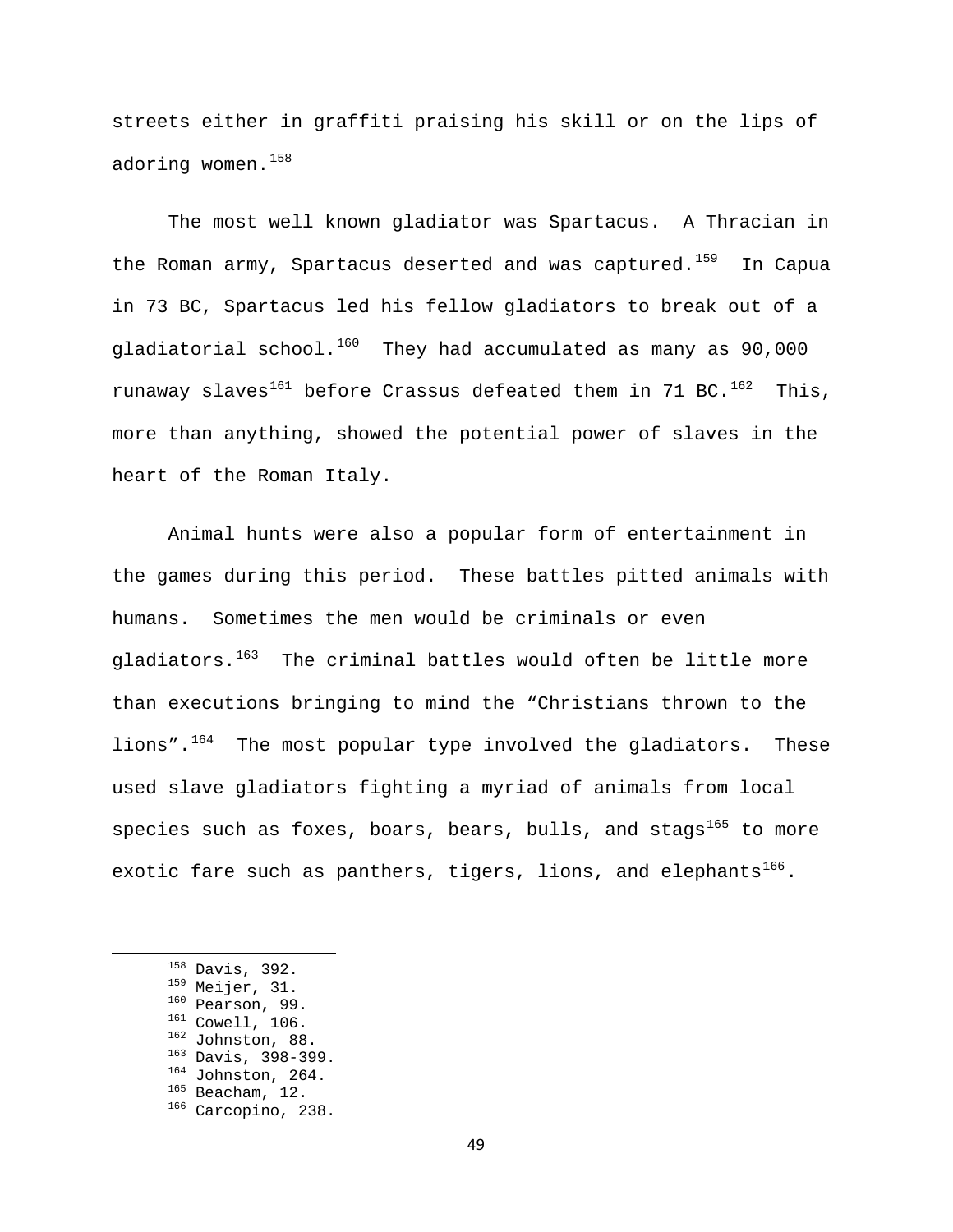Chariot races were a particularly popular game. These races featured four chariots pulled by two to four horses.<sup>[167](#page-50-0)</sup> They would race for seven *spatial,* or laps, for close to six miles.<sup>[168](#page-50-1)</sup> The drivers were normally slaves or freedmen of a lower class.<sup>[169](#page-50-2)</sup> Charioteers were hired out by one of several racing factions named for the color of the racer's tunic.<sup>[170](#page-50-3)</sup> There were the red, the white, the blue, the green, the purple, and the gold. The races could be deadly as the drivers had their leather reins wrapped around them. $171$  In the event of a crash, they would have to cut the reins or risk having the horses drag them to death.

### Theatre

The theatre was another popular form of entertainment during the end of the Republic and beginning of the Empire. It was not uncommon for actors to be slaves specifically trained in the dramatic  $art.^{172}$  $art.^{172}$  $art.^{172}$  Several names of slave actors were recorded including Antiphon and Panurgus. The origins of Roman theatre lay with the Etruscans. The earliest reference to acting in Rome is in 364 BC. It was during this time that Etruscan actors were imported to appease the gods in hopes of ending a plague

50

<span id="page-50-5"></span><span id="page-50-4"></span><span id="page-50-3"></span><span id="page-50-2"></span><span id="page-50-1"></span><span id="page-50-0"></span><sup>167</sup> Cowell, 172.<br><sup>168</sup> Carcopino, 216.<br><sup>169</sup> Cowell, 172.<br><sup>170</sup> Johnston, 237.<br><sup>171</sup> Cowell, 171.<br><sup>172</sup> Peter D. Arnott, *The Ancient Greek and Roman Theatre,* (New York: Random House, 1971), 131.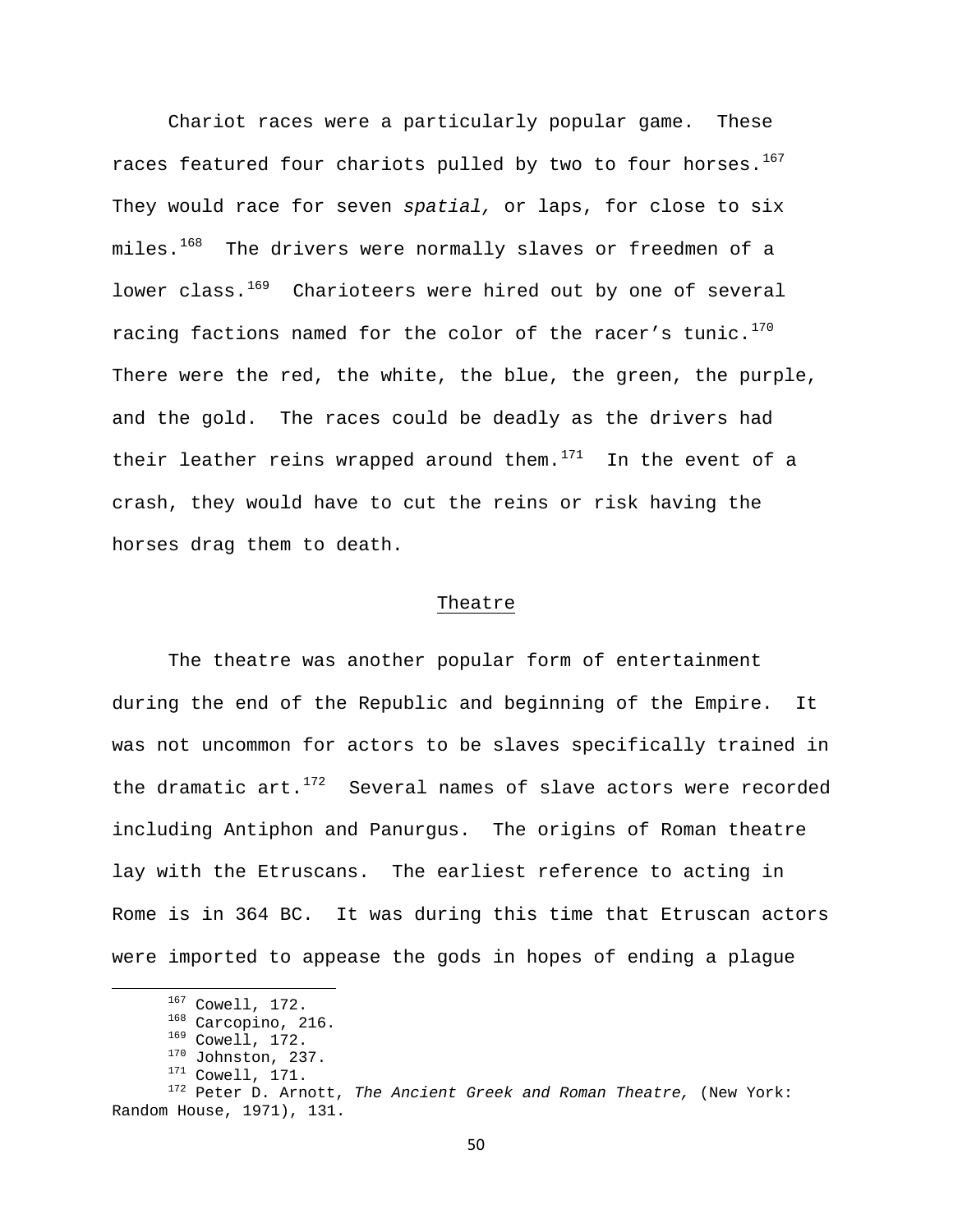that was devastating the city. Initially, plays were little more that dance recitals with a story line. They had no lines or singing. The actors performed with action alone. It was not until the Greek influence that stage shows reached the classical form.

There were several forms of theatre in Rome. The classical comedy and tragedy were the highest forms. Mime was a collection of short performances "akin to vaudeville." Pantomimes were dance pieces usually built on myths and legends.<sup>[173](#page-51-0)</sup>

Entertainment in Rome during the late Republic and early Empire was dependent upon the slave. Slaves provided the necessary labor that allowed the popular public baths to function. They cooked and served at the banquets and worked both in front and behind the scenes of the Roman theatre. Perhaps most importantly, they risked their lives in the games. These games appeased the mob and gave political influence to aspiring politicians. Without the use of slaves in Roman entertainment, the ruling class would have spent more effort maintaining their dominance over the mob and less time maintaining Rome as a world power.

51

<span id="page-51-0"></span> 173 Arnott, 95; 132; 138; 144.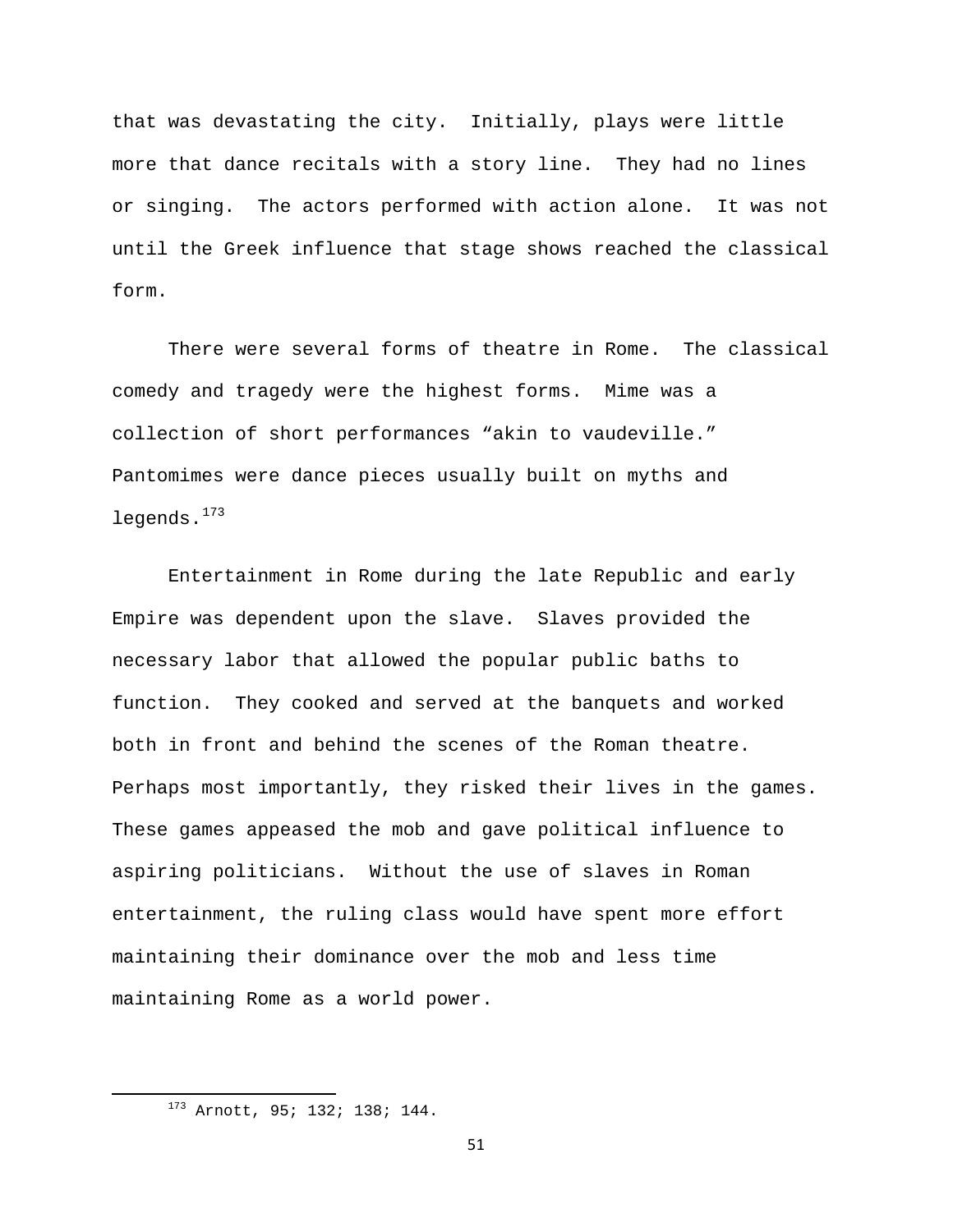### CHAPTER 7

# INTELLECTUAL AND MILITARY SLAVES AND RELIGION

## Intellectual Slaves

When writing of Rome's intellectual pursuits it is important to remember that only the highest strata of Roman society had the time and financial resources to not only become educated but also to make use of intellectual slaves. Though there were a myriad of occupations available for intelligent slaves, such as "clerks, cashiers, accountants,  $1^{74}$  imperial eunuchs,<sup>[175](#page-52-1)</sup> overseers,<sup>[176](#page-52-2)</sup> procurator,<sup>[177](#page-52-3)</sup> money lenders,<sup>[178](#page-52-4)</sup> readers<sup>[179](#page-52-5)</sup>, and financial managers<sup>[180](#page-52-6)</sup> (most of which have been previously mentioned), this section shall focus on the areas of education and medicine.

 Education in Rome was not the responsibility of the state; instead, a child's education rested squarely on the shoulders of the parents, particularly the father. $181$  The home was the center of education for young children in Roman society. Young men in early Rome continued their education in the army. $182$  However by

<span id="page-52-6"></span><span id="page-52-5"></span><span id="page-52-4"></span><span id="page-52-3"></span><span id="page-52-2"></span><span id="page-52-1"></span><span id="page-52-0"></span><sup>&</sup>lt;sup>174</sup> Homo, 300.<br><sup>175</sup> Hopkins, Conquerors and Slaves, 172.<br><sup>176</sup> Fowler, Social Life, 217.<br><sup>177</sup> White, 355.<br><sup>178</sup> Barrow, 108.<br><sup>179</sup> Barrow, 61.<br><sup>189</sup> Barrow, 61.<br><sup>180</sup> Westermann, "Industrial Slavery", 158.<br><sup>181</sup> Dupont

<span id="page-52-8"></span><span id="page-52-7"></span>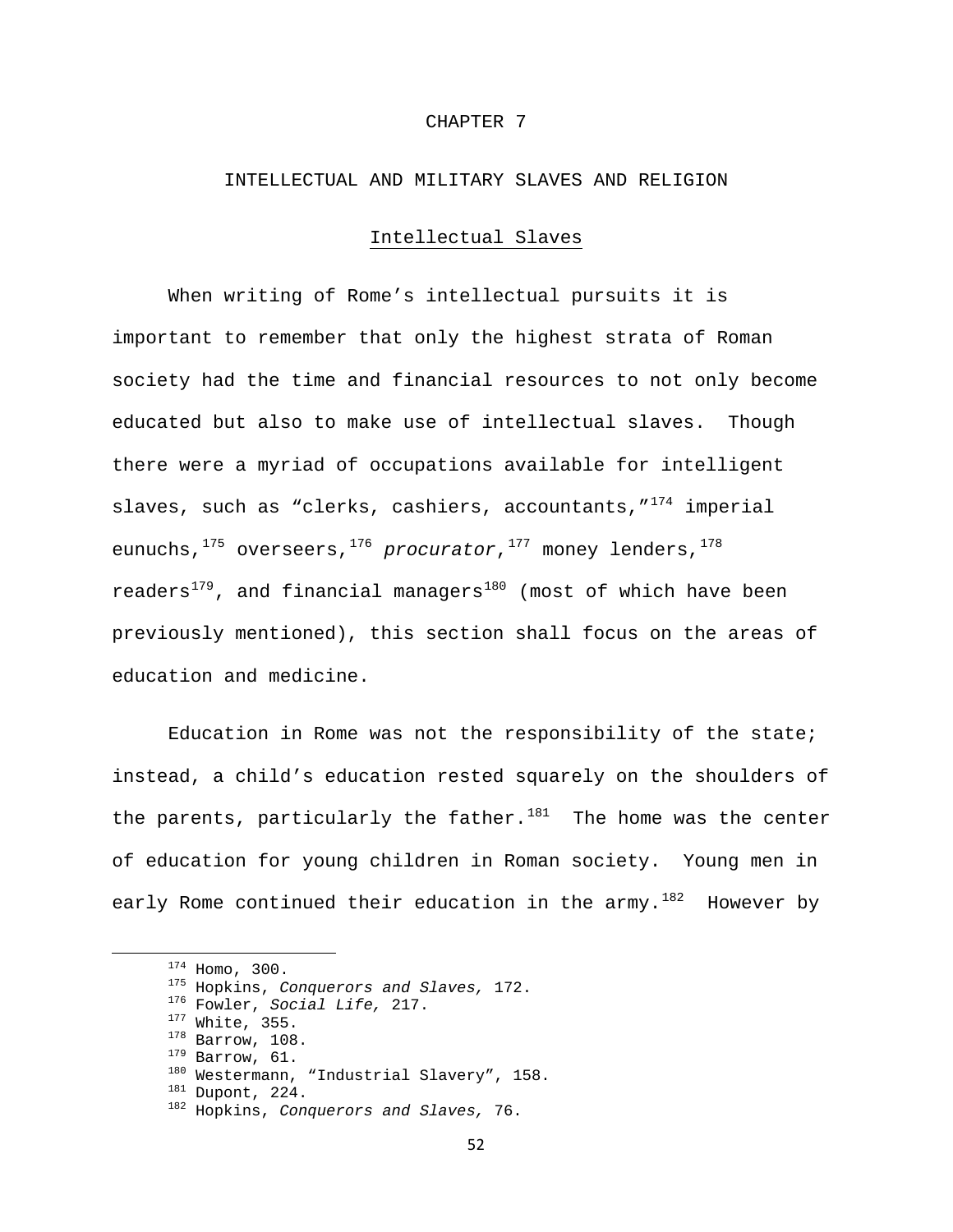the late Republic and early Empire, parents began to educate their children in a more systematic way. Parents often left their infants in the charge of a nurse.<sup>[183](#page-53-0)</sup> Quintilian suggested, in the first century AD, that she speak well since the child would learn his first words from her. $184$  From the time of the nurse's dismissal, a *pedagogue* would take over the child's education*.* A pedagogue wore many hats. This slave was a chaperone, tutor, and attendant. $185$  It was here that the child would learn the fundamentals of reading. $186$  Their father had a decision to make on the next step of education. If he were rich enough, he would hire a Greek slave to be a *tutor.[187](#page-53-4)* If not, he might choose to send his child to a school. It was not uncommon for one man's slave to serve as a tutor for more than his own children. These were not the only choices, however, as Cato was more than willing to point out. He held so tightly to his conservative beliefs that he did not want his son to feel indebted to a slave for the attainment of knowledge and learning.<sup>[188](#page-53-5)</sup> At this level, children learned the basics of reading, writing, and arithmetic. $189$  From the ages of twelve to fifteen, children moved on to a secondary school where they

- 
- <span id="page-53-2"></span>
- 
- 
- <span id="page-53-5"></span><span id="page-53-4"></span><span id="page-53-3"></span>
- <span id="page-53-1"></span><span id="page-53-0"></span>183 Davis, 189.<br><sup>184</sup> Carcopino, 104.<br><sup>185</sup> Barrow, 39.<br><sup>186</sup> Carcopino, 104.<br><sup>187</sup> Davis, 192; 193.<br><sup>188</sup> Hopkins, *Conquerors and Slaves,* 76.<br><sup>189</sup> Davis, 198.
- <span id="page-53-6"></span>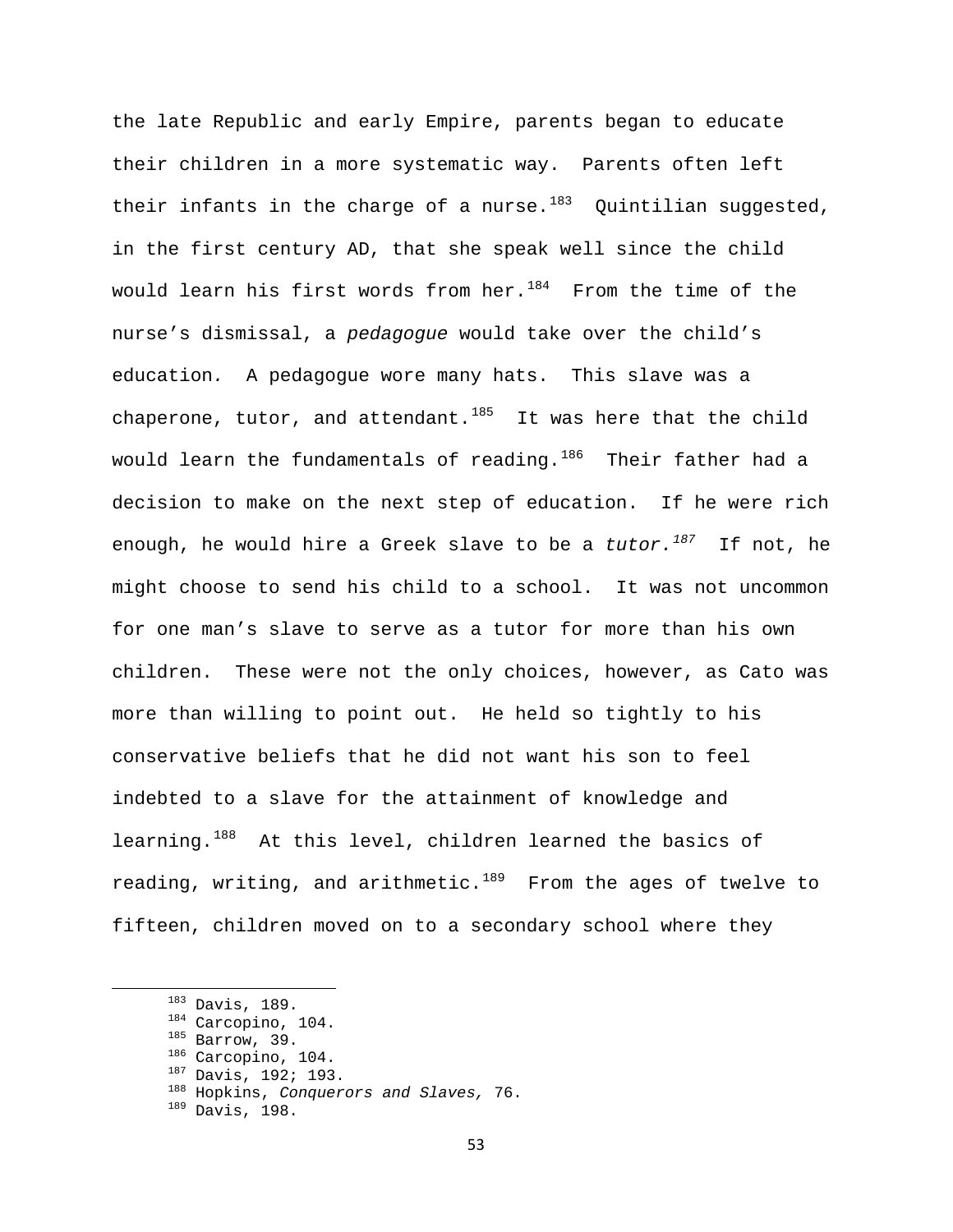learned Greek.<sup>[190](#page-54-0)</sup> The third stage of education focused on rhetoric. The higher one progressed in their education, the less likely it was that a slave would teach you.

 Slaves also worked in the area of medicine during this period. Most of the early doctors and, in fact, medicine itself came from Greece. $191$  They worked in many different environments. They routinely functioned on farms to maintain the health of the farm hands. $192$  It was not uncommon for the top families in Rome to own their own slave doctors. $193$  In the city at large, most private practice physicians were freedmen who had been trained in the homes of the rich<sup>[194](#page-54-4)</sup> or apprenticed under private doctors when they were slaves and then were manumitted $195$ . However, for a long time most doctors remained slaves.<sup>[196](#page-54-6)</sup>

# Military Slaves

 The military use of slaves in Rome was not altogether unheard of. They officially could not serve as soldiers due to the danger of a slave revolt.<sup>[197](#page-54-7)</sup> Augustus, however, freed a number of slaves to use in his army around the first century BC.

<span id="page-54-3"></span><span id="page-54-2"></span><span id="page-54-1"></span><span id="page-54-0"></span><sup>190</sup> Hopkins, *Conquerors and Slaves,* 77.<br>
191 Cowell, 131.<br>
192 Barrow, 84.<br>
193 Dupont, 265.<br>
194 Barrow, 62.<br>
195 Paul Veyne, "The Roman Empire," in *A History of Private Life*, vol. 1, *From Pagan Rome to Byzantium,* ed. Philippe Aries and Georges Duby, trans.

<span id="page-54-7"></span><span id="page-54-6"></span><span id="page-54-5"></span><span id="page-54-4"></span>Arthur Goldhammer (Cambridge: Belknap Press, 1987), 59.<br><sup>196</sup> Finley, *Ancient Slavery and Modern* Ideology, 106.<br><sup>197</sup> Barrow, 146.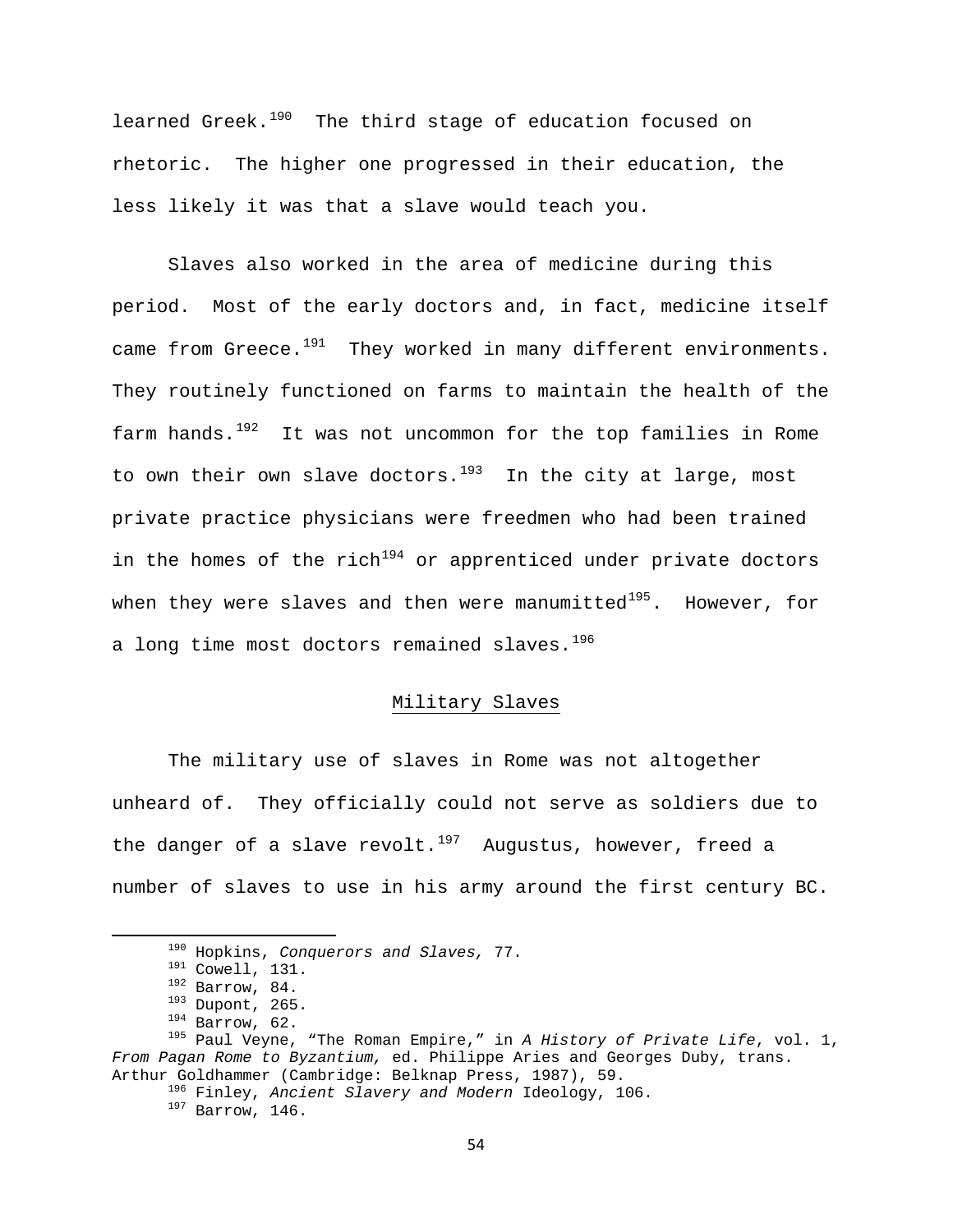They served as rowers in the navies as well.<sup>[198](#page-55-0)</sup> Emergency situations could also call for the use of slaves militarily. Such was the case when Rome feared a march on Rome by Hannibal in 216 BC.<sup>[199](#page-55-1)</sup> The government quickly marshaled two legions of slave troops. Slaves also held another role in the military. Many soldiers kept slaves with them while they were serving.<sup>[200](#page-55-2)</sup> These slaves served as "batmen" or personal attendants. It was even common for more affluent officers or soldiers to keep more than one slave with them. It appears that soldiers often entered into slave trade. This would be easy for soldiers who might be able to take prisoners of war.

# Religion

 Religion played an important role in the slave's life, and the slave played an equally notable function in the religion and its festivals. Coming from nearly every region and culture of the empire, and its neighbors, Romans for the most part allowed slaves to maintain their personal religions, with few exceptions, up until the time of mass Christianity in Rome.  $201$ Romans tolerated these religions assuming they "were not dangerous socially or morally or politically."<sup>[202](#page-55-4)</sup> Romans also required these religions to be tolerant. Though in general the

<span id="page-55-1"></span><span id="page-55-0"></span><sup>&</sup>lt;sup>198</sup> Finley, *Ancient Slavery and Modern Ideology*, 110.<br><sup>199</sup> Heichelheim, 131-32.<br><sup>200</sup> Jones, *The Later Roman Empire*, 647.<br><sup>201</sup> Buckland, 74.<br><sup>202</sup> Barrow, 161.

<span id="page-55-2"></span>

<span id="page-55-4"></span><span id="page-55-3"></span>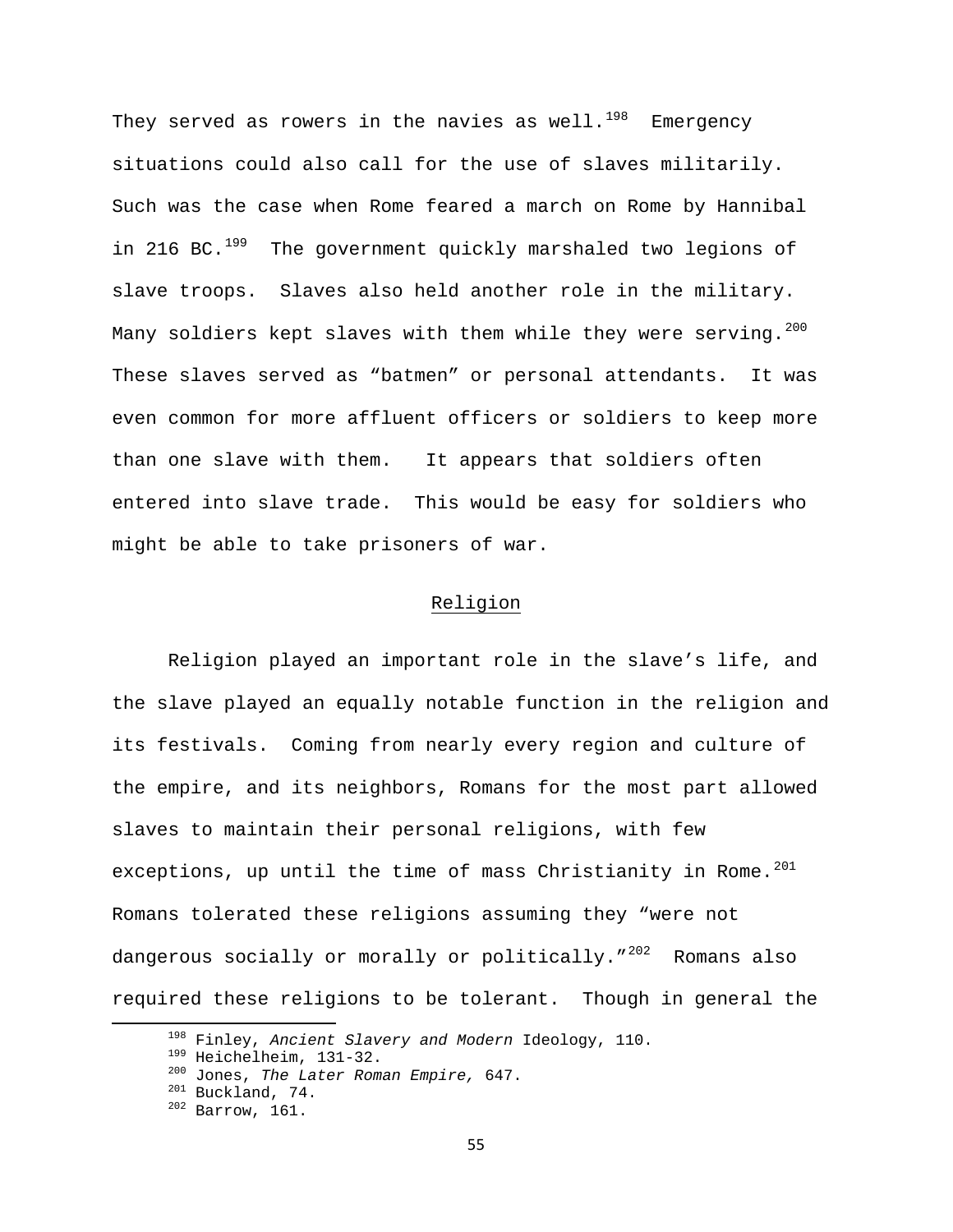state religion was open-minded in regards to the slave's role, it still excluded slaves from many Roman cults.<sup>[203](#page-56-0)</sup> This was apparently not done out of an attempt to debase slaves but simply since slaves were outside the traditional lines of Roman society. Slaves, however, did have their own cult of Diana. Festivals and temples were open to slaves and they played central roles in some of these festivals.<sup>[204](#page-56-1)</sup> In the *Saturnalia*, slaves would switch roles with their masters, if only symbolically, for a short time. The women of the house served their slaves in the festival of *Matronalia.* The entrance of Christianity added a new opportunity to slaves. A slave who joined a monastery would become free, at least until he left monastic life.<sup>[205](#page-56-2)</sup> In the sixth century AD, Justinian adapted this to a permanent freedom after three years as a monk. Later, Justinian changed the rules again. If a slave could gain his master's permission to join a monastery, he would immediately gain his freedom. If he could not get his master's permission, the master had only one year to reclaim his slave or lose him.

 Slaves were important in the daily intellectual, military, and religious life of Rome during the end of the Republic and beginning of the Empire. Greek slaves taught the Roman children. Slave doctors healed the people of Rome. When the

<span id="page-56-2"></span><span id="page-56-1"></span><span id="page-56-0"></span> $^{203}$  Buckland, 73; 74.<br> $^{204}$  Barrow, 160.<br> $^{205}$  Buckland, 600.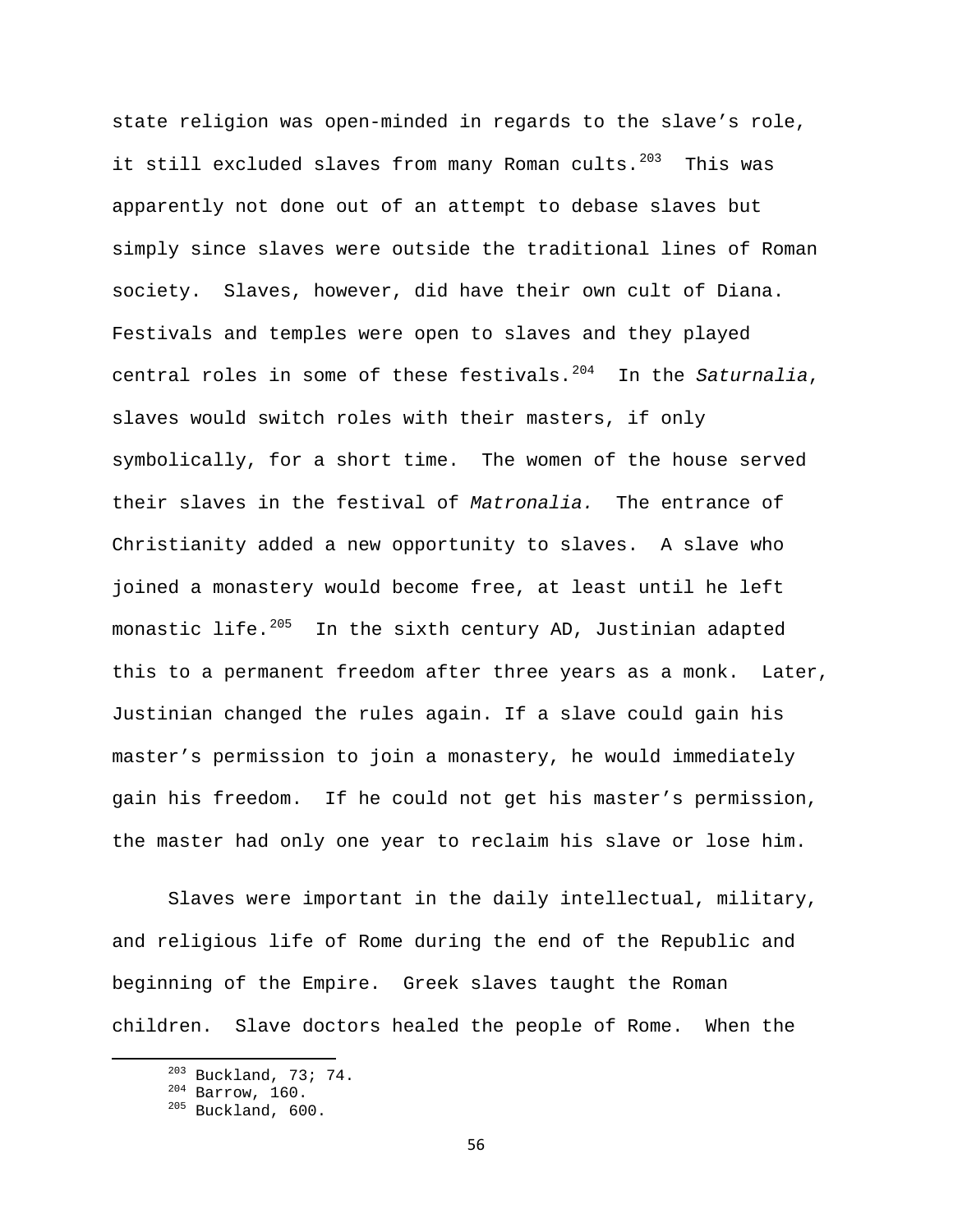city fell under threat, the slaves tipped the balance in Rome's favor. They played integral roles in many of Rome's most important festivals. Slaves taught, healed, and protected the city of Rome.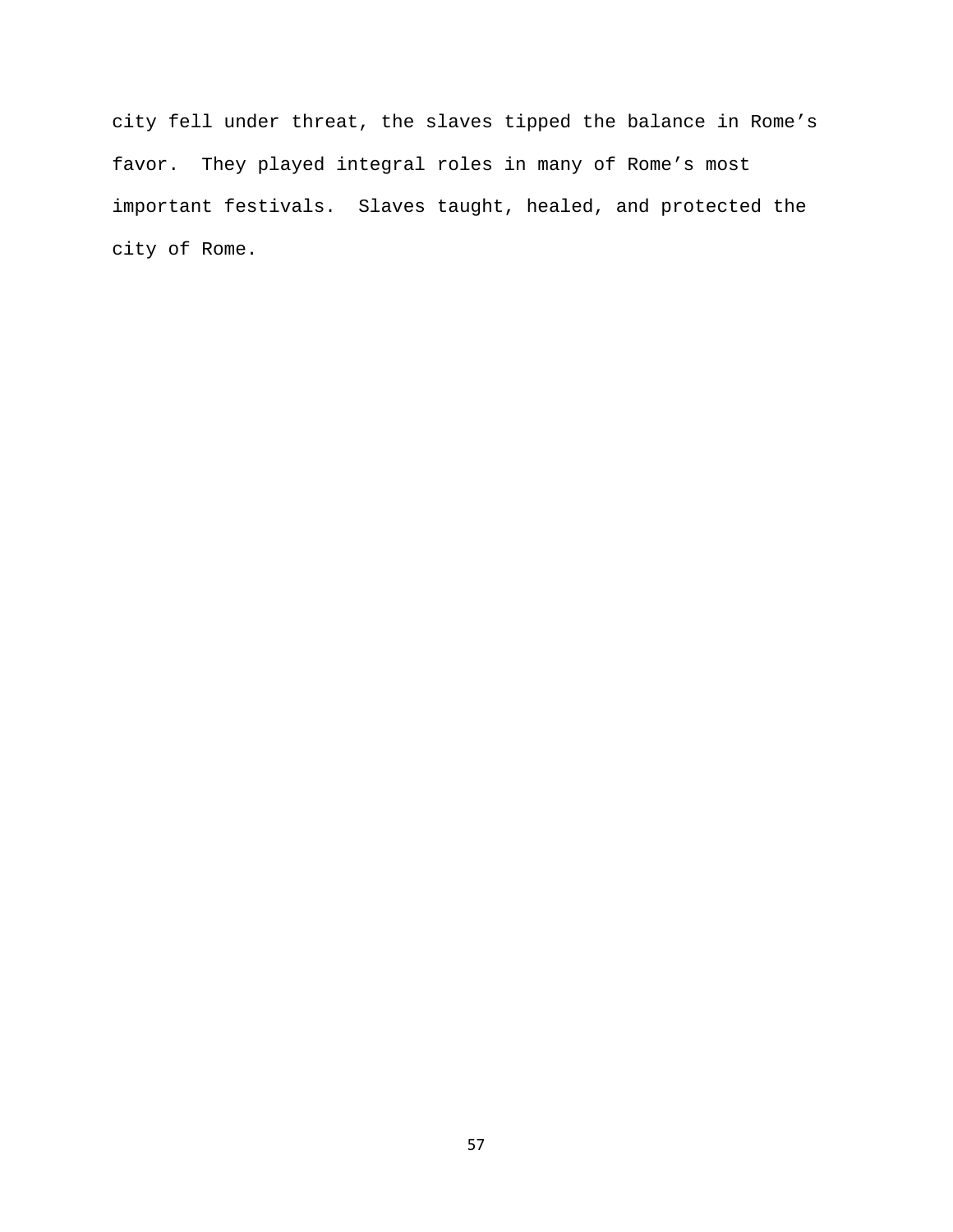### CHAPTER 8

# FEMALE SLAVES

## Women in Rome

The view of women in ancient Rome was full of contradictory perspectives. The traditional entrance of women into Rome is itself conflicting. When the Romans escaped with the Sabine women, the females were little more than possessions for the plundering. However, when the Sabines returned for their women, it was the newly made Roman wives "whose wrong had given rise to the war, with loosened hair and torn garments, their woman's timidity lost... dared to go amongst the flying missiles... to part the hostile forces and disarm them of their anger." $^{206}$  $^{206}$  $^{206}$  The very destruction of the kings of Rome was brought about around 509 BC, when Lucretia's "resolute modesty was overcome, as if by force, by his victorious lust; and Tarquinius (the son of the King) departed, exulting in his conquest of a woman's honor." $^{207}$  $^{207}$  $^{207}$ Though Livy admits that many of these older traditional stories "are rather adorned with poetic legends than based upon trustworthy historical proofs," the stories themselves reveal much about the Roman view of women. $^{208}$  $^{208}$  $^{208}$  Even the very lifeblood of Rome was entrusted to women. The Vestal Virgins kept the

<span id="page-58-2"></span><span id="page-58-1"></span><span id="page-58-0"></span> $\frac{^{206}}{^{207}}$  Livy, 73.<br> $\frac{^{208}}{^{208}}$  Livy, 4.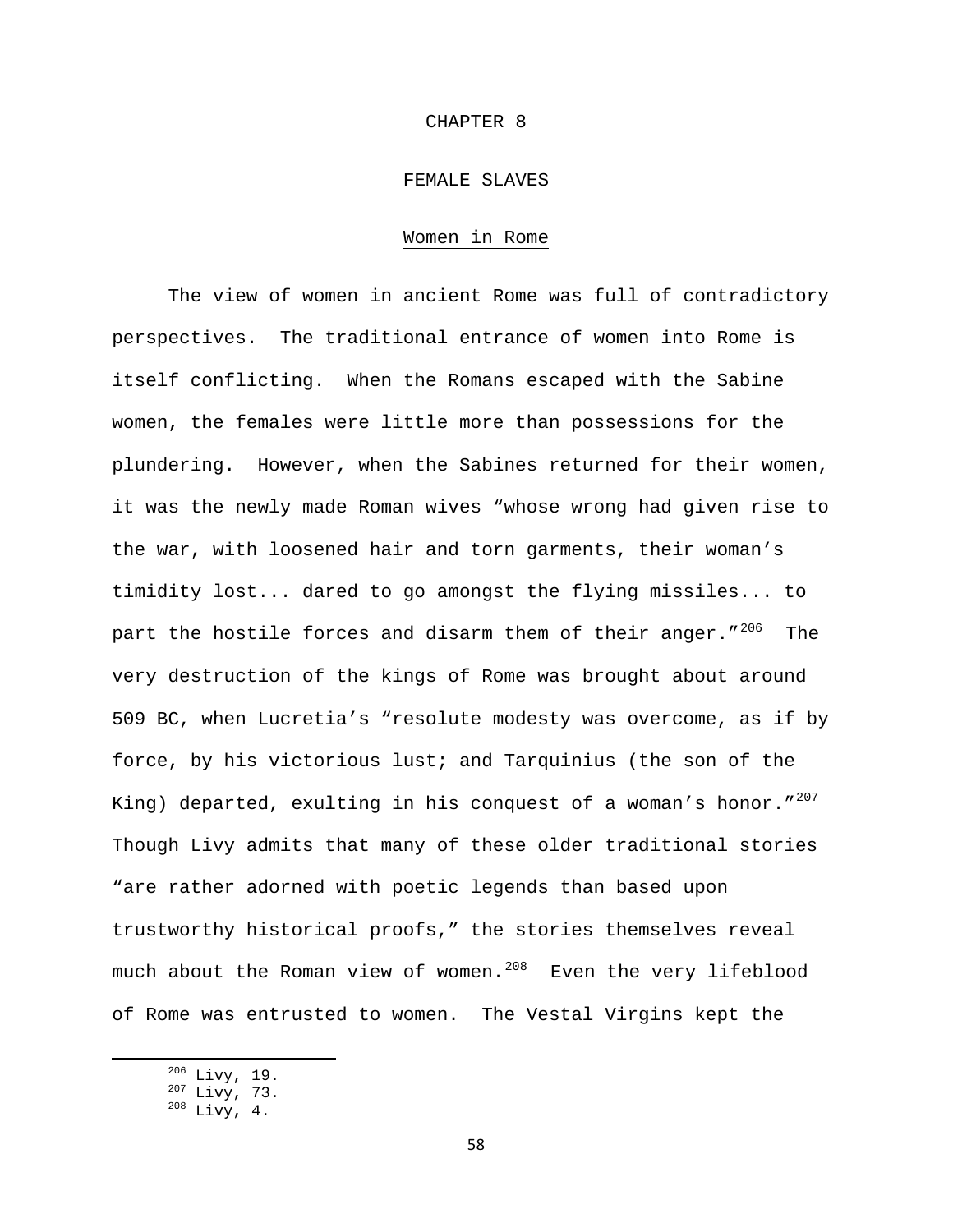flame of Rome alight. Romans long held that as long as the flame stayed lit, Rome would not fall. However, despite these rather lofty views, women were not given full legal and social rights.[209](#page-59-0)

Though not possessing full legal rights during the Republic, women in Rome held a much more free life than most women in the ancient world, particularly those of Greece. They had no political rights at all, and their civil rights were not their own. $^{210}$  $^{210}$  $^{210}$  Considered incapable of controlling themselves, any attempt to use their civil rights or economic power must be given express permission by their "*tutor*." This guardian was normally the "*pater familia*." If she were unmarried, this would be her father. If married, this would be her husband. When she was unmarried and her father had passed away, she would be under the guardianship of her closest male relative. $2^{11}$  When she needed her guardian's permission, and was unable to get his approval, she might be able to appeal to a magistrate "to have his assent forced, or to have a different guardian appointed." However, under Augustus, some women were able to free themselves from the bonds of tutelage altogether. This right was only

59

<span id="page-59-0"></span> $^{209}$  This being said, women in Rome held a much higher position than their counterparts elsewhere in the ancient world.

<span id="page-59-1"></span><sup>&</sup>lt;sup>210</sup> Eva Cantarella, Pandora's Daughters: The Role and Status of Women in *Greek and Roman Antiquity*, trans. Maureen B. Fant (Baltimore: The Johns Hopkins University Press, 1987), 113.

<span id="page-59-2"></span><sup>211</sup> Sarah B. Pomeroy, *Goddesses, Whores, Wives, and Slaves: Women in Classical Antiquity* (New York: Schocken Books, 1995), 151.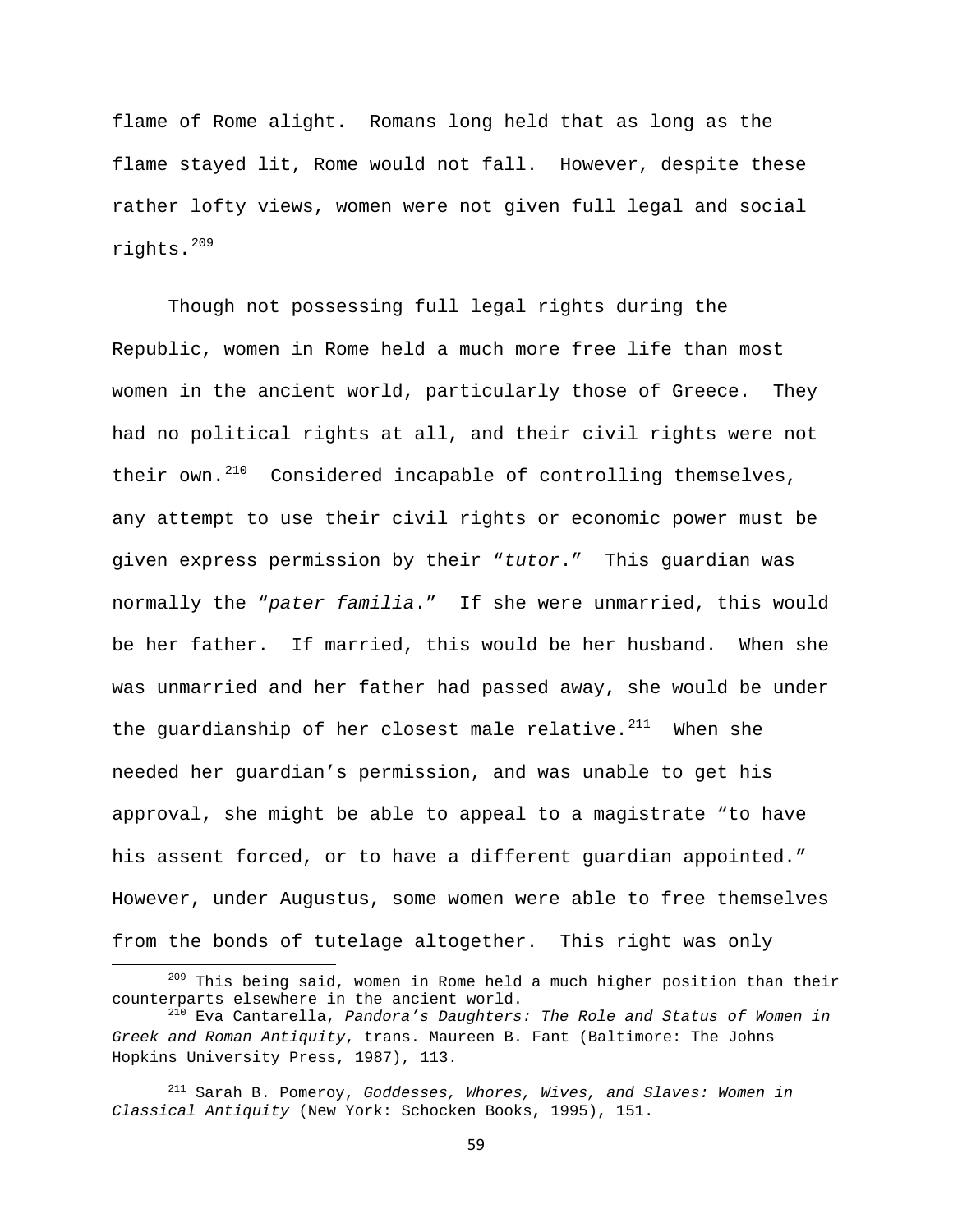possible through the rigors of childbirth. Three children raised would liberate a freeborn woman, while four children did the same for a freedwoman.

It was the role of mother and *matrona[212](#page-60-0)* for which women were raised. This role found the women in control of the running of the household. $^{213}$  $^{213}$  $^{213}$  This included the supervising of slaves, raising of children, and to some degrees even the household budget. Roman society even celebrated her with a Roman Mother's Day, the *Matronalia*, on which she was given gifts. Unlike her Greek counterparts, Roman women attended public games, theater, and some religious ceremonies of state. $^{214}$  $^{214}$  $^{214}$ 

# Use of Female Slaves

There were many occupations available to a female slave during the late Republic and early Empire. Many of these are discussed in other sections of this paper, but some will be further discussed here. Either these were, of course, positions that were unique to female slaves, or positions in which women were treated differently than men who held the same occupations.

Though the following jobs were divided into different realms, they were by no means exclusive. A slave in an

<span id="page-60-2"></span><span id="page-60-1"></span><span id="page-60-0"></span> $212$  This refers the role of woman of the house, a role only obtained through marriage.<br> $^{213}$  Johnston, 65.<br> $^{214}$  Johnston, 64.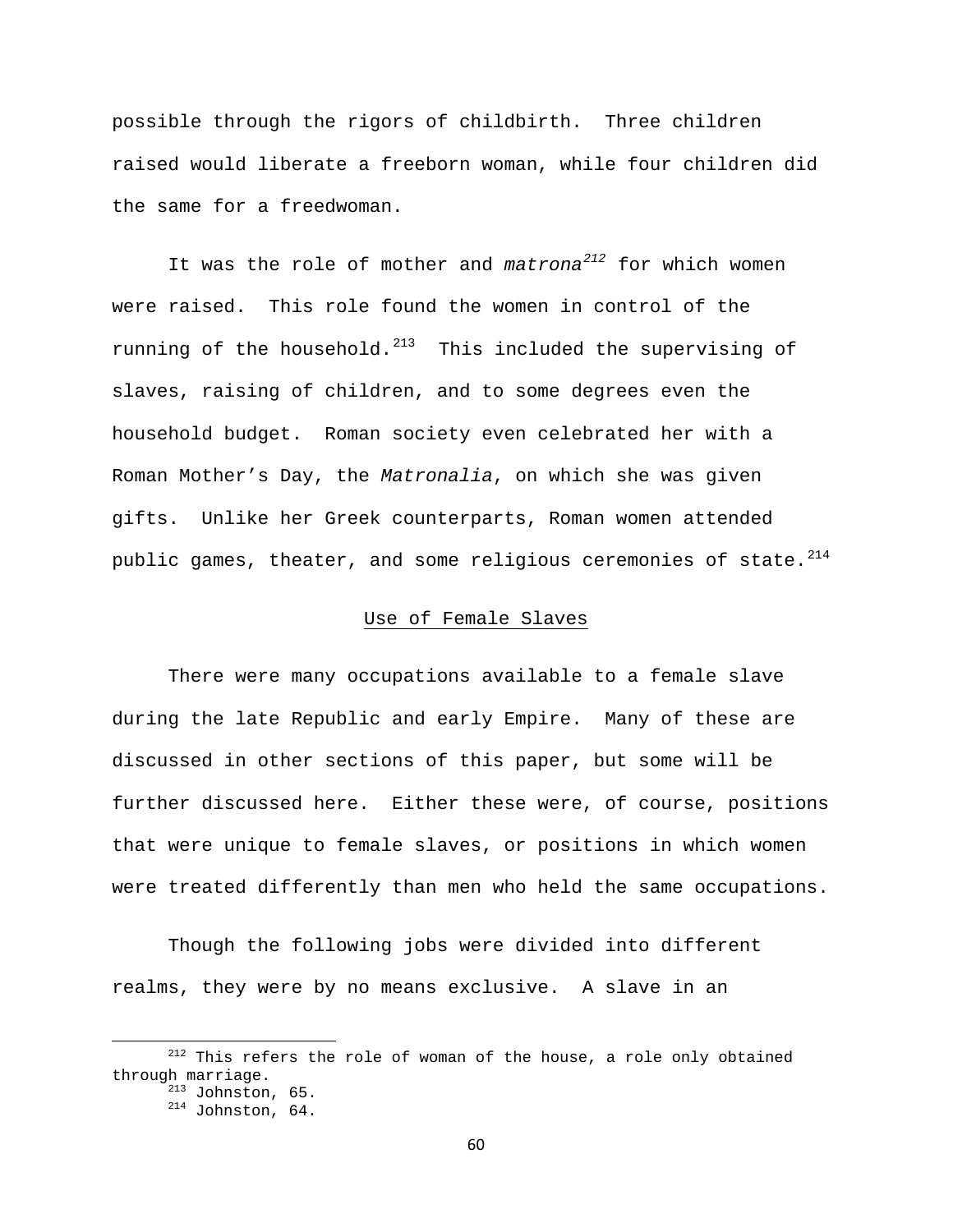entertainment or intellectual position may have been able to play to the public at large or retained simply for the use of a single person or family. A weaver or spinner could work on a farm, a factory, or a private household. However, for the sake of simplicity, these occupations were relegated to their most logical area. In the agricultural arena, the most important woman would normally be the wife of the estate manager.  $215$  This *vilica* would be in charge of supervising domestic affairs. Other female slaves would be in charge of grinding grain or cultivating the field. $^{216}$  $^{216}$  $^{216}$  Among the factories and shops, female slaves worked as spinners and weavers as well as clothesmakers. $217$  Female slaves most often worked in the domestic realm. They were used as attendants, ladies maids, clothes folders, hair dressers, haircutters, mirror holders, menders, kitchen staff, and masseuses. $^{218}$  $^{218}$  $^{218}$  They also cleaned the house.<sup>[219](#page-61-4)</sup> Unlike their counterparts in Greece, female slaves were not normally water carriers due to the use of aqueducts in and around Rome. $^{220}$  $^{220}$  $^{220}$  A more specialized use of female slaves is that of the child nurse or wet nurse for the children of the master. $221$  State owned female slaves could be used as infirmary

<span id="page-61-6"></span><span id="page-61-5"></span><span id="page-61-4"></span><span id="page-61-3"></span><span id="page-61-2"></span><span id="page-61-1"></span><span id="page-61-0"></span><sup>&</sup>lt;sup>215</sup> White, 354.<br><sup>216</sup> Canterella, 114.<br><sup>217</sup> Pomeroy, 191.<br><sup>218</sup> Cantarella, 114.<br><sup>219</sup> Cantarella, 114.<br><sup>220</sup> Pomeroy, 191-192.<br><sup>221</sup> Sandra R. Joshel, "Nurturing the Master's Child: Slavery and the Roman Child-nurse," *Signs* 12, no. 1 (1986): 3-22. -(Accessed through *JSTOR.*)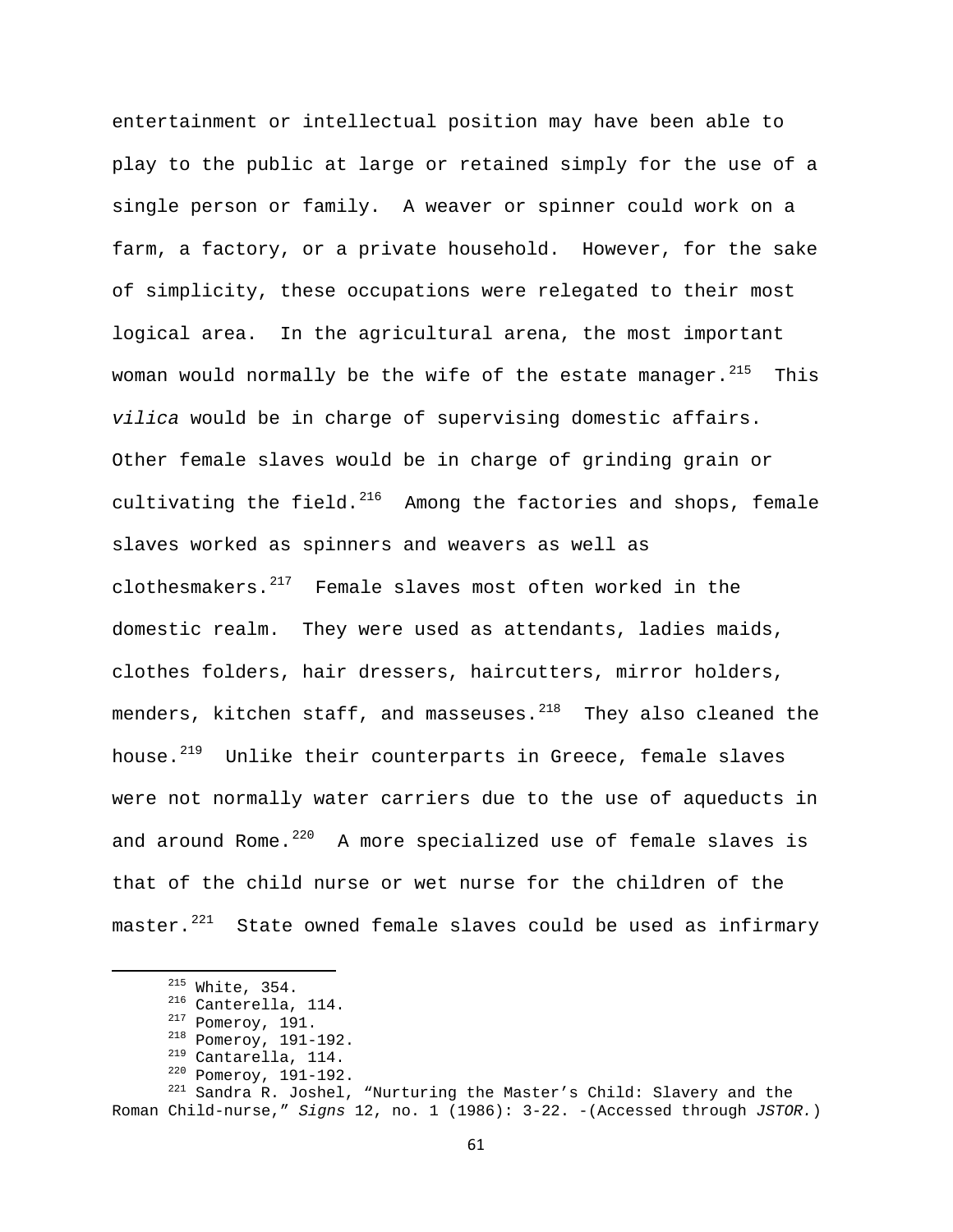attendants, attendants, and occasionally as clerks or secretaries. $222$  Some women worked in jobs specifically for their intellectual prowess. These women were often secretaries, clerks, and readers. Many female slaves were also used as entertainers of varying types.

# Prostitution

During the end of the Republic and beginning of the Empire, prostitution in Rome was not merely a job for slaves, or women alone, but many of those employed were both, at least according to Dio Chrysostom in the late first century AD.<sup>[223](#page-62-1)</sup> Prostitution of one's slave was indeed a source of good money for the slave's owner. $224$  A woman was considered a prostitute when she had sex for money, and even when she "openly prostitutes herself without doing so for money." $^{225}$  $^{225}$  $^{225}$  It was also unfortunate that once a woman ceased to sell her body, she was still "branded with infamy... for the disgrace is not removed." Slavers raised many exposed babies for this type of work.<sup>[226](#page-62-4)</sup> It would only require the finder of the baby to raise the child (using it for slave labor) until she reached an acceptable age, and then she would

62

<span id="page-62-1"></span><span id="page-62-0"></span><sup>&</sup>lt;sup>222</sup> Pomeroy, 191-192.<br><sup>223</sup> Rebecca Fleming, "Quae Corpore Quaestum Facit: The Sexual Economy of Female Prostitution in the Roman Empire," *The Journal of Roman Studies* 89 (1999): 38-61. -(Accessed through *JSTOR.*)

<span id="page-62-4"></span><span id="page-62-3"></span><span id="page-62-2"></span><sup>224</sup> Pomeroy, 192. 225 *Digest*, in *Women's Life in Greece and Rome*, ed. Mary R. Lefkowitz and Maureen B. Fant (Baltimore: The Johns Hopkins University Press, 2005), 118.<br><sup>226</sup> Cantarella, 116.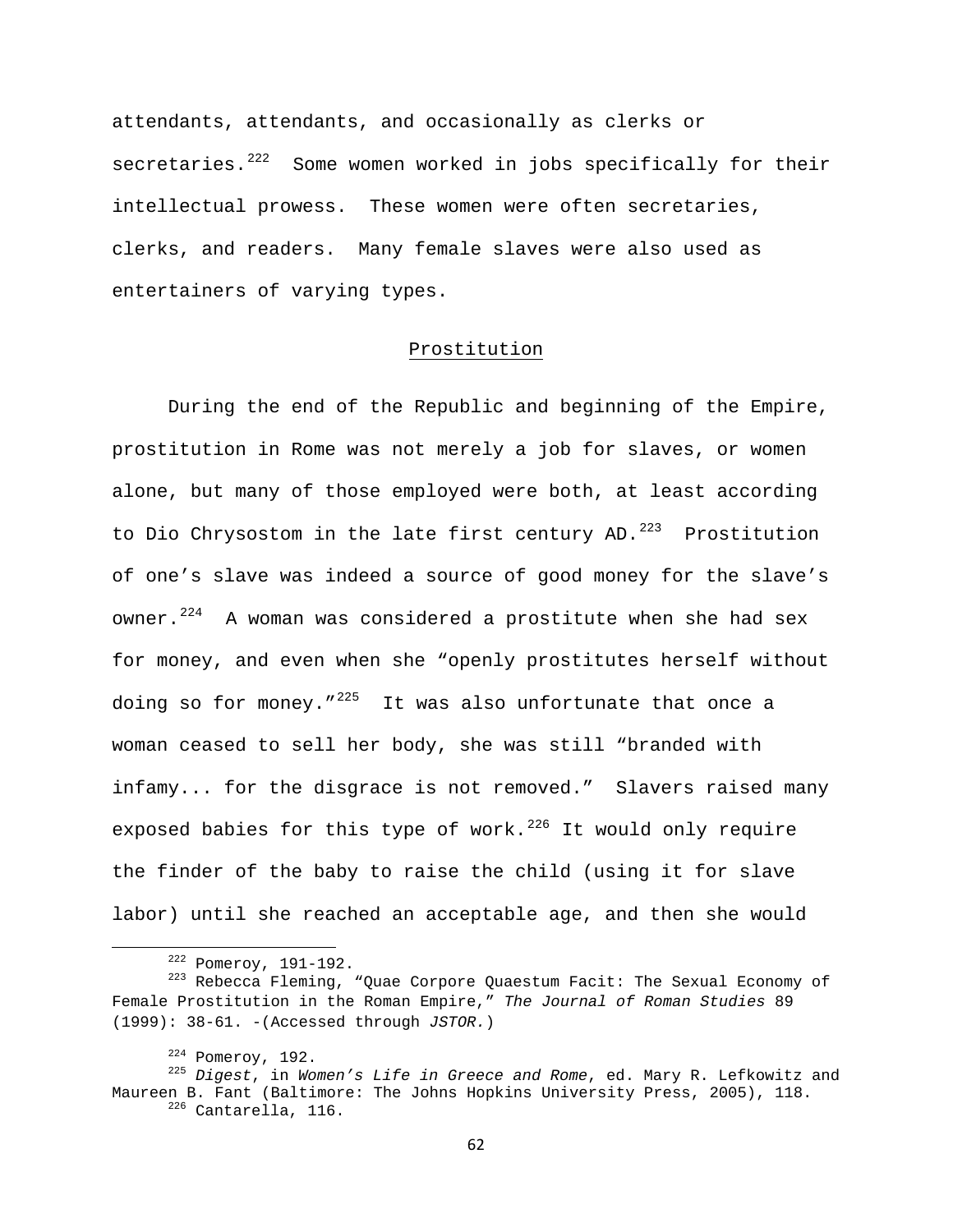be sold to a brothel or more likely ownership would be retained and she would be licensed out independently. Prostitution centered in taverns, inns, bathhouses, but most often brothels. A *leno*, or procurer, headed these brothels.<sup>[227](#page-63-0)</sup> Prostitutes in a brothel lived a very closed life. *Leno*s confined them to the house, where they ate meals together and were otherwise socially isolated from the outside world. Their "transactions" would take place in a small cell, above whose door hung a plaque telling the price and specialties of the occupant. The *leno* handled and kept all the money and lorded over his charges often in a "cruel and coercive manner," meeting only the prostitute's basic needs. Later in the Empire, in the fifth century AD, however, Co-Emperors Theodosius and Valentinian declared, "If any fathers or masters... should impose upon their daughters or female slaves the necessity of sinning, we do not allow such procurers to enjoy the right of ownership... of so great criminality. $1^{228}$  $1^{228}$  $1^{228}$  Thus, the government forbade prostituting a slave against her will.

### Wet-Nurses

Wet-nurses, were for obvious reasons, an exclusively female task. It is important to note that not all wet-nurses were slaves. In the second century BC, Licinia, Cato the Elder's

<span id="page-63-1"></span>

<span id="page-63-0"></span> 227 Fleming, 43. 228 *Theodosian Code,* 435.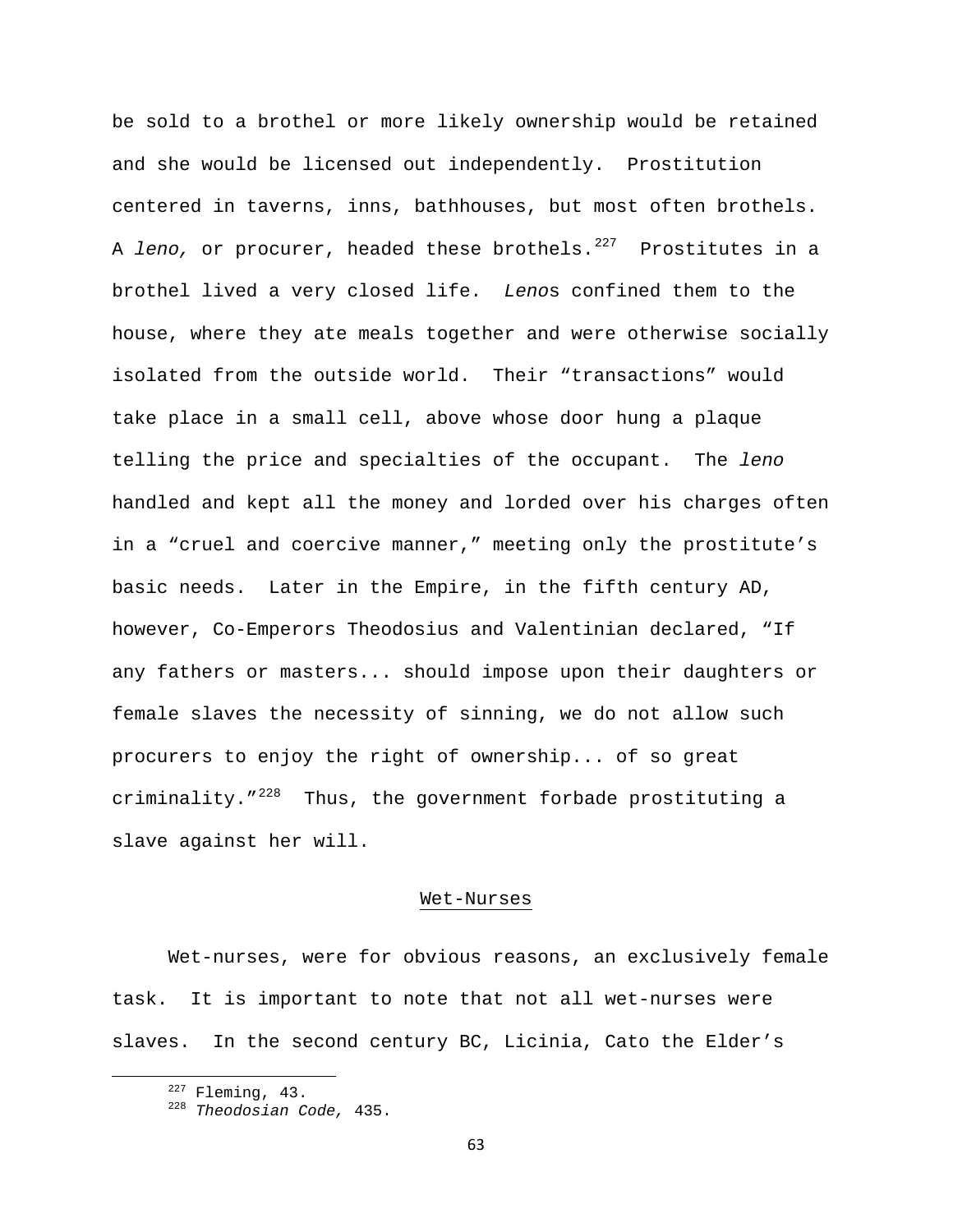wife, breastfed her children and the children of her slaves, though this appears the unusual rather than the norm.<sup>[229](#page-64-0)</sup> In the second century AD, Tacitus, however, implies that most wet-nurses were either slaves or ex-slaves.<sup>[230](#page-64-1)</sup> Wet-nurses were used for both children of affluent families $^{231}$  $^{231}$  $^{231}$  and for slave children $^{232}$  $^{232}$  $^{232}$ . It could be that the vanity of wealthy women aiming to keep their figures kept them from breastfeeding, but wetnurses could also have been used to keep the wife free to have more children. $^{233}$  $^{233}$  $^{233}$  Whatever the case may be, it is certain that the use of wet-nurses for slave children had a much more pragmatic purpose. They were used so that the mothers could be sent back to work, thus decreasing the number of female slaves who were incapacitated by the need to breastfeed. Soranus encouraged women, in the second century AD, to nurse their own children in order to encourage a maternal bond.<sup>[234](#page-64-5)</sup> This refers, of course, to free women and their children, as a maternal bond among slaves would be troublesome to a slave owner. Soranus also gave his recommendations on wet-nurses. He declared that wet-nurses should not only be physically healthy but also

<span id="page-64-5"></span><span id="page-64-4"></span><span id="page-64-3"></span><span id="page-64-2"></span><span id="page-64-1"></span><span id="page-64-0"></span> $229$  Keith R. Bradley, "Wet-nursing at Rome: a Study in Social Relations," in *The Family in Ancient Rome: New Perspectives*, ed. Beryl Rawson (Ithaca:

<sup>&</sup>lt;sup>230</sup> Bradley, "Wet-nursing", 203.<br>
<sup>231</sup> Pomeroy, 168.<br>
<sup>232</sup> Bradley, "Wet-nursing" 207.<br>
<sup>233</sup> Bradley, "Wet-nursing", 212.<br>
<sup>234</sup> Pomeroy, 168.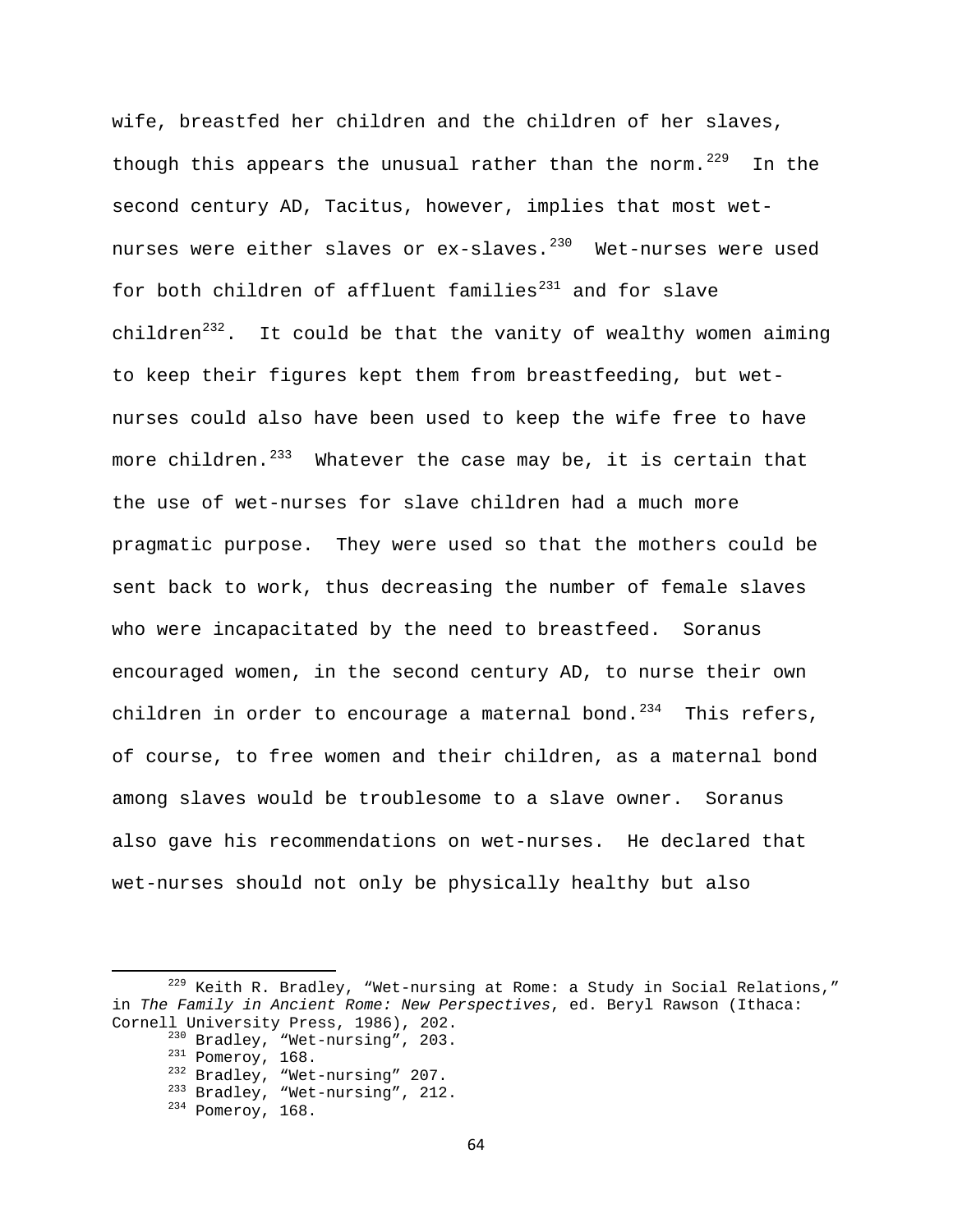emotionally and mentally, holding only positive traits "since by nature the nursling becomes similar to the nurse.  $''^{235}$  $''^{235}$  $''^{235}$ 

# Sexual Availability

A necessary note on the lives of female slaves is that of sexual availability. A master had total sexual rights over his slaves regardless of his marital status. $236$  While this refers to both male and female slaves, there are many more references to the use of female slaves. The master was not the only person who had sexual rights to his slaves, but it extended to those to whom the master gave permission, be they friends or family.  $237$ Cato the Censor even charged his male slaves for sexual encounters with his female slaves, thus, creating an in-home brothel. $^{238}$  $^{238}$  $^{238}$  Seneca referred to "unchastity as a necessity for a slave."<sup>[239](#page-65-4)</sup> Roman society so accepted this sexual availability that it was commonly known that leading figures such as Scipio Aficanus, Emperor Augustus, and Emperor Claudius had female slave lovers. $^{240}$  $^{240}$  $^{240}$  At the beginning of the Roman Republic, Appius Claudius, a prominent politician, attempted to have his way with a freeborn woman by claiming that she was no more than a

<span id="page-65-0"></span> 235 Elaine Fantham, Helene Peet Foley, Natalie Boymel Kampen, Sarah B. Pomeroy, and H.A. Shapiro, ed., *Women in the Classical World: Image and Text*

<span id="page-65-5"></span><span id="page-65-4"></span><span id="page-65-3"></span><span id="page-65-2"></span><span id="page-65-1"></span><sup>(</sup>New York: Oxford University Press, 1994), 379.<br><sup>236</sup> Fantham, Foley, Kampen, Pomeroy and Shapiro, 300.<br><sup>237</sup> Finley, Ancient Slavery and Modern Ideology, 96.<br><sup>238</sup> Pomeroy, 192.<br><sup>239</sup> Finley, Ancient Slavery and Modern Id Connecticut: Greenwood Press, 1962), 230.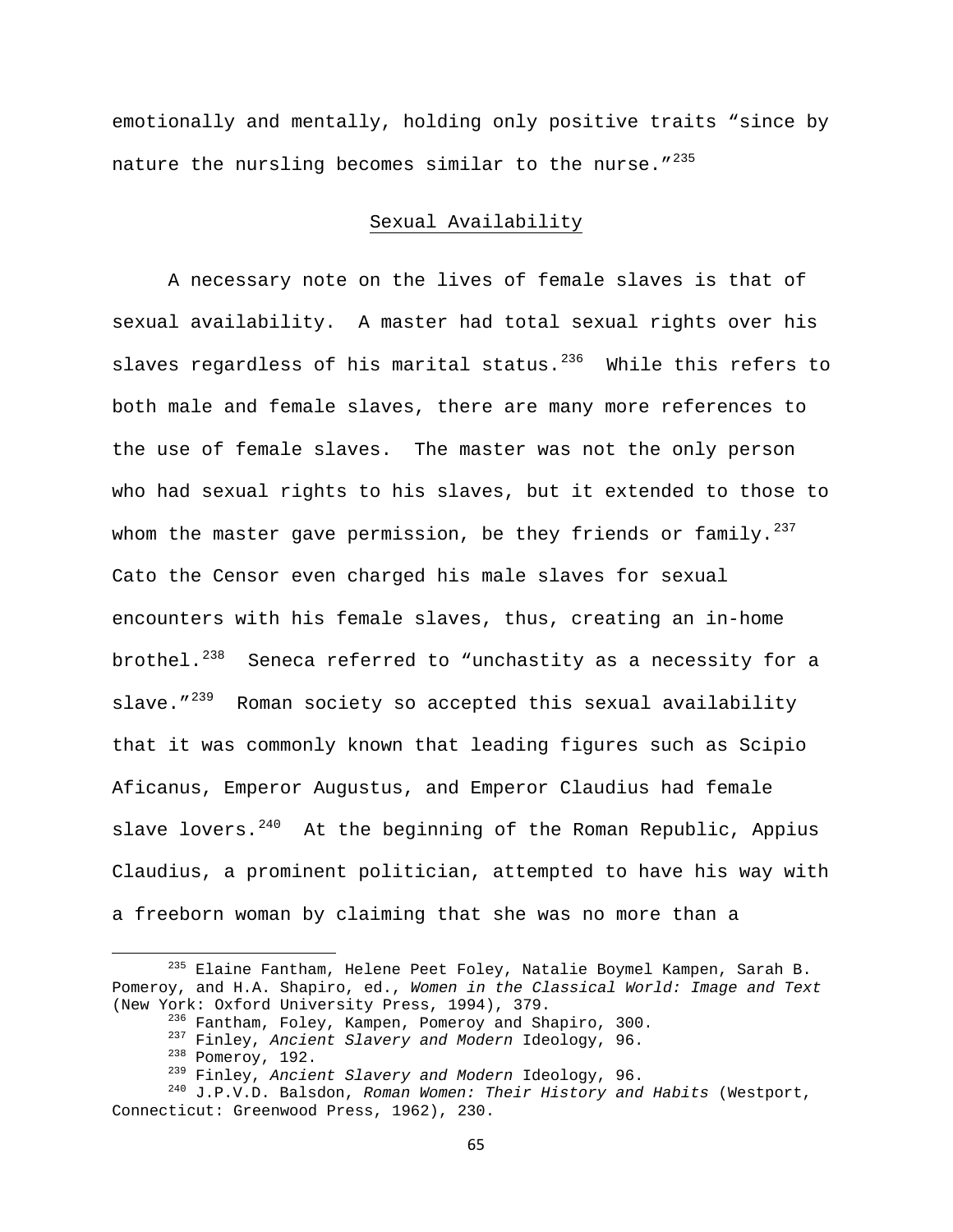slave. $241$  It reveals the Roman attitude towards slaves that the sexual taking of another's slave was not a crime against the slave, but an unlawful use of another's property.  $242$ 

The use of female slaves was integral to the functioning of Roman society during the late Republic and early Empire. They nourished the Roman infants daily from their own breast and were normally the voice that the children first learned to mimic. They were also a rather prominent form of sexual release for the men of Rome, either as prostitutes or as private slaves. The female slave helped keep the domestic peace of Rome.

<span id="page-66-1"></span><span id="page-66-0"></span><sup>&</sup>lt;sup>241</sup> Fantham, Foley, Kampen, Pomeroy and Shapiro, 227.<br><sup>242</sup> Jonathon Walters, "Invading the Roman Body: Manliness and Impenetrabiliy in Roman Thought," in *Roman Sexualities,* ed. Judith P. Hallett and Marilyn B. Skinner (Princeton: Princeton University Press, 1997), 35.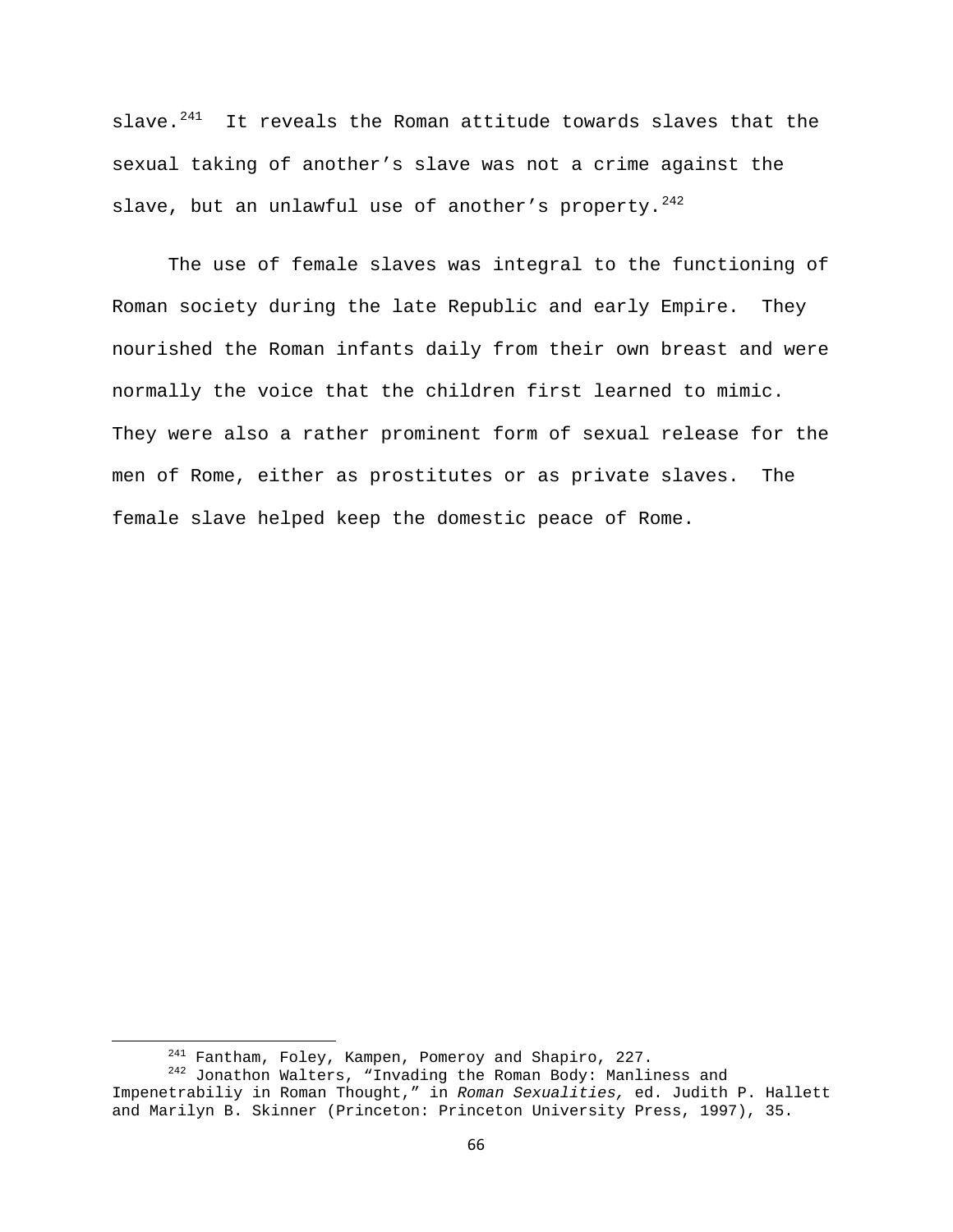### CHAPTER 9

### MANUMISSION

It appears that the freeing, or manumitting, of slaves was as extensive as the practice of slavery itself. A study of the means and methods of manumission may reveal much about the place of slaves and slavery in Rome. Looking at the development and changes in manumission throughout the history of Rome, it is apparent that Rome was becoming increasingly aware of its dependence on slaves. Rome countered this dependence by attempting to keep its slaves compliant by increasing the methods of manumission. Slaves would be less likely to perform slowly or rebel if they held the hope of one day gaining their freedom.

## Monarchy

 The Monarchy of Rome lasted from 753 to 510 BC. Historians know little about slavery during the Monarchical period. This is simply due to a lack of surviving documentation. The true origin of slavery and manumission in Rome is unknown. However, since slavery was a common institution throughout the ancient world, it seems quite possible that its origin lies in the very birth of Rome. In the first century BC, Dionysius of Halicarnassus gave a little information. He attributed

67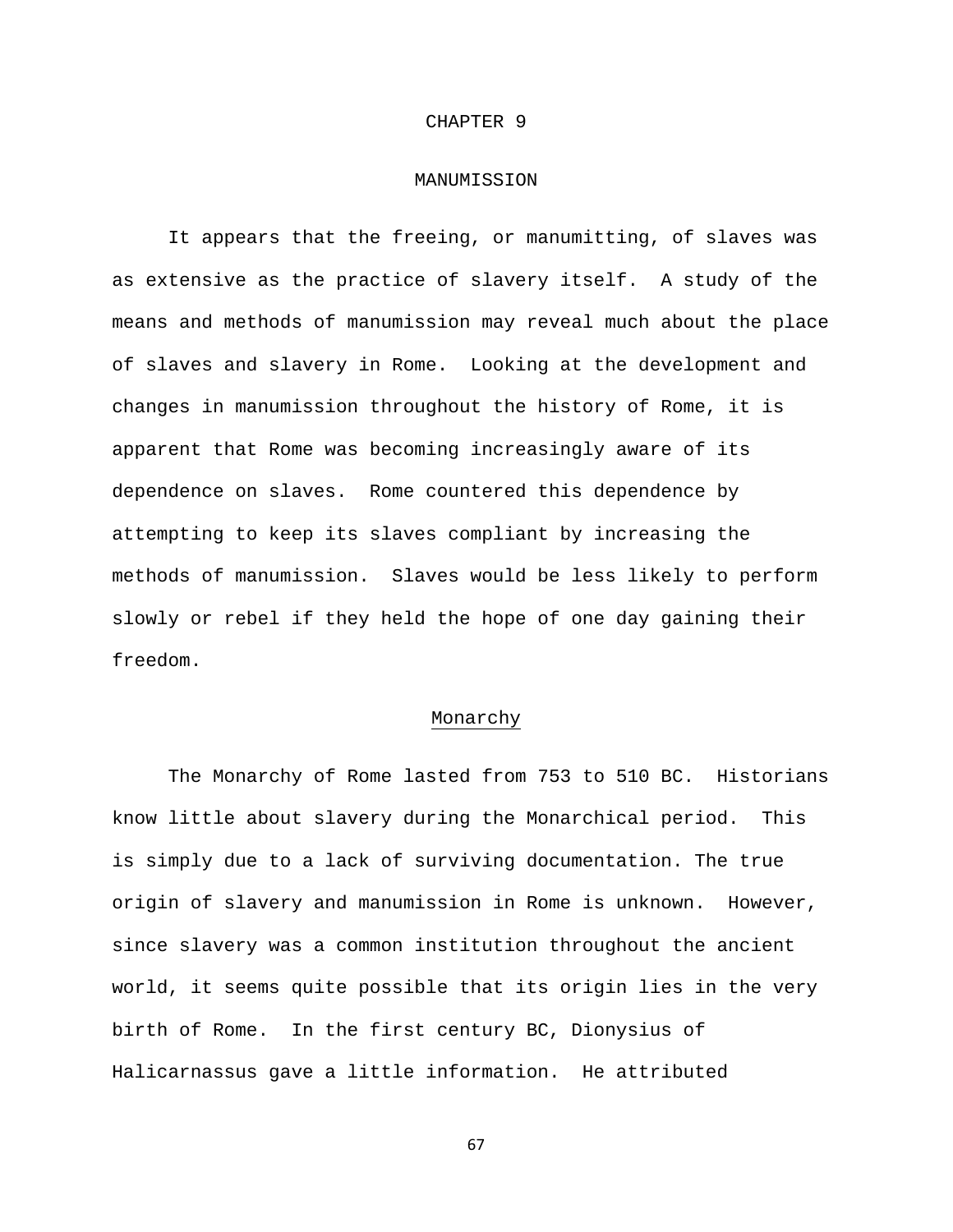manumission of slaves to the king Servius Tullius who reigned in Rome from  $578-535$  BC.<sup>[243](#page-68-0)</sup> Dionysius, however, does refer to the institution of slavery before the reign of Servius Tullius. He wrote that Romulus himself allowed fathers to sell their sons into slavery.<sup>[244](#page-68-1)</sup> Thus, though the origins of slavery in Rome are unknown, it had developed into a firmly established institution by the time of the Republic.

# Republic

 The Republic ran roughly from 510 to 27 BC. The first form of manumission under the Republic was *censu.* This form was perhaps one of the oldest ways of manumission in Rome. The difficulty for slaves was that the government only performed the *censu* in the city of Rome itself.<sup>[245](#page-68-2)</sup> Rome took a census every five years. The government conducted the census in order to regulate the citizenry in terms of taxes and military service. For the census, citizens had to appear before the Censor who recorded their names. Owners used this system to their advantage to manumit their slaves. The owner brought his or her slave to the census. The slave then professed (*professio)* him or herself to be a citizen, *censu profitebantur.* Once the

<span id="page-68-2"></span><span id="page-68-1"></span><span id="page-68-0"></span> 243 Buckland, 439. 244 Dionysius of Halicarnassus, *The Roman Antiquities*. Book II: 27. Translated by Earnest Cary. December 2007. http://penelope.uchicago.edu/ Thayer/E/Roman/Texts/Dionysius\_of\_Halicarnassus /2A\*.html 245 Buckland, 440.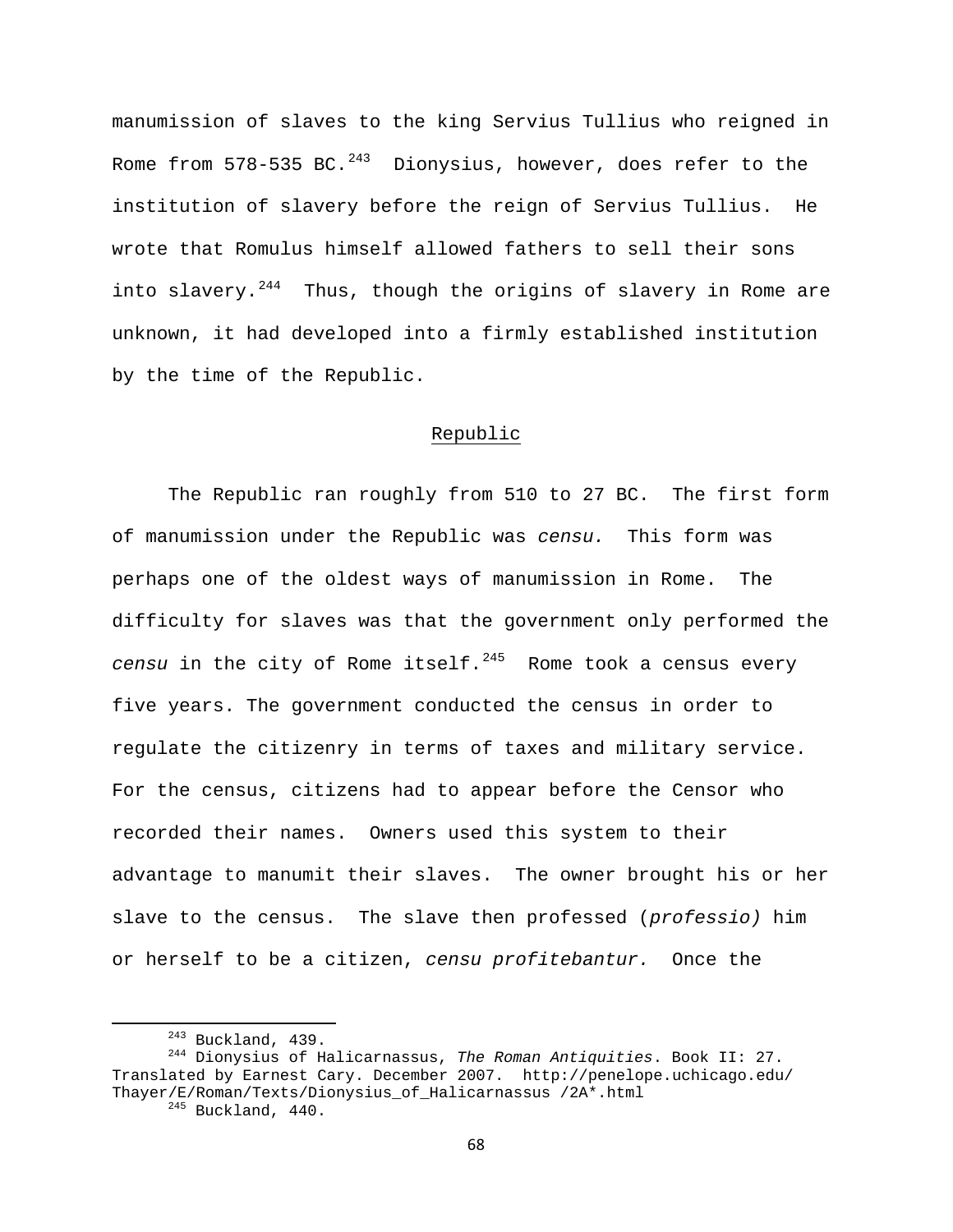Censor had the master's consent (*iussum*), he would then inscribe the slave's name on the list of citizens. Thus, the slave became a free citizen. It is unclear when the slave actually gained his freedom. Since it was impossible to complete the census in one day, it is uncertain as to whether the slave gained freedom when the Censor wrote his name on the census or when the government officialized the papers.

*Testamento* was the most popular form of manumission, and for good reason. In this form, the master granted freedom in his *testamentum in comitiis calatis,* or will.<sup>[246](#page-69-0)</sup> There were however, some restrictions with this form. The slave had to be the property of the will maker both at the time of the writing of the will and at the master's death. The master could also apply conditions to the slave's freedom. This most likely involved either a job that the slave could hold or some social function that the slave had to perform for the family of the deceased. This was understandably the most popular form of manumission. This allowed a master to keep his most trusted and productive slaves for his entire life. He was also able to keep his slaves loyal by giving them the hope that he might free them upon his death. Perhaps the most important reason a master freed his slaves in this way was the memory that he would leave behind. Since Roman society was a shame culture rather than a

69

<span id="page-69-0"></span> 246 Buckland, 443.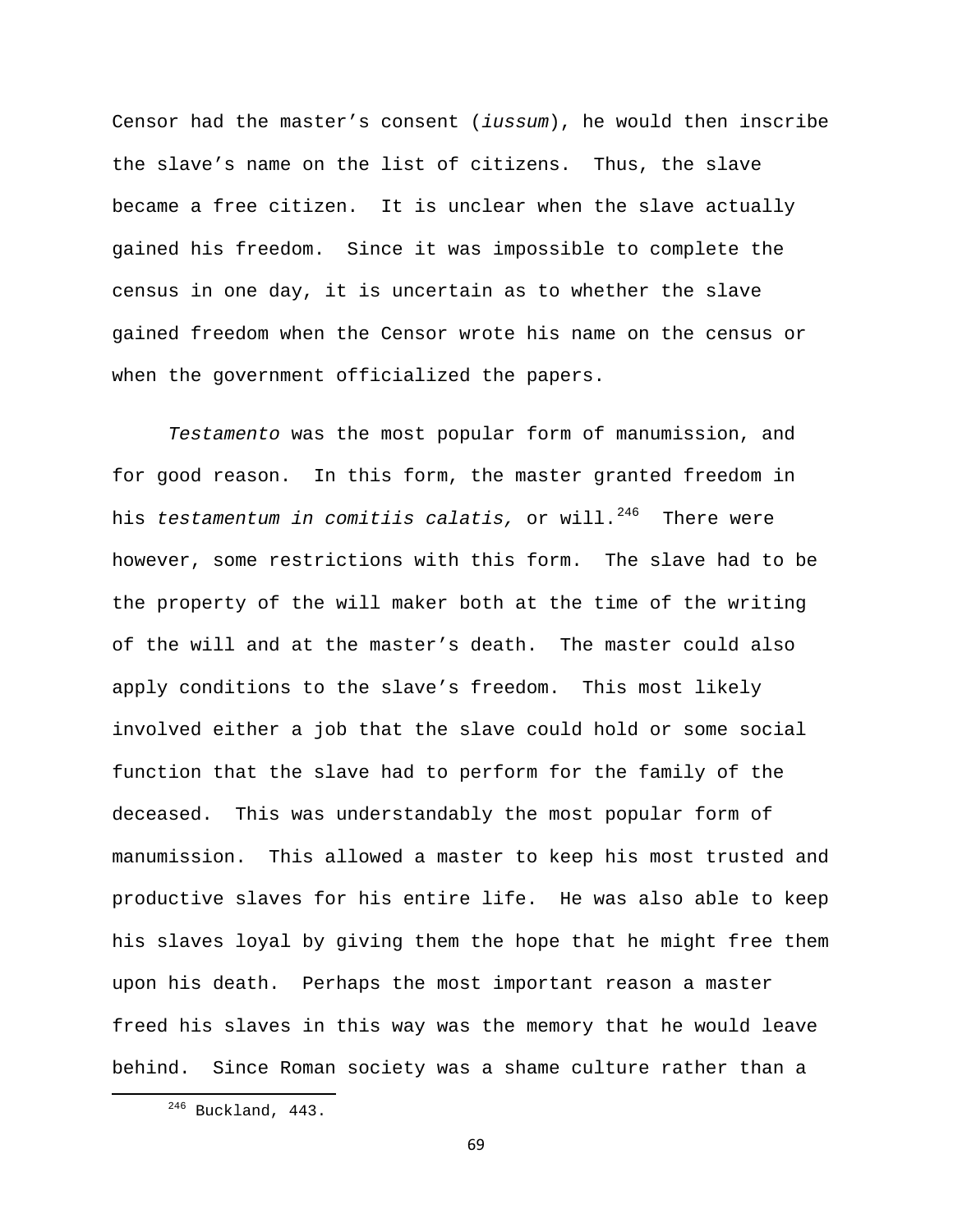guilt culture<sup>[247](#page-70-0)</sup>, the face that a Roman citizen showed to the public was the most important social and political mechanism he had. By freeing his slaves upon his death, the master guaranteed that the last action he took would leave an impression of generosity and benevolence. Moreover, he left a group of freedmen who remained loyal to his family long after his death.

 The last formal mode of manumission was *vindicta*. This form was a variation of the process called *causa liberalis*.<sup>[248](#page-70-1)</sup> In *causa liberalis,* the government freed an unlawfully enslaved man. Masters later used this system to manumit legitimate slaves. It appears that the magistrate who officiated the procedure was fully aware that the claim of unlawful slavery was fraudulent. However, he allowed the claim to stand. Upon the transfer of freedom, the magistrate (often a *lictor*) tapped the slave on the shoulder with his official staff. While this legally freed the slave, a symbolic act would often follow. The owner of the slave grasped his slave's hand, and then turned his slave around to symbolize the turning over of a new leaf. This allowed him to shed his slave life and enter into his new life as a freed man.

<span id="page-70-1"></span><span id="page-70-0"></span> $247$  A shame culture is a society in which the shame placed upon one by the society holds a greater weight. In a guilt culture, the shame that one holds against oneself holds a greater weight.<br><sup>248</sup> Buckland, 441; 442.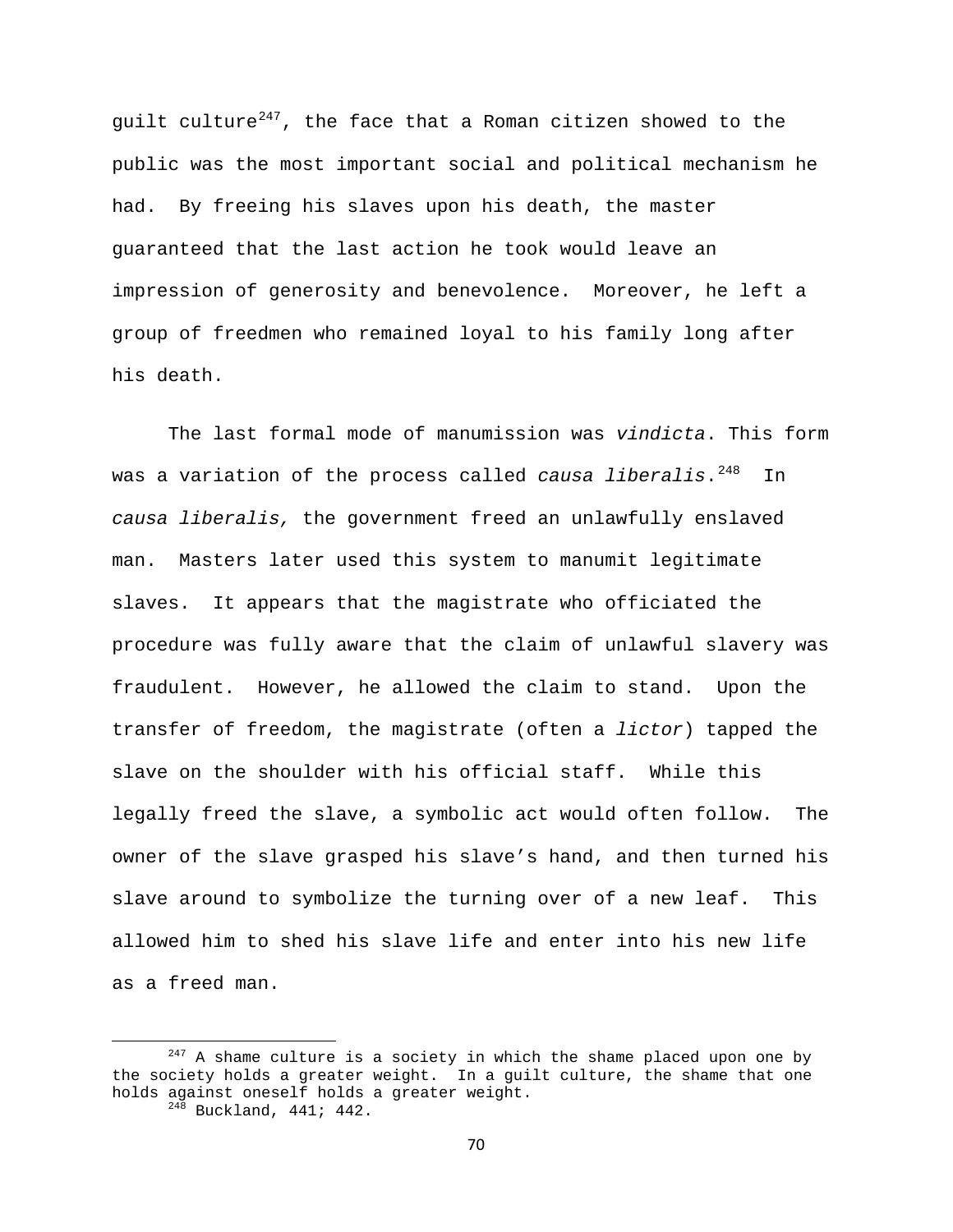Along with these three formal methods of manumission, several informal processes existed. One such form was *inter amicos*. This was a simple statement from a master to his slave that the slave was among friends (*inter amicos*) essentially meaning that they were now peers.<sup>[249](#page-71-0)</sup> Another was that of *per epistolam*, a simple letter declaring the slave's freedom. The master wrote this letter and then presented it to his slave.

 The government could also manumit public slaves. Officials could give freedom to any slave who performed his or her task with distinction.

 A short survey of manumission through the Republic will reveal more details about the use of manumission. The government first taxed the freeing of a slave in 357 BC.<sup>[250](#page-71-1)</sup> When Hannibal entered Italy around 216 BC, Romans feared a march on their capital.<sup>[251](#page-71-2)</sup> They then freed 8,000 slaves in order to have more men to fight. Sulla, in the late Republic, freed 10,000 men in order to increase his own political influence.<sup>[252](#page-71-3)</sup> When a famine fell upon Rome in the first century BC, the government passed an edict that levied a tax on slaves in the attempt to

<span id="page-71-3"></span><span id="page-71-2"></span><span id="page-71-1"></span><span id="page-71-0"></span> 249 Buckland, 444. 250 Finley, *Ancient Slavery and Modern* Ideology, 83. 251 Appian, *Appian's Roman History,* trans. Horace White (Cambridge: Harvard University Press, 1912) 4: 347. 252 Appian, I: 187.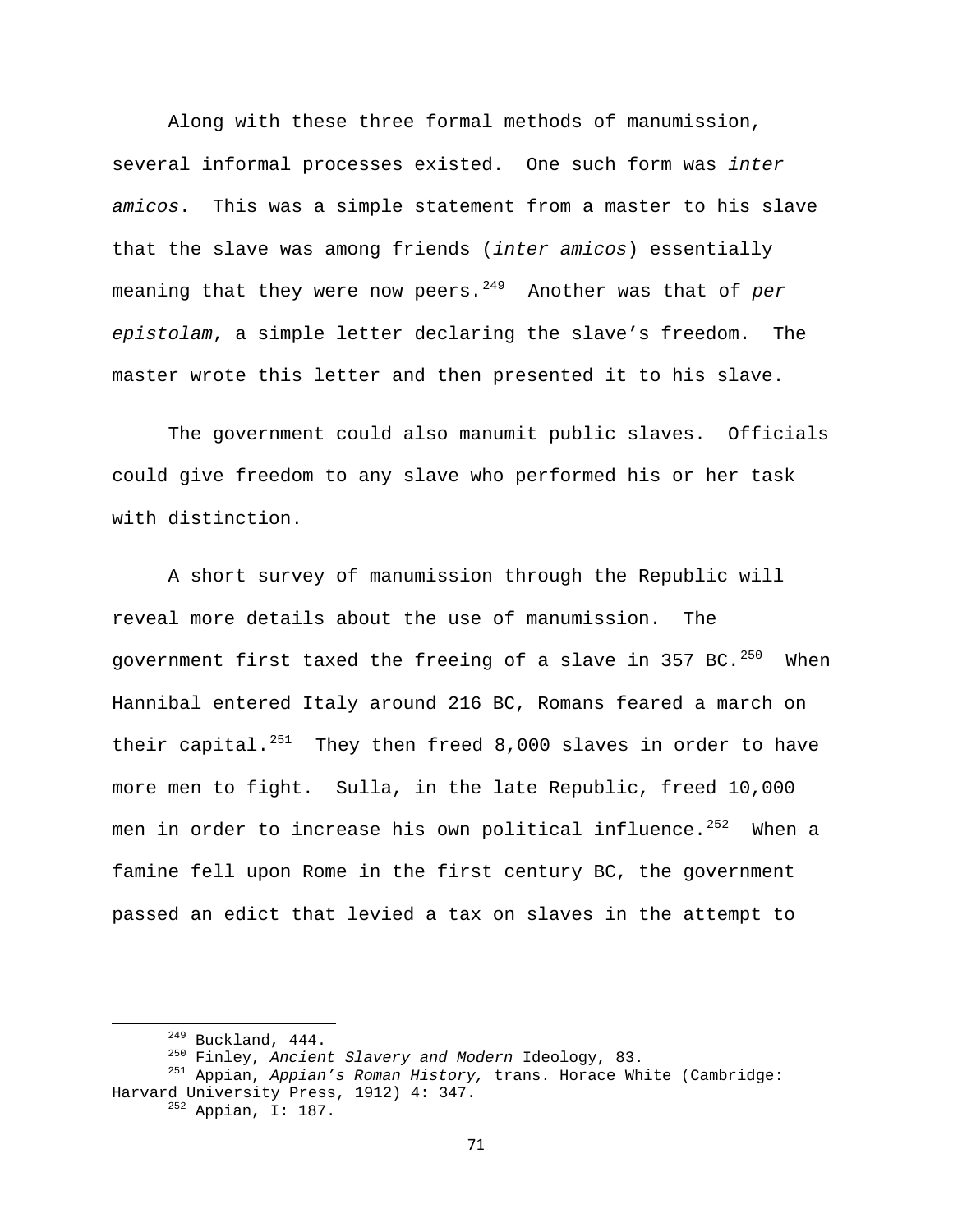gain enough money to import grain. $^{253}$  $^{253}$  $^{253}$  When Sextus Pompeius was in need of oarsmen, he freed 20,000 men.  $254$ 

## Empire

 The Roman Empire existed from approximately 27 BC to 476 AD. During the period, *Vindicta* and *Testamento* remained in use and *Censu* ceased being used. However, one new formal mode of manumission during the empire was *in sacro sanctus ecclesiis*. It is possible that this existed during the republic, but it was not until the empire, specifically Emperor Constantine, that the government legally recognized this form.<sup>[255](#page-72-2)</sup> With this method, the priests and bishops possessed measure of governmental and social power. In this form, a church official, as opposed to a civil magistrate, could manumit a slave. In addition, the priest or bishop could free his own slaves with absolutely no accountability. There was no requirement of other witnesses or written confirmation. The government even gave special allowances to *in sacro sanctus ecclesiis*. On festival days and Sundays, Constantine forbade litigations and suits. This was not the case with manumission through *in sacro sanctus ecclesiis*.

<span id="page-72-1"></span><span id="page-72-0"></span> 253 Appian, 4: 491. 254 W. E. Heitland, *Agricola: A Study of Agriculture and Rustic Life in the Greco-Roman World from the Point of View of Labour* (Westport,

<span id="page-72-2"></span>Connecticut: Greenwood Press, 1921), 326. 255 *The Theodosian Code and Novels,* 87; 88.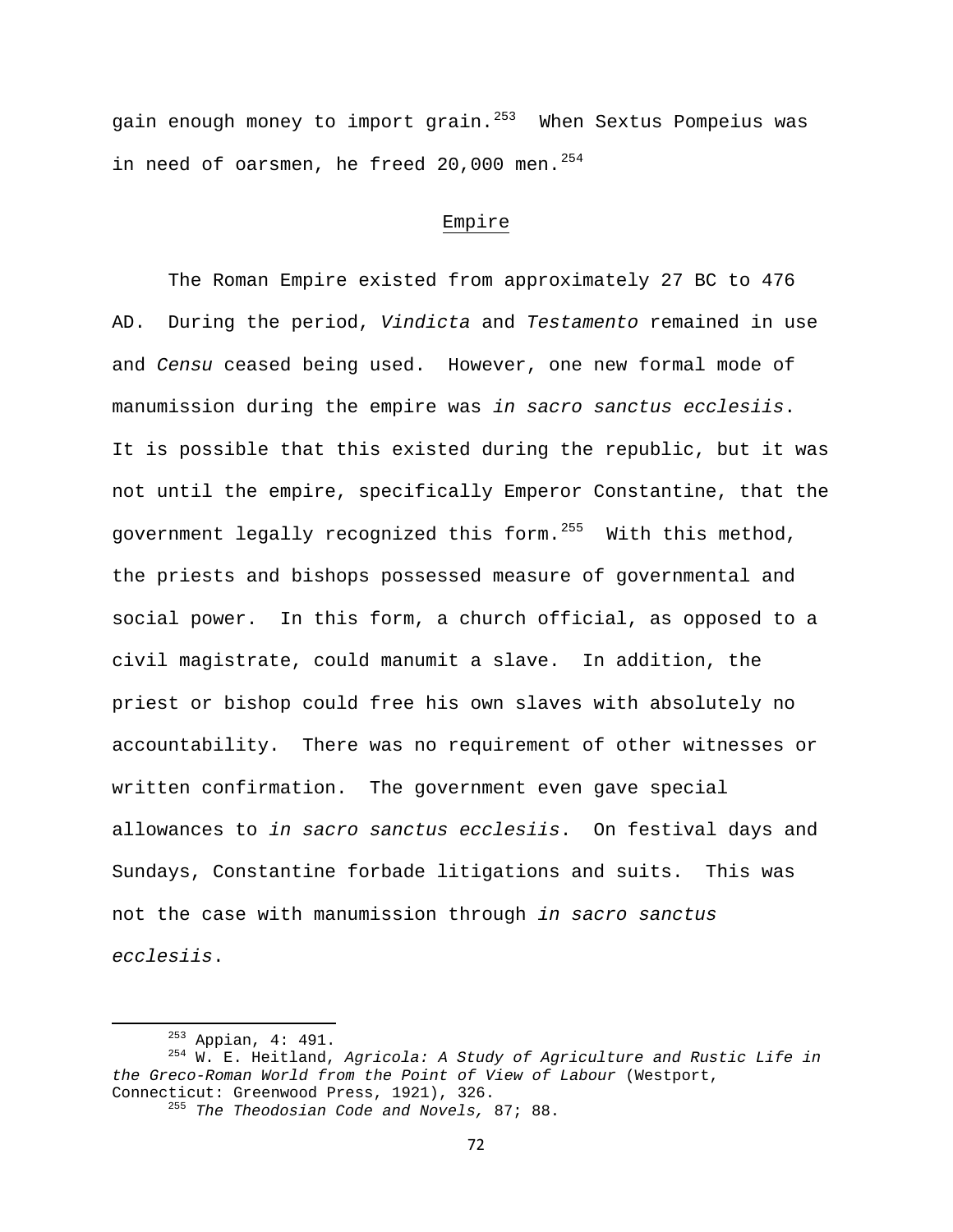During the Imperial period, many of these previously informal methods became formal. The government gave legitimate status to *inter amicos,* or the declaration of being among friends. As is often the case in law, this could only become legitimate upon the completion of certain steps. The signature of five witnesses completed this act.[256](#page-73-0) Likewise, *per epistolam*  also gained official status. In this era, the letter (*quasi ex imitation codicillorum*) required five witnesses' signatures to be official. The government did not consider the slave manumitted until he or she took possession of the letter. The act of formally adopting a slave as a son (*apud acta*) was another mode of manumission. This of course required both documentation and at least one witness. The ceremonial destruction of the papers of slavery or handing over of these papers to the slave was another form of manumission. Again, the government required witnesses.

At least one mode remained informal. A slave gained his freedom by wearing the "cap of liberty" on at least one of two occasions.<sup>[257](#page-73-1)</sup> The first was the wake, where he would stand next to his master's body. The second required the slave's participation in the funeral procession. One method was manumission directly by the state. If a slave felt his or her

<span id="page-73-1"></span><span id="page-73-0"></span> $256$  Buckland, 554.<br> $257$  Buckland, 555.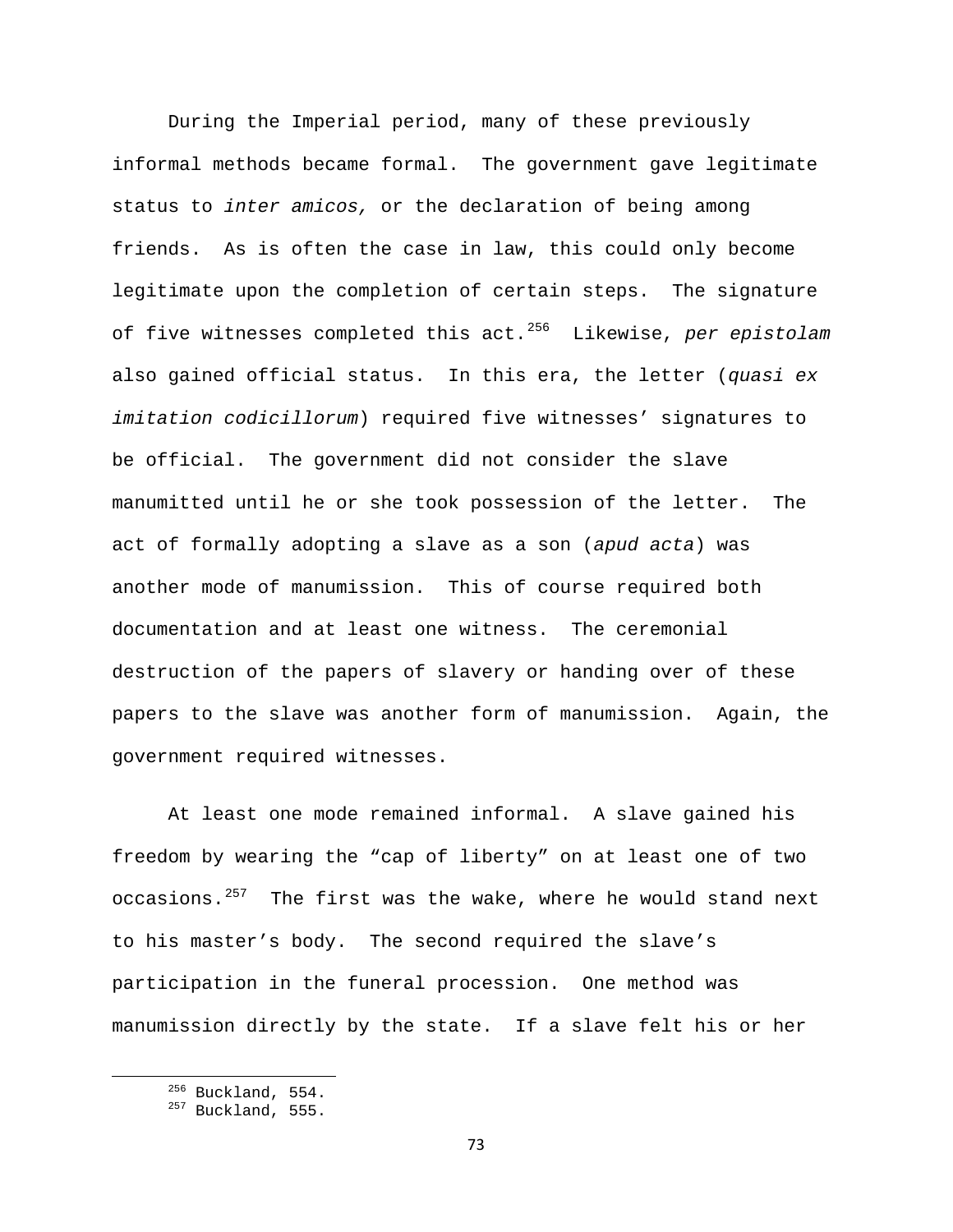master treated him or her cruelly, he or she could escape to the main square and seek asylum under the statue of the Emperor.  $258$ The authorities would then investigate the matter, and they could manumit the slave if the accusations were true.

 While the same forms of manumission were available to women, there was at least one form that was available only to women. This mode involved the marriage of a slave woman to a freeman. This of course was only the case if the slave woman's master gave his permission for the marriage. $^{259}$  $^{259}$  $^{259}$  If the master's permission was not given, not only would she remain a slave, but the marriage itself would be nullified.

 As Roman politicians used the practice of law to garner a reputation in the public eye<sup>[260](#page-74-2)</sup>, the laws governing slavery were not simple. For every law or institution, there were a myriad of special caveats. A few of these will now be discussed. A slave used as collateral in a contract or loan could not be manumitted. $^{261}$  $^{261}$  $^{261}$  This was the case regardless of the owner's ability to replace the slave in the contract with another slave or with money. If a slave was owned by more than one person or by a company, he or she could not be freed except by the consent of all owners. When one owner attempted to free the slave, his

<span id="page-74-1"></span><span id="page-74-0"></span><sup>&</sup>lt;sup>258</sup> Hopkins, *Conquerors and Slaves*, 222.<br><sup>259</sup> Buckland, 555.<br><sup>260</sup> Johnston, 301.<br><sup>261</sup> Buckland, 573; 575; 584.

<span id="page-74-3"></span><span id="page-74-2"></span>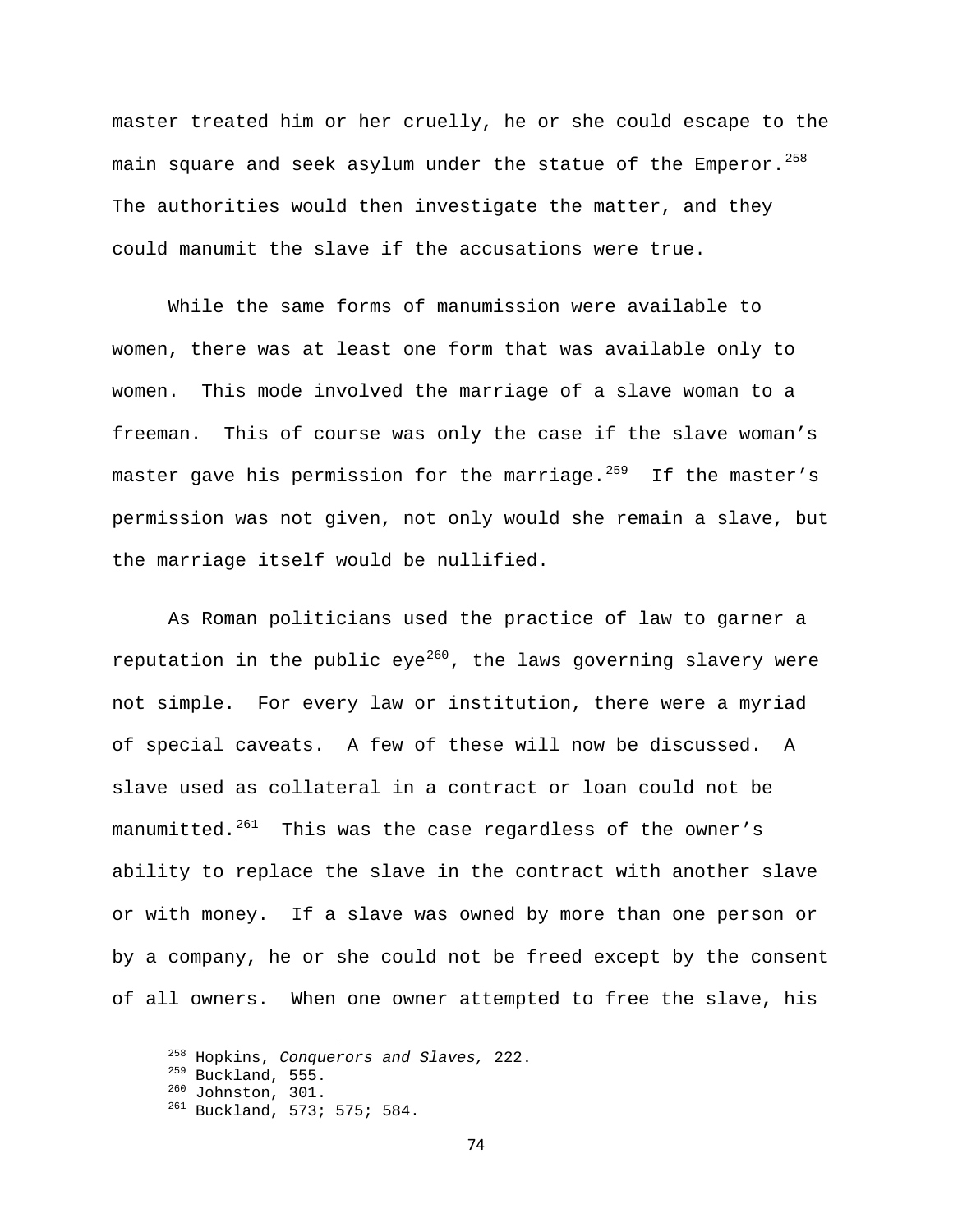property rights were forfeit and the slave passed into the exclusive ownership of all other stakeholders. A recently divorced woman was a rather interesting exception. A woman was unable to manumit or sell any slaves within sixty days of the termination of the marriage. This was in order to keep track of potential witnesses in cases of adultery. This law however, did not take into account the promise of freedom that the wife might offer for the slave's protection (perjury) from her affair. The government could revoke a manumission if it was found that the master had been forced to free his or her slave. $262$  It seems likely that this law was a response to the chants of the crowd to free a gladiator after a particularly satisfying win. A slave could not free his or her own personal slave without the permission of his master.

Slaves and manumission played a varied role in the Empire. In year 4 AD, the Lex Aelia Sentia limited the right to citizenship of manumitted slaves. $263$  During the first century AD, ex-slaves held many high level positions in the central government.<sup>[264](#page-75-2)</sup> In the early Empire, a person's will could free only a certain number of slaves due to a restriction by Augustus.

<span id="page-75-2"></span><span id="page-75-1"></span><span id="page-75-0"></span> 262 Buckland, 593; 596. 263 Thomas E. J. Wiedemann, "The Regularity of Manumission at Rome," *The Classical* Quarterly 35 (1985): 162-175. -(Accessed through *JSTOR.*) 264 Hopkins, *Conquerors and Slaves,* 116; 128.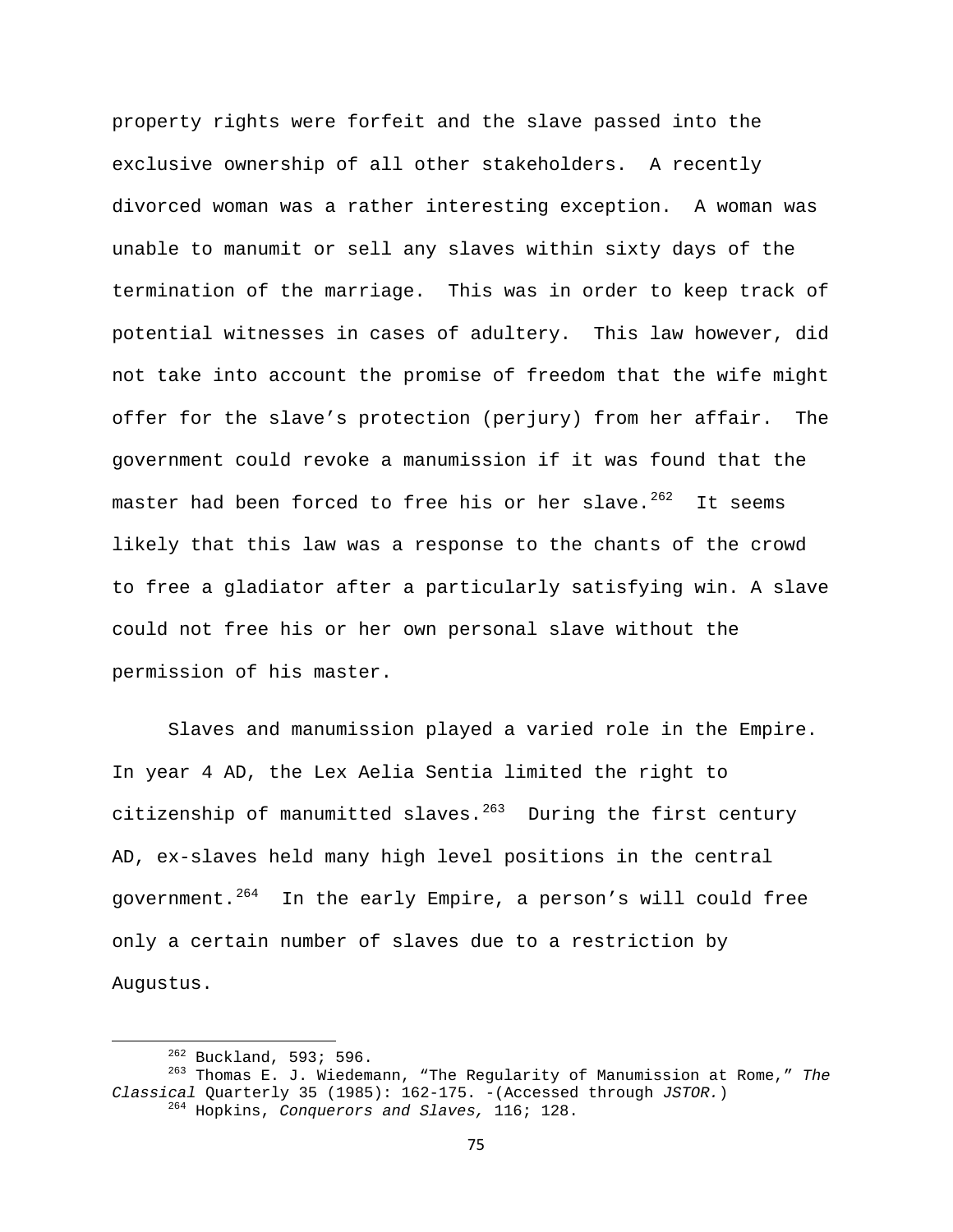There are a number of reasons for freeing a slave. When a master freed his slave, he did not severe ties with his slave. Instead, the slave became a client of his master. This relationship was one of dependence and honor. The patron expected support from his slave in political matters, while the client expected help from his patron through the granting of favors. A master might free his slave in order to build up his client base, and therefore shore up more political support. There is also the matter of social reputation to consider. A master might manumit his slave or slaves in order to appear more magnanimous to the community at large. Since Rome was, as previously stated, a shame culture rather than a guilt culture, this motivation should not be overlooked. The master might also wish to flaunt his affluence through manumission. Though slavery was a huge aspect of Roman culture, slaves were not cheap. For a master to free a slave with no compensation, he would essentially be burning money; something only the rich could afford to do. When a slave had grown old beyond his ability to be of any use, an owner might manumit him simply to be free of the burden. Manumission might also be a form of reward. A master could free a slave who had proven him or herself as loyal and efficient through exceptional service. It appears that it was common for masters to promise freedom to their slaves for their devoted service.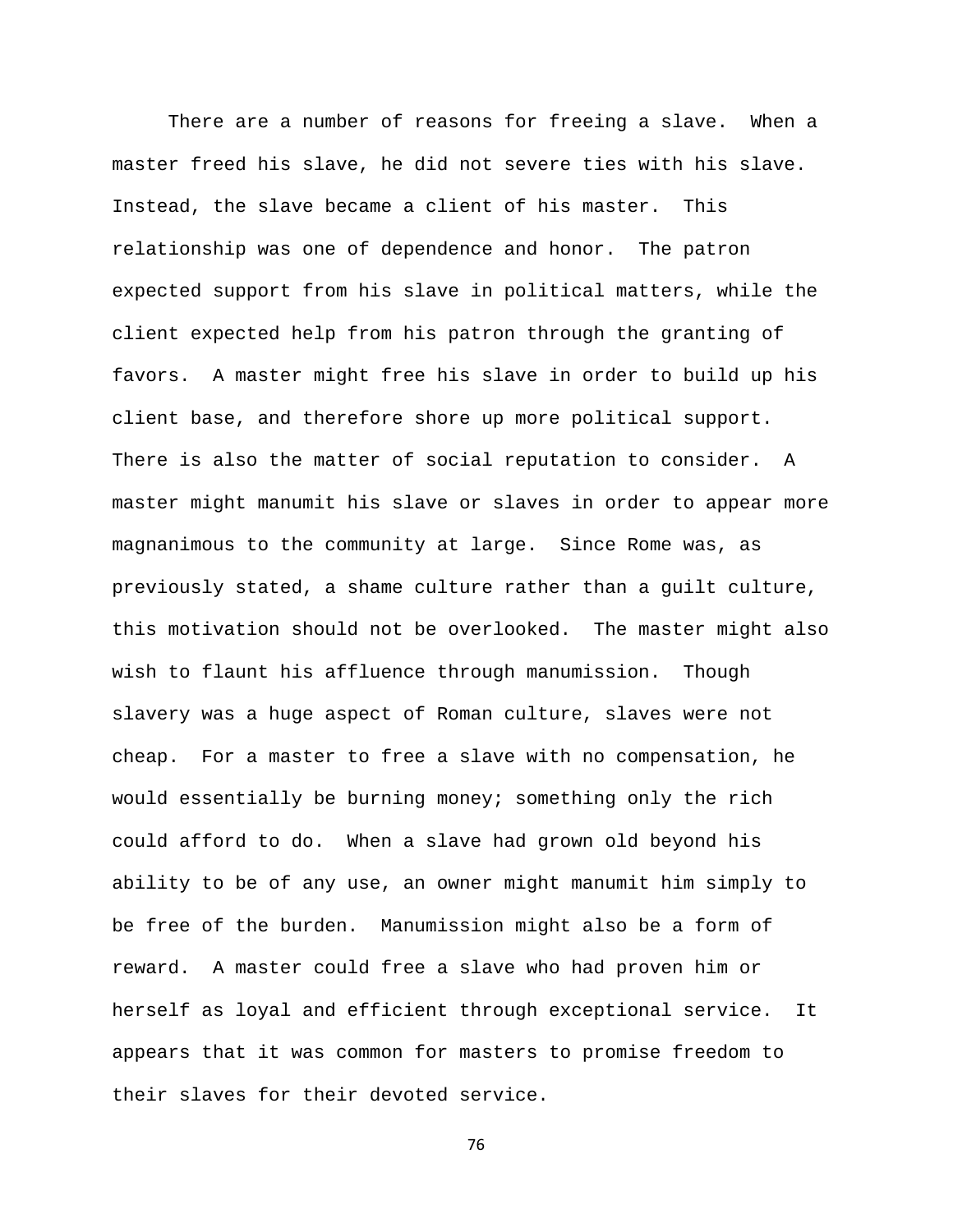Manumission was extensive in Rome. There were a myriad of forms and reasons for manumitting a slave. It is through looking at slavery and manumission that one can see both the morality and sense of humanity that the Romans held.

 The evolution of manumission serves as a map to the development of slavery in Rome. As Romans became more aware of their dependence on slaves, their attitude towards their slaves changed. The methods of manumission became more varied and lax. The increase of slave manumission can be seen as a mechanism to keep their slaves happy and hopeful. If the slaves rebelled, not only would this cause a massive conflict, but also the absence of these laborers would cause many if not all of Rome's societal institutions to fail. It appears that even the Romans were aware of their dependence on slaves.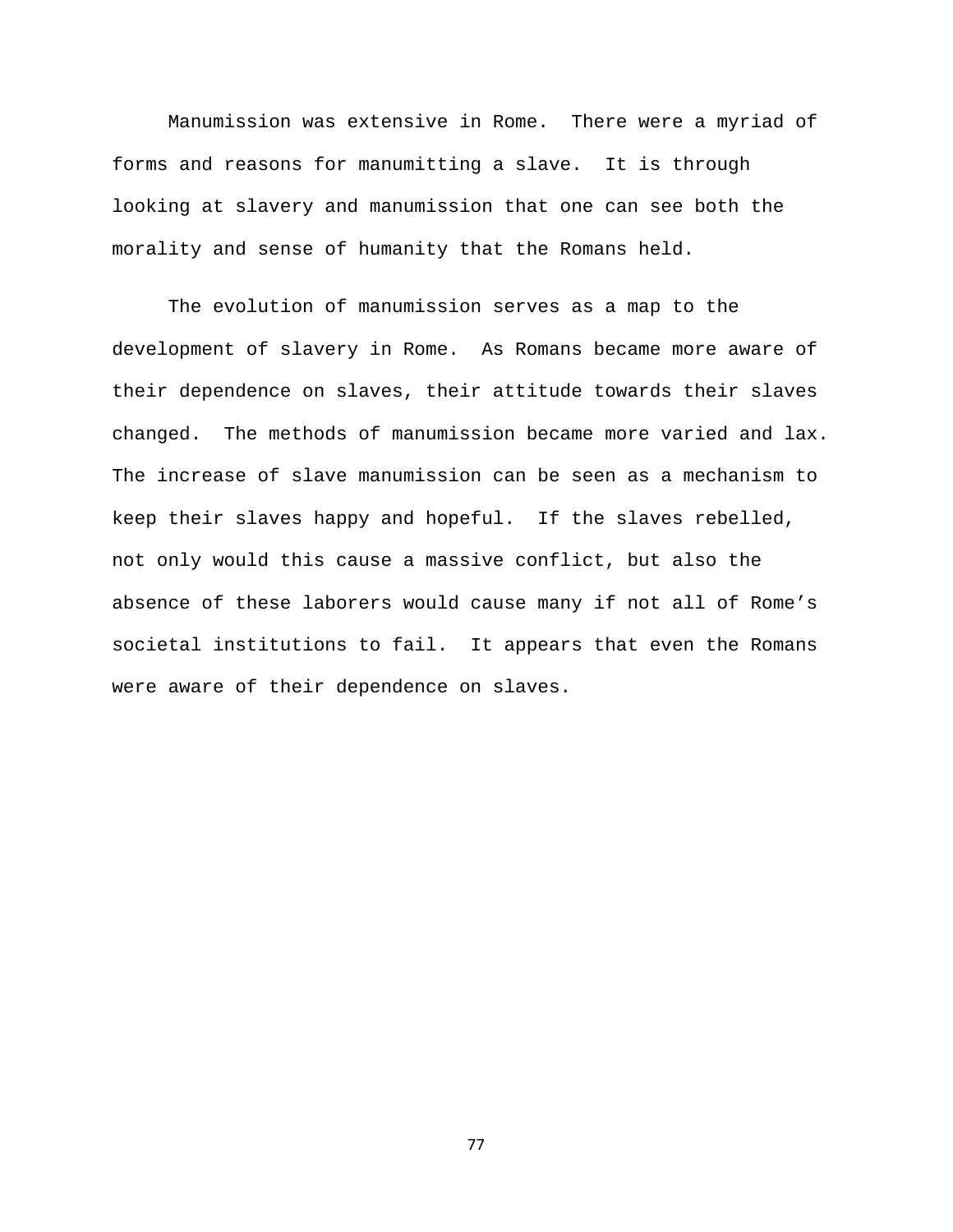### CHAPTER 10

## CONCLUSION

 The cage is a double degrader. Any bar, whether concrete or intangible, that stands between a living thing and its liberty is a communicable perversity, dangerous to the sanity of everyone concerned.<sup>[265](#page-78-0)</sup>

Tom Robbins

 Slavery as an institution certainly degrades both the slave and the master and it was no different in Rome. Slaves were degraded to the status of *res* or thing*.[266](#page-78-1)* To be listed alongside beasts in personal accounts and law records was to become not just a thing but sub-human.<sup>[267](#page-78-2)</sup> On the other side, Romans as well were degraded as they revealed their more base behaviors. Slaves could be beaten, branded, hung by their hair, and maimed for the smallest mistake, be it theirs or happenstance.<sup>[268](#page-78-3)</sup> Romans displayed the disfigurements of their deformed slaves or dwarfs. Not all masters were so vicious, yet there was little to save a slave if he were. Only the slave's

<span id="page-78-3"></span><span id="page-78-2"></span><span id="page-78-1"></span><span id="page-78-0"></span> 265 Tom Robbins, *Another Roadside Attraction* (New York: Bantam Books, 1971), 70. 266 Buckland, 3. 267 Gaius, *On the Provincial Edict,* 323. 268 Barrow, 31; 29.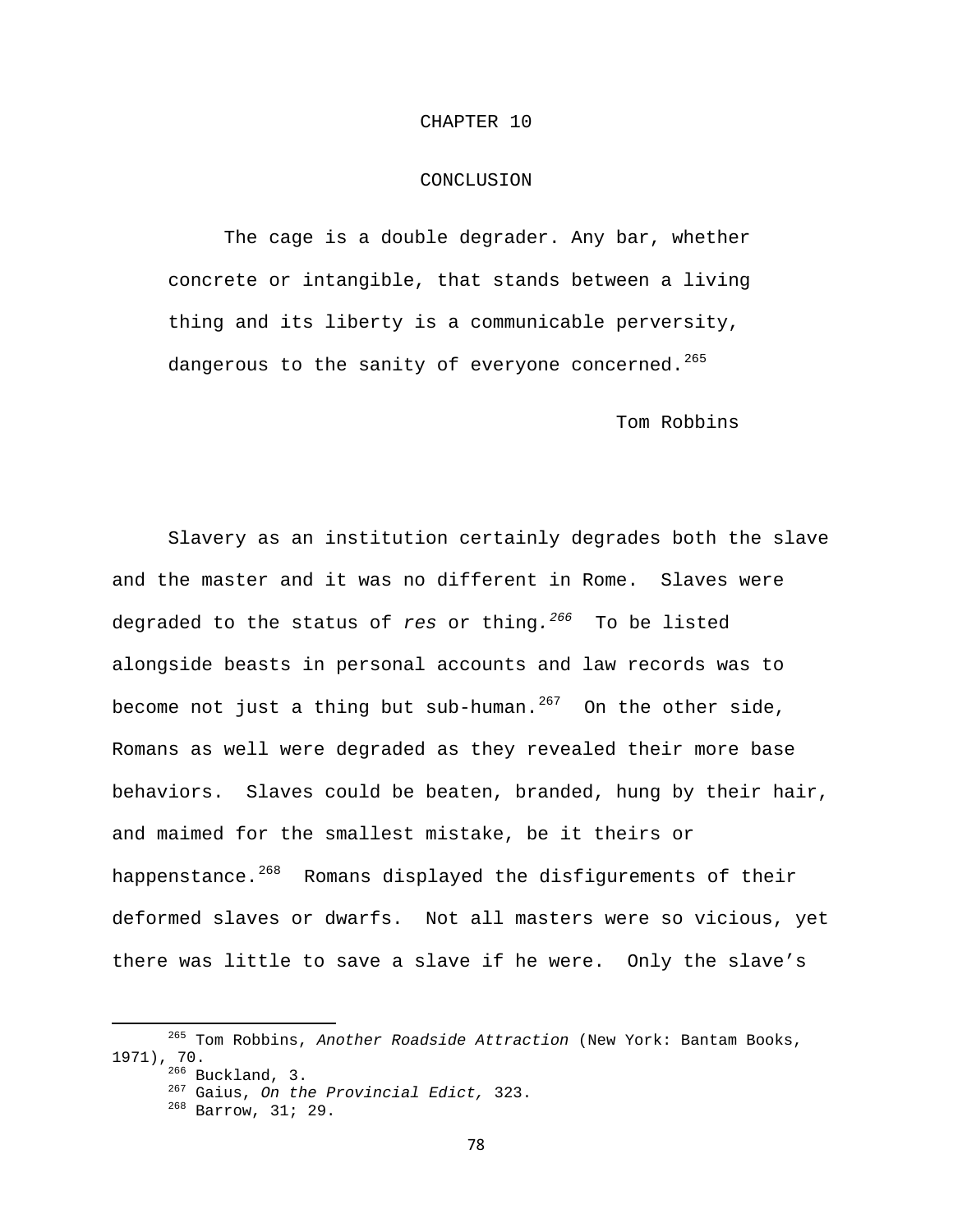monetary worth protected him or her from a cruel master.<sup>[269](#page-79-0)</sup> This behavior surely debased the slave owners as well as the slave. This is to some degree a modern projection on an ancient society, but even Seneca states that Romans punish for absurd reasons.[270](#page-79-1)

The effect of the degrading view of slaves does not end with morality. When one looks down upon the person, he or she looks down upon the position that person holds. No proper free man would want a job that he viewed as only fit for a slave. In this way, the Romans became dependent upon slaves to do the jobs that they would not do. Those wageworkers who would even do the job would demand a compensationally higher wage; surely more than it would have cost to have a slave perform it in the first place. With a lack of experience in these occupations, Romans would lose the skills to accomplish the tasks, thus becoming more dependent on slave labor.

During the late Republic and early Empire, the Romans grew accustomed to luxury and this led to further dependence upon slaves as their laziness increased. Though the extravagance of Trimalchio's dinner party is satire, it is a distortion of behaviors and attitudes that were present in Rome. $271$  There was

<span id="page-79-1"></span><span id="page-79-0"></span> $\frac{^{269}}{^{270}}$  Johnston, 102.<br> $\frac{^{270}}{^{271}}$  Barrow, 24.

<span id="page-79-2"></span>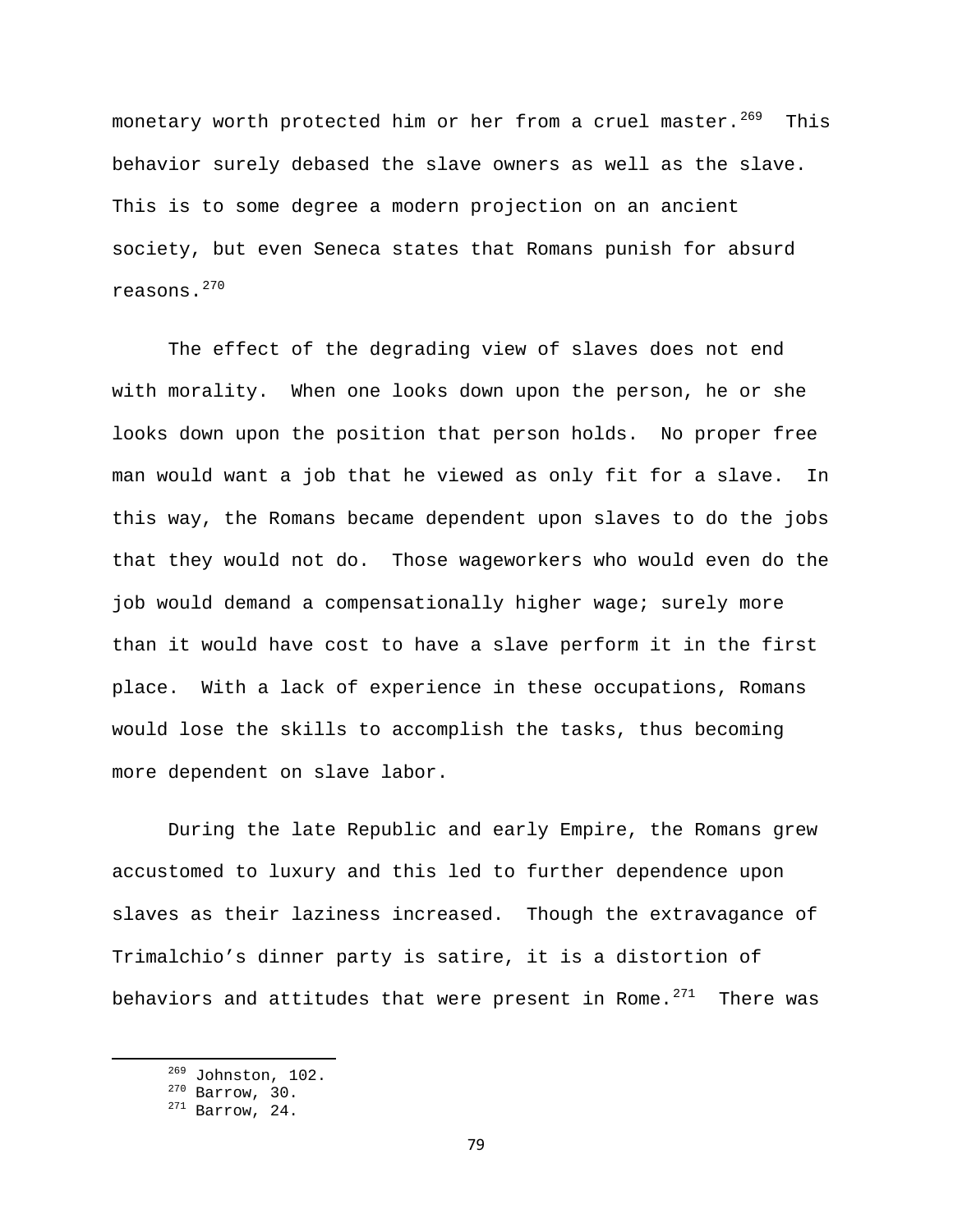little a wealthy Roman had to do for him or herself if he had the capital to buy someone to do it for him.

This dependence upon slaves between the second century BC and the second century AD showed itself in the use of slaves in all the areas of Roman life. In agriculture, they provided the manual labor as well as the organization and leadership. This provided Rome with a certain amount of food and economy. Slaves became even more important in later Rome, as the rich pushed the rural poor off their lands into the city, where they would eventually lose their skill for agricultural work.

 During this period, slaves worked the factories, again as both the physical labor and the administration, which supplied Rome with products and economy. They were also the proverbial grease that lubricated the trade of Rome. They brought in the much needed grain and supplies and the much sought after luxury items from the rest of the world. Slaves ran many of the shops and services that kept Rome's economy functioning.

 In the home, slaves performed nearly every task when financially possible. They cooked, cleaned, entertained, guarded, and even attended their masters in the bathroom. In the richest homes, families used slaves so extensively that each slave had only one highly specialized job. This resulted in a huge number of slaves in the household.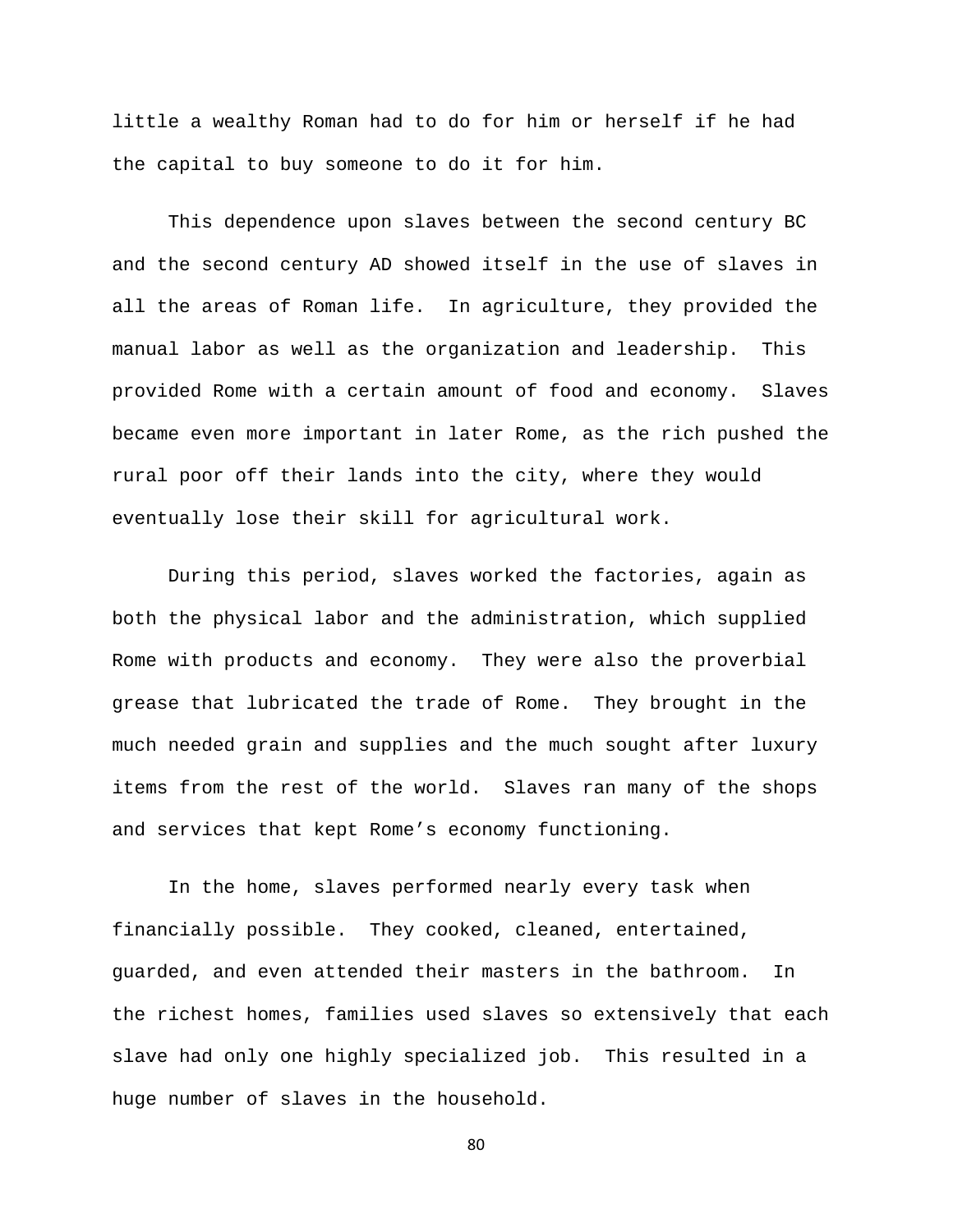The state grew dependent on slaves during the late Republic and early Empire. They maintained the city's water supply and, for a time, were both the fire department and police force. If not for these services, the city would have ground to a halt. They mined the gold and silver that augmented the taxes in the treasury. They provided the muscle that, quite literally, built the city of Rome. Slaves were used in a myriad of positions in the governmental machinery, almost controlling it by the late empire.

 Slaves were vital to the entertainment of Rome. They staffed the popular baths. They performed on the stages that brought culture to the masses. The popular games were impossible without slaves. They were the ones who died in the races, hunts, and gladiatorial combats that appeased the mob thus allowing the politicians to do as they pleased.

 If not for slaves, Rome would not have been educated in the philosophies and knowledge of the Greeks. Slave *tutors* taught the Romans about Greek culture and literature as well as the fundamentals of reading, writing, and arithmetic. Slave doctors healed the sick. The slave often took over public and private financial management.

 When Rome was in peril, the slaves stood by their masters to protect the city. They served soldiers as batmen and armor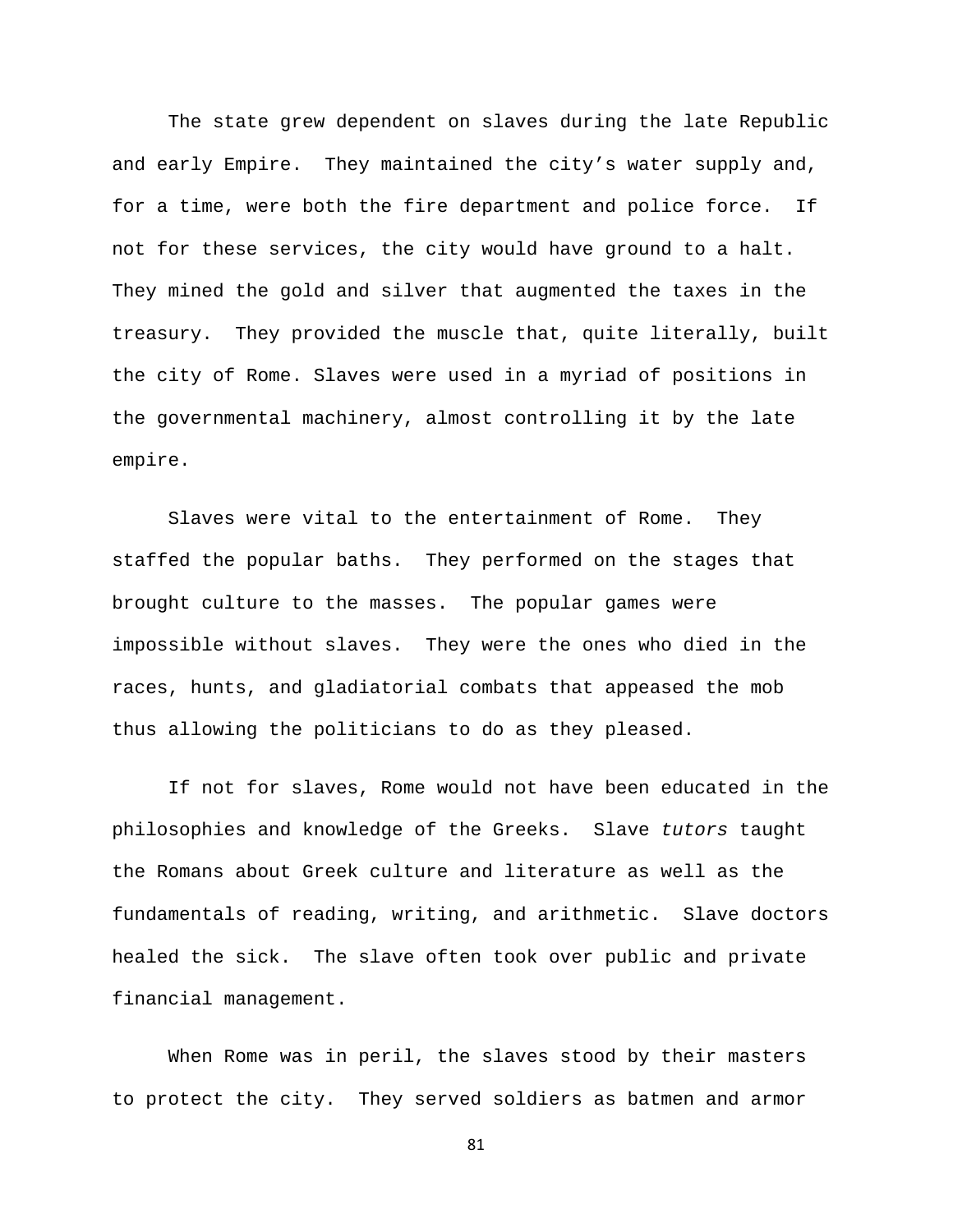bearers. In many religious festivals, slaves performed an important function.

 Slave women spun the wool and wove the clothes of Rome. They were sexually available for whatever their masters needed. As prostitutes, they introduced many Romans into sexual life. They even fed and nurtured the Roman children from their own breast.

 During the late Republic and early Empire, slaves did all the things that the Romans would or could not do. They were the fuel that ran Rome, from the microcosm of the Roman household, to the macrocosm of the Roman state. The dependence of Rome on the slave during this period simply cannot be overstated. Even Rome became aware of its dependence. Seemingly unable to change course, the city instead attempted to appease its slaves with glimpses of hope in order to keep the wheels of its civilization turning.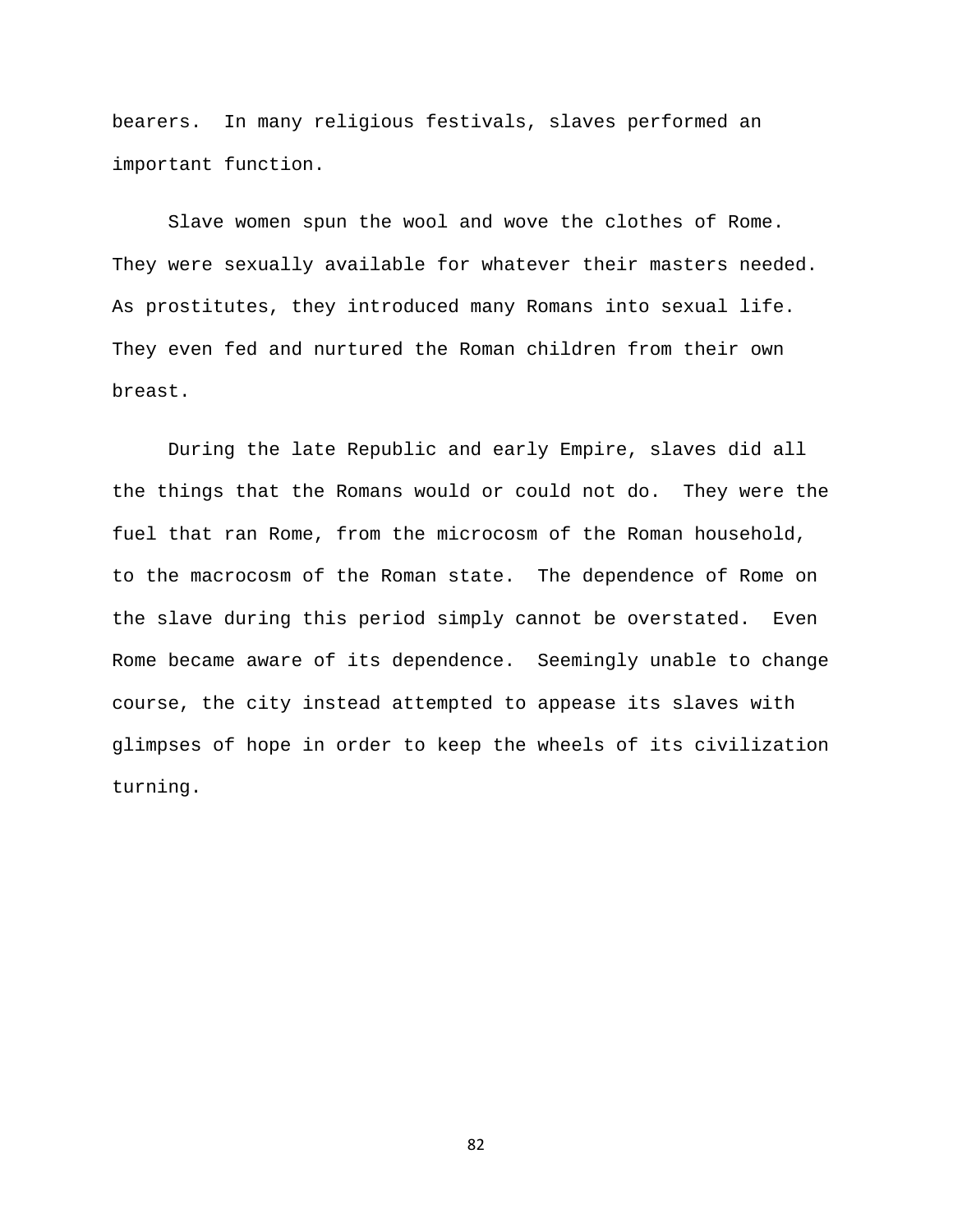#### BIBLIOGRAPHY

## Primary Sources

- Appian. *Appian's Roman History.* Translated by Horace White. Cambridge: Harvard University Press, 1912.
- Cato. *On Agriculture.* Edited by T.E. Page, E. Capps and W.H.D. Rouse. Translated by William Davis Hooper. The Loeb Classical Library. Cambridge: Harvard University Press, 1934.
- *The Code of Justinian.* In *The Civil Law*. 6 vols. Edited by S.P. Scott. New York: AMS Press, 1973.
- Columella. *On Agriculture*. Translated by Harrison Boyd Ash. The Loeb Classical Library. Cambridge: Harvard University Press, 1960.
- Dessau, H. *Inscriptiones Latinae Selectae.* 3 vols. in 5. Berlin, 1892-1914.
- *Digest*. In *Women's Life in Greece and Rome*. Edited by Mary R. Lefkowitz and Maureen B. Fant. Baltimore: The Johns Hopkins University Press, 2005.
- *Digest.* In *The Civil Law*. 6 vols. Edited by S.P. Scott. New York: AMS Press, 1973.
- Dionysius of Halicarnassus. *The Roman Antiquities*. Book II: 27. Translated by Earnest Cary. December 2007. http://penelope. uchicago.edu/Thayer/E/Roman/Texts/Dionysius\_of\_ Halicarnassus /2A\*.html.
- Gaius. *The Four Commentaries of Gaius on the Institutes of the Civil Law.* In *The Civil Law*. 7 vols. Edited by S.P. Scott. New York: AMS Press, 1973.
- Gaius. *On the Provincial Edict*. In *The Civil Law*. 7 vols. Edited by S.P. Scott. New York: AMS Press, 1973.
- *The Laws of the Twelve Tables.* In *The Civil Law*. 6 vols. Edited by S.P. Scott. New York: AMS Press, 1973.
- Livy. *The Early History of Rome*. Translated by B.O. Foster. New York: Barnes & Noble, 2005.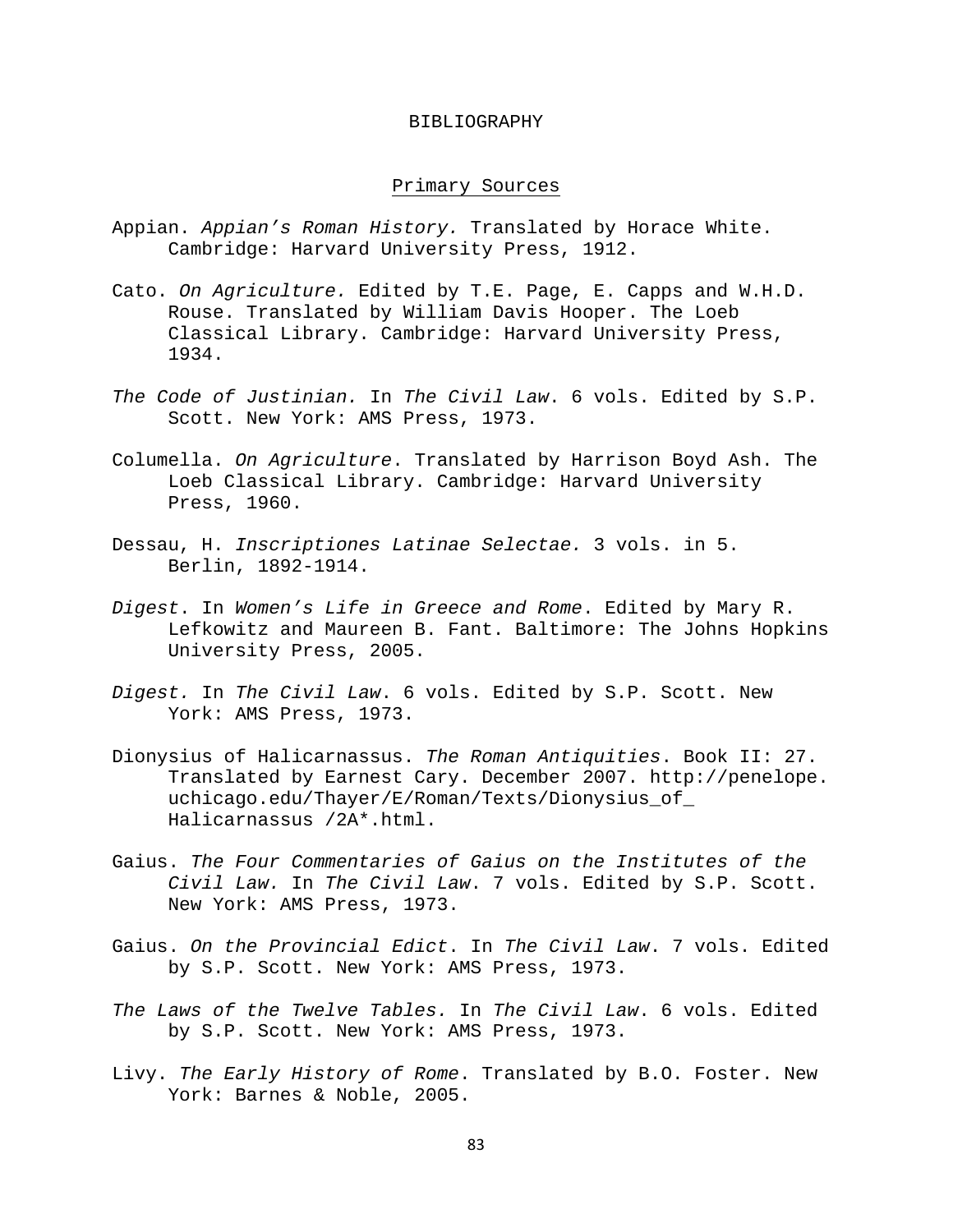- Ovid. *Ovid's Fasti*. translated by Betty Rose Nagle. Indianapolis: Indiana University Press, 1995.
- Plutarch. *Plutarch's Lives*. Vol 1. Translated by John Dryden. New York: Barnes & Noble, 2006.
- *Theodosian Code and Novels, and Sirmondian Constitutions*. Translated by Clyde Pharr. New York: Greenwood Press, 1952.
- Varro. *On Agriculture*. In *The Loeb Classical Library*. Edited by T.E. Page, E. Capps and W.H.D. Rouse. Translated by William Davis Hooper. London: William Heinemann, 1934.

## Secondary Sources

- Arnott, Peter D. *The Ancient Greek and Roman Theatre.* New York: Random House, 1971.
- Balsdon, J.P.V.D. *Roman Women: Their History and Habits.* Westport, Connecticut: Greenwood Press, 1962.
- Barrow, R.H. *Slavery in the Roman Empire.* New York: Dial Press, 1928.
- Beacham, Richard C. *Spectacle Entertainments of Early Imperial Rome.* New Haven: Yale University Press, 1999.
- Bieber, Margarete. *The History of the Greek and Roman Theater.* Princeton: Princeton University Press, 1961.
- Blair, William. *An Inquiry into the State of Slavery amongst the Romans: From the Earliest Period till the Establishment of the Lombards in Italy.* Detroit: Negro History Press, 1970.
- Bradley, Keith. "Animalizing the Slave: The Truth of Fiction," *The Journal of Roman Studies* 90 (2000): 110-25.-(Accessed through *JSTOR.*)
- Bradley, Keith R. *Slavery and Rebellion in the Roman World, 140 B.C.-70 B.C.* Bloomington: Indiana University Press, 1998.
- Bradley, K.R. *Slaves and Masters in the Roman Empire: A Study in Social Control.* New York: Oxford University Press, 1987.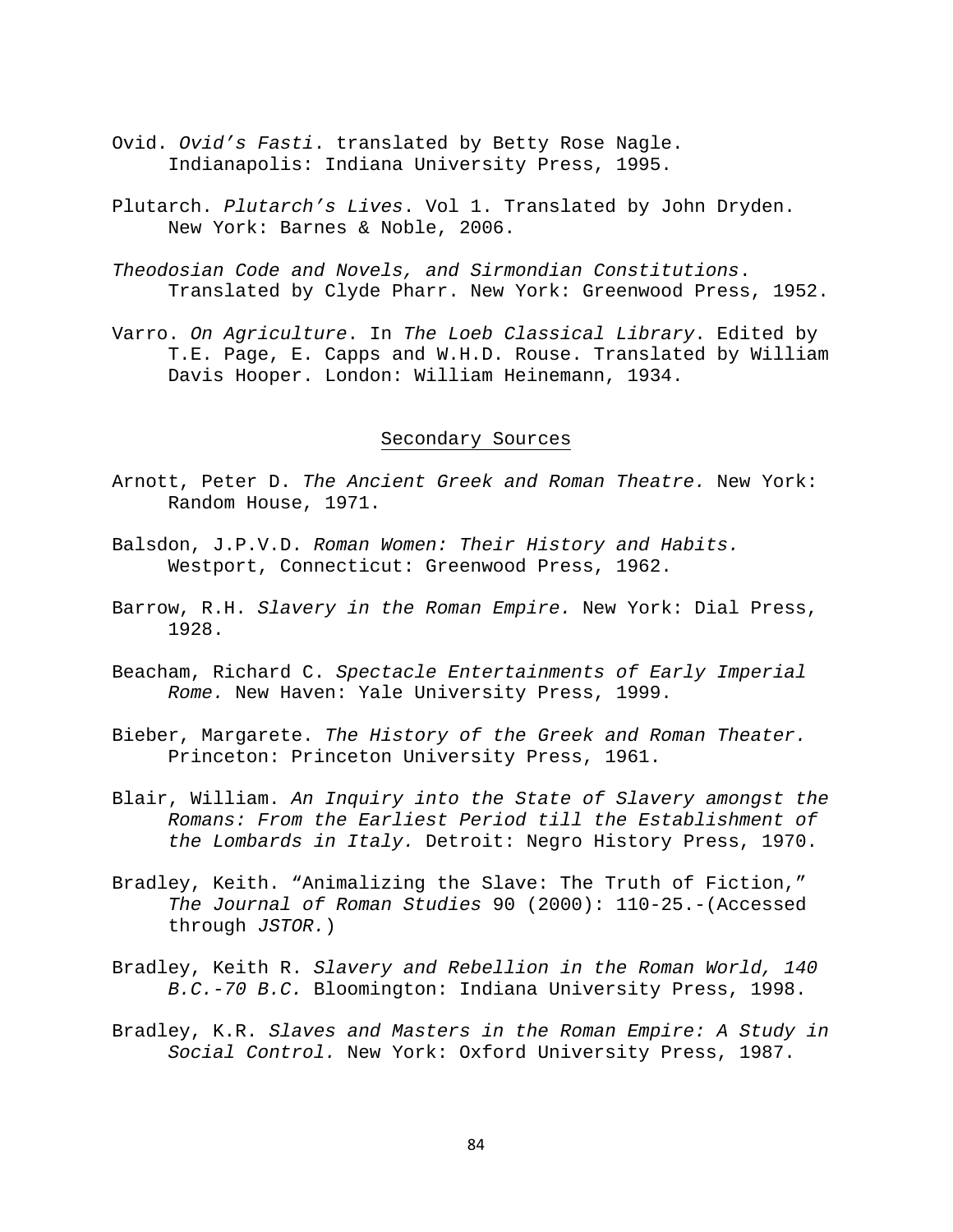- Bradley, Keith R. "Wet-nursing at Rome: a Study in Social Relations." In *The Family in Ancient Rome: New Perspectives*, edited by Beryl Rawson. Ithaca: Cornell University Press, 1986.
- Brewster, Ethel Hampson. *Roman Craftsmen and Tradesmen of the Early Empire.* New York: Burt Franklin, 1972.
- Brunt, P.A. *Social Conflicts in the Roman Empire.* New York: W.W. Norton and Co., 1971.
- Buckland, W.W. *The Roman Law of Slavery: The Condition of the Slave in Private Law from Augustus to* Justinian. New York: AMS Press, 1908.
- Cameron, Averil. *The Later Roman Empire.* Cambridge: Harvard University Press, 1993.
- Cantarella, Eva. *Pandora's Daughters: The Role and Status of Women in Greek and Roman Antiquity*. Translated by Maureen B. Fant. Baltimore: The Johns Hopkins University Press, 1987.
- Carcopino, Jerome. *Daily Life in Ancient Rome: The People and the City at the Height of the Empire,* 2nd ed. Edited Henry T. Rowell. Translated E.O. Lorimer. New Haven: Yale University Press, 2003.
- The Chinese University of Hong Kong. "Latin = English Dictionary." http://humanum.arts.cuhk.edu.hk/Lexis/Latin/. (created October 21, 1995).
- Cowell, F.R. *Life in Ancient Rome.* New York: Perigee Books, 1980.
- Davis, David Brion. "Looking at Slavery from Broader Perspectives," *The American Historical Review* 105, no. 2 (2000): 452-466.- (Accessed through JSTOR.)
- Davis, David Brion. *The Problem of Slavery in Western Culture.*  New York: Oxford University Press, 1988.
- Davis, Davis Brion. *Slavery and Human Progress.* New York: Oxford University Press, 1984.

Davis, William Stearns. *A Day in Old Rome: A Picture of Roman Life.* New York: Biblo and Tannen, 1972.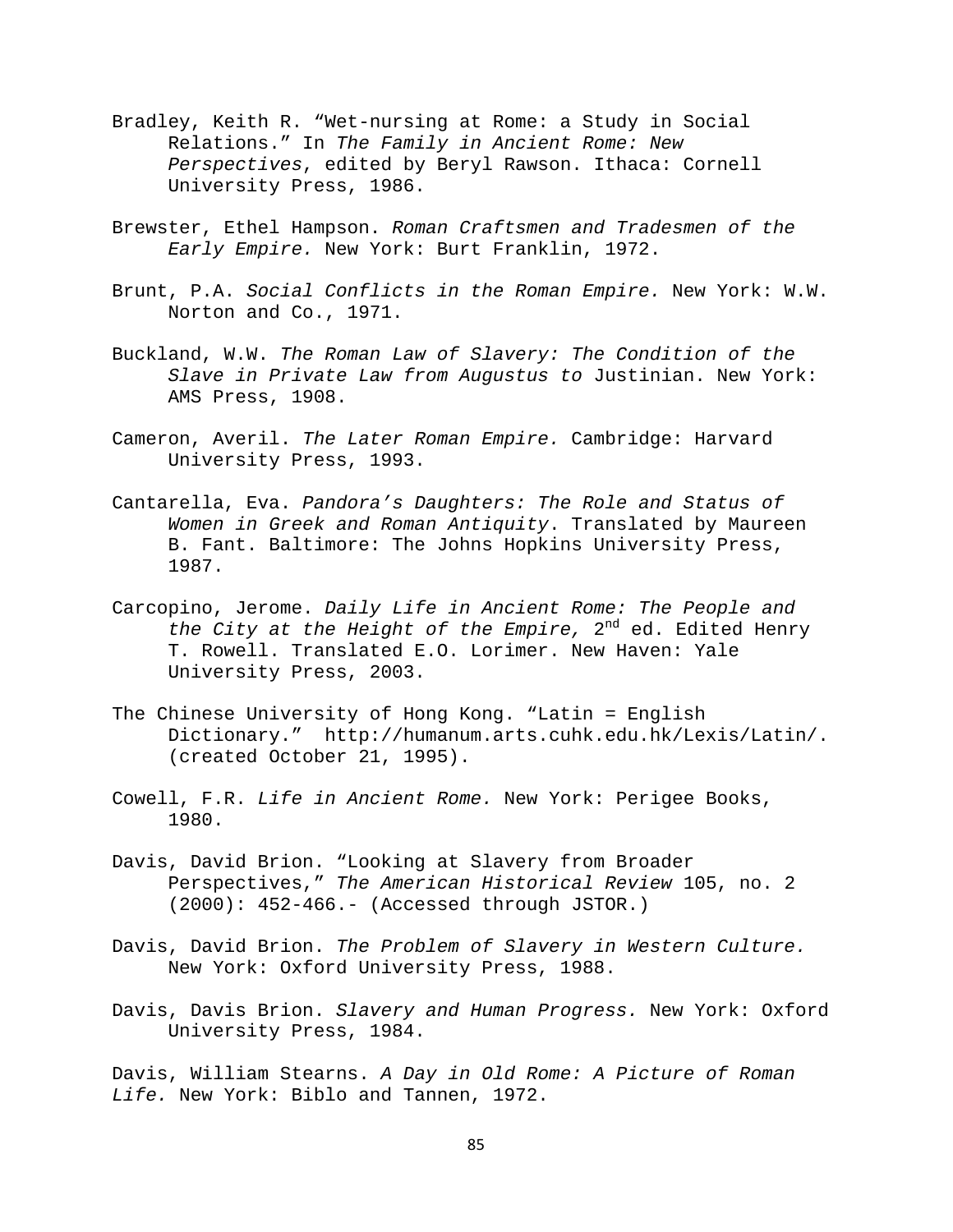- Drescher, Seymour and Stanley L. Engerman, eds. *A Historical Guide to World Slavery.* New York: Oxford University Press, 1998.
- Dupont, Florence. *Daily Life in Ancient Rome.* Translated by Christopher Woodall. Cambridge: Blackwell, 1989.
- Fantham, Elaine, Helene Peet Foley, Natalie Boymel Kampen, Sarah B. Pomeroy, and H.A. Shapiro, ed. *Women in the Classical World: Image and Text.* New York: Oxford University Press, 1994.
- Finley, M. I. *Ancient Slavery and Modern* Ideology. New York: Viking Press, 1980.
- Finley, M.I. "Between Slavery and Freedom." *Comparative Studies in Society and History* 6 (1964): 233-49.-(Accessed through *JSTOR.*)
- Fleming, Rebecca. "Quae Corpore Quaestum Facit: The Sexual Economy of Female Prostitution in the Roman Empire." *The Journal of Roman Studies* 89 (1999): 38-61.-(Accessed through *JSTOR.*)
- Forbes, Clarence A. "Supplementary Paper: The Education and Training of Slaves in Antiquity." *Transactions and Proceedings of the American Philological Association* 86 (1955): 321-60.-(Accessed through *JSTOR.*)
- Fowler, W. Warde. *The Roman Festivals of the Period of the Republic.* London: MacMillian and Co., 1925.
- Fowler, W. Warde. *Social Life at Rome in the Age of Cicero.* New York: MacMillian & Co., 1964.
- Frank, Tenney. An Economic History of Rome, 2<sup>nd</sup> ed. New York: Cooper Square Publishers, 1962.
- Frank, Tenney. ed. *An Economic Survey of Ancient Rome.* 6 vols. New York: Octagon Books, 1975.
- Gibbon, Edward. *The Decline and Fall of the Roman Empire.* Abridged. New York: Penguin Books, 1980.
- Grant, Michael. *The Ancient Mediterranean.* New York: Meridian, 1988.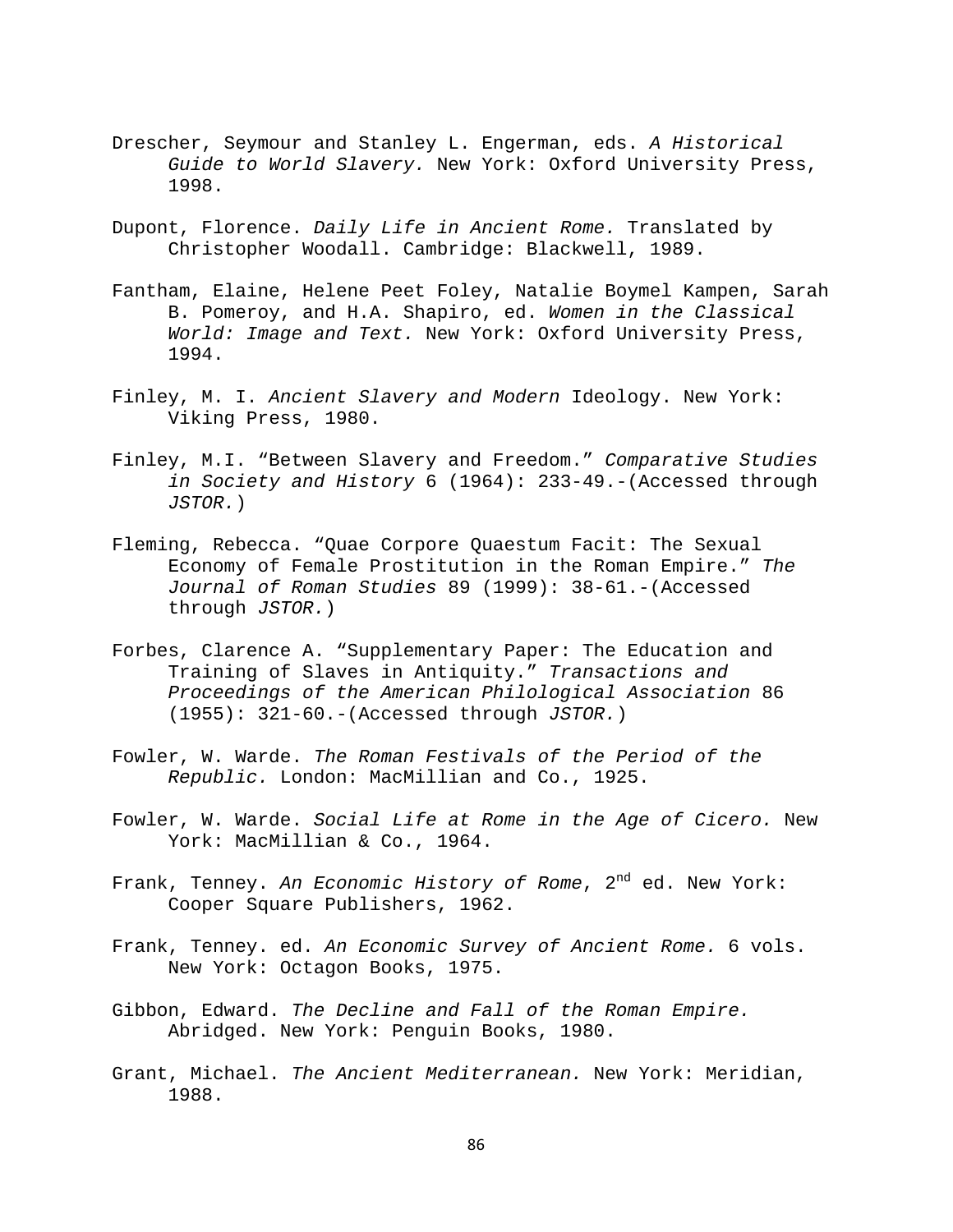- Grant, Michael. *History of Rome.* New York: Charles Scribner's Sons, 1978.
- Gruen, Erich S. *Culture and National Identity in Republican Rome.* Ithaca: Cornell University Press, 1992.
- Hammond, Mason. "Economic Stagnation in the Early Roman Empire." *The Journal of Economic History,* 6 (1946): 63-90.-(Accessed through *JSTOR.*)
- Hands, A.R. "The Fall of the Roman Empire in the West: A Case of Suicide or 'Force Majeure?'." *Greece & Rome* 10 (1963): 153- 68.-(Accessed through *JSTOR.*)
- Harris, W.V. "Child-Exposure in the Roman Empire." *The Journal of Roman Studies* 84 (1994): 1-22.-(Accessed through *JSTOR.*)
- Heichelheim, Fritz M. and Cedric A. Yeo. *A History of the Roman People.* Englewood Cliffs, New Jersey: Prentice-Hall, 1962.
- Heitland, W. E. *Agricola: A Study of Agriculture and Rustic Life in the Greco-Roman World from the Point of View of Labour.* Westport, Connecticut: Greenwood Press, 1921.
- Homo, Leon. *Roman Political Institutions from City to State.* New York: Alfred A. Knopf, 1929.
- Hooper, Finley. *Roman Realities.* Detroit: Wayne State University Press, 1979.
- Hopkins, Keith. *Conquerors and Slaves.* Vol. 1. *Sociological Studies in Roman History.* New York: Cambridge University Press, 1978.
- Hopkins, Keith. "Novel Evidence for Roman Slavery." *Past and Present* 138 (1993): 3-27.-(Accessed through *JSTOR.*)
- Humphrey, John H. *Roman Circuses: Arenas for Chariot Racing.* Berkeley: University of California Press, 1986.
- Johnston, Harold Whetstone. *The Private Life of the Romans.* New York: Scott, Foresman and Company, 1903.
- Jones, A.H.M. *The Decline of the Ancient World.* New York: Holt, Rinehart and Winston, 1966.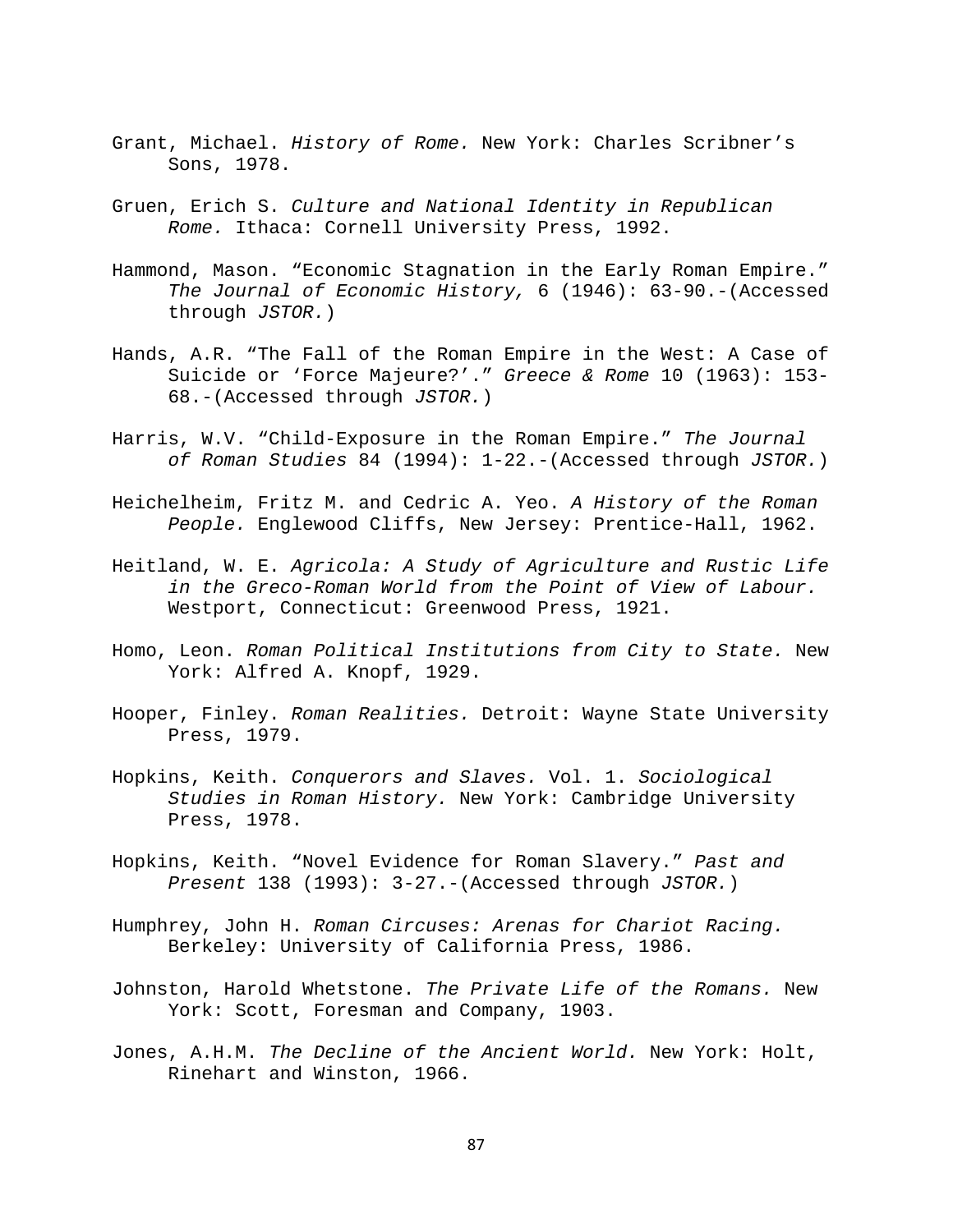- Jones, A.H.M. *The Later Roman Empire 284-602: A Social Economic and Administrative Survey.* 2 vols. Norman: University of Oklahoma Press, 1964.
- Jones, A.H.M. *The Roman Economy: Studies in Ancient Economic and Administrative History.* Edited by P.A. Brunt. Totowa, New Jersey: Rowman and Littlefield, 1974.
- Joshel, Sandra R. "Nurturing the Master's Child: Slavery and the Roman Child-nurse." *Signs* 12, no. 1 (1986): 3-22.-(Accessed through *JSTOR.*)
- Lee, Desmond "Science, Philosophy, and Technology in the Greco-Roman World: I." *Greece and Rome* 20 (1973): 65-78.- (Accessed through *JSTOR.*)
- Lyne, R.O.A.M. "Servitium Amoris." *The Classical Quarterly* 29 (1979):117-30.-(Accessed through *JSTOR.*)
- Meijer, Fik. *The Gladiators: History's Most Deadly Sport*. Translated Liz Waters. New York: St. Martin's Press, 2004.
- Mohler, S.L. "Slave Education in the Roman Empire." *Transactions and Proceedings of the American Philological Association* 71 (1940): 262-80.-(Accessed through *JSTOR.*)
- Nicolet, C. *The World of the Citizen in Republican Rome*. Translated by P.S. Falla. Berkeley: University of California Press, 1980.
- Patterson, Orlando. *Freedom.* Vol. 1, *Freedom in the Making of Western Culture.* New York: Basic Books, 1991.
- Patterson, Orlando. *Slavery and Social Death: A Comparative Study.* Cambridge: Harvard University Press, 1982.
- Pearson, John. *Arena: The Story of the Colosseum.* New York: McGraw-Hill, 1973.
- Phillips, William D., Jr., *Slavery from Roman Times to the Early Transatlantic Trade.* Minneapolis: University of Minnesota Press, 1985.
- Pomeroy, Sarah B. *Goddesses, Whores, Wives, and Slaves: Women in Classical Antiquity.* New York: Schocken Books, 1995.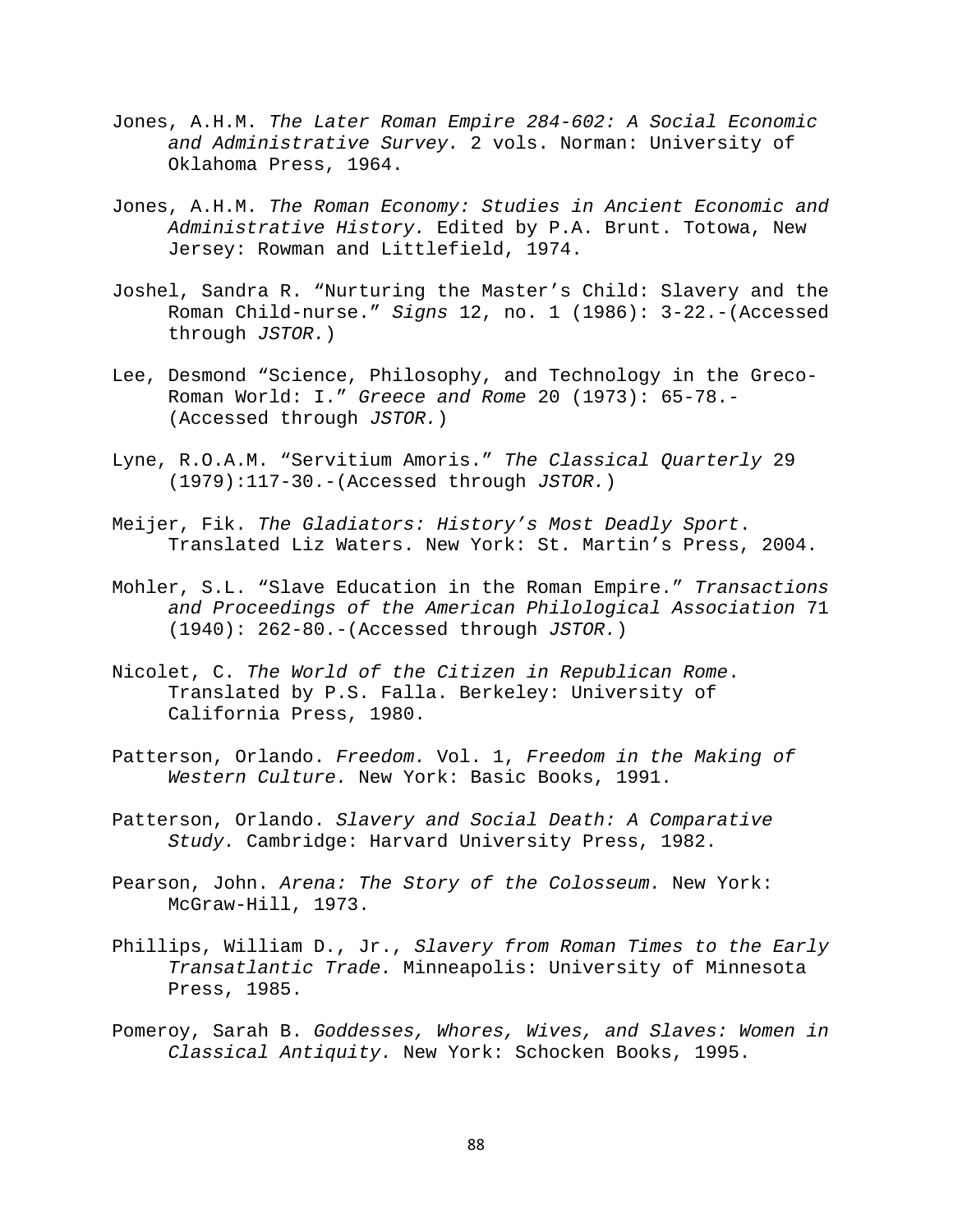- Rabinowitz, Jacob J. "Manumission of Slaves in Roman Law and Oriental Law." *Journal of Near Eastern Studies* 19 (1960): 42-45.-(Accessed through *JSTOR.*)
- Rawson, Beryl. "The Roman Family." In *The Family in Ancient Rome: New Perspectives*. Edited by Beryl Rawson. Ithaca: Cornell University Press, 1986.
- Raymer, A.J. "Slavery: The Graeco-Roman Defence." *Greece and Rome* 10, no. 28 (1940): 17-21.-(Accessed through *JSTOR.*)
- Robbins, Tom. *Another Roadside Attraction.* New York: Bantam Books, 1971.
- Rostovtzeff, M. *The Social and Economic History of the Roman Empire* 2nd ed. 2 vols. Oxford: Clarendon Press, 1957.
- Rouselle, Aline. *Porneia: On Desire and the Body in Antiquity.*  Translated by Felicia Pheasant. New York: Basil Blackwell, 1988.
- Saller, Richard P. "Pater Familias, Mater Familias, and the Gendered Semantics of the Roman Household." *Classical Philology* 94 (1999): 182-97.-(Accessed through *JSTOR.*)
- Scheidel, Walter. "Quantifying the Sources of Slaves in the Early Roman Empire." *The Journal of Roman Studies* 87 (1997): 156-69.-(Accessed through *JSTOR.*)
- Thompson, F. Hugh. *The Archaeology of Greek and Roman Slavery.* London: Duckworth, 2003.
- Veyne, Paul. "The Roman Empire." In *A History of Private Life*. Vol. 1. *From Pagan Rome to Byzantium.* Edited by Philippe Aries and Georges Duby. Translated by Arthur Goldhammer. Cambridge: Belknap Press, 1987.
- Vogt, Joseph. *Ancient Slavery and the Ideal of Man*. Translated by Thomas Wiedemann. Cambridge: Harvard University Press, 1975.
- Walters, Jonathon. "Invading the Roman Body: Manliness and Impenetrabiliy in Roman Thought." In *Roman Sexualities.* Edited by Judith P. Hallett and Marilyn B. Skinner. Princeton: Princeton University Press, 1997.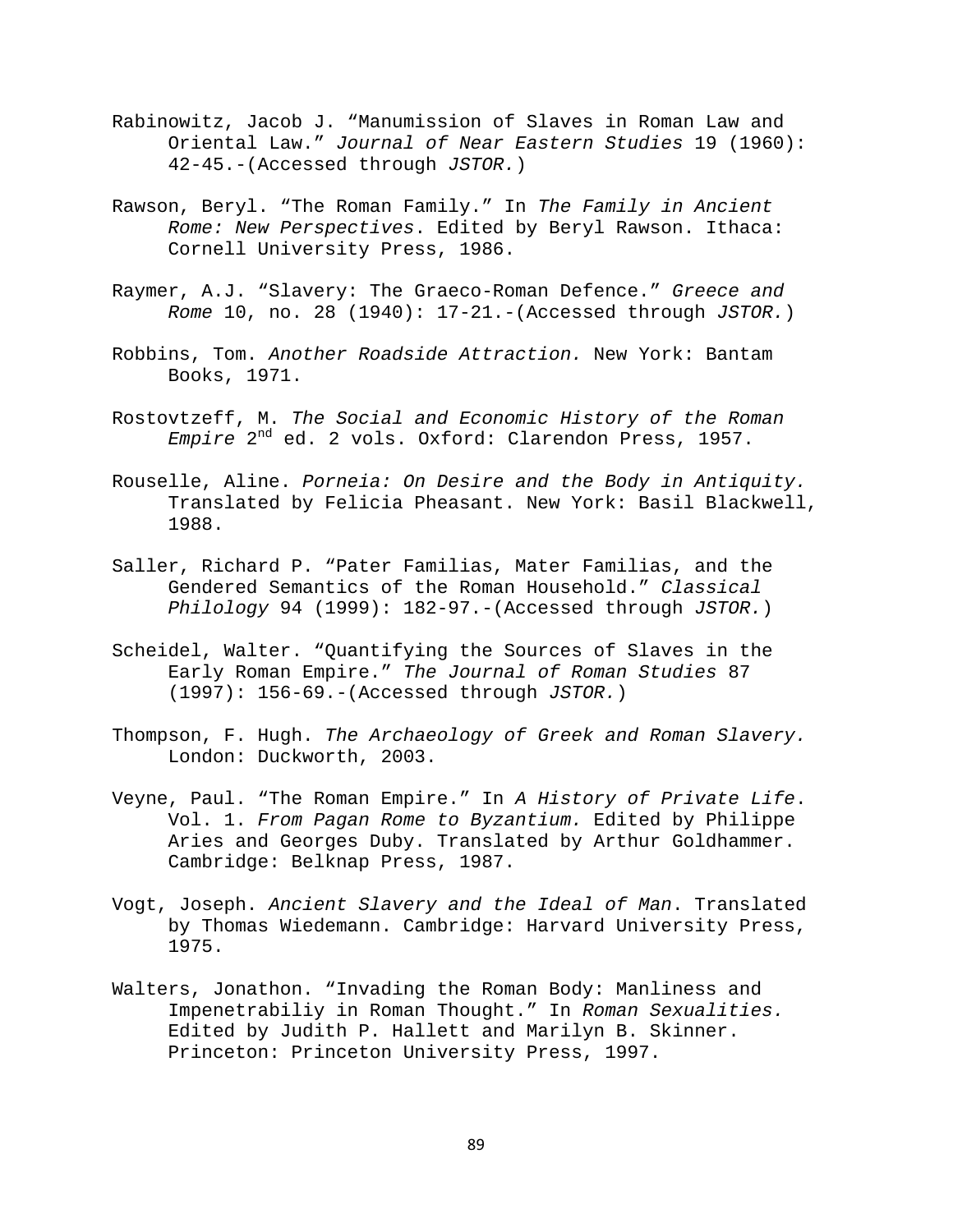- Watson, Alan. *Roman Slave Law*. Baltimore: Johns Hopkins University Press, 1987.
- Wells, Colin. *The Roman Empire,* 2<sup>nd</sup> ed. Cambridge: Harvard University Press, 1992.
- Westermann, W.L. "The Economic Basis of the Decline of Ancient Culture." In *Decline and Fall of the Roman Empire,* edited by Donald Kagan. Boston: D.C. Heath and Co, 1962. 32-43.
- Westermann, William Linn. "Industrial Slavery in Roman Italy." *The Journal of Economic History* 2 (1942), 149-63.-(Accessed through *JSTOR.*)
- White, K.D. *Roman Farming.* Ithaca: Cornell University Press, 1970.
- Wiedemann, Thomas E. J. "The Regularity of Manumission at Rome." *The Classical Quarterly* 35 (1985): 162-175.-(Accessed through *JSTOR.*)
- Wilkinson, L.P. *The Roman Experience.* New York: Alfred A. Knopf, 1974.